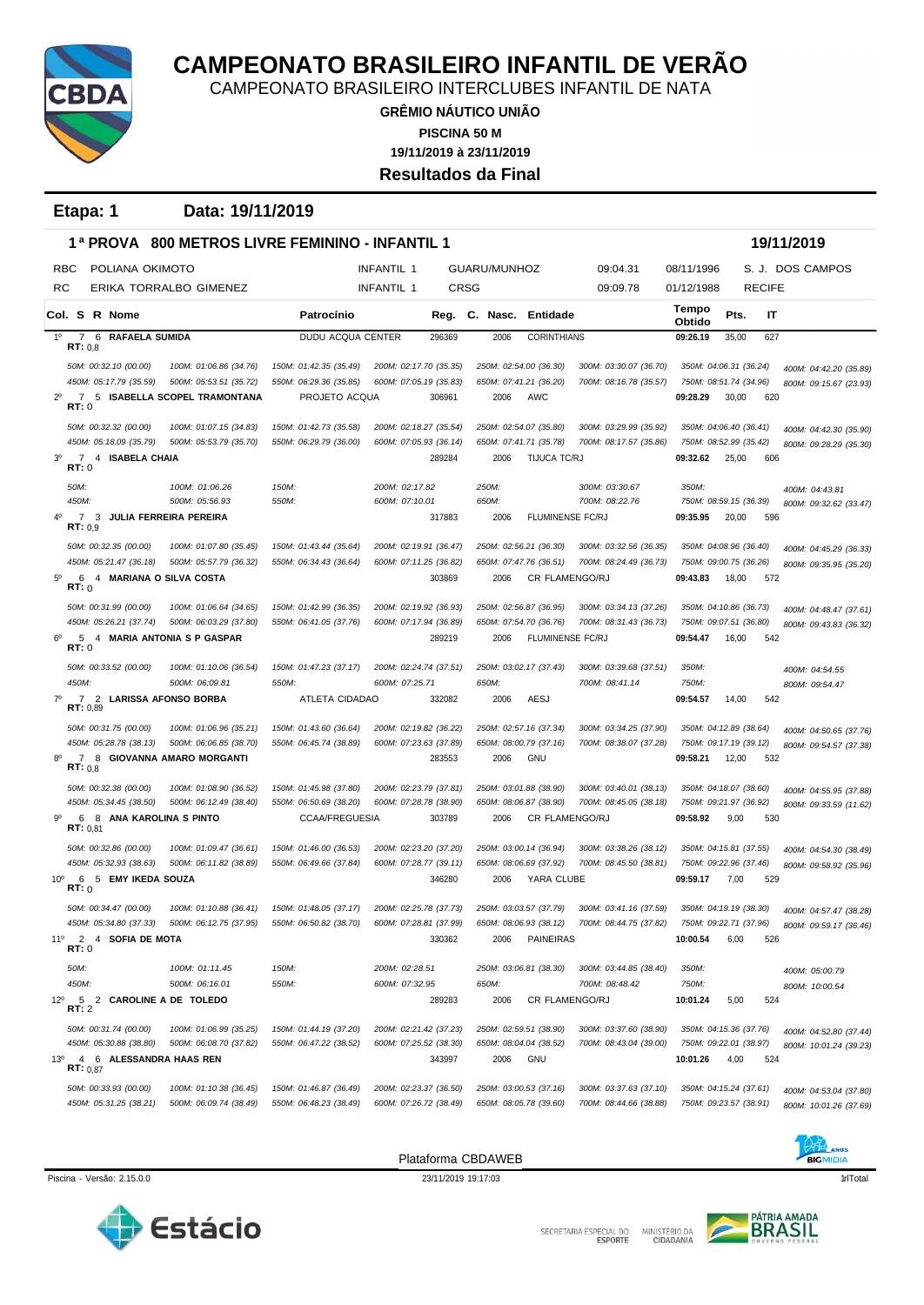

CAMPEONATO BRASILEIRO INTERCLUBES INFANTIL DE NATA

**GRÊMIO NÁUTICO UNIÃO**

**PISCINA 50 M**

**19/11/2019 à 23/11/2019**

**Resultados da Final**

| $14^{\circ}$<br>6<br>3<br>RT: 0,81                                              | <b>MARIA EDUARDA SARAIVA R M P</b>            |                        | 289221                           | 2006<br><b>CR FLAMENGO/RJ</b>                 |                            | 3,00<br>10:01.59<br>523                           |                        |
|---------------------------------------------------------------------------------|-----------------------------------------------|------------------------|----------------------------------|-----------------------------------------------|----------------------------|---------------------------------------------------|------------------------|
| 50M: 00:32.72 (00.00)                                                           | 100M: 01:08.81 (36.90)                        | 150M: 01:46.09 (37.28) | 200M: 02:23.47 (37.38)           | 250M: 03:01.08 (37.61)                        | 300M: 03:39.12 (38.40)     | 350M: 04:17.45 (38.33)                            | 400M: 04:56.11 (38.66) |
| 450M: 05:34.99 (38.88)<br>$15^{\circ}$<br>6<br>2 SOFIA ALVES SANTOS<br>RT: 0.95 | 500M: 06:14.31 (39.32)                        | 550M: 06:53.73 (39.42) | 600M: 07:32.83 (39.10)<br>335445 | 650M: 08:11.72 (38.89)<br>NOSSO CLUBE<br>2006 | 700M: 08:50.24 (38.52)     | 750M: 09:27.10 (36.86)<br>10:01.75<br>2,00<br>522 | 800M: 10:01.59 (34.49) |
| 50M:                                                                            | 100M: 01:11.90                                | 150M: 01:49.92 (38.20) | 200M: 02:28.21 (38.29)           | 250M: 03:06.46 (38.25)                        | 300M: 03:45.00 (38.54)     | 350M: 04:23.37 (38.37)                            | 400M: 05:02.35 (38.98) |
| 450M: 05:40.69 (38.34)                                                          | 500M: 06:19.01 (38.32)                        | 550M: 06:57.04 (38.30) | 600M: 07:34.16 (37.12)           | 650M: 08:11.18 (37.20)                        | 700M: 08:49.06 (37.88)     | 750M: 09:26.87 (37.81)                            | 800M: 10:01.75 (34.88) |
| 16°<br>$\overline{7}$<br>$\overline{1}$<br>RT: 0                                | <b>BEATRIZ COMINI ROMERO</b>                  |                        | 288772                           | 2006                                          | MINAS TENIS CLUBE          | 10:01.78<br>1,00<br>522                           |                        |
| 50M: 00:31.87 (00.00)                                                           | 100M: 01:07.37 (35.50)                        | 150M: 01:44.00 (36.63) | 200M: 02:20.96 (36.96)           | 250M: 02:58.48 (37.52)                        | 300M: 03:36.00 (37.52)     | 350M: 04:13.99 (37.99)                            | 400M: 04:52.15 (38.16) |
| 450M: 05:31.05 (38.90)                                                          | 500M: 06:09.52 (38.47)                        | 550M: 06:48.50 (38.98) | 600M: 07:27.41 (38.91)           | 650M: 08:06.64 (39.23)                        | 700M: 08:45.60 (38.96)     | 750M: 09:24.39 (38.79)                            | 800M: 10:01.78 (37.39) |
| $17^{\circ}$<br>5 5 LAURA MAIOLI SOUZA<br>RT: 2,4                               |                                               |                        | 344860                           | SESI-SP<br>2006                               |                            | 10:07.65<br>0,00<br>507                           |                        |
| 50M: 00:34.02 (00.00)                                                           | 100M: 01:11.31 (37.29)                        | 150M: 01:49.13 (37.82) | 200M: 02:27.51 (38.38)           | 250M: 03:06.22 (38.71)                        | 300M: 03:46.24 (40.20)     | 350M: 04:25.38 (39.14)                            | 400M: 05:04.53 (39.15) |
| 450M: 05:43.69 (39.16)                                                          | 500M: 06:23.53 (39.84)                        | 550M: 07:01.68 (38.15) | 600M: 07:39.99 (38.31)           | 650M: 08:18.35 (38.36)                        | 700M: 08:56.53 (38.18)     | 750M: 09:33.79 (37.26)                            | 800M: 10:07.65 (33.86) |
| 18 <sup>0</sup><br>5 6 JULIA HELENA MAUAD<br>RT: 0,8                            |                                               |                        | 282240                           | CEI/RN<br>2006                                |                            | 10:07.79<br>0,00<br>507                           |                        |
| 50M: 00:33.62 (00.00)                                                           | 100M: 01:11.16 (37.54)                        | 150M: 01:48.72 (37.56) | 200M: 02:26.92 (38.20)           | 250M: 03:05.48 (38.56)                        | 300M: 03:43.97 (38.49)     | 350M: 04:22.57 (38.60)                            | 400M: 05:01.18 (38.61) |
| 450M: 05:39.59 (38.41)                                                          | 500M: 06:18.40 (38.81)                        | 550M: 06:57.10 (38.70) | 600M: 07:36.28 (39.18)           | 650M: 08:15.31 (39.30)                        | 700M: 08:54.32 (39.10)     | 750M: 09:32.17 (37.85)                            | 800M: 10:07.79 (35.62) |
| 19 <sup>o</sup><br>$\overline{4}$<br>3<br>RT: 3.7                               | <b>MILENA BARBOSA SANTOS</b>                  |                        | 324586                           | PRAIA CLUBE<br>2006                           |                            | 10:08.34<br>0,00<br>506                           |                        |
| 50M: 00:33.45 (00.00)                                                           | 100M: 01:10.25 (36.80)                        | 150M: 01:47.58 (37.33) | 200M: 02:25.91 (38.33)           | 250M: 03:03.34 (37.43)                        | 300M: 03:40.60 (37.26)     | 350M: 04:19.31 (38.71)                            | 400M: 04:58.54 (39.23) |
| 450M: 05:37.62 (39.80)                                                          | 500M: 06:17.48 (39.86)                        | 550M: 06:56.79 (39.31) | 600M: 07:36.58 (39.79)           | 650M: 08:16.84 (40.26)                        | 700M: 08:55.74 (38.90)     | 750M: 09:32.16 (36.42)                            | 800M: 10:08.34 (36.18) |
| $20^{\circ}$<br>7<br>7<br>RT:0                                                  | CAMILA DAL-RI SPARTA DE SOUZA                 |                        | 306863                           | 2006<br>GNU                                   |                            | 10:09.31<br>0,00<br>503                           |                        |
| 50M:                                                                            | 100M: 01:08.61                                | 150M:                  | 200M: 02:23.42                   | 250M:                                         | 300M: 03:39.86             | 350M:                                             | 400M: 04:56.70         |
| 450M:                                                                           | 500M: 06:14.09                                | 550M:                  | 600M: 07:33.06                   | 650M:                                         | 700M: 08:52.44             | 750M:                                             | 800M: 10:09.31         |
| 21°<br>6 6 LETICIA LOIS R BARBOSA<br>RT: 0.87                                   |                                               |                        | 296122                           | CR FLAMENGO/RJ<br>2006                        |                            | 0,00<br>501<br>10:10.38                           |                        |
| 50M: 00:35.36 (00.00)                                                           | 100M: 01:12.99 (37.63)                        | 150M: 01:50.75 (37.76) | 200M: 02:29.36 (38.61)           | 250M: 03:07.92 (38.56)                        | 300M: 03:46.72 (38.80)     | 350M: 04:25.65 (38.93)                            | 400M: 05:04.56 (38.91) |
| 450M: 05:42.31 (37.75)                                                          | 500M: 06:20.60 (38.29)                        | 550M: 06:59.12 (38.52) | 600M: 07:37.99 (38.87)           | 650M: 08:16.81 (38.82)                        | 700M: 08:56.14 (39.33)     | 750M: 09:33.72 (37.58)                            | 800M: 10:10.38 (36.66) |
| $22^{\circ}$<br>-5<br>3 YASMIM TOMITA<br>RT:0                                   |                                               |                        | 337747                           | <b>CIRCULO MILITAR</b><br>2006                |                            | 497<br>10:11.84<br>0,00                           |                        |
| 50M: 00:33.72 (00.00)                                                           | 100M: 01:09.91 (36.19)                        | 150M: 01:46.98 (37.70) | 200M: 02:24.57 (37.59)           | 250M: 03:02.31 (37.74)                        | 300M: 03:40.45 (38.14)     | 350M: 04:18.41 (37.96)                            | 400M: 04:56.88 (38.47) |
| 450M: 05:35.83 (38.95)                                                          | 500M: 06:15.34 (39.51)                        | 550M: 06:55.01 (39.67) | 600M: 07:34.86 (39.85)           | 650M: 08:14.49 (39.63)                        | 700M: 08:54.46 (39.97)     | 750M: 09:33.63 (39.17)                            | 800M: 10:11.84 (38.21) |
| 4 5 BEATRIZ VENCIO<br>$23^{\circ}$<br>RT: 2,8                                   |                                               |                        | 300849                           | 2006                                          | <b>GOIAS ESPORTE CLUBE</b> | 10:14.48<br>491<br>0,00                           |                        |
| 50M: 00:34.40 (00.00)                                                           | 100M: 01:11.68 (37.28)                        | 150M: 01:49.41 (37.73) | 200M: 02:27.93 (38.52)           | 250M: 03:06.38 (38.45)                        | 300M: 03:45.57 (39.19)     | 350M: 04:24.79 (39.22)                            | 400M: 05:03.82 (39.30) |
| 450M: 05:42.49 (38.67)                                                          | 500M: 06:21.72 (39.23)                        | 550M: 07:01.35 (39.63) | 600M: 07:40.68 (39.33)           | 650M: 08:20.52 (39.84)                        | 700M: 08:59.66 (39.14)     | 750M: 09:37.80 (38.14)                            | 800M: 10:14.48 (36.68) |
| $24^{\circ}$<br>6<br>7<br>RT: 0                                                 | MARIANA MORAES CALDEIRA                       |                        | 329502                           | SESI-SP<br>2006                               |                            | 10:14.49<br>0,00<br>491                           |                        |
| 50M:                                                                            | 100M: 01:10.03                                | 150M:                  | 200M: 02:24.81                   | 250M:                                         | 300M: 03:42.45             | 350M:                                             | 400M: 05:01.74         |
| 450M:                                                                           | 500M: 06:20.47                                | 550M:                  | 600M: 07:39.20                   | 650M:                                         | 700M: 08:57.10             | 750M:                                             | 800M: 10:14.49         |
| $25^{\circ}$<br>$\overline{4}$<br>RT: 0.85                                      | 8 AMANDA CAMPOS ABDALLAH                      | <b>BOLSA ATLETA MS</b> | 297238                           | RADIO CLUBE/MS<br>2006                        |                            | 10:15.27<br>489<br>0,00                           |                        |
| 50M: 00:34.19 (00.00)                                                           | 100M: 01:10.89 (36.70)                        |                        |                                  | 250M: 03:05.28 (38.90)                        | 300M: 03:44.55 (39.27)     | 350M: 04:24.25 (39.70)                            | 400M: 05:03.54 (39.29) |
|                                                                                 | 450M: 05:43.41 (39.87) 500M: 06:22.33 (38.92) | 550M: 07:02.37 (40.40) | 600M: 07:41.63 (39.26)           | 650M: 08:21.00 (39.37) 700M: 09:00.03 (39.30) |                            | 750M: 09:39.00 (38.97)                            | 800M: 10:15.27 (36.27) |
| 5 8 MARIA EDUARDA<br>$26^{\circ}$<br>RT: 0.93                                   |                                               |                        | 340328                           | 2006                                          | NATAÇÃO PRAIA GRANDE       | 10:15.65<br>0,00<br>488                           |                        |
| 50M: 00:33.49 (00.00)                                                           | 100M: 01:11.22 (37.73)                        | 150M: 01:49.26 (38.40) | 200M: 02:27.44 (38.18)           | 250M: 03:05.76 (38.32)                        | 300M: 03:44.23 (38.47)     | 350M: 04:22.70 (38.47)                            | 400M: 05:01.59 (38.89) |
| 450M: 05:40.26 (38.67)                                                          | 500M: 06:19.48 (39.22)                        | 550M: 06:58.82 (39.34) | 600M: 07:38.60 (39.78)           | 650M: 08:17.99 (39.39)                        | 700M: 08:57.96 (39.97)     | 750M: 09:36.96 (39.00)                            | 800M: 10:15.65 (38.69) |
| $27^\circ$<br>3 6 GABRIELA OLIVEIRA VITORIA<br>RT: 0,97                         |                                               |                        | 329255                           | 2006                                          | MINAS TENIS CLUBE          | 0,00<br>484<br>10:17.26                           |                        |
| 50M: 00:34.15 (00.00)                                                           | 100M: 01:12.11 (37.96)                        | 150M: 01:50.26 (38.15) | 200M: 02:28.57 (38.31)           | 250M: 03:07.38 (38.81)                        | 300M: 03:45.84 (38.46)     | 350M: 04:25.43 (39.59)                            | 400M: 05:05.40 (39.97) |
| 450M: 05:44.84 (39.44)                                                          | 500M: 06:24.20 (39.36)                        | 550M: 07:04.19 (39.99) | 600M: 07:43.93 (39.74)           | 650M: 08:23.25 (39.32)                        | 700M: 09:03.09 (39.84)     | 750M: 09:41.05 (37.96)                            | 800M: 10:17.26 (36.21) |
| 3 8 LETICIA TOMAZ NUNES<br>28°<br>RT: 0,9                                       |                                               |                        | 319636                           | MACKENZIE<br>2006                             |                            | 0,00<br>10:18.01<br>482                           |                        |
| 50M: 00:35.00 (00.00)                                                           | 100M: 01:12.68 (37.68)                        | 150M: 01:51.08 (38.40) | 200M: 02:30.12 (39.40)           | 250M: 03:09.03 (38.91)                        | 300M: 03:48.20 (39.17)     | 350M: 04:27.34 (39.14)                            | 400M: 05:06.49 (39.15) |
| 450M: 05:45.72 (39.23)                                                          | 500M: 06:25.20 (39.48)                        | 550M: 07:04.53 (39.33) | 600M: 07:44.00 (39.47)           | 650M: 08:23.25 (39.25)                        | 700M: 09:03.04 (39.79)     | 750M: 09:41.81 (38.77)                            | 800M: 10:18.01 (36.20) |
| 2 5 SOFIA FERRAZ DOBOZY<br>29°<br>RT: 0                                         |                                               |                        | 343688                           | 2006<br><b>PAINEIRAS</b>                      |                            | 10:19.08<br>0,00<br>480                           |                        |



Piscina - Versão: 2.15.0.0 23/11/2019 19:17:07 23/11/2019 19:17:07 23/11/2019 19:17:07 23/11/2019 19:17:07 21





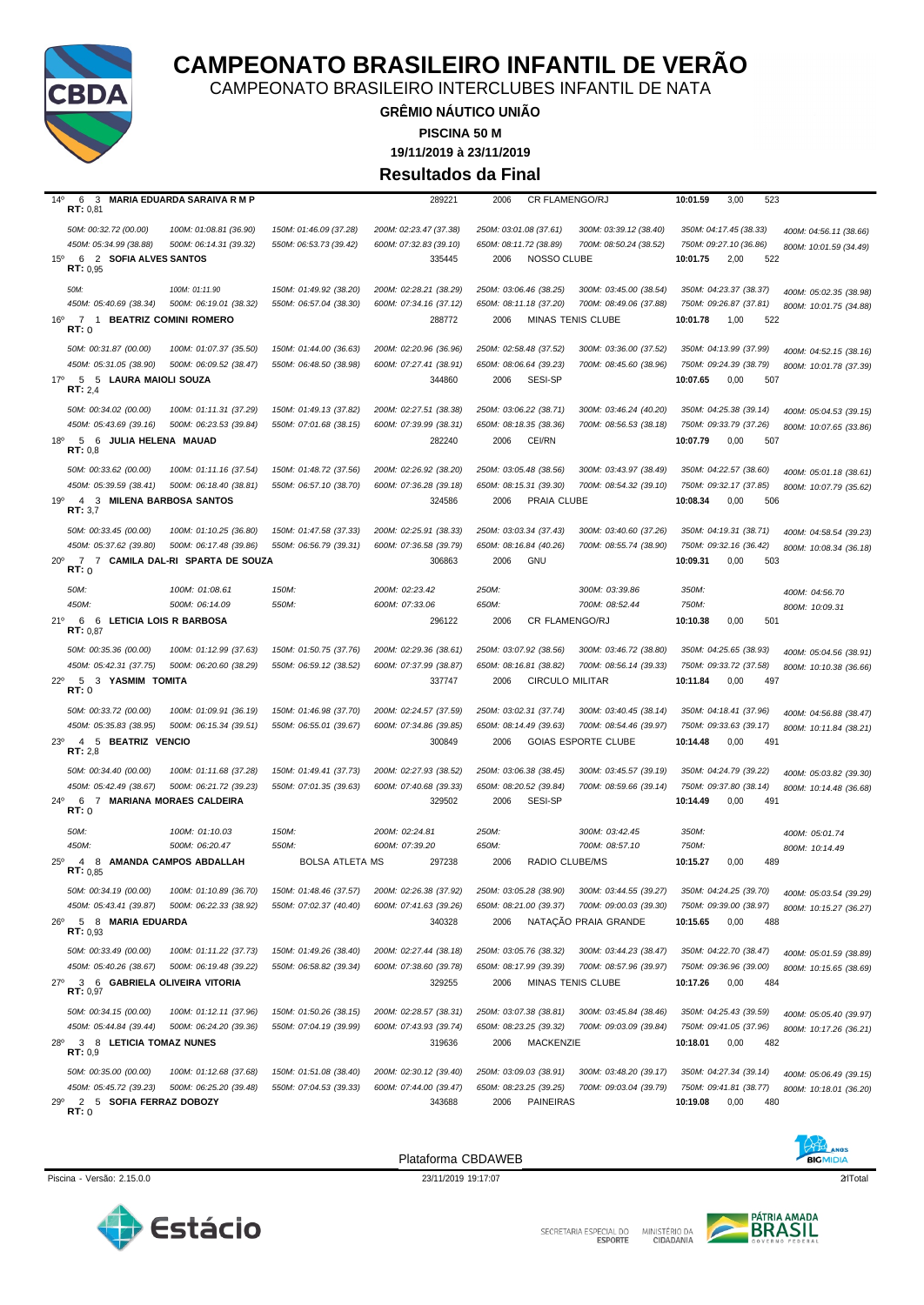

SECRETARIA ESPECIAL DO MINISTÉRIO DA<br>CIDADANIA



BICMIDIA

Piscina - Versão: 2.15.0.0 23/11/2019 19:17:07 qrlTotal 3

Plataforma CBDAWEB

450M: 05:42.54 (39.19) 500M: 06:21.97 (39.43) 550M: 07:01.74 (39.77) 600M: 07:41.45 (39.71) 650M: 08:21.33 (39.88) 700M: 09:01.28 (39.95) 750M: 09:40.93 (39.65) 800M: 10:19 08 (38.15) 30º 1 6 **BRUNA RAMOS SCAFF** 299203 2006 RADIO CLUBE/MS **10:20.49** 0,00 476 <u>ыт:</u> 50M: 00:34.38 (00.00) 100M: 01:12.14 (37.76) 150M: 01:51.05 (38.91) 200M: 02:30.22 (39.17) 250M: 03:08.20 (37.98) 300M: 03:46.78 (38.58) 350M: 04:26.23 (39.45) 400M: 05:05.64 (39.41) 450M: 05:45.49 (39.85) 500M: 06:24.89 (39.40) 550M: 07:04.57 (39.68) 600M: 07:43.64 (39.70) 650M: 08:23.64 (40.00) 700M: 09:03.31 (39.67) 750M: 09:42.76 (39.45) 800M: 10:20.49 (37.73) 31º 4 4 **JULIA DE SOUZA TULIO** ITAIPU BINACIONAL 342344 2006 CATARATAS NATAÇÃO **10:20.69** 0,00 476 **RT:** 1,7 *50M: 100M: 01:08.40 150M: 200M: 02:24.15 250M: 300M: 03:42.36 350M: 400M: 05:02.15 450M: 500M: 06:21.57 550M: 600M: 07:42.60 650M: 700M: 09:03.09 750M: 800M: 10:20.69* 32º 2 6 **VITORIA DE BELLIS** LOTSE VOLANTES 336741 2006 CLUBE ESPERIA **10:24.03** 0,00 468 **RT:** 0,84 50M: 00:35.28 (00.00) 100M: 01:14.29 (39.10) 150M: 01:53.39 (39.10) 200M: 02:33.99 (40.60) 250M: 03:13.10 (39.11) 300M: 03:53.43 (40.33) 350M: 04:32.47 (39.40) 400M: 05:12.55 (40.80) 450M: 05:51.63 (39.80) 500M: 06:32.13 (40.50) 550M: 07:11.45 (39.32) 600M: 07:50.68 (39.23) 650M: 08:29.89 (39.21) 700M: 09:09.75 (39.86) 750M: 09:48.09 (38.34) 800M: 10:24.03 (35.94) 33º 2 7 **MARIA EDUARDA CARILLO** 331956 2006 PINHEIROS **10:24.99** 0,00 466 **RT:** 0 *50M: 100M: 01:10.94 150M: 200M: 02:27.19 250M: 300M: 03:45.53 350M: 400M: 05:03.94 450M: 500M: 06:24.12 550M: 600M: 07:44.80 650M: 700M: 09:06.61 750M: 800M: 10:24.99* 34º 4 2 **YASMIN MARTINEZ** 311260 2006 COMPLEXO AQUÁTICO **10:25.09** 0,00 466 **RT:** 1,1 1000.34.31 (00.00) 100M: 01:11.77 (37.46) 150M: 01:50.05 (38.28) 200M: 02:29.06 (39.10) 250M: 03:08.16 (39.10) 300M: 03:47.78 (39.62) 350M: 04:27.51 (39.73) 400M: 05:07.11 (39.60)<br>450M: 05:46.87 (39.76) 500M: 06:27.38 (40. 650M: 08:28.42 (40.54) 700M: 09:09.24 (40.82) 750M: 09:48.57 (39.33) 800M: 10:25.09 (36.52) 35º 5 1 **DORIS ZI MA** 334054 2006 PINHEIROS **10:27.59** 0,00 460 **RT:** 0,76 50M: 00:34.47 (00.00) 100M: 01:11.44 (36.97) 150M: 01:49.92 (38.48) 200M: 02:28.77 (38.85) 250M: 03:08.45 (39.68) 300M: 03:48.01 (39.56) 350M: 04:27.59 (39.58) 400M: 05:07.06 (39.47) 450M: 05:46.98 (39.92) 500M: 06:27.00 (40.20) 550M: 07:07.23 (40.23) 600M: 07:47.73 (40.50) 650M: 08:27.92 (40.19) 700M: 09:08.43 (40.51) 750M: 09:48.17 (39.74) 800M: 10:27.59 (39.42) 36º 4 7 **LUIZA SALGADO FREITAS** 335690 2006 INTERNACIONAL **10:28.07** 0,00 459 **RT:** 0 *50M: 100M: 01:13.21 150M: 200M: 02:29.91 250M: 300M: 03:48.61 350M: 400M: 05:08.18 450M: 500M: 06:28.40 550M: 600M: 07:49.21 650M: 700M: 09:09.62 750M: 800M: 10:28.07* 37º 5 7 **ESTHEFANY CAMILY BENEVENUTO** 310791 2006 GRÊMIO VILA PARAHYBA **10:28.19** 0,00 459 **RT:** 3 *50M: 100M: 01:11.99 150M: 200M: 02:29.92 250M: 300M: 03:49.56 350M: 400M: 05:09.62 450M: 500M: 06:29.54 550M: 600M: 07:49.71 650M: 700M: 09:10.57 750M: 800M: 10:28.19* 38º 3 7 **BEATRIZ GUEDES CUNHA** 340869 2006 MACKENZIE **10:31.98** 0,00 451 **RT:** 0 *50M: 100M: 01:12.78 150M: 200M: 02:30.91 250M: 300M: 03:49.78 350M: 400M: 05:09.47 450M: 500M: 06:29.92 550M: 600M: 07:50.43 650M: 700M: 09:11.60 750M: 800M: 10:31.98* 39º 3 3 **MARCELA GIORDANO GALASSI** 312722 2006 AMERICANA **10:35.63** 0,00 443 **RT:** 0,65 50M: 00:36.13 (00.00) 100M: 01:15.09 (38.96) 150M: 01:55.68 (40.59) 200M: 02:35.88 (40.20) 250M: 03:16.18 (40.30) 300M: 03:56.08 (39.90) 350M: 04:36.55 (40.47) 400M: 05:16.75 (40.20) *450M: 05:56.11 (39.36) 500M: 550M: 07:16.94 600M: 07:57.07 (40.13) 650M: 08:37.16 (40.90) 700M: 09:17.13 (39.97) 750M: 09:56.97 (39.84) 800M: 10:35.63 (38.66)* 40º 2 8 **BEATRIZ FERRAZ OLIVEIRA** 319617 2006 OLYMPICO CLUB **10:37.58** 0,00 439 **RT:**  $0,9$ 1000.33.83 (00.00) 100M: 01:10.80 (36.97) 150M: 01:48.25 (37.45) 200M: 02:25.92 (37.67) 250M: 03:06.11 (40.19) 300M: 03:46.67 (40.56) 350M: 04:27.03 (40.36) 400M: 05:08.78 (41.75)<br>150M: 05:49.56 (40.78) 500M: 06:30.90 (41. 550M: 07:11.96 (41.60) 600M: 07:54.19 (42.23) 650M: 08:34.72 (40.53) 700M: 09:16.66 (41.94) 750M: 09:57.00 (40.34) 800M: 10:37.58 (40.58) 41º 3 5 **MARIA EDUARDA NEVES** 331688 2006 GRAN SÃO JOÃO/ANEL **10:38.84** 0,00 437 **RT:** 0 50M: 00:34.93 (00.00) 100M: 01:14.09 (39.16) 150M: 01:54.08 (39.99) 200M: 02:34.39 (40.31) 250M: 03:14.23 (39.84) 300M: 03:54.30 (40.70) 350M: 04:34.91 (40.61) 400M: 05:15.82 (40.91) 450M: 05:55.00 (39.18) 500M: 06:35.69 (40.69) 550M: 07:16.43 (40.74) 600M: 07:57.37 (40.94) 650M: 08:37.94 (40.57) 700M: 09:18.59 (40.65) 750M: 09:59.20 (40.61) 800M: 10:38.84 (39.64) 42º 2 3 **LAURA ZAGOURY CARAFINI** 314692 2006 GNU **10:43.08** 0,00 428 **RT:** 0 *50M: 00:38.64 (00.00) 100M: 01:18.94 (40.30) 150M: 01:58.84 (39.90) 200M: 02:38.77 (39.93) 250M: 03:18.35 (39.58) 300M: 03:58.97 (40.62) 350M: 04:39.36 (40.39) 400M: 05:19.93 (40.57)* 550M: 07:22.77 (41.31) 600M: 08:03.03 (40.26) 650M: 08:44.20 (41.17) 700M: 09:25.56 (41.36) 750M: 10:05.80 (40.24) 800M: 10:43.08 (37.28) 43º 3 2 **SABRINA SANTOS LIMA** POLIRURAL 315032 2006 AABB-RECIFE **10:43.31** 0,00 427 **PT:** 0.79 50M: 00:34.85 (00.00) 100M: 01:13.60 (38.75) 150M: 01:53.54 (39.94) 200M: 02:33.55 (40.10) 250M: 03:14.13 (40.58) 300M: 03:54.48 (40.35) 350M: 04:35.24 (40.76) 400M: 05:16.18 (40.94) 450M: 05:56.72 (40.54) 500M: 06:37.31 (40.59) 550M: 07:18.39 (41.80) 600M: 07:59.32 (40.93) 650M: 08:40.89 (41.57) 700M: 09:22.21 (41.32) 750M: 10:03.60 (41.39) 800M: 10:43.31 (39.71) 44º 1 4 **LAURA CONDE COSTA** 314542 2006 BOM PASTOR **10:44.01** 0,00 426 **RT:** 0 *50M: 100M: 01:12.07 150M: 200M: 02:30.38 250M: 300M: 03:51.33 350M: 400M: 05:13.25 450M: 500M: 06:36.39 550M: 600M: 07:59.71 650M: 700M: 09:23.35 750M: 800M: 10:44.01*



### **GRÊMIO NÁUTICO UNIÃO** CAMPEONATO BRASILEIRO INTERCLUBES INFANTIL DE NATA

**CAMPEONATO BRASILEIRO INFANTIL DE VERÃO**

**PISCINA 50 M**

**19/11/2019 à 23/11/2019**

**Resultados da Final**

*50M: 00:34.23 (00.00) 100M: 01:11.51 (37.28) 150M: 01:49.51 (38.00) 200M: 02:28.42 (38.91) 250M: 03:06.84 (38.42) 300M: 03:45.80 (38.96) 350M: 04:24.82 (39.20) 400M: 05:03.35 (38.53)*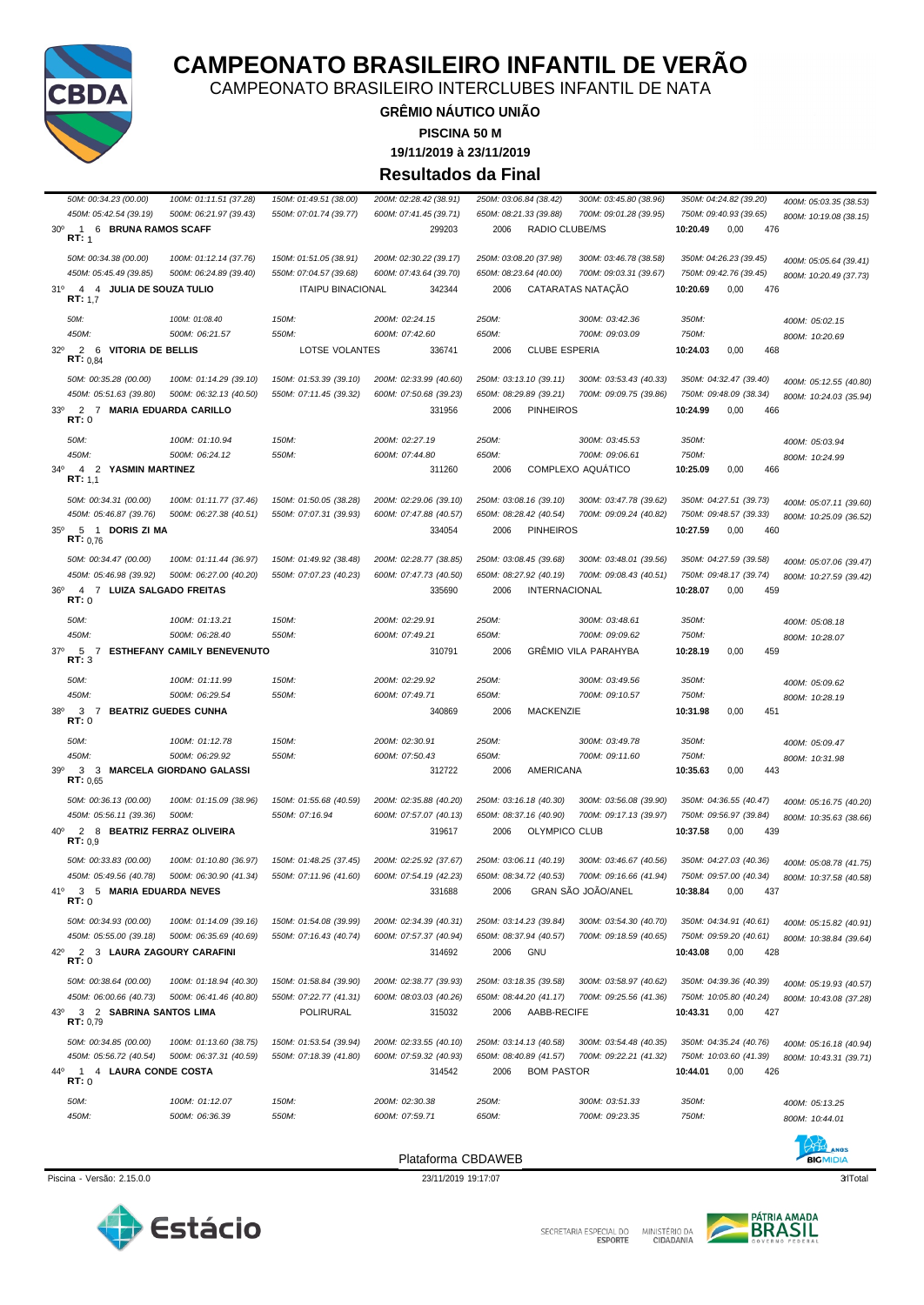

CAMPEONATO BRASILEIRO INTERCLUBES INFANTIL DE NATA

**GRÊMIO NÁUTICO UNIÃO 19/11/2019 à 23/11/2019 PISCINA 50 M Resultados da Final**

| $45^{\circ}$     | 2<br>$\overline{1}$<br>ANA JULIA MERGI<br>RT: 0,84                                                       |                                                                                        |                                                   | 333650                                                     | 2006<br>ABDA                                                                       |                                                   | 10:45.66                            | 0,00                                                            | 423                                                                |
|------------------|----------------------------------------------------------------------------------------------------------|----------------------------------------------------------------------------------------|---------------------------------------------------|------------------------------------------------------------|------------------------------------------------------------------------------------|---------------------------------------------------|-------------------------------------|-----------------------------------------------------------------|--------------------------------------------------------------------|
| 46°              | 50M: 00:36.67 (00.00)<br>450M: 06:03.72 (41.60)<br>2 2 MARIA BEZERRA LINS PEREIRA<br>RT: 0.93            | 100M: 01:16.65 (39.98)<br>500M: 06:44.43 (40.71)                                       | 150M: 01:57.28 (40.63)<br>550M: 07:25.62 (41.19)  | 200M: 02:38.46 (41.18)<br>600M: 08:06.65 (41.30)<br>281494 | 250M: 03:19.69 (41.23)<br>650M: 08:47.45 (40.80)<br>2006<br>AABB-RECIFE            | 300M: 04:00.83 (41.14)<br>700M: 09:27.72 (40.27)  | 10:50.20                            | 350M: 04:41.49 (40.66)<br>750M: 10:07.60 (39.88)<br>0,00<br>414 | 400M: 05:22.66 (41.17)<br>800M: 10:45.66 (38.60)                   |
| $47^\circ$       | 50M: 00:36.82 (00.00)<br>450M: 06:05.86 (41.62)<br>$\overline{1}$<br>RT:0                                | 100M: 01:16.12 (39.30)<br>500M: 06:47.37 (41.51)<br>3 HELENA GONÇALVES COSME           | 150M: 01:57.13 (41.10)<br>550M: 07:28.80 (41.43)  | 200M: 02:38.36 (41.23)<br>600M: 08:10.56 (41.76)<br>345225 | 250M: 03:19.57 (41.21)<br>650M: 08:52.16 (41.60)<br>2006<br><b>CIRCULO MILITAR</b> | 300M: 04:00.97 (41.40)<br>700M: 09:33.76 (41.60)  | 10:51.10                            | 350M: 04:42.47 (41.50)<br>750M: 10:12.33 (38.57)<br>0,00<br>412 | 400M: 05:24.24 (41.77)<br>800M: 10:50.20 (37.87)                   |
| 48°              | 50M: 00:35.66 (00.00)<br>450M: 06:02.75 (41.63)<br>RT: 0                                                 | 100M: 01:15.16 (39.50)<br>500M: 06:44.27 (41.52)<br>3 4 MADALENA DOS SANTOS MILIORANÇA | 150M: 01:55.97 (40.81)<br>550M: 07:25.70 (41.43)  | 200M: 02:37.08 (41.11)<br>600M: 08:06.96 (41.26)<br>347387 | 250M: 03:17.82 (40.74)<br>650M: 08:49.23 (42.27)<br><b>CURITIBANO</b><br>2006      | 300M: 03:58.83 (41.10)<br>700M: 09:30.84 (41.61)  | 10:58.77                            | 350M: 04:40.15 (41.32)<br>750M: 10:11.94 (41.10)<br>398<br>0,00 | 400M: 05:21.12 (40.97)<br>800M: 10:51.10 (39.16)                   |
| 49°              | 50M:<br>450M:<br>3<br>$\mathbf{1}$<br>RT:0                                                               | 100M: 01:15.24<br>500M: 06:48.69<br><b>ISABELLA RAMOS RODRIGUES</b>                    | 150M:<br>550M:                                    | 200M: 02:37.84<br>600M: 08:14.98<br>333366                 | 250M:<br>650M:<br>APAN PRUDENTE<br>2006                                            | 300M: 04:00.31<br>700M: 09:39.26                  | 350M:<br>750M:<br>11:03.43          | 390<br>0,00                                                     | 400M: 05:24.58<br>800M: 10:58.77                                   |
| $50^{\circ}$     | 50M: 00:36.45 (00.00)<br>450M: 06:10.34 (41.32)<br>5 CLARA AMORIM<br>$\mathbf{1}$<br>RT:0                | 100M: 01:16.79 (40.34)<br>500M: 06:52.51 (42.17)                                       | 150M: 01:58.77 (41.98)<br>550M: 07:34.37 (41.86)  | 200M: 02:41.25 (42.48)<br>600M: 08:16.26 (41.89)<br>295017 | 250M: 03:23.40 (42.15)<br>650M: 08:58.16 (41.90)<br>UNI-EVANGÉLICA<br>2006         | 300M: 04:05.42 (42.20)<br>700M: 09:40.52 (42.36)  | 11:25.93                            | 350M: 04:46.83 (41.41)<br>750M: 10:22.36 (41.84)<br>0,00<br>353 | 400M: 05:29.02 (42.19)<br>800M: 11:03.43 (41.70)                   |
| 51°              | 50M: 00:36.67 (00.00)<br>450M: 06:19.33 (44.20)<br>4 1<br>RT: 3,5                                        | 100M: 01:17.77 (41.10)<br>500M: 07:03.14 (43.81)<br><b>SOFIA AMBROZIO MARTINS</b>      | 150M: 01:59.99 (42.22)<br>550M: 07:47.69 (44.55)  | 200M: 02:42.63 (42.64)<br>600M: 08:32.13 (44.44)<br>280280 | 250M: 03:25.15 (42.52)<br>650M: 09:16.05 (43.92)<br>2006<br>MACKENZIE              | 300M: 04:08.37 (43.22)<br>700M: 09:59.99 (43.94)  | 750M:<br>11:34.99                   | 350M: 04:51.74 (43.37)<br>339<br>0,00                           | 400M: 05:35.31 (43.57)<br>800M: 11:25.93                           |
| N/C              | 50M: 00:35.05 (00.00)<br>450M: 06:04.97 (46.73)<br>6<br>1 CAROLINA PARREIRA                              | 100M: 01:12.85 (37.80)<br>500M: 06:50.67 (45.70)                                       | 150M: 01:50.95 (38.10)<br>550M: 07:37.56 (46.89)  | 200M: 02:30.37 (39.42)<br>600M: 08:25.18 (47.62)<br>308670 | 250M: 03:09.41 (39.40)<br>650M: 09:13.10 (47.92)<br><b>CURITIBANO</b><br>2006      | 300M: 03:49.14 (39.73)<br>700M: 10:01.46 (48.36)  |                                     | 350M: 04:32.68 (43.54)<br>750M: 10:49.63 (48.17)                | 400M: 05:18.24 (45.56)<br>800M: 11:34.99 (45.36)                   |
|                  | RT:0                                                                                                     |                                                                                        |                                                   |                                                            |                                                                                    |                                                   |                                     |                                                                 |                                                                    |
|                  | 50M:                                                                                                     | 100M:                                                                                  | 150M:                                             | 200M:                                                      | 250M:                                                                              | 300M:                                             | 350M:                               |                                                                 | 400M:                                                              |
|                  | 450M:                                                                                                    | 500M:                                                                                  | 550M:                                             | 600M:                                                      | 650M:                                                                              | 700M:                                             | 750M:                               |                                                                 | 800M:                                                              |
|                  |                                                                                                          |                                                                                        | 2ª PROVA 800 METROS LIVRE FEMININO - INFANTIL 2   |                                                            |                                                                                    |                                                   |                                     |                                                                 | 19/11/2019                                                         |
| <b>RBC</b><br>RC | BRUNA VERONEZ PRIMATI<br>MAJDA CHEBARAKA                                                                 |                                                                                        |                                                   | <b>INFANTIL 2</b><br>INFANTIL 2                            | <b>PAINEIRAS</b><br>AABB BRASILIA                                                  | 09:02.37<br>09:04.80                              | 16/12/2011<br>10/12/2014            | PALHOÇA                                                         | RIO DE JANEIRO                                                     |
|                  | Col. S R Nome                                                                                            |                                                                                        | Patrocínio                                        | Reg.                                                       | C. Nasc.<br>Entidade                                                               |                                                   | Tempo                               | Pts.<br>IT                                                      |                                                                    |
| $1^{\circ}$      | 5<br>$\overline{2}$                                                                                      | SOPHIA FERREIRA COLETA                                                                 | COLÉGIO CRIATIVO - B                              | 317690                                                     | 2005<br>ABDA                                                                       |                                                   | Obtido<br>09:15.50                  | 35,00<br>664                                                    |                                                                    |
| $2^{\circ}$      | RT:0<br>50M: 00:32.51 (00.00)<br>450M: 05:13.46 (34.92)<br>5<br>4 THAIANA MELISSA AMARAL<br>RT:0<br>50M: | 100M:<br>500M: 05:48.42 (34.96)<br>100M:                                               | 150M: 01:42.37<br>550M: 06:23.21 (34.79)<br>150M: | 200M:<br>600M: 06:58.17 (34.96)<br>312739<br>200M:         | 250M: 02:52.92<br>650M: 07:32.76 (34.59)<br>SESI-SP<br>2005<br>250M:               | 300M: 03:28.34 (35.42)<br>700M:<br>300M: 03:26.23 | 750M: 08:42.30<br>09:17.02<br>350M: | 350M: 04:03.19 (34.85)<br>30,00<br>659                          | 400M: 04:38.54 (35.35)<br>800M: 09:04.20 (21.90)<br>400M: 04:37.16 |
| 3 <sup>o</sup>   | 450M:<br>5<br>3 AMANDA LARISSA CINQUE<br><b>RT: 0</b>                                                    | 500M: 05:48.47                                                                         | 550M:                                             | 600M: 06:59.37<br>307775                                   | 650M:<br><b>SANTA MONICA</b><br>2005                                               | 700M:                                             | 750M:<br>09:17.97                   | 25,00<br>655                                                    | 800M: 09:17.02                                                     |
|                  | 50M: 00:32.16 (00.00)<br>450M: 05:15.50 (35.38)<br>5 5 LUIZACSS LIMA<br>RT:0                             | 100M:<br>500M: 05:51.16 (35.66)                                                        | 150M: 01:42.66<br>550M: 06:26.32 (35.16)          | 200M:<br>600M: 07:01.68 (35.36)<br>282129                  | 250M: 02:53.86<br>650M: 07:36.49 (34.81)<br>MARINA BC/RJ<br>2005                   | 300M: 03:29.40 (35.54)<br>700M:                   | 750M: 08:45.04<br>09:23.79          | 350M: 04:04.68 (35.28)<br>20,00<br>635                          | 400M: 04:40.12 (35.44)<br>800M: 09:17.97 (32.93)                   |
| $5^{\circ}$      | 50M: 00:31.93 (00.00)<br>450M: 05:14.51 (35.92)<br>5 7 ANA LAURA BASSIT<br>RT:0                          | 100M:<br>500M: 05:50.28 (35.77)                                                        | 150M: 01:41.61<br>550M: 06:25.54 (35.26)          | 200M:<br>600M: 07:01.18 (35.64)<br>308053                  | 250M: 02:51.76<br>650M: 07:37.14 (35.96)<br>PAULISTANO<br>2005                     | 300M: 03:27.35 (35.59)<br>700M:                   | 750M: 08:49.01<br>09:31.82          | 350M: 04:03.08 (35.73)<br>609<br>18,00                          | 400M: 04:38.59 (35.51)<br>800M: 09:23.79 (34.78)                   |
|                  | 50M:<br>450M:<br>RT: 0.77                                                                                | 100M:<br>500M: 05:57.49<br>4 1 BRUNA SCHULTZ FERNANDES                                 | 150M:<br>550M:                                    | 200M:<br>600M: 07:09.18<br>313039                          | 250M:<br>650M:<br><b>PAINEIRAS</b><br>2005                                         | 300M: 03:33.37<br>700M:                           | 350M:<br>750M:<br>09:32.98          | 16,00<br>605                                                    | 400M: 04:46.09<br>800M: 09:31.82                                   |





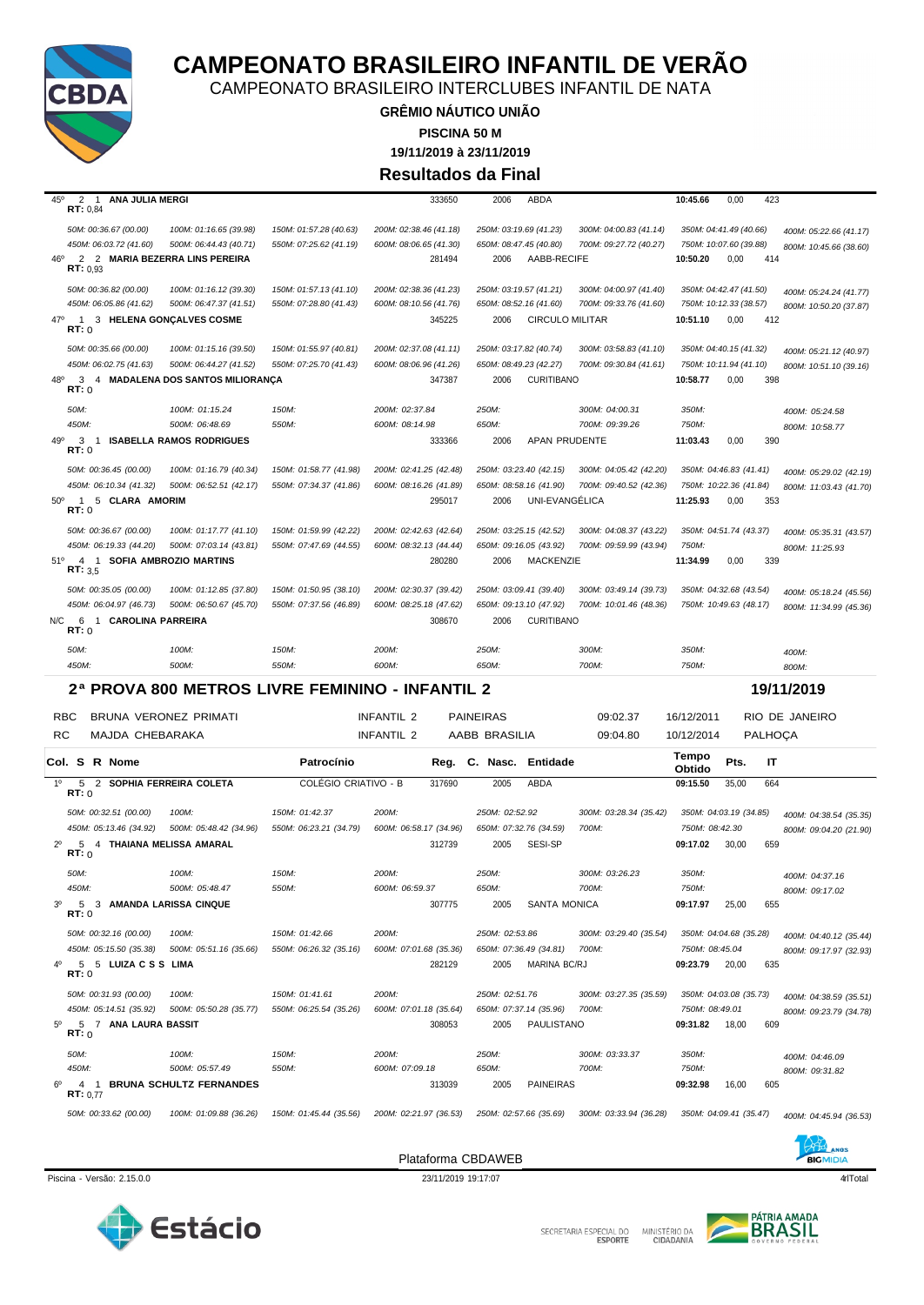

SECRETARIA ESPECIAL DO MINISTÉRIO DA<br>ESPORTE CIDADANIA



ANOS **BIGMIDIA** 

Piscina - Versão: 2.15.0.0 23/11/2019 19:17:07 qrlTotal 5

Plataforma CBDAWEB

| 450M: 05:21.34 (35.40)                           | 500M: 05:57.71 (36.37)                              | 550M: 06:33.16 (35.45)                           | 600M: 07:10.02 (36.86)                           | 650M: 07:46.04 (36.20)                           | 700M: 08:22.58 (36.54)                           | 750M: 08:58.27 (35.69)                           | 800M: 09:32.98 (34.71)                           |
|--------------------------------------------------|-----------------------------------------------------|--------------------------------------------------|--------------------------------------------------|--------------------------------------------------|--------------------------------------------------|--------------------------------------------------|--------------------------------------------------|
| $7^\circ$                                        | 4 4 BEATRIZ GARUTE DA SILVA                         |                                                  | 281877                                           | 2005                                             | AAC-SEMEL- CASCAVEL-                             | 09:35.80<br>14,00                                | 596                                              |
| RT:0                                             |                                                     |                                                  |                                                  |                                                  |                                                  |                                                  |                                                  |
| 50M: 00:31.49 (00.00)                            | 100M: 01:05.42 (33.93)                              | 150M: 01:40.84 (35.42)                           | 200M: 02:16.15 (35.31)                           | 250M: 02:52.26 (36.11)                           | 300M: 03:28.89 (36.63)                           | 350M: 04:05.60 (36.71)                           | 400M: 04:42.04 (36.44)                           |
| 450M: 05:18.64 (36.60)                           | 500M: 05:55.23 (36.59)                              | 550M: 06:32.49 (37.26)                           | 600M: 07:09.17 (36.68)                           | 650M: 07:46.07 (36.90)                           | 700M: 08:22.41 (36.34)                           | 750M: 08:59.93 (37.52)                           | 800M: 09:35.80 (35.87)                           |
| $8^{\circ}$                                      | 4 3 CAROLINA BONONI HEINZ                           |                                                  | 323807                                           | 2005<br>GNU                                      |                                                  | 09:42.54<br>12,00                                | 576                                              |
| RT: 0,75                                         |                                                     |                                                  |                                                  |                                                  |                                                  |                                                  |                                                  |
| 50M: 00:32.30 (00.00)                            | 100M: 01:08.11 (35.81)                              | 150M: 01:44.55 (36.44)                           | 200M: 02:20.97 (36.42)                           | 250M: 02:57.85 (36.88)                           | 300M: 03:34.92 (37.70)                           | 350M: 04:11.94 (37.20)                           | 400M: 04:48.96 (37.20)                           |
| 450M: 05:26.42 (37.46)                           | 500M: 06:03.73 (37.31)                              | 550M: 06:41.57 (37.84)                           | 600M: 07:19.15 (37.58)                           | 650M: 07:55.83 (36.68)                           | 700M: 08:33.17 (37.34)                           | 750M: 09:08.83 (35.66)                           | 800M: 09:42.54 (33.71)                           |
| 90                                               | 4 2 MARIA EDUARDA LORENZI                           |                                                  | 291332                                           | <b>GNU</b><br>2005                               |                                                  | 9,00<br>09:42.93                                 | 575                                              |
| <b>RT</b> : $0.84$                               |                                                     |                                                  |                                                  |                                                  |                                                  |                                                  |                                                  |
| 50M: 00:33.69 (00.00)                            | 100M: 01:09.45 (35.76)                              | 150M: 01:45.35 (35.90)                           | 200M: 02:22.02 (36.67)                           | 250M: 02:58.91 (36.89)                           | 300M: 03:35.97 (37.60)                           | 350M: 04:13.20 (37.23)                           | 400M: 04:50.35 (37.15)                           |
| 450M: 05:27.62 (37.27)                           | 500M: 06:04.66 (37.40)                              | 550M: 06:41.95 (37.29)                           | 600M: 07:19.00 (37.50)                           | 650M: 07:55.91 (36.91)                           | 700M: 08:33.24 (37.33)                           | 750M: 09:09.18 (35.94)                           | 800M: 09:42.93 (33.75)                           |
| $10^{\circ}$                                     | 5 6 STEFANIE SCHARDONG FONSECA                      |                                                  | 280534                                           | <b>GNU</b><br>2005                               |                                                  | 09:43.16<br>7,00                                 | 574                                              |
| RT:0                                             |                                                     |                                                  |                                                  |                                                  |                                                  |                                                  |                                                  |
| 50M: 00:32.22 (00.00)                            | 100M:                                               | 150M: 01:42.49                                   | 200M:                                            | 250M: 02:53.67                                   | 300M: 03:29.85 (36.18)                           | 350M: 04:06.56 (36.71)                           | 400M: 04:43.62 (37.60)                           |
| 450M: 05:20.94 (37.32)                           | 500M: 05:58.27 (37.33)                              | 550M: 06:35.57 (37.30)                           | 600M: 07:13.26 (37.69)                           | 650M: 07:51.07 (37.81)                           | 700M: 08:28.94 (37.87)                           | 750M: 09:06.65 (37.71)                           | 800M: 09:43.16 (36.51)                           |
| 11°<br>4 6 TATIANA DE SHIMIZU                    |                                                     |                                                  | 308057                                           | 2005<br>PAULISTANO                               |                                                  | 09:43.17<br>6,00                                 | 574                                              |
| RT:0                                             |                                                     |                                                  |                                                  |                                                  |                                                  |                                                  |                                                  |
| 50M: 00:33.39 (00.00)                            | 100M: 01:09.46 (36.70)                              | 150M: 01:46.15 (36.69)                           | 200M: 02:22.70 (36.55)                           | 250M: 02:59.65 (36.95)                           | 300M: 03:36.48 (36.83)                           | 350M: 04:12.71 (36.23)                           | 400M: 04:49.39 (36.68)                           |
| 450M: 05:26.21 (36.82)                           | 500M: 06:03.27 (37.60)                              | 550M: 06:40.09 (36.82)                           | 600M: 07:17.00 (36.91)                           | 650M: 07:53.58 (36.58)                           | 700M: 08:30.18 (36.60)                           | 750M: 09:07.31 (37.13)                           |                                                  |
| 12°                                              | 3 4 MARIA GABRIELLY BENJAMIM                        | <b>BOLSA ATLETA PE</b>                           | 179725                                           | AABB-RECIFE<br>2005                              |                                                  | 09:44.34<br>5,00                                 | 800M: 09:43.17 (35.86)<br>571                    |
| RT:0                                             |                                                     |                                                  |                                                  |                                                  |                                                  |                                                  |                                                  |
| 50M: 00:32.91 (00.00)                            | 100M: 01:08.73 (35.82)                              | 150M: 01:45.41 (36.68)                           | 200M: 02:22.22 (36.81)                           | 250M:                                            | 300M: 03:36.26                                   | 350M: 04:13.11 (36.85)                           |                                                  |
| 450M: 05:26.46 (36.61)                           | 500M: 06:03.44 (36.98)                              | 550M: 06:40.40 (36.96)                           | 600M: 07:17.62 (37.22)                           | 650M: 07:55.20 (37.58)                           | 700M: 08:32.83 (37.63)                           | 750M: 09:09.10 (36.27)                           | 400M: 04:49.85 (36.74)                           |
| 13 <sup>o</sup>                                  | 4 5 JOANNA RAFAELA FARINA                           |                                                  | 315694                                           | AABB-SP<br>2005                                  |                                                  | 09:44.49<br>4,00                                 | 800M: 09:44.34 (35.24)<br>570                    |
| RT: 0                                            |                                                     |                                                  |                                                  |                                                  |                                                  |                                                  |                                                  |
| 50M: 00:32.67 (00.00)                            | 100M: 01:08.85 (36.18)                              | 150M: 01:45.56 (36.71)                           | 200M: 02:22.13 (36.57)                           | 250M: 02:58.74 (36.61)                           | 300M: 03:35.41 (36.67)                           | 350M: 04:12.43 (37.20)                           |                                                  |
| 450M: 05:25.88 (36.68)                           | 500M: 06:02.89 (37.10)                              | 550M: 06:39.98 (37.90)                           | 600M: 07:16.93 (36.95)                           | 650M: 07:54.83 (37.90)                           | 700M: 08:32.20 (37.37)                           | 750M: 09:08.69 (36.49)                           | 400M: 04:49.20 (36.77)                           |
| $14^{\circ}$<br>$\overline{4}$<br>$\overline{7}$ | <b>MARIA EDUARDA CASTRO</b>                         |                                                  | 307150                                           | PRAIA CLUBE<br>2005                              |                                                  | 09:47.65<br>3,00                                 | 800M: 09:44.49 (35.80)<br>561                    |
|                                                  |                                                     |                                                  |                                                  |                                                  |                                                  |                                                  |                                                  |
| RT: 0                                            |                                                     |                                                  |                                                  |                                                  |                                                  |                                                  |                                                  |
|                                                  |                                                     |                                                  |                                                  |                                                  |                                                  |                                                  |                                                  |
| 50M:                                             | 100M: 01:08.30                                      | 150M:                                            | 200M: 02:21.81                                   | 250M:                                            | 300M: 03:36.24                                   | 350M:                                            | 400M: 04:51.02                                   |
| 450M:                                            | 500M: 06:06.47                                      | 550M:                                            | 600M: 07:21.98                                   | 650M:                                            | 700M: 08:37.02                                   | 750M:                                            | 800M: 09:47.65                                   |
| 15°<br>3<br>-7<br>RT: 0                          | <b>MARIA CLARA CHARÂNTOLA</b>                       |                                                  | 316688                                           | YARA CLUBE<br>2005                               |                                                  | 2,00<br>09:50.81                                 | 552                                              |
|                                                  |                                                     |                                                  |                                                  |                                                  |                                                  |                                                  |                                                  |
| 50M:                                             | 100M: 01:09.66                                      | 150M:                                            | 200M: 02:23.65                                   | 250M:                                            | 300M: 03:38.62                                   | 350M:                                            | 400M: 04:54.50                                   |
| 450M:                                            | 500M: 06:09.39                                      | 550M:                                            | 600M: 07:23.52                                   | 650M:                                            | 700M: 08:38.17                                   | 750M:                                            | 800M: 09:50.81                                   |
| $16^{\circ}$<br>3 <sub>3</sub><br>RT:0           | EDUARDA SANTANA DOMICIANO                           |                                                  | 336556                                           | SESI-SP<br>2005                                  |                                                  | 09:52.48<br>1,00                                 | 547                                              |
|                                                  |                                                     |                                                  |                                                  |                                                  |                                                  |                                                  |                                                  |
| 50M: 00:33.22 (00.00)<br>450M: 05:29.74 (37.40)  | 100M: 01:09.81 (36.59)<br>500M: 06:08.06 (38.32)    | 150M: 01:46.41 (36.60)<br>550M: 06:45.81 (37.75) | 200M: 02:23.23 (36.82)<br>600M: 07:23.65 (37.84) | 250M: 03:00.03 (36.80)<br>650M: 08:01.60 (37.95) | 300M: 03:37.52 (37.49)<br>700M: 08:39.33 (37.73) | 350M: 04:14.64 (37.12)<br>750M: 09:16.81 (37.48) | 400M: 04:52.34 (37.70)                           |
| 17º 5 1 ADRIADNA VIVAS MAIA                      |                                                     |                                                  |                                                  |                                                  |                                                  |                                                  | 800M: 09:52.48 (35.67)                           |
| RT:0                                             |                                                     | <b>BOLSA ATLETA/DF</b>                           | 296573                                           | AABB BRASILIA<br>2005                            |                                                  | 09:57.66<br>0,00                                 | 533                                              |
| 50M: 00:32.50 (00.00)                            | 100M:                                               | 150M: 01:44.11                                   | 200M:                                            | 250M: 02:59.94                                   | 300M: 03:38.11 (38.17)                           | 350M: 04:16.67 (38.56)                           |                                                  |
| 450M: 05:33.49 (38.16)                           | 500M: 06:11.57 (38.80)                              | 550M: 06:49.49 (37.92)                           | 600M:                                            | 650M: 08:05.90                                   | 700M:                                            | 750M: 09:21.78                                   | 400M: 04:55.33 (38.66)                           |
| 18º                                              | 3 6 MARIA EDUARDA FREITAS                           |                                                  | 324594                                           | 2005<br>PRAIA CLUBE                              |                                                  | 09:57.72<br>0,00                                 | 800M: 09:57.66 (35.88)<br>533                    |
| RT: 0                                            |                                                     |                                                  |                                                  |                                                  |                                                  |                                                  |                                                  |
|                                                  |                                                     |                                                  |                                                  | 250M: 02:58.52 (37.38)                           |                                                  | 350M: 04:13.60 (37.59)                           |                                                  |
| 50M: 00:32.86 (00.00)<br>450M: 05:29.80 (38.20)  | 100M: 01:08.70 (35.84)<br>500M: 06:08.14 (38.34)    | 150M: 01:44.59 (35.89)<br>550M: 06:46.90 (38.76) | 200M: 02:21.14 (36.55)<br>600M: 07:25.70 (38.80) | 650M: 08:04.29 (38.59)                           | 300M: 03:36.01 (37.49)<br>700M: 08:43.38 (39.90) | 750M: 09:20.74 (37.36)                           | 400M: 04:51.60 (38.00)                           |
|                                                  |                                                     |                                                  |                                                  |                                                  |                                                  |                                                  | 800M: 09:57.72 (36.98)                           |
| 19º<br>3 8 JULIA CUNHA COUTO<br>RT: 0.98         |                                                     |                                                  | 288770                                           | 2005                                             | MINAS TENIS CLUBE                                | 09:59.27<br>0,00                                 | 529                                              |
| 50M: 00:33.33 (00.00)                            | 100M: 01:09.98 (36.65)                              | 150M: 01:47.77 (37.79)                           | 200M: 02:25.74 (37.97)                           | 250M: 03:03.69 (37.95)                           | 300M: 03:41.87 (38.18)                           | 350M: 04:19.66 (37.79)                           |                                                  |
| 450M: 05:35.51 (37.60)                           |                                                     | 550M: 06:51.22 (37.49)                           |                                                  | 650M: 08:07.04 (37.78)                           | 700M: 08:45.16 (38.12)                           | 750M: 09:22.79 (37.63)                           | 400M: 04:57.91 (38.25)                           |
| $20^{\circ}$                                     | 500M: 06:13.73 (38.22)<br>5 8 TYARA FERNANDES RAMOS |                                                  | 600M: 07:29.26 (38.40)                           |                                                  |                                                  |                                                  | 800M: 09:59.27 (36.48)                           |
| RT:0                                             |                                                     | PROJETO ACQUA                                    | 304652                                           | 2005<br>AWC                                      |                                                  | 10:03.35<br>0,00                                 | 518                                              |
|                                                  | 100M:                                               | 150M: 01:47.78                                   | 200M:                                            |                                                  |                                                  |                                                  |                                                  |
| 50M: 00:34.08 (00.00)<br>450M: 05:36.03 (38.80)  |                                                     |                                                  | 600M:                                            | 250M: 03:03.54<br>650M: 08:09.01                 | 300M: 03:41.38 (37.84)<br>700M: 08:47.34 (38.33) | 350M: 04:19.73 (38.35)                           | 400M: 04:57.95 (38.22)                           |
|                                                  | 500M: 06:14.18 (38.15)                              | 550M: 06:52.26 (38.80)                           |                                                  |                                                  |                                                  | 750M: 09:25.72 (38.38)                           | 800M: 10:03.35 (37.63)                           |
| 21°<br>3 5 ANA LUIZA GIACOMO<br>RT: 0            |                                                     |                                                  | 328947                                           | 2005<br><b>UNISANTA</b>                          |                                                  | 10:03.72<br>0,00                                 | 517                                              |
|                                                  |                                                     |                                                  |                                                  |                                                  |                                                  |                                                  |                                                  |
| 50M: 00:33.35 (00.00)<br>450M: 05:37.85 (38.15)  | 100M: 01:10.37 (37.20)<br>500M: 06:16.10 (38.25)    | 150M: 01:48.69 (38.32)<br>550M: 06:54.87 (38.77) | 200M: 02:27.04 (38.35)<br>600M: 07:32.89 (38.20) | 250M: 03:05.03 (37.99)<br>650M: 08:11.04 (38.15) | 300M: 03:43.05 (38.20)<br>700M: 08:48.92 (37.88) | 350M: 04:21.22 (38.17)<br>750M: 09:26.96 (38.40) | 400M: 04:59.70 (38.48)<br>800M: 10:03.72 (36.76) |



### **CAMPEONATO BRASILEIRO INFANTIL DE VERÃO**

CAMPEONATO BRASILEIRO INTERCLUBES INFANTIL DE NATA

**GRÊMIO NÁUTICO UNIÃO**

**PISCINA 50 M**

**19/11/2019 à 23/11/2019**

**Resultados da Final**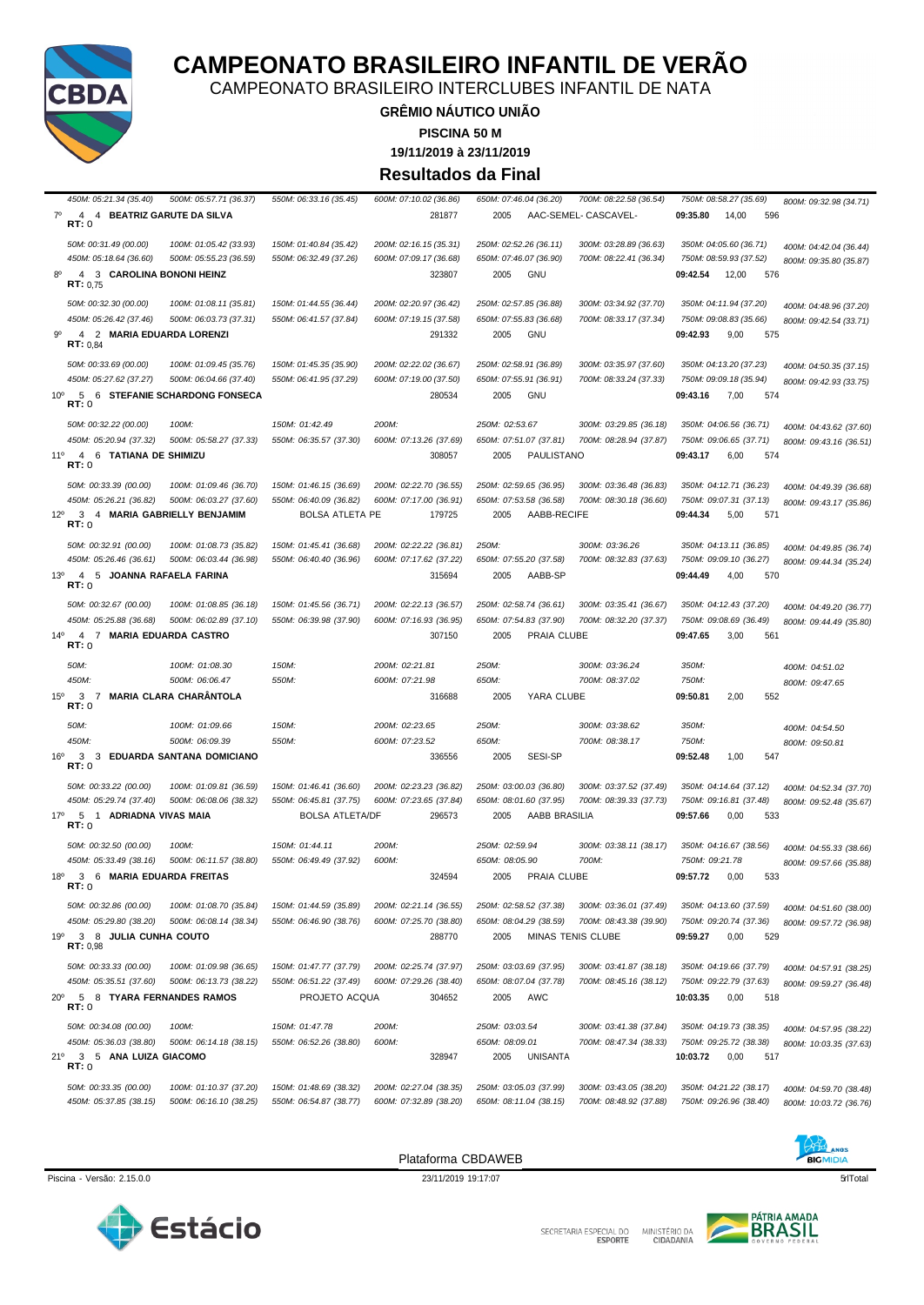

CAMPEONATO BRASILEIRO INTERCLUBES INFANTIL DE NATA

**GRÊMIO NÁUTICO UNIÃO PISCINA 50 M**

**19/11/2019 à 23/11/2019**

**Resultados da Final**

| $22^{\circ}$<br>3<br><b>JULIA SIMOES CARRARESI</b><br>$\overline{1}$<br>RT: 0,92                    |                                                  | 318157                                           | 2005<br><b>PINHEIROS</b>                                                                             | 0,00<br>10:07.92<br>507                                                                              |
|-----------------------------------------------------------------------------------------------------|--------------------------------------------------|--------------------------------------------------|------------------------------------------------------------------------------------------------------|------------------------------------------------------------------------------------------------------|
| 50M: 00:33.64 (00.00)<br>100M: 01:10.55 (36.91)                                                     | 150M: 01:48.38 (37.83)                           | 200M: 02:25.89 (37.51)                           | 250M: 03:03.27 (37.38)<br>300M: 03:42.82 (39.55)                                                     | 350M: 04:22.03 (39.21)<br>400M: 05:00.27 (38.24)                                                     |
| 450M: 05:39.74 (39.47)<br>500M: 06:18.79 (39.50)                                                    | 550M: 06:58.56 (39.77)                           | 600M: 07:36.48 (37.92)                           | 650M: 08:15.15 (38.67)<br>700M: 08:54.21 (39.60)                                                     | 750M: 09:32.37 (38.16)<br>800M: 10:07.92 (35.55)                                                     |
| 3 2 GIOVANA MIRANDA<br>$23^\circ$<br>RT: 0.86                                                       |                                                  | 313886                                           | GAMA / JAO<br>2005                                                                                   | 10:07.95<br>0,00<br>507                                                                              |
| 50M: 00:35.11 (00.00)<br>100M: 01:13.78 (38.67)                                                     | 150M: 01:51.91 (38.13)                           | 200M: 02:31.10 (39.19)                           | 250M: 03:09.57 (38.47)<br>300M: 03:48.40 (38.83)                                                     | 350M: 04:26.24 (37.84)<br>400M: 05:05.23 (38.99)                                                     |
| 500M: 06:20.95 (38.24)<br>450M: 05:42.71 (37.48)                                                    | 550M: 06:58.12 (37.17)                           | 600M: 07:36.82 (38.70)                           | 650M: 08:14.66 (37.84)<br>700M: 08:54.21 (39.55)                                                     | 750M: 09:32.58 (38.37)<br>800M: 10:07.95 (35.37)                                                     |
| 2 3 JULIA SILVEIRA PIAI<br>24°<br>RT: 0.93                                                          |                                                  | 303288                                           | 2005<br><b>CR FLAMENGO/RJ</b>                                                                        | 10:08.03<br>0,00<br>506                                                                              |
| 50M: 00:34.64 (00.00)<br>100M: 01:11.76 (37.12)                                                     | 150M: 01:50.28 (38.52)                           | 200M: 02:28.69 (38.41)                           | 250M: 03:07.34 (38.65)<br>300M: 03:45.85 (38.51)                                                     | 350M: 04:24.34 (38.49)<br>400M: 05:02.92 (38.58)                                                     |
| 450M: 05:40.87 (37.95)<br>500M: 06:19.25 (38.38)                                                    | 550M: 06:57.62 (38.37)                           | 600M: 07:36.72 (39.10)                           | 650M: 08:15.19 (38.47)<br>700M: 08:54.47 (39.28)                                                     | 750M: 09:31.34 (36.87)<br>800M: 10:08.03 (36.69)                                                     |
| $25^{\circ}$<br>7 ARIANA MARTINS GOMES<br>$\mathbf{1}$                                              |                                                  | 281658                                           | OLYMPICO CLUB<br>2005                                                                                | 10:08.11<br>0,00<br>506                                                                              |
| RT:0                                                                                                |                                                  |                                                  |                                                                                                      |                                                                                                      |
| 50M:<br>100M: 01:11.38                                                                              | 150M:                                            | 200M: 02:27.29                                   | 250M:<br>300M: 03:44.57                                                                              | 350M:<br>400M: 05:01.56                                                                              |
| 450M:<br>500M: 06:18.57<br>$26^{\circ}$<br>$\overline{4}$<br><b>GIOVANNA ALVES MENEZES</b><br>8     | 550M:<br><b>GOLDEN VILLE</b>                     | 600M: 07:36.49<br>315051                         | 700M: 08:54.44<br>650M:<br><b>UNISANTA</b><br>2005                                                   | 750M:<br>800M: 10:08.11<br>0,00<br>10:08.54<br>505                                                   |
| RT: 0,82                                                                                            |                                                  |                                                  |                                                                                                      |                                                                                                      |
| 50M: 00:34.17 (00.00)<br>100M: 01:11.41 (37.24)                                                     | 150M: 01:49.39 (37.98)                           | 200M: 02:27.39 (38.00)                           | 250M: 03:05.88 (38.49)<br>300M: 03:44.05 (38.17)                                                     | 350M: 04:23.00 (38.95)<br>400M: 05:01.57 (38.57)                                                     |
| 450M: 05:40.70 (39.13)<br>500M: 06:19.19 (38.49)                                                    | 550M: 06:57.81 (38.62)                           | 600M: 07:36.48 (38.67)                           | 700M: 08:53.42 (38.52)<br>650M: 08:14.90 (38.42)                                                     | 750M: 09:31.50 (38.80)<br>800M: 10:08.54 (37.40)                                                     |
| $27^\circ$<br>2<br>4 MARIA NEVES FRAGOSO<br>RT:0                                                    |                                                  | 318309                                           | <b>PINHEIROS</b><br>2005                                                                             | 10:10.76<br>0,00<br>500                                                                              |
| 50M: 00:33.42 (00.00)<br>100M: 01:10.76 (37.34)                                                     | 150M: 01:48.87 (38.11)                           | 200M: 02:27.29 (38.42)                           | 250M: 03:05.74 (38.45)<br>300M: 03:44.28 (38.54)                                                     | 350M: 04:22.78 (38.50)<br>400M: 05:01.47 (38.69)                                                     |
| 450M: 05:40.25 (38.78)<br>500M: 06:18.84 (38.59)                                                    | 550M: 06:57.85 (39.10)                           | 600M: 07:36.64 (38.79)                           | 650M: 08:15.31 (38.67)<br>700M: 08:54.50 (39.19)                                                     | 750M: 09:33.20 (38.70)<br>800M: 10:10.76 (37.56)                                                     |
| $28^{\circ}$<br>1 3 MARIA EDUARDA REZENDE<br>RT: 0,86                                               |                                                  | 332586                                           | <b>CORINTHIANS</b><br>2005                                                                           | 490<br>10:14.79<br>0,00                                                                              |
|                                                                                                     |                                                  |                                                  |                                                                                                      |                                                                                                      |
| 50M: 00:34.16 (00.00)<br>100M: 01:11.26 (37.10)<br>450M: 05:43.22 (39.20)<br>500M: 06:22.78 (39.56) | 150M: 01:48.99 (37.73)<br>550M: 07:02.06 (39.28) | 200M: 02:27.58 (38.59)<br>600M: 07:42.21 (40.15) | 250M: 03:06.38 (38.80)<br>300M: 03:44.90 (38.52)<br>650M: 08:21.16 (38.95)<br>700M: 08:59.79 (38.63) | 350M: 04:23.99 (39.90)<br>400M: 05:04.02 (40.30)<br>750M: 09:38.75 (38.96)<br>800M: 10:14.79 (36.40) |
| $\overline{2}$<br>29°<br>7 SOPHIA ALVES PEIXOTO                                                     |                                                  | 317946                                           | PRAIA CLUBE<br>2005                                                                                  | 0,00<br>490<br>10:14.84                                                                              |
| RT: 0                                                                                               |                                                  |                                                  |                                                                                                      |                                                                                                      |
| 50M:<br>100M: 01:10.74                                                                              | 150M:                                            | 200M: 02:28.00                                   | 250M:<br>300M: 03:45.01                                                                              | 350M:<br>400M: 05:04.16                                                                              |
|                                                                                                     |                                                  |                                                  |                                                                                                      |                                                                                                      |
| 450M:<br>500M: 06:22.79                                                                             | 550M:                                            | 600M: 07:41.49                                   | 650M:<br>700M: 08:59.31                                                                              | 750M:<br>800M: 10:14.84                                                                              |
| $\overline{2}$<br>$30^{\circ}$<br><b>ISABELA SCHWINDT AZEVEDO</b><br>5<br>RT:0                      |                                                  | 314572                                           | <b>MACKENZIE</b><br>2005                                                                             | 0,00<br>10:21.44<br>474                                                                              |
| 50M: 00:33.34 (00.00)<br>100M: 01:10.32 (36.98)                                                     | 150M: 01:49.05 (38.73)                           | 200M: 02:27.24 (38.19)                           | 250M: 03:05.90 (38.66)<br>300M: 03:44.87 (38.97)                                                     | 350M: 04:23.22 (38.35)<br>400M: 05:02.46 (39.24)                                                     |
| 450M: 05:42.20 (39.74)<br>500M: 06:22.37 (40.17)                                                    | 550M: 07:02.58 (40.21)                           | 600M: 07:42.93 (40.35)                           | 650M: 08:23.24 (40.31)<br>700M: 09:03.22 (39.98)                                                     | 750M: 09:42.99 (39.77)<br>800M: 10:21.44 (38.45)                                                     |
| 31°<br>2<br>2 MARIA FERNANDA ROCHA<br>RT: 0,84                                                      |                                                  | 315693                                           | <b>PAINEIRAS</b><br>2005                                                                             | 10:23.80<br>0,00<br>469                                                                              |
| 50M: 00:35.59 (00.00)<br>100M: 01:13.92 (38.33)                                                     | 150M: 01:53.24 (39.32)                           | 200M: 02:32.71 (39.47)                           | 250M: 03:12.12 (39.41)<br>300M: 03:51.01 (38.89)                                                     | 350M: 04:30.14 (39.13)                                                                               |
| 450M: 05:48.67 (39.35)<br>500M: 06:28.03 (39.36)                                                    | 550M: 07:07.23 (39.20)                           | 600M: 07:46.82 (39.59)                           | 650M: 08:26.73 (39.91)<br>700M: 09:06.75 (40.20)                                                     | 400M: 05:09.32 (39.18)<br>750M: 09:45.47 (38.72)<br>800M: 10:23.80 (38.33)                           |
| 5 GABRIELA DA SILVA BLUM<br>$32^{\circ}$<br>$\mathbf{1}$                                            |                                                  | 316224                                           | ATIVA ESPORTE TOTAL<br>2005                                                                          | 10:28.22<br>0,00<br>459                                                                              |
| RT: 0                                                                                               |                                                  |                                                  |                                                                                                      |                                                                                                      |
| 50M: 00:34.27 (00.00)<br>100M: 01:11.76 (37.49)<br>450M: 05:49.25 (40.29)<br>500M: 06:29.90 (40.65) | 150M: 01:51.15 (39.39)<br>550M: 07:10.44 (40.54) | 200M: 02:30.20 (39.50)<br>600M: 07:50.75 (40.31) | 250M: 03:09.45 (39.25)<br>300M: 03:49.28 (39.83)<br>650M: 08:30.91 (40.16)<br>700M: 09:11.48 (40.57) | 350M: 04:29.37 (40.90)<br>400M: 05:08.96 (39.59)<br>750M: 09:51.30 (39.82)                           |
| 4 SOFIA NASCIMENTO TRICOLI<br>$33^{\circ}$<br>$\mathbf{1}$                                          |                                                  | 271190                                           | <b>GNU</b><br>2005                                                                                   | 800M: 10:28.22 (36.92)<br>10:33.78<br>447<br>0,00                                                    |
| RT: 0                                                                                               |                                                  |                                                  |                                                                                                      |                                                                                                      |
| 50M: 00:34.80 (00.00)<br>100M: 01:12.85 (38.50)                                                     | 150M: 01:51.55 (38.70)                           | 200M: 02:30.96 (39.41)                           | 250M: 03:10.30 (39.34) 300M: 03:50.11 (39.81)                                                        | 350M: 04:30.13 (40.20)<br>400M: 05:10.62 (40.49)                                                     |
| 450M: 05:51.39 (40.77)<br>500M: 06:32.87 (41.48)                                                    | 550M: 07:13.32 (40.45)                           | 600M: 07:55.02 (41.70)                           | 650M: 08:35.67 (40.65) 700M: 09:16.64 (40.97)                                                        | 750M: 09:55.78 (39.14)<br>800M: 10:33.78 (38.00)                                                     |
| $\overline{1}$<br>6 LUIZA LESSA<br>34°<br>RT: 0                                                     |                                                  | 281431                                           | 2005<br>TIJUCA TC/RJ                                                                                 | 10:34.19<br>0,00<br>446                                                                              |
| 50M: 00:34.49 (00.00)<br>100M: 01:12.34 (37.85)                                                     | 150M: 01:51.81 (39.47)                           | 200M: 02:31.57 (39.76)                           | 250M: 03:11.73 (40.16)<br>300M: 03:52.15 (40.42)                                                     | 350M: 04:32.62 (40.47)<br>400M: 05:12.92 (40.30)                                                     |
| 450M: 05:53.39 (40.47)<br>500M: 06:33.86 (40.47)                                                    | 550M: 07:14.54 (40.68)                           | 600M: 07:55.28 (40.74)                           | 650M: 08:35.54 (40.26)<br>700M: 09:16.01 (40.47)                                                     | 750M: 09:55.95 (39.94)<br>800M: 10:34.19 (38.24)                                                     |
| 2 8 RAQUEL C JUSTO<br>$35^{\circ}$<br>RT: 0.84                                                      |                                                  | 282023                                           | TIJUCA TC/RJ<br>2005                                                                                 | 0,00<br>446<br>10:34.45                                                                              |
|                                                                                                     |                                                  |                                                  |                                                                                                      |                                                                                                      |
| 50M: 00:33.70 (00.00)<br>100M: 01:11.54 (37.84)<br>450M: 05:53.39 (40.75)<br>500M: 06:33.78 (40.39) | 150M: 01:51.20 (39.66)<br>550M: 07:14.20 (40.42) | 200M: 02:30.96 (39.76)<br>600M: 07:54.64 (40.44) | 250M: 03:11.30 (40.34)<br>300M: 03:51.56 (40.26)<br>650M: 08:35.36 (40.72)<br>700M: 09:15.80 (40.44) | 350M: 04:32.26 (40.70)<br>400M: 05:12.64 (40.38)<br>750M: 09:56.03 (40.23)                           |
| 1 2 CECILIA C A P ROSA<br>$36^{\circ}$                                                              |                                                  | 282138                                           | FLUMINENSE FC/RJ<br>2005                                                                             | 800M: 10:34.45 (38.42)<br>0,00<br>409<br>10:52.74                                                    |
| RT: 0,91                                                                                            |                                                  |                                                  |                                                                                                      |                                                                                                      |
| 50M: 00:33.89 (00.00)<br>100M: 01:13.22 (39.33)                                                     | 150M: 01:53.69 (40.47)                           | 200M: 02:33.67 (39.98)                           | 250M: 03:14.53 (40.86)<br>300M: 03:55.48 (40.95)                                                     | 350M: 04:36.53 (41.50)<br>400M: 05:17.97 (41.44)                                                     |
| 450M: 05:58.84 (40.87)<br>500M: 06:41.41 (42.57)<br>2 1 ALLANA LACERDA<br>37°                       | 550M: 07:23.73 (42.32)<br>POSITIVO MASTER        | 600M: 08:06.63 (42.90)<br>295186                 | 650M: 08:49.00 (42.37)<br>700M: 09:31.09 (42.90)<br>ATIVA ESPORTE TOTAL<br>2005                      | 750M: 10:13.41 (42.32)<br>800M: 10:52.74 (39.33)<br>10:54.82<br>0,00<br>405                          |



Plataforma CBDAWEB





SECRETARIA ESPECIAL DO MINISTÉRIO DA<br>CIDADANIA

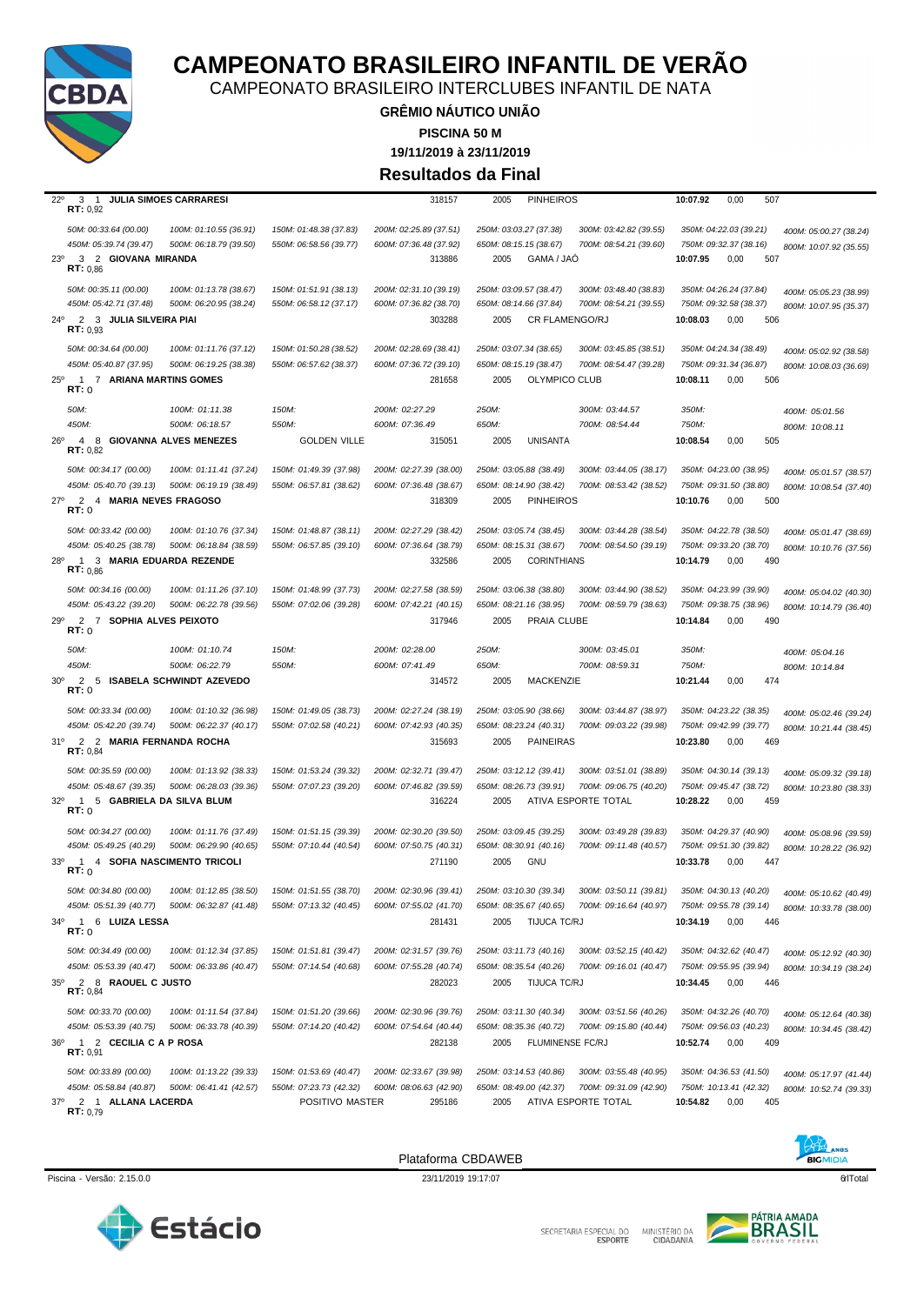

CAMPEONATO BRASILEIRO INTERCLUBES INFANTIL DE NATA

**GRÊMIO NÁUTICO UNIÃO**

**PISCINA 50 M**

**19/11/2019 à 23/11/2019**

#### **Resultados da Final**

|             | <i>50M: 00:34.98 (00.00)</i><br>450M: 05:55.91 (40.23)     | 100M: 01:13.25 (38.27)<br>500M: 06:38.61 (42.70)       | 150M: 01:53.96 (40.71)<br>550M: 07:19.06 (40.45) | 200M: 02:33.15 (39.19)<br>600M: 08:02.22 (43.16)          | 250M: 03:13.82 (40.67)<br>650M: 08:45.34 (43.12)                                                | 300M: 03:53.94 (40.12)<br>700M: 09:30.23 (44.89)   |                 | 350M: 04:34.30 (40.36)<br>750M: 10:13.34 (43.11) | 400M: 05:15.68 (41.38)<br>800M: 10:54.82 (41.48) |
|-------------|------------------------------------------------------------|--------------------------------------------------------|--------------------------------------------------|-----------------------------------------------------------|-------------------------------------------------------------------------------------------------|----------------------------------------------------|-----------------|--------------------------------------------------|--------------------------------------------------|
| N/C         | 2 6 NINA ISABELLA BELLINO<br>RT: 0                         |                                                        |                                                  | 281099                                                    | <b>CURITIBANO</b><br>2005                                                                       |                                                    |                 |                                                  |                                                  |
|             | 50M:                                                       | 100M:                                                  | 150M:                                            | 200M:                                                     | 250M:                                                                                           | 300M:                                              | 350M:           |                                                  | 400M:                                            |
|             | 450M:                                                      | 500M:                                                  | 550M:                                            | 600M:                                                     | 650M:                                                                                           | 700M:                                              | 750M:           |                                                  | 800M:                                            |
|             |                                                            | 3ª PROVA 1500 METROS NADO LIVRE MASCULINO - INFANTIL 1 |                                                  |                                                           |                                                                                                 |                                                    |                 |                                                  | 19/11/2019                                       |
|             | RBC                                                        | BRANDONN PIERRY CRUZ DE ALMEIDA                        |                                                  | INFANTIL 1                                                | CORINTHIANS/S.BERNAR                                                                            | 16:29.64                                           | 11/11/2010      | <b>FORTALEZA</b>                                 |                                                  |
| RC          |                                                            | BRANDONN PIERRY CRUZ DE ALMEIDA                        |                                                  | INFANTIL 1                                                | CORINTHIANS/S.BERNAR                                                                            | 16:29.64                                           | 11/11/2010      | <b>FORTALEZA</b>                                 |                                                  |
|             | Col. S R Nome                                              |                                                        | Patrocínio                                       | Reg.                                                      | C. Nasc. Entidade                                                                               |                                                    | Tempo<br>Obtido | Pts.<br>IT                                       |                                                  |
| $1^{\circ}$ | $\overline{4}$<br><b>LUCCA SILVA B ABREU</b><br>5<br>RT: 0 |                                                        |                                                  | 300634                                                    | 2006<br><b>FLUMINENSE FC/RJ</b>                                                                 |                                                    | 17:10.50        | 35,00<br>603                                     |                                                  |
|             | 50M: 00:30.55 (00.00)                                      | 100M: 01:04.43 (33.88)                                 | 150M: 01:38.55 (34.12)                           | 200M: 02:12.20 (33.65)                                    | 250M: 02:46.16 (33.96)                                                                          | 300M: 03:20.17 (34.10)                             |                 | 350M: 03:54.11 (33.94)                           | 400M: 04:28.63 (34.52)                           |
|             | 450M: 05:02.81 (34.18)                                     | 500M: 05:37.30 (34.49)                                 | 550M: 06:11.74 (34.44)                           | 600M: 06:46.29 (34.55)                                    | 650M:                                                                                           | 700M: 07:55.43                                     | 750M:           |                                                  | 800M: 10:14.47                                   |
|             | 850M:                                                      | 900M: 11:24.08                                         | 950M:                                            | 1000M:                                                    | 1050M:                                                                                          | 1100M: 12:33.04                                    | 1150M:          |                                                  | 1200M: 13:41.30                                  |
|             | 1250M:                                                     | 1300M: 14:50.82                                        | 1350M:                                           | 1400M: 16:01.36                                           | 1450M:                                                                                          | 1500M: 17:10.50                                    |                 |                                                  |                                                  |
| $2^{\circ}$ | 5<br>6<br>JOHN HICK<br>RT:0                                |                                                        |                                                  | 316683                                                    | PAULISTANO<br>2006                                                                              |                                                    | 17:16.46        | 30,00<br>593                                     |                                                  |
|             | 50M: 00:30.54 (00.00)                                      | 100M: 01:03.40 (32.86)                                 | 150M: 01:37.35 (33.95)                           | 200M: 02:11.80 (34.45)                                    | 250M: 02:46.70 (34.90)                                                                          | 300M: 03:21.24 (34.54)                             |                 | 350M: 03:55.95 (34.71)                           | 400M: 04:30.27 (34.32)                           |
|             | 450M: 05:05.04 (34.77)                                     | 500M: 05:39.48 (34.44)                                 | 550M: 06:14.09 (34.61)                           | 600M: 06:48.52 (34.43)                                    | 650M: 07:23.12 (34.60)                                                                          | 700M: 07:57.44 (34.32)                             |                 | 750M: 08:31.81 (34.37)                           | 800M: 09:06.40 (34.59)                           |
|             | 850M: 09:41.03 (34.63)                                     | 900M: 10:15.29 (34.26)                                 | 950M: 10:49.67 (34.38)                           | 1000M: 11:24.01 (34.34)                                   | 1050M: 11:58.41 (34.40)                                                                         | 1100M: 12:32.98 (34.57)                            |                 | 1150M: 13:07.75 (34.77)                          | 1200M: 13:43.14 (35.39)                          |
|             | 1250M: 14:18.81 (35.67)                                    | 1300M: 14:54.60 (35.79)                                | 1350M: 15:30.08 (35.48)                          | 1400M: 16:05.83 (35.75)                                   | 1450M: 16:41.35 (35.52)                                                                         | 1500M: 17:16.46 (35.11)                            |                 |                                                  |                                                  |
| $3^{\circ}$ | 5<br>RT: 0,72                                              | 1 MATHEUS CONY SINISCALCHI                             |                                                  | 337744                                                    | <b>CIRCULO MILITAR</b><br>2006                                                                  |                                                    | 17:22.11        | 25,00<br>583                                     |                                                  |
|             | 50M: 00:31.01 (00.00)                                      | 100M: 01:04.78 (33.77)                                 | 150M: 01:38.76 (33.98)                           | 200M: 02:13.34 (34.58)                                    | 250M: 02:47.32 (33.98)                                                                          | 300M: 03:21.96 (34.64)                             |                 | 350M: 03:56.60 (34.64)                           | 400M: 04:31.46 (34.86)                           |
|             | 450M: 05:05.91 (34.45)                                     | 500M: 05:40.91 (35.00)                                 | 550M: 06:15.85 (34.94)                           | 600M: 06:50.68 (34.83)                                    | 650M: 07:25.76 (35.80)                                                                          | 700M: 08:01.00 (35.24)                             |                 | 750M: 08:35.86 (34.86)                           | 800M: 09:10.88 (35.20)                           |
|             | 850M: 09:45.82 (34.94)                                     | 900M: 10:20.42 (34.60)                                 | 950M: 10:55.44 (35.20)                           | 1000M: 11:30.39 (34.95)                                   | 1050M: 12:05.36 (34.97)                                                                         | 1100M: 12:40.61 (35.25)                            |                 | 1150M: 13:15.90 (35.29)                          | 1200M: 13:51.40 (35.50)                          |
|             | 1250M: 14:27.01 (35.61)                                    | 1300M: 15:02.46 (35.45)                                | 1350M: 15:37.95 (35.49)                          | 1400M: 16:13.61 (35.66)                                   | 1450M: 16:48.92 (35.31)                                                                         | 1500M: 17:22.11 (33.19)                            |                 |                                                  |                                                  |
| 40          | 5 3 WILLYAN HARUO MATANA<br>RT:0                           |                                                        |                                                  | 341787                                                    | 2006                                                                                            | AAC-SEMEL- CASCAVEL-                               | 17:26.05        | 20,00<br>577                                     |                                                  |
|             | 50M: 00:30.94 (00.00)                                      | 100M: 01:05.30 (34.36)                                 | 150M: 01:39.44 (34.14)                           | 200M: 02:13.76 (34.32)                                    | 250M: 02:48.28 (34.52)                                                                          | 300M: 03:23.31 (35.30)                             |                 | 350M: 03:57.97 (34.66)                           | 400M: 04:32.82 (34.85)                           |
|             | 450M: 05:07.75 (34.93)                                     | 500M: 05:43.09 (35.34)                                 | 550M: 06:17.64 (34.55)                           | 600M: 06:52.61 (34.97)                                    | 650M: 07:27.86 (35.25)                                                                          | 700M: 08:03.17 (35.31)                             |                 | 750M: 08:38.69 (35.52)                           | 800M: 09:14.19 (35.50)                           |
|             | 850M: 09:49.43 (35.24)                                     | 900M: 10:24.59 (35.16)                                 | 950M: 10:59.95 (35.36)                           | 1000M: 11:35.12 (35.17)                                   | 1050M: 12:10.15 (35.30)                                                                         | 1100M: 12:45.35 (35.20)                            |                 | 1150M: 13:20.52 (35.17)                          | 1200M: 13:55.73 (35.21)                          |
|             | 1250M: 14:30.98 (35.25)                                    | 1300M: 15:06.69 (35.71)                                | 1350M: 15:41.79 (35.10)                          | 1400M: 16:17.59 (35.80)                                   | 1450M: 16:51.91 (34.32)                                                                         | 1500M: 17:26.05 (34.14)                            |                 |                                                  |                                                  |
| $5^{\circ}$ | 5<br>7<br>RT:0                                             | DANIEL REZENDE FIDELIS                                 |                                                  | 343844                                                    | 2006                                                                                            | NATAÇÃO PRAIA GRANDE                               | 17:29.54        | 18,00<br>571                                     |                                                  |
|             | 50M:                                                       | 100M: 01:06.82                                         | 150M:                                            | 200M: 02:16.58                                            | 250M:                                                                                           | 300M: 03:26.41                                     | 350M:           |                                                  | 400M: 04:36.63                                   |
|             | 450M:                                                      | 500M: 05:46.89                                         | 550M:                                            | 600M: 06:57.72                                            | 650M:                                                                                           | 700M: 08:08.39                                     | 750M:           |                                                  | 800M: 09:18.48                                   |
|             | 850M:<br>1250M:                                            | 900M: 10:28.24<br>1300M: 15:09.35                      | 950M:<br>1350M:                                  | 1000M: 11:38.04<br>1400M: 16:20.70                        | 1050M:<br>1450M:                                                                                | 1100M: 12:48.41<br>1500M: 17:29.54                 | 1150M:          |                                                  | 1200M: 13:58.29                                  |
| $6^{\circ}$ | 5 8 LUCAS ALVES                                            |                                                        | M1 METALÚRGICA/PRO A                             | 312728                                                    | <b>SWIMMERS</b><br>2006                                                                         |                                                    | 17:36.52        | 16,00<br>560                                     |                                                  |
|             | RT: 0.92                                                   |                                                        |                                                  |                                                           |                                                                                                 |                                                    |                 |                                                  |                                                  |
|             | 50M: 00:32.47 (00.00)                                      | 100M: 01:07.27 (34.80)                                 | 150M: 01:41.84 (34.57)                           | 200M: 02:16.75 (34.91)                                    | 250M: 02:52.18 (35.43)                                                                          | 300M: 03:27.71 (35.53)                             |                 | 350M: 04:03.12 (35.41)                           | 400M: 04:39.14 (36.20)                           |
|             | 450M: 05:15.32 (36.18)                                     | 500M: 05:51.29 (35.97)                                 | 550M: 06:27.23 (35.94)                           | 600M: 07:02.83 (35.60)                                    | 650M: 07:39.10 (36.27)                                                                          | 700M: 08:14.62 (35.52)                             |                 | 750M: 08:50.61 (35.99)                           | 800M: 09:25.93 (35.32)                           |
|             | 850M: 10:02.13 (36.20)                                     | 900M: 10:37.29 (35.16)                                 | 950M: 11:13.35 (36.60)                           | 1000M: 11:49.12 (35.77)                                   | 1050M: 12:24.75 (35.63) 1100M: 13:00.10 (35.35) 1150M: 13:35.51 (35.41) 1200M: 14:10.05 (34.54) |                                                    |                 |                                                  |                                                  |
| $7^\circ$   | 5 5 LUCAS DAVI ALVES                                       | 1250M: 14:44.98 (34.93) 1300M: 15:19.48 (34.50)        | FOCO FISIO PILATES                               | 1350M: 15:54.41 (34.93) 1400M: 16:28.88 (34.47)<br>283344 | 1450M: 17:02.99 (34.11) 1500M: 17:36.52 (33.53)<br><b>GNU</b><br>2006                           |                                                    | 17:36.72        | 14,00<br>560                                     |                                                  |
|             | RT:0                                                       |                                                        |                                                  |                                                           |                                                                                                 |                                                    |                 |                                                  |                                                  |
|             | 50M: 00:30.95 (00.00)                                      | 100M: 01:04.89 (33.94)                                 | 150M: 01:39.59 (34.70)                           | 200M: 02:14.08 (34.49)                                    | 250M: 02:48.76 (34.68)                                                                          | 300M: 03:23.26 (34.50)                             |                 | 350M: 03:58.12 (34.86)                           | 400M: 04:33.19 (35.70)                           |
|             | 450M: 05:08.32 (35.13)                                     | 500M: 05:43.07 (34.75)                                 | 550M: 06:18.46 (35.39)<br>950M: 11:02.99 (35.22) | 600M: 06:53.80 (35.34)                                    | 650M: 07:29.46 (35.66)                                                                          | 700M: 08:04.92 (35.46)                             |                 | 750M: 08:40.32 (35.40)                           | 800M: 09:15.79 (35.47)                           |
|             | 850M: 09:51.64 (35.85)<br>1250M: 14:39.42 (36.37)          | 900M: 10:27.77 (36.13)<br>1300M: 15:15.63 (36.21)      | 1350M: 15:52.15 (36.52)                          | 1000M: 11:38.95 (35.96)<br>1400M: 16:28.32 (36.17)        | 1050M: 12:15.13 (36.18)<br>1450M: 17:03.41 (35.90)                                              | 1100M: 12:51.20 (36.70)<br>1500M: 17:36.72 (33.31) |                 | 1150M: 13:27.26 (36.60)                          | 1200M: 14:03.05 (35.79)                          |
| 8°          | 3 4 GABRIEL HORVATH SCHWAN                                 |                                                        |                                                  | 329616                                                    | <b>PAINEIRAS</b><br>2006                                                                        |                                                    | 17:37.94        | 12,00<br>558                                     |                                                  |
|             | RT: 0                                                      |                                                        |                                                  |                                                           |                                                                                                 |                                                    |                 |                                                  |                                                  |
|             | 50M:                                                       | 100M: 01:05.46                                         | 150M:                                            | 200M: 02:15.36                                            | 250M:                                                                                           | 300M: 03:25.61                                     | 350M:           |                                                  | 400M: 04:36.25                                   |
|             | 450M:                                                      | 500M: 05:47.05                                         | 550M:                                            | 600M: 06:58.43                                            | 650M:                                                                                           | 700M: 08:09.01                                     | 750M:           |                                                  | 800M: 09:20.21                                   |
|             | 850M:<br>1250M:                                            | 900M: 10:31.08<br>1300M: 15:18.01                      | 950M:<br>1350M:                                  | 1000M: 11:42.39<br>1400M: 16:29.95                        | 1050M:<br>1450M:                                                                                | 1100M: 12:53.95<br>1500M: 17:37.94                 | 1150M:          |                                                  | 1200M: 14:05.77                                  |
|             |                                                            |                                                        |                                                  |                                                           |                                                                                                 |                                                    |                 |                                                  |                                                  |



Piscina - Versão: 2.15.0.0 23/11/2019 19:17:07 23/11/2019 19:17:07 7 23/11/2019 19:17:07 7 23/11/2019 19:17:07 Plataforma CBDAWEB



SECRETARIA ESPECIAL DO MINISTÉRIO DA<br>CIDADANIA

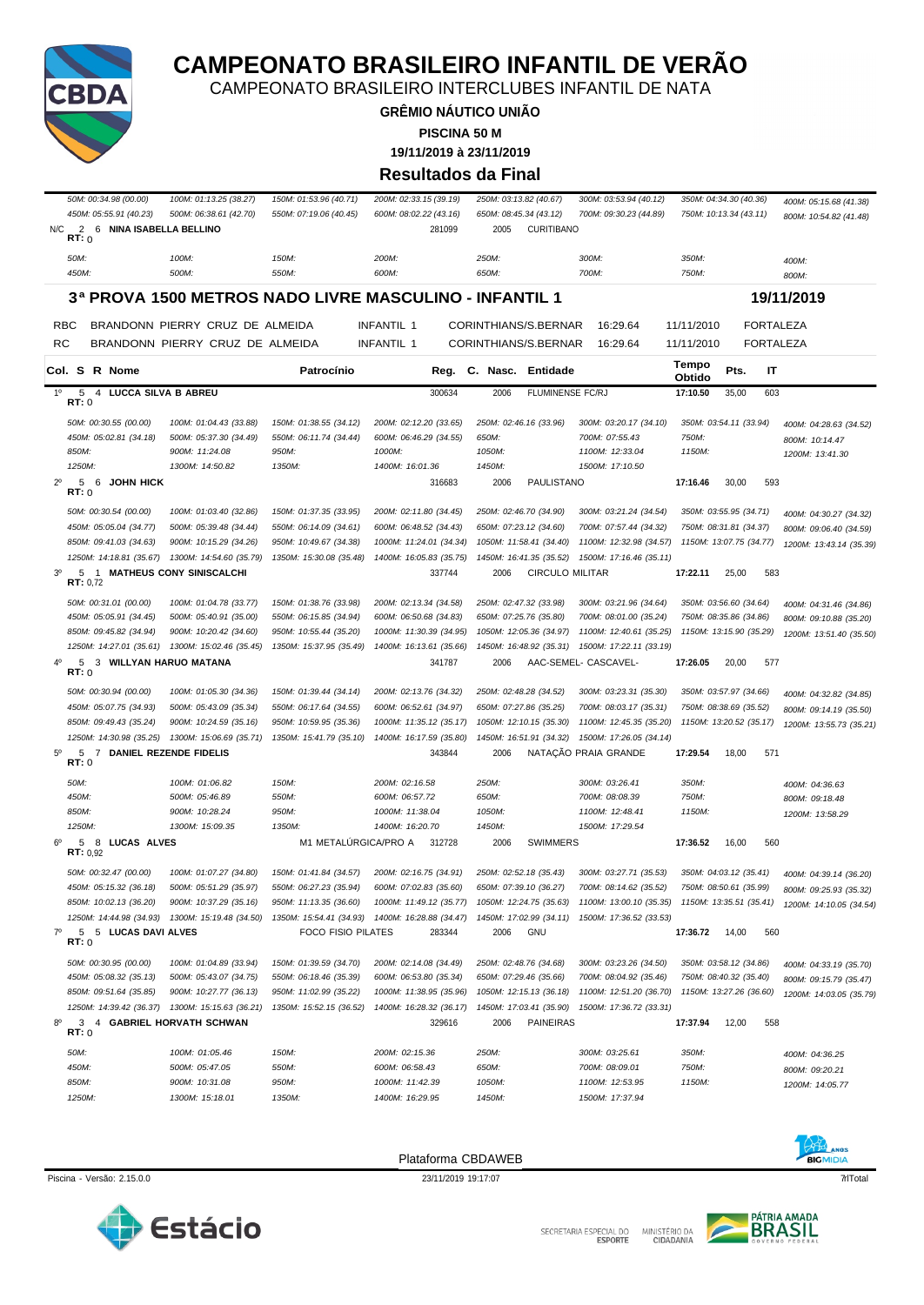

MINISTÉRIO DA<br>CIDADANIA SECRETARIA ESPECIAL DO



Piscina - Versão: 2.15.0.0 23/11/2019 19:17:08 qrlTotal 8

Plataforma CBDAWEB



| 50M:                                                                       | 100M: 01:05.87                   | 150M:                   | 200M: 02:16.27          | 250M:  |                         | 300M: 03:27.67          | 350M:    |                         |     | 400M: 04:38.58          |
|----------------------------------------------------------------------------|----------------------------------|-------------------------|-------------------------|--------|-------------------------|-------------------------|----------|-------------------------|-----|-------------------------|
| 450M:                                                                      | 500M: 05:50.25                   | 550M:                   | 600M: 07:02.01          | 650M:  |                         | 700M: 08:14.13          | 750M:    |                         |     | 800M: 09:27.31          |
| 850M:                                                                      | 900M: 10:40.32                   | 950M:                   | 1000M: 11:53.30         | 1050M: |                         | 1100M: 13:06.68         | 1150M:   |                         |     | 1200M: 14:19.77         |
| 1250M:                                                                     | 1300M: 15:33.89                  | 1350M:                  | 1400M: 16:47.60         | 1450M: |                         | 1500M: 18:00.83         |          |                         |     |                         |
| $12^{\circ}$<br>$\overline{4}$<br>$\overline{7}$                           | <b>LEONARDO BRANDT DE MACEDO</b> |                         | 296648                  | 2006   | <b>CURITIBANO</b>       |                         | 18:07.04 | 5.00                    | 514 |                         |
| RT:0                                                                       |                                  |                         |                         |        |                         |                         |          |                         |     |                         |
| 50M:                                                                       | 100M: 01:07.19                   | 150M:                   | 200M: 02:19.08          | 250M:  |                         | 300M: 03:31.49          | 350M:    |                         |     | 400M: 04:44.05          |
| 450M:                                                                      | 500M: 05:56.69                   | 550M:                   | 600M: 07:08.82          | 650M:  |                         | 700M: 08:21.56          | 750M:    |                         |     | 800M: 09:34.46          |
| 850M:                                                                      | 900M: 10:47.39                   | 950M:                   | 1000M: 11:59.96         | 1050M: |                         | 1100M: 13:13.51         | 1150M:   |                         |     | 1200M: 14:27.02         |
| 1250M:                                                                     | 1300M: 15:41.11                  | 1350M:                  | 1400M: 16:54.83         | 1450M: |                         | 1500M: 18:07.04         |          |                         |     |                         |
| <b>JOÃO VITOR MORAIS</b><br>13 <sup>0</sup><br>$\overline{4}$<br>3<br>RT:0 |                                  |                         | 356448                  | 2006   |                         | SERC SÃO CAETANO        | 18:07.69 | 4,00                    | 513 |                         |
|                                                                            |                                  |                         |                         |        |                         |                         |          |                         |     |                         |
| 50M: 00:32.95 (00.00)                                                      | 100M: 01:09.18 (36.23)           | 150M: 01:45.50 (36.32)  | 200M: 02:22.29 (36.79)  |        | 250M: 02:58.97 (36.68)  | 300M: 03:35.69 (36.72)  |          | 350M: 04:12.51 (36.82)  |     | 400M: 04:49.07 (36.56)  |
| 450M: 05:25.31 (36.24)                                                     | 500M: 06:02.12 (36.81)           | 550M: 06:38.63 (36.51)  | 600M: 07:14.98 (36.35)  |        | 650M: 07:51.32 (36.34)  | 700M: 08:27.75 (36.43)  |          | 750M: 09:04.10 (36.35)  |     | 800M: 09:40.08 (35.98)  |
| 850M: 10:16.31 (36.23)                                                     | 900M: 10:52.93 (36.62)           | 950M: 11:29.95 (37.20)  | 1000M: 12:06.48 (36.53) |        | 1050M: 12:42.96 (36.48) | 1100M: 13:19.71 (36.75) |          | 1150M: 13:55.99 (36.28) |     | 1200M: 14:32.77 (36.78) |
| 1250M: 15:09.43 (36.66)                                                    | 1300M: 15:45.93 (36.50)          | 1350M: 16:21.99 (36.60) | 1400M: 16:58.26 (36.27) |        | 1450M: 17:33.71 (35.45) | 1500M: 18:07.69 (33.98) |          |                         |     |                         |
| $14^{\circ}$<br>4 2 GUSTAVO DIXO SCALON<br>RT: 0.86                        |                                  |                         | 331953                  | 2006   | <b>PAINEIRAS</b>        |                         | 18:08.57 | 3,00                    | 512 |                         |
| 50M: 00:33.01 (00.00)                                                      | 100M: 01:09.76 (36.75)           | 150M: 01:46.45 (36.69)  | 200M: 02:22.75 (36.30)  |        | 250M: 02:59.26 (36.51)  | 300M: 03:35.74 (36.48)  |          | 350M: 04:12.62 (36.88)  |     | 400M: 04:48.88 (36.26)  |
| 450M: 05:25.33 (36.45)                                                     | 500M: 06:01.72 (36.39)           | 550M: 06:38.46 (36.74)  | 600M: 07:14.61 (36.15)  |        | 650M: 07:51.04 (36.43)  | 700M: 08:27.60 (36.56)  |          | 750M: 09:04.08 (36.48)  |     | 800M: 09:40.65 (36.57)  |
| 850M: 10:16.75 (36.10)                                                     | 900M: 10:53.10 (36.35)           | 950M: 11:29.77 (36.67)  | 1000M: 12:06.33 (36.56) |        | 1050M: 12:42.85 (36.52) | 1100M: 13:19.53 (36.68) |          | 1150M: 13:56.04 (36.51) |     | 1200M: 14:32.74 (36.70) |
| 1250M: 15:09.32 (36.58)                                                    | 1300M: 15:45.90 (36.58)          | 1350M: 16:22.11 (36.21) | 1400M: 16:58.43 (36.32) |        | 1450M: 17:33.96 (35.53) | 1500M: 18:08.57 (34.61) |          |                         |     |                         |
| 15 <sup>o</sup><br>5<br>RT: 0.8                                            | 2 MATHEUS FERREIRA DA CUNHA      |                         | 290453                  | 2006   | GNU                     |                         | 18:12.09 | 2,00                    | 507 |                         |
| 50M: 00:31.11 (00.00)                                                      | 100M: 01:05.51 (34.40)           | 150M: 01:41.07 (35.56)  | 200M: 02:16.88 (35.81)  |        | 250M: 02:52.84 (35.96)  | 300M: 03:29.18 (36.34)  |          | 350M: 04:05.70 (36.52)  |     | 400M: 04:42.47 (36.77)  |
| 450M: 05:19.22 (36.75)                                                     | 500M: 05:56.38 (37.16)           | 550M: 06:33.31 (36.93)  | 600M: 07:10.17 (36.86)  |        | 650M: 07:47.14 (36.97)  | 700M: 08:23.88 (36.74)  |          | 750M: 09:00.71 (36.83)  |     | 800M: 09:37.64 (36.93)  |
| 850M: 10:14.37 (36.73)                                                     | 900M: 10:51.55 (37.18)           | 950M: 11:28.56 (37.10)  | 1000M: 12:05.47 (36.91) |        | 1050M: 12:41.94 (36.47) | 1100M: 13:18.65 (36.71) |          | 1150M: 13:55.39 (36.74) |     | 1200M: 14:32.29 (36.90) |
| 1250M: 15:09.19 (36.90)                                                    | 1300M: 15:46.40 (37.21)          | 1350M: 16:23.15 (36.75) | 1400M: 16:59.67 (36.52) |        | 1450M: 17:36.12 (36.45) | 1500M: 18:12.09 (35.97) |          |                         |     |                         |
| $16^{\circ}$<br>2<br>7 MATHEUS GOMES SANTOS                                |                                  |                         | 342833                  | 2006   | <b>CLUBE ESPERIA</b>    |                         | 18:16.71 | 1,00                    | 500 |                         |
| RT:0                                                                       |                                  |                         |                         |        |                         |                         |          |                         |     |                         |
| 50M:                                                                       | 100M: 01:10.01                   | 150M:                   | 200M: 02:23.64          | 250M:  |                         | 300M: 03:37.09          | 350M:    |                         |     | 400M: 04:50.99          |
| 450M:                                                                      | 500M: 06:05.23                   | 550M:                   | 600M: 07:18.38          | 650M:  |                         | 700M: 08:31.80          | 750M:    |                         |     | 800M: 09:45.14          |
| 850M:                                                                      | 900M: 10:58.49                   | 950M:                   | 1000M: 12:12.72         | 1050M: |                         | 1100M: 13:25.95         | 1150M:   |                         |     | 1200M: 14:40.03         |
| 1250M:                                                                     | 1300M: 15:53.47                  | 1350M:                  | 1400M: 17:07.10         | 1450M: |                         | 1500M: 18:16.71         |          |                         |     |                         |
| 17 <sup>o</sup><br>$\overline{4}$<br>$\overline{1}$<br>RT: 0.76            | <b>MIGUEL FERNANDES RAMOS</b>    | PROJETO ACQUA           | 306964                  | 2006   | AWC                     |                         | 18:22.34 | 0,00                    | 493 |                         |
| 50M: 00:31.57 (00.00)                                                      | 100M: 01:05.75 (34.18)           | 150M: 01:40.52 (34.77)  | 200M: 02:16.02 (35.50)  |        | 250M: 02:51.56 (35.54)  | 300M: 03:27.38 (35.82)  |          | 350M: 04:03.15 (35.77)  |     | 400M: 04:39.13 (35.98)  |
| 450M: 05:15.69 (36.56)                                                     | 500M: 05:51.99 (36.30)           | 550M: 06:28.14 (36.15)  | 600M: 07:04.77 (36.63)  |        | 650M: 07:41.92 (37.15)  | 700M: 08:18.69 (36.77)  |          | 750M: 08:56.13 (37.44)  |     | 800M: 09:33.43 (37.30)  |
| 850M: 10:11.04 (37.61)                                                     | 900M: 10:48.53 (37.49)           | 950M: 11:25.51 (36.98)  | 1000M: 12:03.22 (37.71) |        | 1050M: 12:40.19 (36.97) | 1100M: 13:18.12 (37.93) |          | 1150M: 13:55.61 (37.49) |     | 1200M: 14:32.36 (36.75) |
| 1250M: 15:10.94 (38.58)                                                    | 1300M: 15:49.75 (38.81)          | 1350M: 16:27.94 (38.19) | 1400M: 17:06.45 (38.51) |        | 1450M: 17:44.95 (38.50) | 1500M: 18:22.34 (37.39) |          |                         |     |                         |
| 18°<br>2 4 ARTUR NUNES DUARTE                                              |                                  | AGUA VIDA               | 333166                  | 2006   | AABB BRASILIA           |                         | 18:24.24 | 0,00                    | 490 |                         |
| RT: 0                                                                      |                                  |                         |                         |        |                         |                         |          |                         |     |                         |
| 50M:                                                                       | 100M: 01:11.34                   | 150M:                   | 200M: 02:25.09          | 250M:  |                         | 300M: 03:39.67          | 350M:    |                         |     | 400M: 04:53.93          |
| 450M:                                                                      | 500M: 06:08.98                   | 550M:                   | 600M: 07:20.09          | 650M:  |                         | 700M: 08:32.38          | 750M:    |                         |     | 800M: 09:45.75          |
| 850M:                                                                      | 900M: 10:59.47                   | 950M:                   | 1000M: 12:13.65         | 1050M: |                         | 1100M: 13:28.96         | 1150M:   |                         |     | 1200M: 14:42.90         |
| 1250M:                                                                     | 1300M: 15:57.64                  | 1350M:                  | 1400M: 17:13.26         | 1450M: |                         | 1500M: 18:24.24         |          |                         |     |                         |
| 2<br>19°<br>6<br>RT: 0                                                     | HEITOR PADILHA MACIEL            |                         | 296473                  | 2006   | AABB-RECIFE             |                         | 18:26.51 | 0,00                    | 487 |                         |

9º 4 6 **HENRIQUE FABRI LABRIOLA** 313192 2006 MINAS TENIS CLUBE **17:38.63** 9,00 556 **RT:** 0

*1250M: 14:43.60 (35.31) 1300M: 15:18.71 (35.11) 1350M: 15:53.63 (34.92) 1400M: 16:29.11 (35.48) 1450M: 17:04.46 (35.35) 1500M: 17:38.63 (34.17)*

*1250M: 14:52.46 (36.36) 1300M: 15:29.11 (36.65) 1350M: 16:05.22 (36.11) 1400M: 16:41.52 (36.30) 1450M: 17:17.21 (35.69) 1500M: 17:51.71 (34.50)*

10º 4 5 **RONALDO KLUG JUNIOR** FUNDESPORTE 294642 2006 JOINVILLE NATAÇÃO **17:51.71** 7,00 536 **RT:** 0



50M: 00:32.13 (00.00) 100M: 01:07.46 (35.33) 150M: 01:43.51 (36.50) 200M: 02:19.35 (35.84) 250M: 02:54.86 (35.51) 300M: 03:30.80 (35.94) 350M: 04:06.47 (35.67) 400M: 04:42.19 (35.72) 450M: 05:17.77 (35.58) 500M: 05:53.45 (35.68) 550M: 06:29.34 (35.89) 600M: 07:05.06 (35.72) 650M: 07:40.83 (35.77) 700M: 08:16.89 (36.60) 750M: 08:52.62 (35.73) 800M: 09:28.66 (36.40)

**19/11/2019 à 23/11/2019 PISCINA 50 M Resultados da Final**

850M: 09:58.79 (35.77) 900M: 10:34.84 (36.50) 950M: 11:10.14 (35.30) 1000M: 11:45.62 (35.48) 1050M: 12:21.36 (35.74) 1100M: 12:56.67 (35.31) 1150M: 13:32.52 (35.85) 1200M: 14:08.29 (35.77)

**GRÊMIO NÁUTICO UNIÃO**

850M: 10:04.47 (35.81) 900M: 10:39.83 (35.36) 950M: 11:15.52 (35.69) 1000M: 11:51.66 (36.14) 1050M: 12:27.57 (35.91) 1100M: 13:04.00 (36.43) 1150M: 13:40.00 (36.00) 1200M: 14:16.10 (36.10) 11º 4 4 **RICARDO BISCH DA SILVA** 316802 2006 GNU **18:00.83** 6,00 523 **RT:** 0

50M: 00:31.00 (00.00) 100M: 01:05.51 (34.51) 150M: 01:40.93 (35.42) 200M: 02:15.89 (34.96) 250M: 02:51.04 (35.15) 300M: 03:26.24 (35.20) 350M: 04:01.83 (35.59) 400M: 04:37.76 (35.93) 450M: 05:13.01 (35.25) 500M: 05:48.61 (35.60) 550M: 06:24.45 (35.84) 600M: 07:00.17 (35.72) 650M: 07:36.27 (36.10) 700M: 08:12.41 (36.14) 750M: 08:48.19 (35.78) 800M: 09:23.02 (34.83)

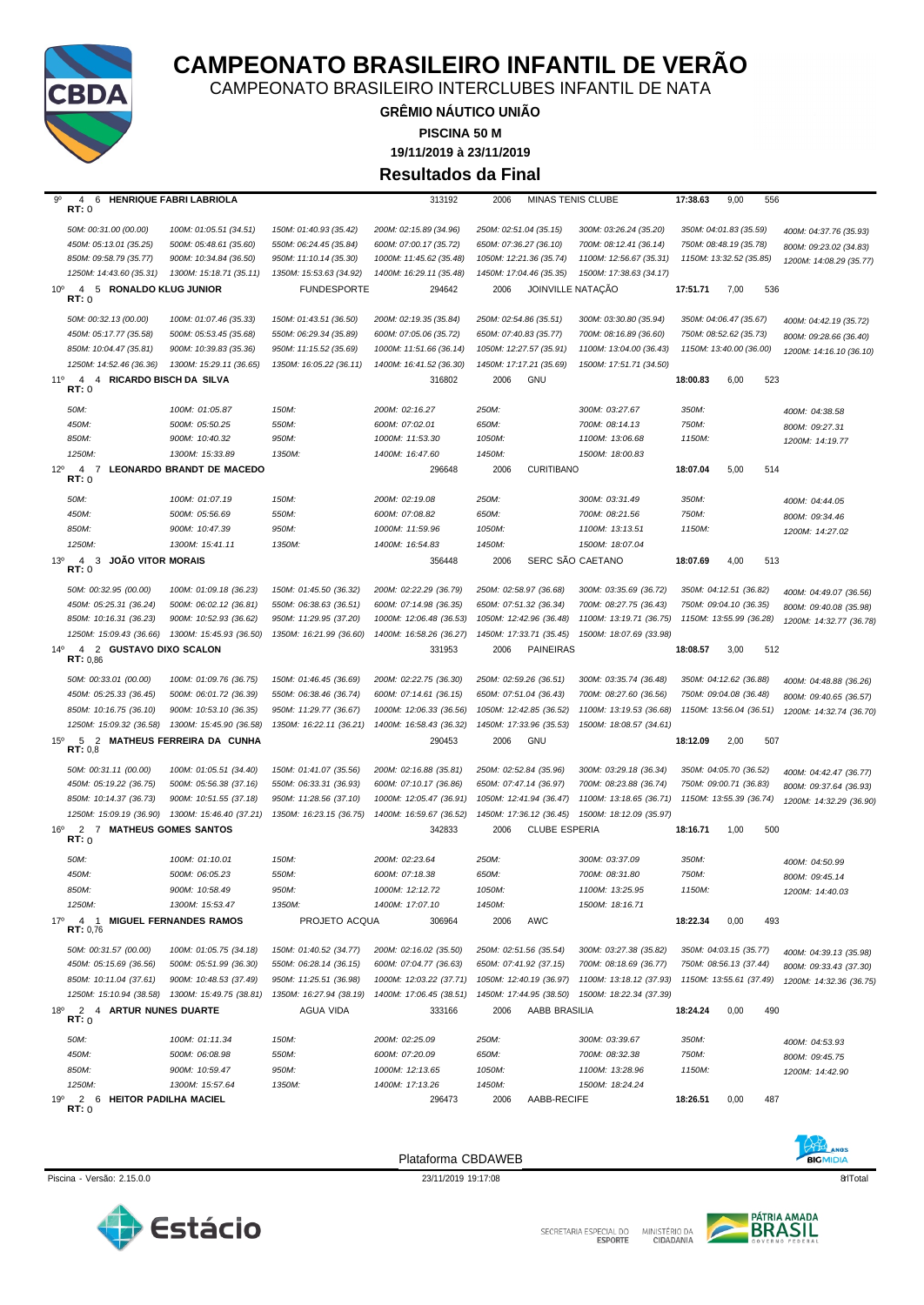

MINISTÉRIO DA<br>CIDADANIA SECRETARIA ESPECIAL DO



Piscina - Versão: 2.15.0.0 23/11/2019 19:17:08 91Total

Plataforma CBDAWEB



| 850M: 10:25.43 (37.24)                                           | 900M: 11:02.83 (37.40)        | 950M: 11:40.42 (37.59)  | 1000M: 12:17.54 (37.12) | 1050M: 12:54.50 (36.96) | 1100M: 13:32.22 (37.72) |          | 1150M: 14:09.43 (37.21) | 1200M: 14:46.61 (37.18)                          |
|------------------------------------------------------------------|-------------------------------|-------------------------|-------------------------|-------------------------|-------------------------|----------|-------------------------|--------------------------------------------------|
| 1250M: 15:23.78 (37.17)                                          | 1300M: 16:00.84 (37.60)       | 1350M: 16:37.70 (36.86) | 1400M: 17:15.11 (37.41) | 1450M: 17:52.11 (37.00) | 1500M: 18:29.70 (37.59) |          |                         |                                                  |
| $22^{\circ}$<br>5 GABRIEL SOUZA ALARCON<br>$\mathbf{1}$          |                               |                         | 329551                  | 2006                    | <b>PAINEIRAS</b>        | 18:38.30 | 0,00                    | 472                                              |
| 23 <sup>0</sup><br>1<br>3                                        | <b>JOÃO FRANCISCO GUEDES</b>  |                         | 329263                  | 2006                    | AMERICANA               | 18:38.98 | 0,00                    | 471                                              |
| $\overline{2}$<br>$24^{\circ}$<br>2<br><b>EDUARDO JOSE FERRO</b> |                               | SANTA RITA HORTIFRUT    | 312684                  | 2006                    | RADIO CLUBE/MS          | 18:41.04 | 0,00                    | 469                                              |
| RT: 1                                                            |                               |                         |                         |                         |                         |          |                         |                                                  |
| 50M: 00:32.74 (00.00)                                            | 100M: 01:08.34 (35.60)        | 150M: 01:44.22 (35.88)  | 200M: 02:20.39 (36.17)  | 250M: 02:57.37 (36.98)  | 300M: 03:34.93 (37.56)  |          | 350M: 04:11.11 (36.18)  | 400M: 04:48.31 (37.20)                           |
| 450M: 05:24.65 (36.34)                                           | 500M: 06:02.00 (37.35)        | 550M: 06:38.99 (36.99)  | 600M: 07:16.55 (37.56)  | 650M: 07:53.95 (37.40)  | 700M: 08:31.81 (37.86)  |          | 750M: 09:09.33 (37.52)  | 800M: 09:47.47 (38.14)                           |
| 850M: 10:25.74 (38.27)                                           | 900M: 11:03.73 (37.99)        | 950M: 11:42.22 (38.49)  | 1000M: 12:21.34 (39.12) | 1050M: 12:59.72 (38.38) | 1100M: 13:38.29 (38.57) |          | 1150M: 14:16.33 (38.40) | 1200M: 14:55.30 (38.97)                          |
| 1250M: 15:32.85 (37.55)                                          | 1300M: 16:11.41 (38.56)       | 1350M: 16:49.43 (38.20) | 1400M: 17:27.55 (38.12) | 1450M: 18:04.65 (37.10) | 1500M: 18:41.04 (36.39) |          |                         |                                                  |
| $25^{\circ}$<br>3 6 EDUARDO FINK BECK                            |                               |                         | 345231                  | 2006                    | TIME JUNDIAI            | 18:41.52 | 0,00                    | 468                                              |
| RT:0                                                             |                               |                         |                         |                         |                         |          |                         |                                                  |
| 50M: 00:32.66 (00.00)                                            | 100M: 01:09.02 (36.36)        | 150M: 01:46.28 (37.26)  | 200M: 02:23.90 (37.62)  | 250M: 03:01.62 (37.72)  | 300M: 03:39.11 (37.49)  |          | 350M: 04:16.56 (37.45)  | 400M: 04:53.89 (37.33)                           |
| 450M: 05:31.19 (37.30)                                           | 500M: 06:09.13 (37.94)        | 550M: 06:45.75 (36.62)  | 600M: 07:23.49 (37.74)  | 650M: 08:02.24 (38.75)  | 700M: 08:40.64 (38.40)  |          | 750M: 09:18.74 (38.10)  | 800M: 09:56.71 (37.97)                           |
| 850M: 10:34.50 (37.79)                                           | 900M: 11:11.28 (36.78)        | 950M: 11:48.32 (37.40)  | 1000M: 12:25.42 (37.10) | 1050M: 13:03.03 (37.61) | 1100M: 13:40.75 (37.72) |          | 1150M: 14:18.89 (38.14) | 1200M: 14:56.54 (37.65)                          |
| 1250M: 15:34.59 (38.50)                                          | 1300M: 16:12.23 (37.64)       | 1350M: 16:50.15 (37.92) | 1400M: 17:27.64 (37.49) | 1450M: 18:04.66 (37.20) | 1500M: 18:41.52 (36.86) |          |                         |                                                  |
| $26^{\circ}$<br>2 3 JOÃO PEDRO CORDEIRO                          |                               |                         | 298229                  | 2006                    | <b>CURITIBANO</b>       | 18:42.25 | 0,00                    | 467                                              |
| RT: 0.73                                                         |                               |                         |                         |                         |                         |          |                         |                                                  |
| 50M: 00:31.73 (00.00)                                            | 100M: 01:07.11 (35.38)        | 150M: 01:43.29 (36.18)  | 200M: 02:20.29 (37.00)  | 250M: 02:57.40 (37.11)  | 300M: 03:35.37 (37.97)  |          | 350M: 04:13.01 (37.64)  | 400M: 04:50.27 (37.26)                           |
| 450M: 05:27.53 (37.26)                                           | 500M: 06:05.17 (37.64)        | 550M: 06:43.03 (37.86)  | 600M: 07:20.64 (37.61)  | 650M: 07:57.85 (37.21)  | 700M: 08:35.64 (37.79)  |          | 750M: 09:13.35 (37.71)  | 800M: 09:51.72 (38.37)                           |
| 850M: 10:30.09 (38.37)                                           | 900M: 11:07.71 (37.62)        | 950M: 11:45.40 (37.69)  | 1000M: 12:23.71 (38.31) | 1050M: 13:02.18 (38.47) | 1100M: 13:40.31 (38.13) |          | 1150M: 14:18.00 (37.69) | 1200M: 14:56.36 (38.36)                          |
| 1250M: 15:34.15 (37.79)                                          | 1300M: 16:12.39 (38.24)       | 1350M: 16:49.90 (37.51) | 1400M: 17:27.79 (37.89) | 1450M: 18:05.32 (37.53) | 1500M: 18:42.25 (36.93) |          |                         |                                                  |
| 27°<br>4 EDUARDO CADORIN MOSCA<br>1                              |                               |                         | 342049                  | 2006                    | <b>TC CAMPINAS</b>      | 18:47.66 | 0,00                    | 460                                              |
| 28°<br>$\overline{4}$<br>8                                       | <b>KAUAN DOS SANTOS GOMES</b> |                         | 298998                  | 2006                    | FLUMINENSE FC/RJ        | 18:49.67 | 0,00                    | 458                                              |
|                                                                  |                               |                         |                         |                         |                         |          |                         |                                                  |
| RT: 0.77                                                         |                               |                         |                         |                         |                         |          |                         |                                                  |
| 50M: 00:31.20 (00.00)                                            | 100M: 01:06.10 (34.90)        | 150M: 01:42.13 (36.30)  | 200M: 02:18.57 (36.44)  | 250M: 02:55.25 (36.68)  | 300M: 03:32.02 (36.77)  |          | 350M: 04:09.16 (37.14)  | 400M: 04:46.56 (37.40)                           |
| 450M: 05:24.55 (37.99)                                           | 500M: 06:02.29 (37.74)        | 550M: 06:40.34 (38.50)  | 600M: 07:18.41 (38.70)  | 650M: 07:56.73 (38.32)  | 700M: 08:35.08 (38.35)  |          | 750M: 09:13.67 (38.59)  | 800M: 09:51.51 (37.84)                           |
| 850M: 10:30.27 (38.76)                                           | 900M: 11:08.48 (38.21)        | 950M: 11:47.16 (38.68)  | 1000M: 12:25.61 (38.45) | 1050M: 13:04.30 (38.69) | 1100M: 13:42.70 (38.40) |          | 1150M: 14:21.57 (38.87) | 1200M: 15:00.11 (38.54)                          |
| 1250M: 15:38.56 (38.45)                                          | 1300M: 16:17.05 (38.49)       | 1350M: 16:55.69 (38.64) | 1400M: 17:34.22 (38.53) | 1450M: 18:12.36 (38.14) | 1500M: 18:49.67 (37.31) |          |                         |                                                  |
| 290<br>3 8 LUIZ FELIPE MARQUES<br>RT: 0.85                       |                               |                         | 298357                  | 2006                    | <b>CURITIBANO</b>       | 18:58.34 | 0,00                    | 447                                              |
| 50M: 00:31.87 (00.00)                                            | 100M: 01:07.22 (35.35)        | 150M: 01:44.15 (36.93)  | 200M: 02:21.61 (37.46)  | 250M: 02:58.99 (37.38)  | 300M: 03:36.82 (37.83)  |          | 350M: 04:15.11 (38.29)  |                                                  |
| 450M: 05:31.82 (38.34)                                           | 500M: 06:10.00 (38.18)        | 550M: 06:48.51 (38.51)  | 600M: 07:26.83 (38.32)  | 650M: 08:05.70 (38.87)  | 700M: 08:44.60 (38.90)  |          | 750M: 09:23.15 (38.55)  | 400M: 04:53.48 (38.37)<br>800M: 10:01.66 (38.51) |
| 850M: 10:40.76 (39.10)                                           | 900M: 11:18.94 (38.18)        | 950M: 11:57.51 (38.57)  | 1000M: 12:35.54 (38.30) | 1050M: 13:14.08 (38.54) | 1100M: 13:52.44 (38.36) |          | 1150M: 14:31.22 (38.78) | 1200M: 15:10.09 (38.87)                          |
| 1250M: 15:49.37 (39.28)                                          | 1300M: 16:28.67 (39.30)       | 1350M: 17:07.11 (38.44) | 1400M: 17:45.14 (38.30) | 1450M: 18:23.31 (38.17) | 1500M: 18:58.34 (35.30) |          |                         |                                                  |
| 30 <sup>o</sup><br>3 7 TIAGO COUTINHO ARRUDA<br>RT:0             |                               |                         | 300623                  | 2006                    | CR FLAMENGO/RJ          | 18:58.96 | 0,00                    | 447                                              |
|                                                                  |                               |                         |                         |                         |                         |          |                         |                                                  |
| 50M:                                                             | 100M: 01:06.55                | 150M:                   | 200M: 02:20.84          | 250M:                   | 300M: 03:37.19          | 350M:    |                         | 400M: 04:54.03                                   |
| 450M:                                                            | 500M: 06:10.67                | 550M:                   | 600M: 07:28.33          | 650M:                   | 700M: 08:46.80          | 750M:    |                         | 800M: 10:03.36                                   |
| 850M:                                                            | 900M: 11:19.26                | 950M:                   | 1000M: 12:36.19         | 1050M:                  | 1100M: 13:53.84         | 1150M:   |                         | 1200M: 15:12.83                                  |
| 1250M:                                                           | 1300M: 16:30.80               | 1350M:                  | 1400M: 17:44.74         | 1450M:                  | 1500M: 18:58.96         |          |                         |                                                  |
| 31°<br>3 <sub>2</sub><br><b>EDUARDO PAIZ RIBEIRO</b><br>RT: 0.91 |                               |                         | 297583                  | 2006                    | AAC-SEMEL- CASCAVEL-    | 19:16.40 | 0,00                    | 427                                              |
| 50M: 00:34.09 (00.00)                                            | 100M: 01:11.28 (37.19)        | 150M: 01:49.01 (37.73)  | 200M: 02:27.00 (37.99)  | 250M: 03:05.03 (38.30)  | 300M: 03:43.20 (38.17)  |          | 350M: 04:22.04 (38.84)  | 400M: 05:00.20 (38.16)                           |
| 450M: 05:37.97 (37.77)                                           | 500M: 06:16.39 (38.42)        | 550M: 06:54.66 (38.27)  | 600M: 07:32.92 (38.26)  | 650M: 08:11.51 (38.59)  | 700M: 08:50.25 (38.74)  |          | 750M: 09:29.50 (39.25)  | 800M: 10:08.26 (38.76)                           |
| 850M: 10:47.21 (38.95)                                           | 900M: 11:26.29 (39.80)        | 950M: 12:05.39 (39.10)  | 1000M: 12:44.10 (38.71) | 1050M: 13:23.54 (39.44) | 1100M: 14:02.58 (39.40) |          | 1150M: 14:42.12 (39.54) | 1200M: 15:21.46 (39.34)                          |
| 1250M: 16:01.12 (39.66)                                          | 1300M: 16:40.48 (39.36)       | 1350M: 17:19.56 (39.80) | 1400M: 17:59.23 (39.67) | 1450M: 18:38.37 (39.14) | 1500M: 19:16.40 (38.30) |          |                         |                                                  |



### **CAMPEONATO BRASILEIRO INFANTIL DE VERÃO**

CAMPEONATO BRASILEIRO INTERCLUBES INFANTIL DE NATA

### **GRÊMIO NÁUTICO UNIÃO PISCINA 50 M**

**19/11/2019 à 23/11/2019**

**Resultados da Final**

*200M: 02:20.06 (36.67) 250M: 02:56.51 (36.45) 300M: 03:33.07 (36.56) 350M: 04:10.39 (37.32) 400M: 04:46.21 (35.82) 450M: 05:23.35 (37.14)*

*1250M: 15:24.76 (37.40) 1300M: 16:02.28 (37.52) 1350M: 16:39.25 (36.97) 1400M: 17:16.64 (37.39) 1450M: 17:52.42 (35.78) 1500M: 18:27.11 (34.69)*

20º 3 3 **PEDRO NASCIMENTO OLIVA** 343715 2006 SESI-SP **18:27.11** 0,00 486 **RT:** 0,71

21º 3 5 **ARTHUR DE ALVAREZ** 332112 2006 UNISANTA **18:29.70** 0,00 483 **RT:** 0

500M: 05:59.63 (00.00) 550M: 06:37.28 (37.65) 600M: 07:14.28 (37.00) 650M: 07:52.15 (37.87) 700M: 08:28.91 (36.76) 750M: 09:06.81 (37.90) 800M: 09:43.40 (36.59) 850M: 10:21.04 (37.64) 900M: 10:58.29 (37.25) 950M: 11:35.65 (37.36) 1000M: 12:13.30 (37.65) 1050M: 12:49.29 (35.99) 1100M: 13:27.47 (38.18) 1150M: 14:04.98 (37.51) 1200M: 14:43.19 (38.21) 1250M: 15:20.28 (37.90) 1300M: 15:59.01 (38.73) 1350M: 16:37.64 (38.63) 1400M: 17:16.38 (38.74) 1450M: 17:51.88 (35.50) 1500M: 18:26.51 (34.63) 50M: 00:30.91 (55.60) 100M: 01:06.21 (35.30) 150M: 01:43.39 (37.18)

50M: 00:33.01 (00.00) 100M: 01:09.66 (36.65) 150M: 01:46.17 (36.51) 200M: 02:23.49 (37.32) 250M: 03:00.29 (36.80) 300M: 03:37.33 (37.40) 350M: 04:14.42 (37.90) 400M: 04:51.83 (37.41) 450M: 05:29.13 (37.30) 500M: 06:06.78 (37.65) 550M: 06:43.45 (36.67) 600M: 07:20.66 (37.21) 650M: 07:57.67 (37.10) 700M: 08:35.02 (37.35) 750M: 09:12.33 (37.31) 800M: 09:49.98 (37.65) 850M: 10:27.19 (37.21) 900M: 11:04.33 (37.14) 950M: 11:41.49 (37.16) 1000M: 12:18.71 (37.22) 1050M: 12:55.84 (37.13) 1100M: 13:33.65 (37.81) 1150M: 14:10.69 (37.40) 1200M: 14:47.72 (37.30)

50M: 00:32.75 (00.00) 100M: 01:08.98 (36.23) 150M: 01:45.90 (36.92) 200M: 02:23.20 (37.30) 250M: 03:00.22 (37.20) 300M: 03:37.12 (36.90) 350M: 04:14.28 (37.16) 400M: 04:51.50 (37.22) 450M: 05:28.44 (36.94) 500M: 06:05.37 (36.93) 550M: 06:42.25 (36.88) 600M: 07:19.28 (37.30) 650M: 07:56.43 (37.15) 700M: 08:33.52 (37.90) 750M: 09:10.57 (37.50) 800M: 09:48.19 (37.62)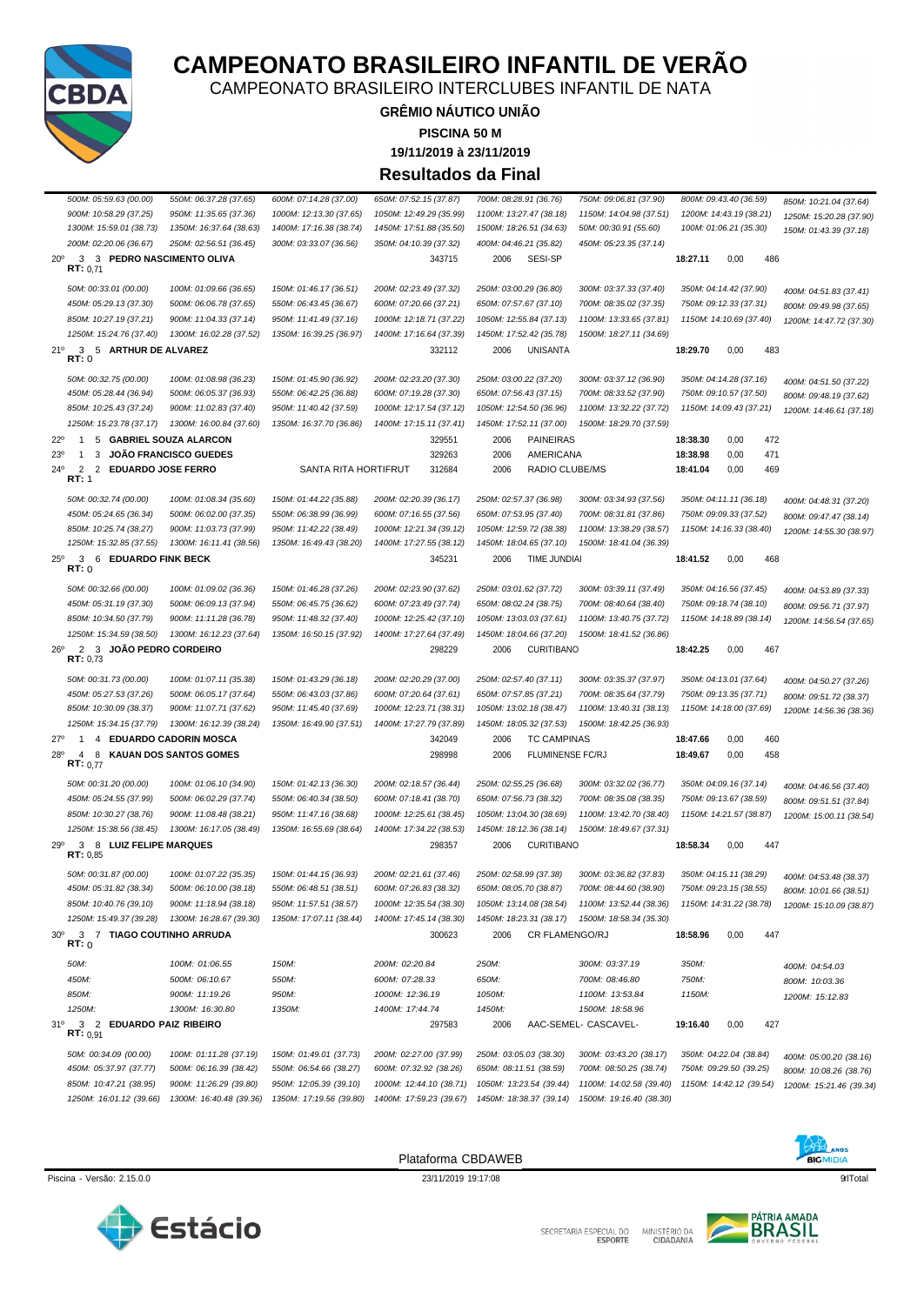

CAMPEONATO BRASILEIRO INTERCLUBES INFANTIL DE NATA

**GRÊMIO NÁUTICO UNIÃO 19/11/2019 à 23/11/2019 PISCINA 50 M Resultados da Final**

| 32°            | $\overline{2}$<br>5<br>RT: 2,8  | PEDRO MARTINEZ DINIZ      |                               |                                                        | 313609                  | 2006                   | <b>CURITIBANO</b>       |                         | 19:17.98        | 0,00                    | 425 |                         |
|----------------|---------------------------------|---------------------------|-------------------------------|--------------------------------------------------------|-------------------------|------------------------|-------------------------|-------------------------|-----------------|-------------------------|-----|-------------------------|
|                | 50M: 00:32.80 (00.00)           |                           | 100M: 01:09.98 (37.18)        | 150M: 01:47.79 (37.81)                                 | 200M: 02:25.70 (37.91)  | 250M: 03:03.35 (37.65) |                         | 300M: 03:41.91 (38.56)  |                 | 350M: 04:20.48 (38.57)  |     | 400M: 04:59.29 (38.81)  |
|                |                                 |                           |                               |                                                        |                         |                        |                         |                         |                 |                         |     |                         |
|                | 450M: 05:38.14 (38.85)          |                           | 500M: 06:17.68 (39.54)        | 550M: 06:56.83 (39.15)                                 | 600M: 07:36.05 (39.22)  | 650M: 08:15.13 (39.80) |                         | 700M: 08:54.31 (39.18)  |                 | 750M: 09:33.29 (38.98)  |     | 800M: 10:12.38 (39.90)  |
|                | 850M: 10:51.55 (39.17)          |                           | 900M: 11:30.85 (39.30)        | 950M: 12:10.00 (39.15)                                 | 1000M: 12:49.23 (39.23) |                        | 1050M: 13:28.53 (39.30) | 1100M: 14:07.87 (39.34) |                 | 1150M: 14:46.87 (39.00) |     | 1200M: 15:26.21 (39.34) |
|                |                                 | 1250M: 16:04.84 (38.63)   | 1300M: 16:43.48 (38.64)       | 1350M: 17:22.18 (38.70)                                | 1400M: 18:01.17 (38.99) |                        | 1450M: 18:40.13 (38.96) | 1500M: 19:17.98 (37.85) |                 |                         |     |                         |
| $33^{\circ}$   | RT: 0.77                        |                           | 3 1 MATEUS LUBISCO BROILO     |                                                        | 315060                  | 2006                   | <b>GNU</b>              |                         | 19:23.91        | 0,00                    | 419 |                         |
|                | 50M: 00:33.43 (00.00)           |                           | 100M: 01:11.09 (37.66)        | 150M: 01:49.00 (37.91)                                 | 200M: 02:27.20 (38.20)  | 250M: 03:05.44 (38.24) |                         | 300M: 03:43.89 (38.45)  |                 | 350M: 04:22.02 (38.13)  |     | 400M: 05:00.39 (38.37)  |
|                | 450M: 05:38.62 (38.23)          |                           | 500M: 06:17.43 (38.81)        | 550M: 06:56.56 (39.13)                                 | 600M: 07:35.51 (38.95)  | 650M: 08:14.69 (39.18) |                         | 700M: 08:54.11 (39.42)  |                 | 750M: 09:33.20 (39.90)  |     | 800M: 10:12.65 (39.45)  |
|                | 850M: 10:52.24 (39.59)          |                           | 900M: 11:31.38 (39.14)        | 950M: 12:10.78 (39.40)                                 | 1000M: 12:49.53 (38.75) |                        | 1050M: 13:28.91 (39.38) | 1100M: 14:08.77 (39.86) |                 | 1150M: 14:48.57 (39.80) |     |                         |
|                |                                 | 1250M: 16:07.53 (39.56)   | 1300M: 16:47.83 (40.30)       | 1350M: 17:27.60 (39.77)                                | 1400M: 18:07.07 (39.47) |                        | 1450M: 18:46.78 (39.71) | 1500M: 19:23.91 (37.13) |                 |                         |     | 1200M: 15:27.97 (39.40) |
|                |                                 |                           |                               | 4ª PROVA_1500 METROS NADO LIVRE MASCULINO - INFANTIL 2 |                         |                        |                         |                         |                 |                         |     | 19/11/2019              |
|                | <b>RBC</b>                      | VITOR BALLAN SEGA         |                               |                                                        | <b>INFANTIL 2</b>       | AMERICANA              |                         | 16:10.24                | 28/11/2018      |                         |     | C.N. R. ALVARES         |
|                |                                 |                           |                               |                                                        |                         |                        |                         |                         |                 |                         |     |                         |
| RC.            |                                 | VITOR BALLAN SEGA         |                               |                                                        | <b>INFANTIL 2</b>       | AMERICANA              |                         | 16:10.24                | 28/11/2018      |                         |     | C.N. R. ALVARES         |
|                | Col. S R Nome                   |                           |                               | Patrocínio                                             | Reg.                    | C. Nasc.               | Entidade                |                         | Tempo<br>Obtido | Pts.                    | IT  |                         |
| 1 <sup>0</sup> | 5<br>RT: 0                      |                           | 6 LEONARDO BARBIERI ALCANTARA |                                                        | 315049                  | 2005                   | <b>UNISANTA</b>         |                         | 16:37.09        | 35,00                   | 666 |                         |
|                | 50M: 00:29.00 (00.00)           |                           | 100M: 01:01.17 (32.17)        | 150M: 01:34.44 (33.27)                                 | 200M: 02:07.52 (33.80)  | 250M: 02:40.97 (33.45) |                         | 300M: 03:14.23 (33.26)  |                 | 350M: 03:47.45 (33.22)  |     | 400M: 04:21.00 (33.55)  |
|                |                                 | 450M: 04:54.54 (33.54)    | 500M: 05:27.92 (33.38)        | 550M: 06:01.39 (33.47)                                 | 600M: 06:34.94 (33.55)  | 650M: 07:08.36 (33.42) |                         | 700M: 07:41.96 (33.60)  |                 | 750M: 08:15.61 (33.65)  |     | 800M: 08:48.92 (33.31)  |
|                | 850M: 09:22.70 (33.78)          |                           | 900M: 09:56.25 (33.55)        | 950M: 10:29.82 (33.57)                                 | 1000M: 11:03.69 (33.87) |                        | 1050M: 11:37.25 (33.56) | 1100M: 12:10.68 (33.43) |                 | 1150M: 12:44.47 (33.79) |     |                         |
|                |                                 |                           | 1300M: 14:25.14 (33.49)       |                                                        |                         |                        | 1450M: 16:05.54 (32.55) | 1500M: 16:37.09 (31.55) |                 |                         |     | 1200M: 13:17.96 (33.49) |
|                |                                 | 1250M: 13:51.65 (33.69)   |                               | 1350M: 14:59.13 (33.99)                                | 1400M: 15:32.99 (33.86) |                        |                         |                         |                 |                         |     |                         |
| $2^{\circ}$    | 5<br>$\overline{1}$<br>RT: 0.78 | <b>VITOR F PARTICELLI</b> |                               |                                                        | 282049                  | 2005                   | <b>FLUMINENSE FC/RJ</b> |                         | 16:41.88        | 30,00                   | 657 |                         |
|                | 50M: 00:31.27 (00.00)           |                           | 100M: 01:04.64 (33.37)        | 150M: 01:37.64 (33.00)                                 | 200M: 02:10.81 (33.17)  | 250M: 02:43.82 (33.10) |                         | 300M: 03:17.08 (33.26)  |                 | 350M: 03:50.08 (33.00)  |     | 400M: 04:23.46 (33.38)  |
|                |                                 | 450M: 04:56.62 (33.16)    | 500M: 05:29.73 (33.11)        | 550M: 06:02.82 (33.90)                                 | 600M: 06:36.02 (33.20)  |                        | 650M: 07:09.22 (33.20)  | 700M: 07:42.60 (33.38)  |                 | 750M: 08:15.98 (33.38)  |     | 800M: 08:49.52 (33.54)  |
|                | 850M: 09:23.02 (33.50)          |                           | 900M: 09:56.71 (33.69)        | 950M: 10:30.36 (33.65)                                 | 1000M: 11:04.35 (33.99) |                        | 1050M: 11:37.96 (33.61) | 1100M: 12:11.95 (33.99) |                 | 1150M: 12:45.58 (33.63) |     | 1200M: 13:19.46 (33.88) |
|                |                                 | 1250M: 13:53.25 (33.79)   | 1300M: 14:27.43 (34.18)       | 1350M: 15:01.27 (33.84)                                | 1400M: 15:35.16 (33.89) |                        | 1450M: 16:08.75 (33.59) | 1500M: 16:41.88 (33.13) |                 |                         |     |                         |
| 3 <sup>0</sup> | 5                               |                           | 4 GUILHERME GUSTAVO KANZLER   |                                                        | 282048                  | 2005                   |                         | AJINC/URBANO/SECEL      | 16:54.73        | 25,00                   | 632 |                         |
|                | RT: 3,2                         |                           |                               |                                                        |                         |                        |                         |                         |                 |                         |     |                         |
|                | 50M:                            |                           | 100M: 01:01.94                | 150M:                                                  | 200M: 02:07.90          | 250M:                  |                         | 300M: 03:14.21          | 350M:           |                         |     | 400M: 04:21.56          |
|                | 450M:                           |                           | 500M: 05:28.83                | 550M:                                                  | 600M: 06:36.52          | 650M:                  |                         | 700M: 07:43.76          | 750M:           |                         |     | 800M: 08:51.43          |
|                | 850M:                           |                           | 900M: 09:59.31                | 950M:                                                  | 1000M: 11:07.10         | 1050M:                 |                         | 1100M: 12:14.34         | 1150M:          |                         |     | 1200M: 13:24.33         |
|                | 1250M:                          |                           | 1300M: 14:34.74               | 1350M:                                                 | 1400M: 15:45.58         | 1450M:                 |                         | 1500M: 16:54.73         |                 |                         |     |                         |
|                | 5                               | 5 JOÃO EDGARD FRANÇA      |                               |                                                        | 313094                  | 2005                   | PAULISTANO              |                         | 17:14.21        | 20,00                   | 597 |                         |
|                | RT: 0,78                        |                           |                               |                                                        |                         |                        |                         |                         |                 |                         |     |                         |
|                | 50M: 00:29.90 (00.00)           |                           | 100M: 01:03.01 (33.11)        | 150M: 01:37.30 (34.29)                                 | 200M: 02:11.41 (34.11)  | 250M: 02:46.16 (34.75) |                         | 300M: 03:20.54 (34.38)  |                 | 350M: 03:55.29 (34.75)  |     | 400M: 04:29.74 (34.45)  |
|                |                                 | 450M: 05:04.23 (34.49)    | 500M: 05:38.47 (34.24)        | 550M: 06:12.94 (34.47)                                 | 600M: 06:47.29 (34.35)  | 650M: 07:22.16 (34.87) |                         | 700M: 07:56.76 (34.60)  |                 | 750M: 08:31.67 (34.91)  |     | 800M: 09:06.38 (34.71)  |
|                | 850M: 09:41.00 (34.62)          |                           | 900M: 10:15.91 (34.91)        | 950M: 10:51.11 (35.20)                                 | 1000M: 11:26.33 (35.22) |                        | 1050M: 12:01.85 (35.52) | 1100M: 12:36.86 (35.10) |                 | 1150M: 13:12.11 (35.25) |     | 1200M: 13:47.23 (35.12) |
|                |                                 | 1250M: 14:22.74 (35.51)   | 1300M: 14:57.91 (35.17)       | 1350M: 15:33.04 (35.13)                                | 1400M: 16:07.39 (34.35) |                        | 1450M: 16:41.41 (34.20) | 1500M: 17:14.21 (32.80) |                 |                         |     |                         |
| $5^{\circ}$    | -5<br>$\overline{7}$<br>RT:0    |                           | <b>MATHEUS DE MELECCHI</b>    |                                                        | 280529                  | 2005                   | <b>GNU</b>              |                         | 17:15.63        | 18,00                   | 594 |                         |
|                | 50M:                            |                           | 100M: 01:02.64                | 150M:                                                  | 200M: 02:10.86          | 250M:                  |                         | 300M: 03:19.56          | 350M:           |                         |     | 400M: 04:28.72          |
|                | 450M:                           |                           | 500M: 05:39.10                | 550M:                                                  | 600M: 06:48.55          | 650M:                  |                         | 700M: 07:58.21          | 750M:           |                         |     | 800M: 09:08.51          |
|                | 850M:                           |                           | 900M: 10:18.86                | 950M:                                                  | 1000M: 11:29.98         | 1050M:                 |                         | 1100M: 12:39.85         | 1150M:          |                         |     |                         |
|                | 1250M:                          |                           | 1300M: 14:59.97               | 1350M:                                                 | 1400M: 16:09.43         | 1450M:                 |                         | 1500M: 17:15.63         |                 |                         |     | 1200M: 13:50.41         |
|                |                                 |                           |                               |                                                        |                         |                        |                         |                         |                 |                         |     |                         |
| 6°             | 4<br>3<br>RT: 0                 |                           | <b>MATHEUS OLIVEIRA SIMAO</b> | MGF TREINAMENTOS                                       | 288125                  | 2005                   | FLUMINENSE FC/RJ        |                         | 17:15.99        | 16,00                   | 594 |                         |
|                | 50M: 00:30.87 (00.00)           |                           | 100M: 01:04.25 (33.38)        | 150M: 01:38.30 (34.50)                                 | 200M: 02:12.48 (34.18)  | 250M: 02:47.02 (34.54) |                         | 300M: 03:21.42 (34.40)  |                 | 350M: 03:55.80 (34.38)  |     | 400M: 04:30.16 (34.36)  |
|                |                                 | 450M: 05:04.52 (34.36)    | 500M: 05:38.72 (34.20)        | 550M: 06:13.11 (34.39)                                 | 600M: 06:47.72 (34.61)  | 650M: 07:22.61 (34.89) |                         | 700M: 07:57.58 (34.97)  |                 | 750M: 08:32.53 (34.95)  |     | 800M: 09:07.37 (34.84)  |
|                |                                 | 850M: 09:42.56 (35.19)    | 900M: 10:17.61 (35.50)        | 950M: 10:52.87 (35.26)                                 | 1000M: 11:27.80 (34.93) |                        | 1050M: 12:02.71 (34.91) | 1100M: 12:37.53 (34.82) |                 | 1150M: 13:12.18 (34.65) |     | 1200M: 13:46.63 (34.45) |
|                |                                 | 1250M: 14:21.46 (34.83)   | 1300M: 14:56.14 (34.68)       | 1350M: 15:31.13 (34.99)                                | 1400M: 16:06.10 (34.97) |                        | 1450M: 16:41.35 (35.25) | 1500M: 17:15.99 (34.64) |                 |                         |     |                         |
| $7^\circ$      | 2<br>RT:0                       |                           | 3 ARTHUR NOGUEIRA CASTRO      |                                                        | 333011                  | 2005                   | AABB BRASILIA           |                         | 17:19.50        | 14,00                   | 588 |                         |
|                |                                 |                           |                               |                                                        |                         |                        |                         |                         |                 |                         |     |                         |
|                | 50M:                            |                           | 100M: 01:08.07                | 150M: 01:43.42 (35.35)                                 | 200M: 02:18.10 (34.68)  | 250M: 02:52.06 (33.96) |                         | 300M: 03:28.12 (36.60)  |                 | 350M: 04:01.60 (33.48)  |     | 400M: 04:36.17 (34.57)  |
|                |                                 | 450M: 05:11.14 (34.97)    | 500M: 05:46.90 (35.76)        | 550M: 06:22.63 (35.73)                                 | 600M: 06:57.81 (35.18)  | 650M: 07:32.85 (35.40) |                         | 700M: 08:08.30 (35.45)  |                 | 750M: 08:43.19 (34.89)  |     | 800M: 09:17.52 (34.33)  |
|                |                                 | 850M: 09:52.37 (34.85)    | 900M: 10:26.27 (33.90)        | 950M: 11:01.07 (34.80)                                 | 1000M: 11:35.73 (34.66) |                        | 1050M: 12:09.89 (34.16) | 1100M: 12:44.51 (34.62) |                 | 1150M: 13:19.17 (34.66) |     | 1200M: 13:55.24 (36.70) |
|                |                                 | 1250M: 14:30.19 (34.95)   | 1300M: 15:05.17 (34.98)       | 1350M: 15:41.23 (36.60)                                | 1400M: 16:16.73 (35.50) |                        | 1450M: 16:48.92 (32.19) | 1500M: 17:19.50 (30.58) |                 |                         |     |                         |
|                |                                 |                           |                               |                                                        |                         |                        |                         |                         |                 |                         |     |                         |



Plataforma CBDAWEB





Piscina - Versão: 2.15.0.0 10rlTotal 23/11/2019 19:17:08 23/11/2019 19:17:08 10rlTotal 23/11/2019 19:17:08 10rlTotal 23/11/2019 19:17:08 10rlTotal 23/11/2019 19:17:08 10rlTotal 23/11/2019 19:17:08 10rlTotal 23/11/2019 19:1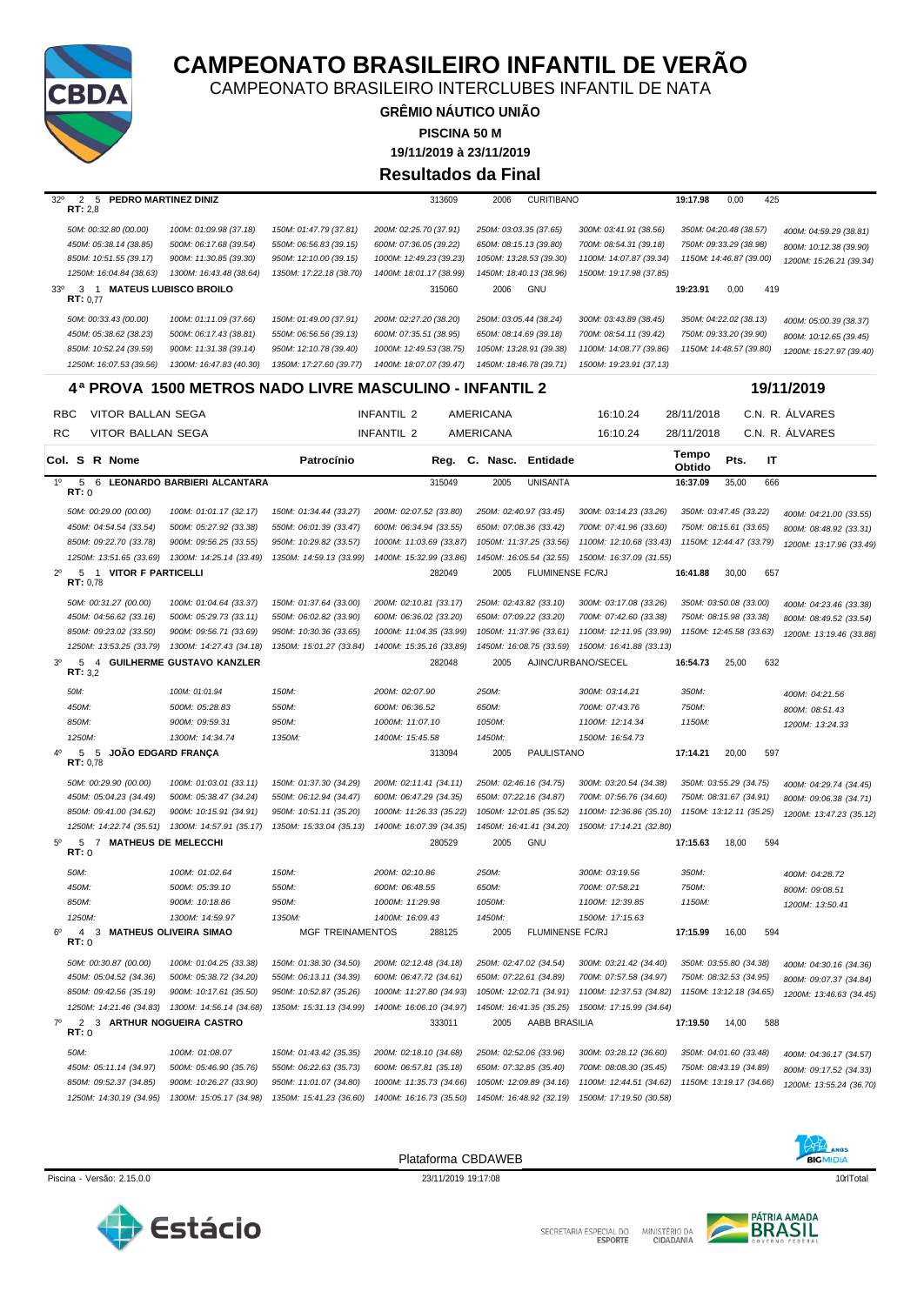

SECRETARIA ESPECIAL DO MINISTÉRIO DA<br>CIDADANIA



Piscina - Versão: 2.15.0.0 23/11/2019 19:17:08 23/11/2019 19:17:08 11dTotal Plataforma CBDAWEB



| $8^{\circ}$     | 2<br>4<br>RT: 0                            | <b>NICOLAS CACIOLATO REIS</b>                   | CRIS ARTIGOS ESPORTI    | 313685                                          | 2005<br>AABB-SP                 |                                                                                                 | 17:19.70 | 12,00<br>587            |                         |
|-----------------|--------------------------------------------|-------------------------------------------------|-------------------------|-------------------------------------------------|---------------------------------|-------------------------------------------------------------------------------------------------|----------|-------------------------|-------------------------|
|                 | 50M:                                       | 100M: 01:04.15                                  | 150M:                   | 200M: 02:12.78                                  | 250M:                           | 300M: 03:23.13                                                                                  | 350M:    |                         | 400M: 04:32.46          |
|                 | 450M:                                      | 500M: 05:42.61                                  | 550M:                   | 600M: 06:53.81                                  | 650M:                           | 700M: 08:02.99                                                                                  | 750M:    |                         | 800M: 09:14.67          |
|                 | 850M:                                      | 900M: 10:24.62                                  | 950M:                   | 1000M: 11:35.01                                 | 1050M:                          | 1100M: 12:44.35                                                                                 | 1150M:   |                         | 1200M: 13:55.02         |
|                 | 1250M:                                     | 1300M: 15:05.51                                 | 1350M:                  | 1400M: 16:16.89                                 | 1450M:                          | 1500M: 17:19.70                                                                                 |          |                         |                         |
| 9°              | $\overline{4}$<br>$\overline{4}$<br>RT:0   | <b>BERNARDO R ROLLEMBERG</b>                    | <b>LYCEE MOLIERE</b>    | 294407                                          | <b>FLUMINENSE FC/RJ</b><br>2005 |                                                                                                 | 17:21.50 | 9,00<br>584             |                         |
|                 | 50M:                                       | 100M: 01:04.56                                  | 150M:                   | 200M: 02:12.66                                  | 250M:                           | 300M: 03:21.63                                                                                  | 350M:    |                         | 400M: 04:30.82          |
|                 | 450M:                                      | 500M: 05:39.51                                  | 550M:                   | 600M: 06:47.73                                  | 650M:                           | 700M: 07:57.33                                                                                  | 750M:    |                         | 800M: 09:06.69          |
|                 | 850M:                                      | 900M: 10:16.67                                  | 950M:                   | 1000M: 11:26.96                                 | 1050M:                          | 1100M: 12:37.52                                                                                 | 1150M:   |                         | 1200M: 13:47.70         |
|                 | 1250M:                                     | 1300M: 14:59.03                                 | 1350M:                  | 1400M: 16:11.16                                 | 1450M:                          | 1500M: 17:21.50                                                                                 |          |                         |                         |
| $10^{\circ}$    | 3 2 ARTHUR CATALDI GUEIROS<br>RT: 0.71     |                                                 |                         | 329547                                          | <b>HEBRAICA</b><br>2005         |                                                                                                 | 17:22.01 | 7,00<br>584             |                         |
|                 | 50M: 00:31.10 (00.00)                      | 100M: 01:05.95 (34.85)                          | 150M: 01:40.21 (34.26)  | 200M: 02:14.62 (34.41)                          | 250M: 02:48.98 (34.36)          | 300M: 03:24.02 (35.40)                                                                          |          | 350M: 03:58.76 (34.74)  | 400M: 04:33.52 (34.76)  |
|                 | 450M: 05:08.09 (34.57)                     | 500M: 05:42.98 (34.89)                          | 550M: 06:17.60 (34.62)  | 600M: 06:52.83 (35.23)                          | 650M: 07:27.43 (34.60)          | 700M: 08:02.51 (35.80)                                                                          |          | 750M: 08:37.33 (34.82)  | 800M: 09:12.39 (35.60)  |
|                 | 850M: 09:47.66 (35.27)                     | 900M: 10:23.29 (35.63)                          | 950M: 10:58.22 (34.93)  | 1000M: 11:33.65 (35.43)                         | 1050M: 12:08.78 (35.13)         | 1100M: 12:44.66 (35.88)                                                                         |          | 1150M: 13:19.22 (34.56) | 1200M: 13:54.25 (35.30) |
|                 | 1250M: 14:29.53 (35.28)                    | 1300M: 15:04.92 (35.39)                         | 1350M: 15:39.86 (34.94) | 1400M: 16:15.62 (35.76)                         | 1450M: 16:50.11 (34.49)         | 1500M: 17:22.01 (31.90)                                                                         |          |                         |                         |
| 11°             | 3 6 TIAGO RUAS DELUCA<br>RT: 0             |                                                 |                         | 277584                                          | 2005                            | MINAS TENIS CLUBE                                                                               | 17:22.03 | 6,00<br>584             |                         |
|                 | 50M: 00:32.31 (00.00)                      | 100M: 01:06.55 (34.24)                          | 150M: 01:41.06 (34.51)  | 200M: 02:15.62 (34.56)                          | 250M: 02:50.47 (34.85)          | 300M: 03:25.40 (34.93)                                                                          |          | 350M: 04:00.35 (34.95)  | 400M: 04:35.79 (35.44)  |
|                 | 450M: 05:11.38 (35.59)                     | 500M: 05:45.84 (34.46)                          | 550M: 06:20.67 (34.83)  | 600M: 06:55.08 (34.41)                          | 650M: 07:29.71 (34.63)          | 700M: 08:05.03 (35.32)                                                                          |          | 750M: 08:39.63 (34.60)  | 800M: 09:14.73 (35.10)  |
|                 | 850M: 09:49.54 (34.81)                     | 900M: 10:24.45 (34.91)                          | 950M: 10:59.48 (35.30)  | 1000M: 11:34.27 (34.79)                         | 1050M: 12:09.59 (35.32)         | 1100M: 12:44.53 (34.94)                                                                         |          | 1150M: 13:20.07 (35.54) | 1200M: 13:54.95 (34.88) |
|                 | 1250M: 14:30.11 (35.16)                    | 1300M: 15:04.81 (34.70)                         | 1350M: 15:40.03 (35.22) | 1400M: 16:14.45 (34.42)                         | 1450M: 16:49.31 (34.86)         | 1500M: 17:22.03 (32.72)                                                                         |          |                         |                         |
| $12^{\circ}$    | 5 2 LUCAS DAVESAC MACHADO<br>RT: 0.94      |                                                 |                         | 314938                                          | 2005                            | NADAR ITJ/MARC DIAS                                                                             | 17:24.16 | 5,00<br>580             |                         |
|                 | 50M: 00:30.63 (00.00)                      | 100M: 01:03.89 (33.26)                          | 150M: 01:38.37 (34.48)  | 200M: 02:12.21 (33.84)                          | 250M: 02:46.92 (34.71)          | 300M: 03:21.19 (34.27)                                                                          |          | 350M: 03:56.24 (35.50)  | 400M: 04:31.23 (34.99)  |
|                 | 450M: 05:05.61 (34.38)                     | 500M: 05:40.39 (34.78)                          | 550M: 06:14.99 (34.60)  | 600M: 06:49.78 (34.79)                          | 650M: 07:24.69 (34.91)          | 700M: 07:59.67 (34.98)                                                                          |          | 750M: 08:35.20 (35.53)  | 800M: 09:10.72 (35.52)  |
|                 | 850M: 09:45.91 (35.19)                     | 900M: 10:21.20 (35.29)                          | 950M: 10:56.95 (35.75)  | 1000M: 11:32.35 (35.40)                         | 1050M: 12:07.64 (35.29)         | 1100M: 12:43.44 (35.80)                                                                         |          | 1150M: 13:18.16 (34.72) | 1200M: 13:53.97 (35.81) |
|                 | 1250M: 14:29.96 (35.99)                    | 1300M: 15:05.18 (35.22)                         | 1350M: 15:39.99 (34.81) | 1400M: 16:15.35 (35.36)                         | 1450M: 16:50.30 (34.95)         | 1500M: 17:24.16 (33.86)                                                                         |          |                         |                         |
| 13 <sup>o</sup> | 3 OTAVIO AUGUSTO SOUZA<br>$\mathbf{1}$     |                                                 |                         | 281095                                          | <b>CURITIBANO</b><br>2005       |                                                                                                 | 17:24.50 | 4,00<br>579             |                         |
| $14^{\circ}$    | 4 1<br>RT: 0,78                            | <b>GABRIEL SOARES LAURINO</b>                   |                         | 318319                                          | <b>PINHEIROS</b><br>2005        |                                                                                                 | 17:27.59 | 3,00<br>574             |                         |
|                 | 50M: 00:30.10 (00.00)                      | 100M: 01:02.93 (32.83)                          | 150M: 01:36.89 (33.96)  | 200M: 02:11.33 (34.44)                          | 250M: 02:45.92 (34.59)          | 300M: 03:20.80 (34.88)                                                                          |          | 350M: 03:55.83 (35.30)  | 400M: 04:30.95 (35.12)  |
|                 | 450M: 05:05.98 (35.30)                     | 500M: 05:41.22 (35.24)                          | 550M: 06:16.16 (34.94)  | 600M: 06:51.43 (35.27)                          | 650M: 07:26.76 (35.33)          | 700M: 08:02.03 (35.27)                                                                          |          | 750M: 08:37.21 (35.18)  | 800M: 09:12.56 (35.35)  |
|                 | 850M: 09:47.77 (35.21)                     | 900M: 10:23.32 (35.55)                          | 950M: 10:58.54 (35.22)  | 1000M: 11:34.40 (35.86)                         | 1050M: 12:09.70 (35.30)         | 1100M: 12:45.48 (35.78)                                                                         |          | 1150M: 13:21.05 (35.57) | 1200M: 13:56.89 (35.84) |
| $15^{\circ}$    | 1250M: 14:32.18 (35.29)<br>$\overline{4}$  | 1300M: 15:08.04 (35.86)                         | 1350M: 15:43.18 (35.14) | 1400M: 16:19.02 (35.84)                         | 1450M: 16:53.96 (34.94)         | 1500M: 17:27.59 (33.63)                                                                         |          |                         |                         |
|                 | 7 VICTOR JOSE LUEBKE<br>RT:0               |                                                 |                         | 318154                                          | <b>PINHEIROS</b><br>2005        |                                                                                                 | 17:30.76 | 2,00<br>569             |                         |
|                 | 50M:                                       | 100M: 01:04.44                                  | 150M:                   | 200M: 02:12.85                                  | 250M:                           | 300M: 03:22.20                                                                                  | 350M:    |                         | 400M: 04:32.52          |
|                 | 450M:                                      | 500M: 05:43.94                                  | 550M:                   | 600M: 06:53.17                                  | 650M:                           | 700M: 08:03.23                                                                                  | 750M:    |                         | 800M: 09:13.40          |
|                 | 850M:                                      | 900M: 10:24.02                                  | 950M:                   | 1000M: 11:34.67                                 | 1050M:                          | 1100M: 12:44.86                                                                                 | 1150M:   |                         | 1200M: 13:54.92         |
|                 | 1250M:                                     | 1300M: 15:05.62                                 | 1350M:                  | 1400M: 16:17.29                                 | 1450M:                          | 1500M: 17:30.76                                                                                 |          |                         |                         |
| $16^{\circ}$    | 4 8 IGOR PEREIRA SANTOS<br>RT: 0,82        |                                                 |                         | 281508                                          | AABB-RECIFE<br>2005             |                                                                                                 | 17:37.34 | 1,00<br>559             |                         |
|                 |                                            |                                                 |                         |                                                 |                                 |                                                                                                 |          | 350M: 03:54.38 (35.10)  | 400M: 04:29.50 (35.12)  |
|                 | 50M: 00:29.04 (00.00)                      | 100M: 01:01.61 (32.57)                          | 150M: 01:35.34 (33.73)  | 200M: 02:09.79 (34.45)                          | 250M: 02:44.70 (34.91)          | 300M: 03:19.37 (34.67)                                                                          |          |                         |                         |
|                 | 450M: 05:05.33 (35.83)                     | 500M: 05:40.50 (35.17)                          | 550M: 06:16.21 (35.71)  | 600M: 06:52.19 (35.98)                          | 650M: 07:27.89 (35.70)          | 700M: 08:03.17 (35.28)                                                                          |          | 750M: 08:39.86 (36.69)  | 800M: 09:15.18 (35.32)  |
|                 | 850M: 09:51.12 (35.94)                     | 900M: 10:26.89 (35.77)                          | 950M: 11:04.07 (37.18)  | 1000M: 11:38.61 (34.54)                         |                                 | 1050M: 12:14.94 (36.33) 1100M: 12:50.26 (35.32) 1150M: 13:26.90 (36.64) 1200M: 14:03.08 (36.18) |          |                         |                         |
|                 |                                            | 1250M: 14:39.47 (36.39) 1300M: 15:15.57 (36.10) |                         | 1350M: 15:51.43 (35.86) 1400M: 16:27.82 (36.39) |                                 | 1450M: 17:03.37 (35.55) 1500M: 17:37.34 (33.97)                                                 |          |                         |                         |
| 17°             | 4 6 SAMUEL DA MOTA MENDONÇA<br>RT:0        |                                                 | <b>BOLSA ATLETA/DF</b>  | 309738                                          | AABB BRASILIA<br>2005           |                                                                                                 | 17:38.41 | 0,00<br>557             |                         |
|                 | 50M: 00:32.31 (00.00)                      | 100M: 01:06.65 (34.34)                          | 150M: 01:41.26 (34.61)  | 200M: 02:16.24 (34.98)                          | 250M: 02:51.88 (35.64)          | 300M: 03:27.26 (35.38)                                                                          |          | 350M: 04:02.98 (35.72)  | 400M: 04:38.67 (35.69)  |
|                 | 450M: 05:13.72 (35.50)                     | 500M: 05:48.91 (35.19)                          | 550M: 06:24.02 (35.11)  | 600M: 06:59.27 (35.25)                          | 650M: 07:34.30 (35.30)          | 700M: 08:09.48 (35.18)                                                                          |          | 750M: 08:44.58 (35.10)  | 800M: 09:19.83 (35.25)  |
|                 | 850M: 09:55.17 (35.34)                     | 900M: 10:30.21 (35.40)                          | 950M: 11:05.77 (35.56)  | 1000M: 11:41.08 (35.31)                         | 1050M: 12:16.22 (35.14)         | 1100M: 12:51.70 (35.48)                                                                         |          | 1150M: 13:27.10 (35.40) | 1200M: 14:02.46 (35.36) |
|                 | 1250M: 14:37.88 (35.42)                    | 1300M: 15:13.37 (35.49)                         | 1350M: 15:49.50 (36.13) | 1400M: 16:25.54 (36.40)                         |                                 | 1450M: 17:02.23 (36.69) 1500M: 17:38.41 (36.18)                                                 |          |                         |                         |
| $18^{\circ}$    | 3 7 FILIPE PEREIRA C P PEDROSO<br>RT: 0,91 |                                                 |                         | 298997                                          | FLUMINENSE FC/RJ<br>2005        |                                                                                                 | 17:39.27 | 0,00<br>555             |                         |
|                 | 50M:                                       | 100M: 01:05.33                                  | 150M:                   | 200M: 02:15.12                                  | 250M:                           | 300M: 03:25.22                                                                                  | 350M:    |                         | 400M: 04:35.77          |
|                 | 450M:                                      | 500M: 05:46.44                                  | 550M:                   | 600M: 06:57.15                                  | 650M:                           | 700M: 08:08.19                                                                                  | 750M:    |                         | 800M: 09:19.12          |
|                 | 850M:<br>1250M:                            | 900M: 10:30.64<br>1300M: 15:15.76               | 950M:<br>1350M:         | 1000M: 11:41.61<br>1400M: 16:27.89              | 1050M:<br>1450M:                | 1100M: 12:53.41<br>1500M: 17:39.27                                                              | 1150M:   |                         | 1200M: 14:04.49         |





**19/11/2019 à 23/11/2019 Resultados da Final**

**CAMPEONATO BRASILEIRO INFANTIL DE VERÃO**

CAMPEONATO BRASILEIRO INTERCLUBES INFANTIL DE NATA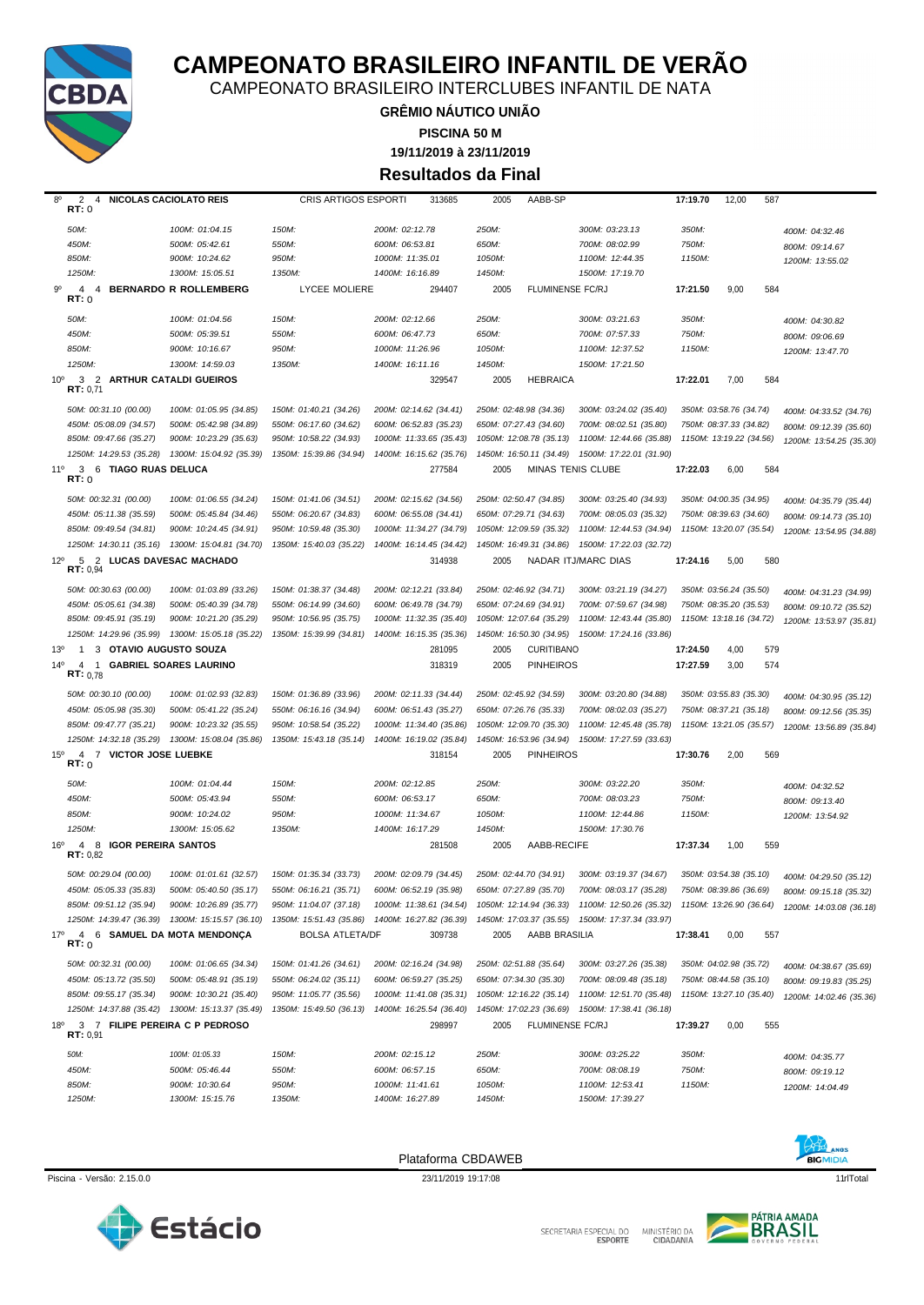

SECRETARIA ESPECIAL DO MINISTÉRIO DA<br>CIDADANIA



Piscina - Versão: 2.15.0.0 23/11/2019 19:17:08 23/11/2019 19:17:08 12dTotal 23/11/2019 19:17:08 12dTotal 23/11/2019 19:17:08 12dTotal 23/11/2019 19:17:08 12dTotal 23/11/2019 19:17:08 12dTotal 23/11/2019 19:17:08 12dTotal 2

Plataforma CBDAWEB

**BIGMIDIA** 

|              | 50M: 00:31.59 (00.00)                             | 100M: 01:06.64 (35.50)                            | 150M: 01:41.88 (35.24)                            | 200M: 02:17.58 (35.70)                             | 250M: 02:52.68 (35.10)                             | 300M: 03:27.90 (35.22)                             |          | 350M: 04:03.03 (35.13)  | 400M: 04:38.91 (35.88)  |
|--------------|---------------------------------------------------|---------------------------------------------------|---------------------------------------------------|----------------------------------------------------|----------------------------------------------------|----------------------------------------------------|----------|-------------------------|-------------------------|
|              | 450M: 05:14.05 (35.14)                            | 500M: 05:50.10 (36.50)                            | 550M: 06:25.24 (35.14)                            | 600M: 07:00.91 (35.67)                             | 650M: 07:36.34 (35.43)                             | 700M: 08:12.11 (35.77)                             |          | 750M: 08:47.50 (35.39)  | 800M: 09:23.62 (36.12)  |
|              | 850M: 09:59.14 (35.52)                            | 900M: 10:34.84 (35.70)                            | 950M: 11:10.51 (35.67)                            | 1000M: 11:46.26 (35.75)                            | 1050M: 12:21.98 (35.72)                            | 1100M: 12:57.63 (35.65)                            |          | 1150M: 13:32.99 (35.36) | 1200M: 14:08.70 (35.71) |
|              | 1250M: 14:44.32 (35.62)                           | 1300M: 15:20.67 (36.35)                           | 1350M: 15:56.37 (35.70)                           | 1400M: 16:32.55 (36.18)                            | 1450M: 17:07.70 (35.15)                            | 1500M: 17:42.68 (34.98)                            |          |                         |                         |
| 19°          | 5 8 LUCCA BRIDI ARANTES                           |                                                   |                                                   | 283412                                             | 2005<br><b>JUVENTUS</b>                            |                                                    | 17:42.68 | 0,00<br>550             | Ε                       |
|              | RT: 0.76                                          |                                                   |                                                   |                                                    |                                                    |                                                    |          |                         |                         |
|              | 50M: 00:29.47 (00.00)                             | 100M: 01:03.06 (33.59)                            | 150M: 01:37.17 (34.11)                            | 200M: 02:11.65 (34.48)                             | 250M: 02:45.79 (34.14)                             | 300M: 03:20.66 (34.87)                             |          | 350M: 03:55.78 (35.12)  | 400M: 04:31.31 (35.53)  |
|              | 450M: 05:06.89 (35.58)                            | 500M: 05:42.09 (35.20)                            | 550M: 06:17.58 (35.49)                            | 600M: 06:53.26 (35.68)                             | 650M: 07:28.79 (35.53)                             | 700M: 08:04.53 (35.74)                             |          | 750M: 08:40.15 (35.62)  | 800M: 09:16.63 (36.48)  |
|              | 850M: 09:52.20 (35.57)                            | 900M: 10:27.53 (35.33)                            | 950M: 11:03.48 (35.95)                            | 1000M: 11:40.18 (36.70)                            | 1050M: 12:16.60 (36.42)                            | 1100M: 12:52.81 (36.21)                            |          | 1150M: 13:29.08 (36.27) | 1200M: 14:06.05 (36.97) |
|              | 1250M: 14:42.24 (36.19)                           | 1300M: 15:18.79 (36.55)                           | 1350M: 15:55.54 (36.75)                           | 1400M: 16:31.97 (36.43)                            | 1450M: 17:07.65 (35.68)                            | 1500M: 17:42.68 (35.30)                            |          |                         |                         |
| 21°          | 2 7 RAFAEL FIDELIS SOUSA                          |                                                   |                                                   | 314154                                             | 2005<br><b>PRAIA CLUBE</b>                         |                                                    | 17:43.91 | 0,00<br>548             |                         |
|              | RT: 0.77                                          |                                                   |                                                   |                                                    |                                                    |                                                    |          |                         |                         |
|              | 50M:                                              | 100M: 01:07.13                                    | 150M:                                             | 200M: 02:18.61                                     | 250M:                                              | 300M: 03:30.38                                     | 350M:    |                         |                         |
|              | 450M:                                             | 500M: 05:54.01                                    | 550M:                                             | 600M: 07:05.69                                     | 650M:                                              | 700M: 08:16.32                                     | 750M:    |                         | 400M: 04:42.27          |
|              | 850M:                                             | 900M: 10:38.33                                    | 950M:                                             | 1000M: 11:49.36                                    | 1050M:                                             | 1100M: 13:00.43                                    | 1150M:   |                         | 800M: 09:27.39          |
|              | 1250M:                                            | 1300M: 15:22.24                                   | 1350M:                                            | 1400M: 16:32.62                                    | 1450M:                                             | 1500M: 17:43.91                                    |          |                         | 1200M: 14:11.25         |
|              |                                                   |                                                   |                                                   |                                                    |                                                    |                                                    |          |                         |                         |
| $22^{\circ}$ | $\overline{4}$<br>5<br>RT: 0.75                   | <b>BERNARDO LOEBENS LAUSCHNER</b>                 |                                                   | 290460                                             | GNU<br>2005                                        |                                                    | 17:46.49 | 0,00<br>544             |                         |
|              |                                                   |                                                   |                                                   |                                                    |                                                    |                                                    |          |                         |                         |
|              | 50M: 00:30.99 (00.00)                             | 100M: 01:04.93 (33.94)                            | 150M: 01:39.37 (34.44)                            | 200M: 02:14.22 (34.85)                             | 250M: 02:49.07 (34.85)                             | 300M: 03:24.35 (35.28)                             |          | 350M: 03:59.53 (35.18)  | 400M: 04:34.92 (35.39)  |
|              | 450M: 05:10.54 (35.62)                            | 500M: 05:46.08 (35.54)                            | 550M: 06:21.62 (35.54)                            | 600M: 06:57.22 (35.60)                             | 650M: 07:32.84 (35.62)                             | 700M: 08:08.93 (36.90)                             |          | 750M: 08:44.91 (35.98)  | 800M: 09:21.07 (36.16)  |
|              | 850M: 09:57.23 (36.16)                            | 900M: 10:33.40 (36.17)                            | 950M: 11:09.44 (36.40)                            | 1000M: 11:45.47 (36.30)                            | 1050M: 12:21.95 (36.48)                            | 1100M: 12:58.09 (36.14)                            |          | 1150M: 13:34.49 (36.40) | 1200M: 14:10.85 (36.36) |
|              | 1250M: 14:47.12 (36.27)                           | 1300M: 15:23.39 (36.27)                           | 1350M: 15:59.74 (36.35)                           | 1400M: 16:36.21 (36.47)                            | 1450M: 17:12.11 (35.90)                            | 1500M: 17:46.49 (34.38)                            |          |                         |                         |
| $23^{\circ}$ | 5 3 VICTOR NOGUEIRA SANSONI<br>RT:0               |                                                   | PROJETO ACQUA                                     | 281950                                             | 2005<br>AWC                                        |                                                    | 17:47.46 | 0,00<br>543             |                         |
|              | 50M: 00:30.72 (00.00)                             | 100M: 01:04.45 (33.73)                            | 150M: 01:39.32 (34.87)                            | 200M: 02:14.79 (35.47)                             | 250M: 02:50.36 (35.57)                             | 300M: 03:25.84 (35.48)                             |          | 350M: 04:01.00 (35.16)  | 400M: 04:36.50 (35.50)  |
|              | 450M: 05:12.09 (35.59)                            | 500M: 05:47.75 (35.66)                            | 550M: 06:23.13 (35.38)                            | 600M: 06:58.29 (35.16)                             | 650M: 07:34.04 (35.75)                             | 700M: 08:09.79 (35.75)                             |          | 750M: 08:46.01 (36.22)  | 800M: 09:22.12 (36.11)  |
|              | 850M: 09:58.30 (36.18)                            | 900M: 10:34.25 (35.95)                            | 950M: 11:10.30 (36.50)                            | 1000M: 11:46.84 (36.54)                            | 1050M: 12:23.46 (36.62)                            | 1100M: 12:59.05 (35.59)                            |          | 1150M: 13:35.66 (36.61) | 1200M: 14:12.31 (36.65) |
|              | 1250M: 14:48.99 (36.68)                           | 1300M: 15:25.50 (36.51)                           | 1350M: 16:01.63 (36.13)                           | 1400M: 16:37.71 (36.80)                            | 1450M: 17:13.23 (35.52)                            | 1500M: 17:47.46 (34.23)                            |          |                         |                         |
| $24^{\circ}$ | 3<br>4 SAMUEL PATRUNI                             |                                                   |                                                   | 282010                                             | 2005<br>SANTA MONICA                               |                                                    | 17:51.05 | 0,00<br>537             |                         |
|              | RT: 0                                             |                                                   |                                                   |                                                    |                                                    |                                                    |          |                         |                         |
|              | 50M:                                              | 100M: 01:04.13                                    | 150M:                                             | 200M: 02:14.21                                     | 250M:                                              | 300M: 03:23.68                                     | 350M:    |                         | 400M: 04:34.23          |
|              | 450M:                                             | 500M: 05:45.33                                    | 550M:                                             | 600M: 06:56.34                                     | 650M:                                              | 700M: 08:08.90                                     | 750M:    |                         | 800M: 09:20.70          |
|              | 850M:                                             | 900M: 10:32.70                                    | 950M:                                             | 1000M: 11:46.13                                    | 1050M:                                             | 1100M: 12:59.88                                    | 1150M:   |                         |                         |
|              | 1250M:                                            | 1300M: 15:26.81                                   | 1350M:                                            | 1400M: 16:39.44                                    | 1450M:                                             | 1500M: 17:51.05                                    |          |                         | 1200M: 14:13.69         |
| $25^{\circ}$ | 3 5 CAIO JORGE B RIBEIRO                          |                                                   | <b>EQUIPE DVITAMINAS</b>                          | 281860                                             | FLUMINENSE FC/RJ<br>2005                           |                                                    | 17:51.06 | 0,00<br>537             |                         |
|              | RT: 0,77                                          |                                                   |                                                   |                                                    |                                                    |                                                    |          |                         |                         |
|              | 50M: 00:31.25 (00.00)                             | 100M: 01:05.45 (34.20)                            | 150M: 01:40.89 (35.44)                            | 200M: 02:16.64 (35.75)                             | 250M: 02:51.63 (34.99)                             | 300M: 03:26.93 (35.30)                             |          | 350M: 04:02.25 (35.32)  | 400M: 04:37.85 (35.60)  |
|              | 450M: 05:13.33 (35.48)                            |                                                   | 550M: 06:25.21 (35.83)                            |                                                    |                                                    |                                                    |          |                         |                         |
|              | 850M: 10:02.99 (36.49)                            | 500M: 05:49.38 (36.50)                            |                                                   | 600M: 07:01.71 (36.50)                             | 650M: 07:37.76 (36.50)                             | 700M: 08:14.20 (36.44)                             |          | 750M: 08:50.49 (36.29)  | 800M: 09:26.50 (36.10)  |
|              |                                                   | 900M: 10:39.32 (36.33)                            | 950M: 11:15.28 (35.96)                            | 1000M: 11:51.29 (36.10)                            | 1050M: 12:27.52 (36.23)                            | 1100M: 13:03.71 (36.19)                            |          | 1150M: 13:40.16 (36.45) | 1200M: 14:16.18 (36.20) |
|              | 1250M: 14:52.36 (36.18)                           | 1300M: 15:29.07 (36.71)                           | 1350M: 16:05.12 (36.50)                           | 1400M: 16:41.64 (36.52)                            | 1450M: 17:17.35 (35.71)                            | 1500M: 17:51.06 (33.71)                            |          |                         |                         |
| $26^{\circ}$ | 3 1<br>RT: 0.77                                   | PEDRO EDGARD FRANÇA                               |                                                   | 313093                                             | PAULISTANO<br>2005                                 |                                                    | 17:53.83 | 0,00<br>533             |                         |
|              | 50M: 00:31.24 (00.00)                             | 100M: 01:05.76 (34.52)                            | 150M: 01:40.17 (34.41)                            | 200M: 02:14.99 (34.82)                             | 250M: 02:49.46 (34.47)                             | 300M: 03:24.72 (35.26)                             |          |                         |                         |
|              | 450M: 05:11.21 (35.65)                            | 500M: 05:47.47 (36.26)                            | 550M: 06:23.35 (35.88)                            | 600M: 06:59.74 (36.39)                             | 650M: 07:35.85 (36.11)                             | 700M: 08:12.51 (36.66)                             |          | 350M: 03:59.62 (34.90)  | 400M: 04:35.56 (35.94)  |
|              |                                                   |                                                   | 950M: 11:15.02 (36.32)                            | 1000M: 11:51.67 (36.65)                            |                                                    | 1100M: 13:04.98 (36.79)                            |          | 750M: 08:48.92 (36.41)  | 800M: 09:25.55 (36.63)  |
|              | 850M: 10:01.94 (36.39)                            | 900M: 10:38.70 (36.76)                            |                                                   |                                                    | 1050M: 12:28.19 (36.52)                            |                                                    |          | 1150M: 13:41.64 (36.66) | 1200M: 14:18.53 (36.89) |
|              | 1250M: 14:55.29 (36.76)                           | 1300M: 15:32.03 (36.74)                           | 1350M: 16:08.48 (36.45)                           | 1400M: 16:45.37 (36.89)                            | 1450M: 17:19.82 (34.45)                            | 1500M: 17:53.83 (34.10)                            |          |                         |                         |
|              | <b>ARTHUR LEAL VIEIRA</b>                         |                                                   |                                                   | 259281                                             | 2005                                               | CABO BRANCO/ACQUA R1                               | 17:56.81 | 0,00<br>529             |                         |
| 28°          | $\mathbf{1}$<br>6                                 | LUCAS GARCIA FERREIRA                             |                                                   | 316438                                             | <b>JUVENTUS</b><br>2005                            |                                                    | 18:09.78 | 0,00<br>510             |                         |
| 29°          | <b>MATHEUS SCHUBERT</b><br>2<br>6<br>RT: 0        |                                                   |                                                   | 281483                                             | <b>CURITIBANO</b><br>2005                          |                                                    | 18:11.25 | 0,00<br>508             |                         |
|              |                                                   |                                                   |                                                   |                                                    |                                                    |                                                    |          |                         |                         |
|              | 50M: 00:31.47 (00.00)                             | 100M: 01:05.23 (33.76)                            | 150M: 01:40.39 (35.16)                            | 200M: 02:15.68 (35.29)                             | 250M: 02:51.32 (35.64)                             | 300M: 03:27.13 (35.81)                             |          | 350M: 04:03.45 (36.32)  | 400M: 04:39.60 (36.15)  |
|              | 450M: 05:16.01 (36.41)                            | 500M: 05:51.99 (35.98)                            | 550M: 06:28.56 (36.57)                            | 600M: 07:05.09 (36.53)                             | 650M: 07:41.59 (36.50)                             | 700M: 08:18.27 (36.68)                             |          | 750M: 08:54.97 (36.70)  | 800M: 09:31.48 (36.51)  |
|              | 850M: 10:08.32 (36.84)                            | 900M: 10:45.13 (36.81)                            | 950M: 11:22.06 (36.93)                            | 1000M: 11:59.41 (37.35)                            | 1050M: 12:36.29 (36.88)                            | 1100M: 13:13.13 (36.84)                            |          | 1150M: 13:50.18 (37.50) | 1200M: 14:27.60 (37.42) |
|              | 1250M: 15:04.87 (37.27)                           | 1300M: 15:42.14 (37.27)                           | 1350M: 16:19.64 (37.50)                           | 1400M: 16:56.91 (37.27)                            | 1450M: 17:34.57 (37.66)                            | 1500M: 18:11.25 (36.68)                            |          |                         |                         |
| $30^{\circ}$ | $\mathbf{3}$<br>RT: 0,8                           | 8 DIOGO FERNANDEZ SOARES                          |                                                   | 280540                                             | 2005<br><b>GNU</b>                                 |                                                    | 18:13.88 | 0,00<br>504             |                         |
|              |                                                   |                                                   | 150M: 01:43.45 (35.70)                            |                                                    | 250M: 02:55.07 (36.40)                             | 300M: 03:31.09 (36.20)                             |          |                         |                         |
|              | 50M: 00:32.45 (00.00)                             | 100M: 01:07.75 (35.30)                            |                                                   | 200M: 02:19.03 (35.58)                             |                                                    |                                                    |          | 350M: 04:07.49 (36.40)  | 400M: 04:43.81 (36.32)  |
|              | 450M: 05:20.26 (36.45)                            | 500M: 05:56.19 (35.93)                            | 550M: 06:32.34 (36.15)                            | 600M: 07:08.81 (36.47)                             | 650M: 07:45.66 (36.85)                             | 700M: 08:22.52 (36.86)                             |          | 750M: 08:59.60 (37.80)  | 800M: 09:36.63 (37.30)  |
|              | 850M: 10:13.41 (36.78)<br>1250M: 15:10.20 (37.36) | 900M: 10:50.58 (37.17)<br>1300M: 15:47.51 (37.31) | 950M: 11:27.65 (37.70)<br>1350M: 16:24.46 (36.95) | 1000M: 12:04.75 (37.10)<br>1400M: 17:01.87 (37.41) | 1050M: 12:41.59 (36.84)<br>1450M: 17:38.56 (36.69) | 1100M: 13:18.47 (36.88)<br>1500M: 18:13.88 (35.32) |          | 1150M: 13:55.65 (37.18) | 1200M: 14:32.84 (37.19) |



### **CAMPEONATO BRASILEIRO INFANTIL DE VERÃO**

CAMPEONATO BRASILEIRO INTERCLUBES INFANTIL DE NATA

**GRÊMIO NÁUTICO UNIÃO**

**PISCINA 50 M**

**19/11/2019 à 23/11/2019**

**Resultados da Final**

19º 4 2 **PEDRO HENRIQUE SANTOS** 279875 2005 ALJ **17:42.68** 0,00 550 E **RT:** 0,76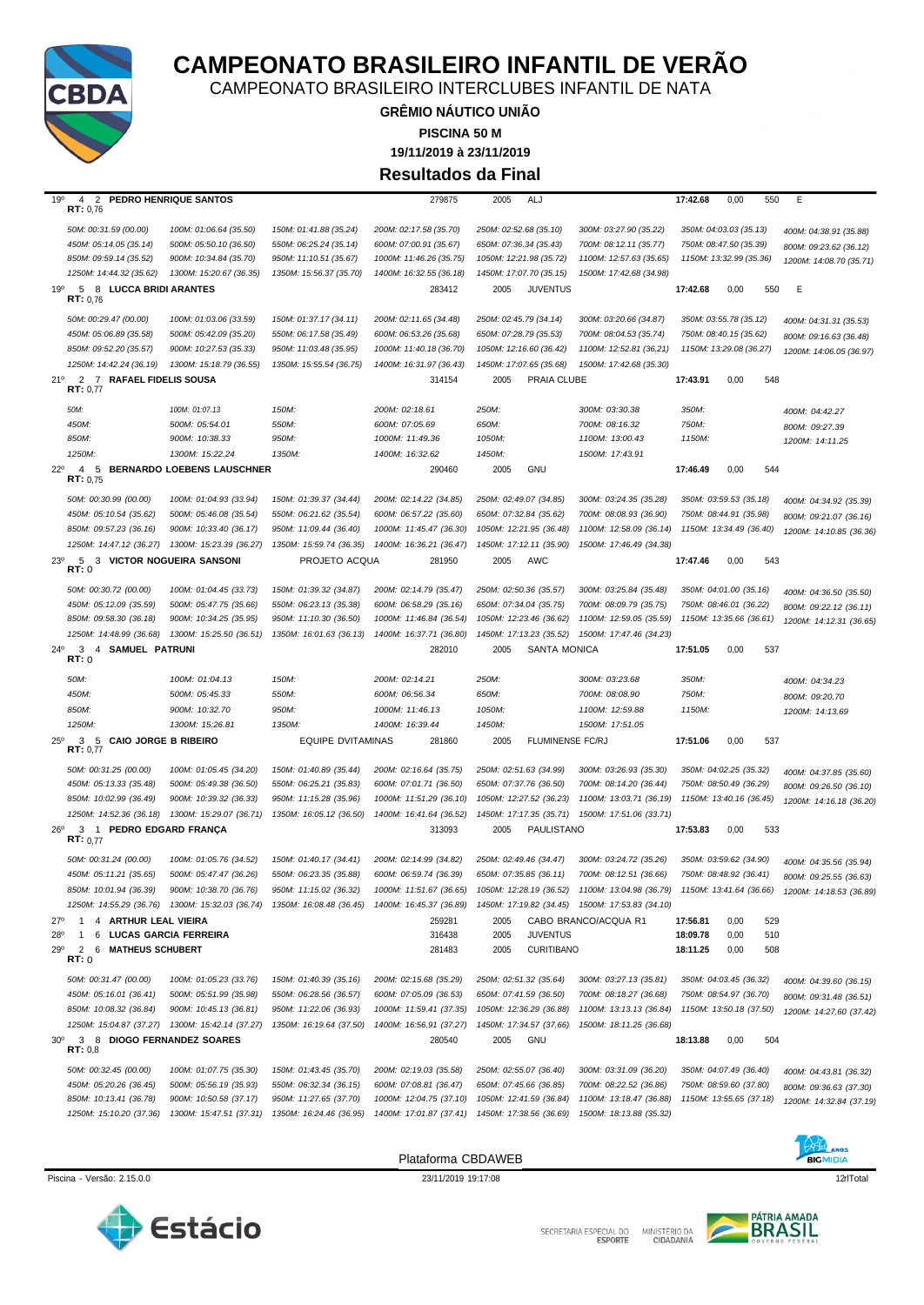

CAMPEONATO BRASILEIRO INTERCLUBES INFANTIL DE NATA

**GRÊMIO NÁUTICO UNIÃO 19/11/2019 à 23/11/2019 PISCINA 50 M Resultados da Final**

| 5 TIAGO SOUZA MARQUES<br>31°<br>$\mathbf{1}$                                 |                              |                         | 307151                  | PRAIA CLUBE<br>2005            |                         | 18:16.04 | 0,00                    | 501                     |
|------------------------------------------------------------------------------|------------------------------|-------------------------|-------------------------|--------------------------------|-------------------------|----------|-------------------------|-------------------------|
| <b>JOÃO VICTOR MARTINS</b><br>$32^{\circ}$<br>$\overline{7}$<br>$\mathbf{1}$ |                              |                         | 318025                  | 2005<br><b>APAN PRUDENTE</b>   |                         | 18:19.28 | 0,00                    | 497                     |
| $33^{\circ}$<br>2<br>5<br><b>THIAGO NEVES SANTOS</b>                         |                              |                         | 291331                  | 2005<br><b>GNU</b>             |                         | 18:20.09 | 0,00                    | 496                     |
| RT: 0                                                                        |                              |                         |                         |                                |                         |          |                         |                         |
| 50M: 00:32.52 (00.00)                                                        | 100M: 01:07.63 (35.11)       | 150M: 01:43.76 (36.13)  | 200M: 02:20.02 (36.26)  | 250M: 02:56.67 (36.65)         | 300M: 03:33.20 (36.53)  |          | 350M: 04:09.66 (36.46)  | 400M: 04:45.66 (36.00)  |
| 450M: 05:22.56 (36.90)                                                       | 500M: 05:59.35 (36.79)       | 550M: 06:36.12 (36.77)  | 600M: 07:13.01 (36.89)  | 650M: 07:49.81 (36.80)         | 700M: 08:26.51 (36.70)  |          | 750M: 09:03.43 (36.92)  | 800M: 09:40.26 (36.83)  |
| 850M: 10:17.84 (37.58)                                                       | 900M: 10:55.21 (37.37)       | 950M: 11:32.48 (37.27)  | 1000M: 12:09.32 (36.84) | 1050M: 12:46.19 (36.87)        | 1100M: 13:23.29 (37.10) |          | 1150M: 14:00.53 (37.24) | 1200M: 14:37.59 (37.60) |
| 1250M: 15:15.20 (37.61)                                                      | 1300M: 15:52.14 (36.94)      | 1350M: 16:29.71 (37.57) | 1400M: 17:06.48 (36.77) | 1450M: 17:43.47 (36.99)        | 1500M: 18:20.09 (36.62) |          |                         |                         |
| $34^{\circ}$<br>2 2 GUSTAVO REIMANN                                          |                              |                         | 307404                  | <b>CURITIBANO</b><br>2005      |                         | 18:21.13 | 0,00                    | 494                     |
| RT: 0.71                                                                     |                              |                         |                         |                                |                         |          |                         |                         |
| 50M: 00:32.21 (00.00)                                                        | 100M: 01:08.27 (36.60)       | 150M: 01:44.47 (36.20)  | 200M: 02:21.26 (36.79)  | 250M: 02:57.82 (36.56)         | 300M: 03:35.01 (37.19)  |          | 350M: 04:12.18 (37.17)  | 400M: 04:49.32 (37.14)  |
| 450M: 05:25.70 (36.38)                                                       | 500M: 06:02.74 (37.40)       | 550M: 06:39.27 (36.53)  | 600M: 07:16.46 (37.19)  | 650M: 07:53.55 (37.90)         | 700M: 08:30.52 (36.97)  |          | 750M: 09:07.41 (36.89)  | 800M: 09:44.59 (37.18)  |
| 850M: 10:21.35 (36.76)                                                       | 900M: 10:58.00 (36.65)       | 950M: 11:35.30 (37.30)  | 1000M: 12:12.77 (37.47) | 1050M: 12:49.70 (36.93)        | 1100M: 13:27.30 (37.60) |          | 1150M: 14:04.68 (37.38) | 1200M: 14:41.77 (37.90) |
| 1250M: 15:18.54 (36.77)                                                      | 1300M: 15:56.21 (37.67)      | 1350M: 16:32.98 (36.77) | 1400M: 17:09.62 (36.64) | 1450M: 17:45.65 (36.30)        | 1500M: 18:21.13 (35.48) |          |                         |                         |
| 3 3 THOMAS METNE THISTED<br>$35^\circ$                                       |                              |                         | 315602                  | <b>CIRCULO MILITAR</b><br>2005 |                         | 18:34.47 | 0,00                    | 477                     |
| RT:0                                                                         |                              |                         |                         |                                |                         |          |                         |                         |
| 50M: 00:30.71 (00.00)                                                        | 100M: 01:04.81 (34.10)       | 150M: 01:40.18 (35.37)  | 200M: 02:15.77 (35.59)  | 250M: 02:51.35 (35.58)         | 300M: 03:27.90 (36.55)  |          | 350M: 04:04.50 (36.60)  | 400M: 04:41.14 (36.64)  |
| 450M: 05:18.45 (37.31)                                                       | 500M: 05:56.08 (37.63)       | 550M: 06:34.10 (38.20)  | 600M: 07:11.93 (37.83)  | 650M: 07:49.44 (37.51)         | 700M: 08:27.34 (37.90)  |          | 750M: 09:05.38 (38.40)  | 800M: 09:43.35 (37.97)  |
| 850M: 10:21.43 (38.80)                                                       | 900M: 10:59.42 (37.99)       | 950M: 11:36.92 (37.50)  | 1000M: 12:15.71 (38.79) | 1050M: 12:53.79 (38.80)        | 1100M: 13:32.18 (38.39) |          | 1150M: 14:09.72 (37.54) | 1200M: 14:48.05 (38.33) |
| 1250M: 15:25.93 (37.88)                                                      | 1300M: 16:03.74 (37.81)      | 1350M: 16:41.12 (37.38) | 1400M: 17:18.99 (37.87) | 1450M: 17:56.74 (37.75)        | 1500M: 18:34.47 (37.73) |          |                         |                         |
| 2<br>$36^{\circ}$<br>$\overline{1}$<br>RT: 0.7                               | <b>JOAO VICTOR SORRIENTE</b> |                         | 327724                  | 2005<br>PRAIA CLUBE            |                         | 18:36.57 | 0,00                    | 474                     |
| 50M: 00:32.10 (00.00)                                                        | 100M: 01:09.08 (36.98)       | 150M: 01:46.14 (37.60)  | 200M: 02:23.74 (37.60)  | 250M: 03:00.48 (36.74)         | 300M: 03:37.27 (36.79)  |          | 350M: 04:14.14 (36.87)  | 400M: 04:52.11 (37.97)  |
| 450M: 05:29.00 (36.89)                                                       | 500M: 06:06.32 (37.32)       | 550M: 06:43.58 (37.26)  | 600M: 07:20.64 (37.60)  | 650M: 07:57.96 (37.32)         | 700M: 08:35.36 (37.40)  |          | 750M: 09:13.31 (37.95)  | 800M: 09:50.94 (37.63)  |
| 850M: 10:28.26 (37.32)                                                       | 900M: 11:06.06 (37.80)       | 950M: 11:43.58 (37.52)  | 1000M: 12:21.09 (37.51) | 1050M: 12:59.03 (37.94)        | 1100M: 13:36.61 (37.58) |          | 1150M: 14:14.39 (37.78) | 1200M: 14:52.78 (38.39) |
| 1250M: 15:30.52 (37.74)                                                      | 1300M: 16:08.94 (38.42)      | 1350M: 16:46.74 (37.80) | 1400M: 17:24.58 (37.84) | 1450M: 18:01.85 (37.27)        | 1500M: 18:36.57 (34.72) |          |                         |                         |
| 8 MATEUS FELIPE BAIL<br>$37^\circ$<br>2<br><b>RT:</b> $0.94$                 |                              |                         | 323576                  | APAN-INDAIAL<br>2005           |                         | 18:38.33 | 0,00                    | 472                     |
| 50M: 00:33.07 (00.00)                                                        | 100M: 01:08.93 (35.86)       | 150M: 01:45.06 (36.13)  | 200M: 02:21.48 (36.42)  | 250M: 02:58.76 (37.28)         | 300M: 03:35.88 (37.12)  |          | 350M: 04:13.24 (37.36)  | 400M: 04:50.38 (37.14)  |
| 450M: 05:27.91 (37.53)                                                       | 500M: 06:05.41 (37.50)       | 550M: 06:43.09 (37.68)  | 600M: 07:20.25 (37.16)  | 650M: 07:58.02 (37.77)         | 700M: 08:35.38 (37.36)  |          | 750M: 09:12.90 (37.52)  | 800M: 09:50.35 (37.45)  |
| 850M: 10:28.06 (37.71)                                                       | 900M: 11:05.96 (37.90)       | 950M: 11:43.46 (37.50)  | 1000M: 12:20.67 (37.21) | 1050M: 12:58.70 (38.30)        | 1100M: 13:36.53 (37.83) |          | 1150M: 14:14.52 (37.99) | 1200M: 14:52.34 (37.82) |
| 1250M: 15:30.55 (38.21)                                                      | 1300M: 16:08.35 (37.80)      | 1350M: 16:46.10 (37.75) | 1400M: 17:23.86 (37.76) | 1450M: 18:01.02 (37.16)        | 1500M: 18:38.33 (37.31) |          |                         |                         |
| $38^{\circ}$<br>2 ENZO BORGES MOTA<br>-1                                     |                              |                         | 318021                  | <b>APAN PRUDENTE</b><br>2005   |                         | 18:42.85 | 0.00                    | 466                     |



Piscina - Versão: 2.15.0.0 13rlTotal 23/11/2019 19:17:08 13rlTotal 23/11/2019 19:17:08 13rlTotal 23/11/2019 19:17:08 13rlTotal 23/11/2019 19:17:08 13rlTotal 23/11/2019 19:17:08 13rlTotal 23/11/2019 19:17:08 13rlTotal 20:17





**BIGMIDIA**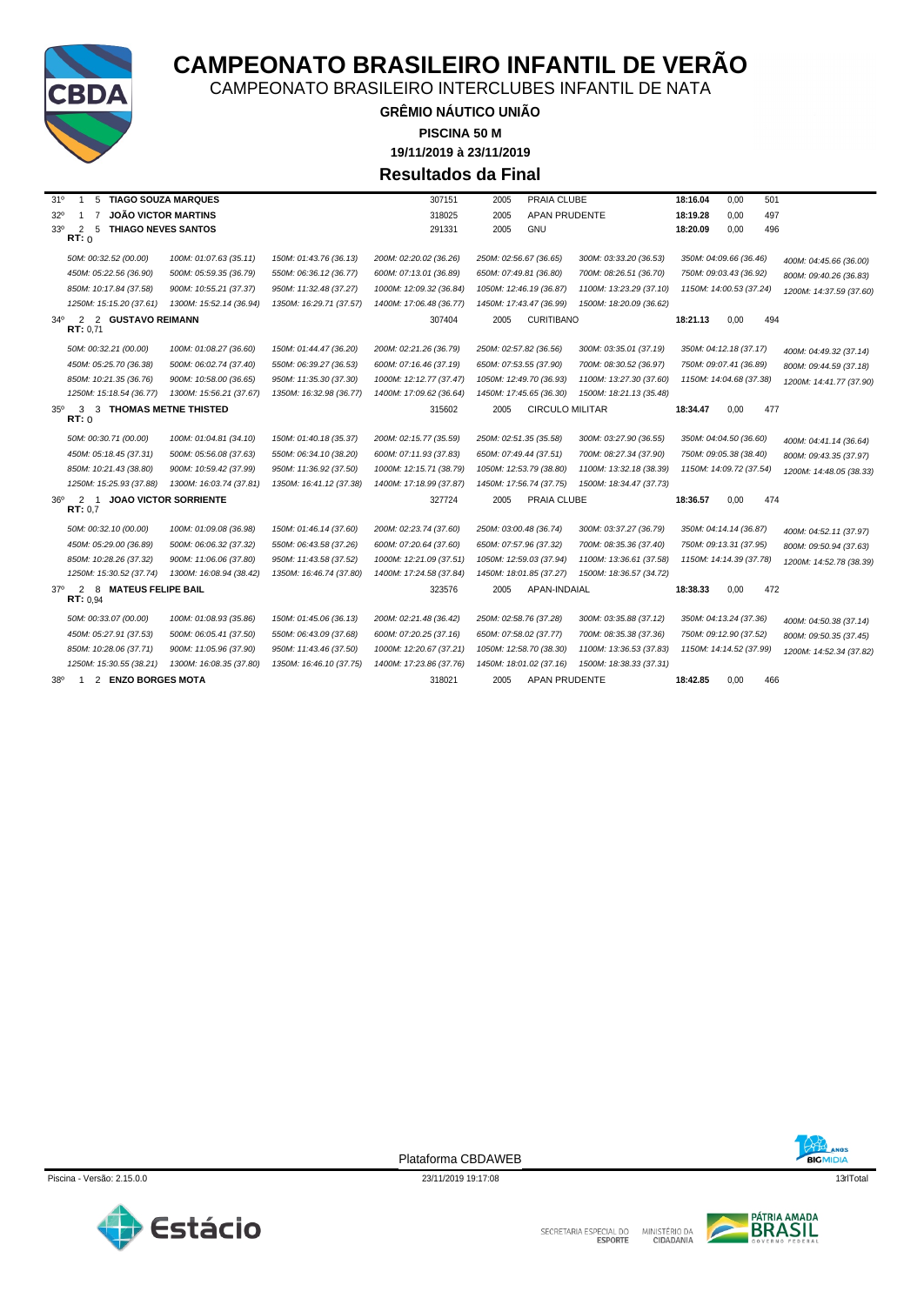

CAMPEONATO BRASILEIRO INTERCLUBES INFANTIL DE NATA

**GRÊMIO NÁUTICO UNIÃO 19/11/2019 à 23/11/2019 PISCINA 50 M Resultados da Final**

**Etapa: 2 Data: 20/11/2019**

|                |                   | 5ª PROVA                     |                                                  | <b>400 METROS MEDLEY FEMININO - INFANTIL 1</b> |                        |        |                        |                        |                                               |                        |       |                | 20/11/2019             |
|----------------|-------------------|------------------------------|--------------------------------------------------|------------------------------------------------|------------------------|--------|------------------------|------------------------|-----------------------------------------------|------------------------|-------|----------------|------------------------|
| <b>RBC</b>     |                   | MARIA LUIZA PESSANHA         |                                                  |                                                | <b>INFANTIL 1</b>      |        | FLUMINENSE FC/RJ       |                        | 05:03.70                                      | 14/11/2013             |       | <b>VITÓRIA</b> |                        |
| RC             |                   | MARIA LUIZA PESSANHA         |                                                  |                                                | INFANTIL 1             |        | FLUMINENSE FC/RJ       |                        | 05:03.70                                      | 14/11/2013             |       | <b>VITÓRIA</b> |                        |
|                |                   | Col. S R Nome                |                                                  | Patrocínio                                     |                        |        | Reg. C. Nasc.          | Entidade               |                                               | Tempo<br>Obtido        | Pts.  | IT             |                        |
| $1^{\circ}$    | <b>RT:</b> $0.94$ | 1 4 CAROLINA LEITAO DAHER    |                                                  |                                                |                        | 332206 | 2006                   | PRAIA CLUBE            |                                               | 05:16.54               | 35,00 | 595            |                        |
|                |                   | 50M: 00:33.39 (00.00)        | 100M: 01:12.48 (39.90)                           | 150M: 01:53.81 (41.33)                         | 200M: 02:34.37 (40.56) |        | 250M: 03:19.11 (44.74) |                        | 300M: 04:05.26 (46.15)                        | 350M: 04:41.90 (36.64) |       |                | 400M: 05:16.54 (34.64) |
| $2^{\circ}$    | RT: 0,84          |                              | 1 6 GABRIELA FRITSCHE CAMPOS                     | <b>FUNDESPORTE</b>                             |                        | 270820 | 2006                   |                        | NADAR ITJ/MARC DIAS                           | 05:16.74               | 30,00 | 594            |                        |
|                |                   | 50M: 00:34.63 (00.00)        | 100M: 01:15.02 (40.39)                           | 150M: 01:55.88 (40.86)                         | 200M: 02:36.95 (41.70) |        |                        |                        | 250M: 03:20.44 (43.49) 300M: 04:04.26 (43.82) | 350M: 04:41.52 (37.26) |       |                | 400M: 05:16.74 (35.22) |
| 3 <sup>o</sup> | RT: 0,89          | 1 3 MARIANA O SILVA COSTA    |                                                  |                                                |                        | 303869 | 2006                   | <b>CR FLAMENGO/RJ</b>  |                                               | 05:22.78               | 25,00 | 561            |                        |
|                |                   | 50M: 00:34.10 (00.00)        | 100M: 01:11.38 (37.28)                           | 150M: 01:54.81 (43.43)                         | 200M: 02:37.30 (42.49) |        | 250M: 03:24.25 (46.95) |                        | 300M: 04:12.35 (48.10)                        | 350M: 04:48.50 (36.15) |       |                | 400M: 05:22.78 (34.28) |
|                | <b>RT: 0</b>      | 1 7 BEATRIZ COMINI ROMERO    |                                                  |                                                |                        | 288772 | 2006                   | MINAS TENIS CLUBE      |                                               | 05:23.97               | 20,00 | 555            |                        |
|                |                   | 50M: 00:34.84 (00.00)        | 100M: 01:15.01 (40.17)                           | 150M: 01:55.82 (40.81)                         | 200M: 02:38.72 (42.90) |        | 250M: 03:24.70 (45.98) |                        | 300M: 04:11.43 (46.73)                        | 350M: 04:48.50 (37.70) |       |                | 400M: 05:23.97 (35.47) |
| $5^{\circ}$    | RT: 0,82          | 1 2 SOFIA DE MOTA            |                                                  |                                                |                        | 330362 | 2006                   | <b>PAINEIRAS</b>       |                                               | 05:24.83               | 18,00 | 551            |                        |
|                |                   | 50M: 00:34.36 (00.00)        | 100M: 01:14.61 (40.25)                           | 150M: 01:58.33 (43.72)                         | 200M: 02:41.29 (42.96) |        | 250M: 03:27.22 (45.93) |                        | 300M: 04:13.72 (46.50)                        | 350M: 04:50.01 (36.29) |       |                | 400M: 05:24.83 (34.82) |
| $6^{\circ}$    | RT: 0,85          |                              | 1 5 CAROLINA ESTEVES SIQUEIRA                    |                                                |                        | 325815 | 2006                   | <b>PINHEIROS</b>       |                                               | 05:25.83               | 16,00 | 546            |                        |
|                |                   | 50M: 00:34.67 (00.00)        | 100M: 01:13.23 (38.56)                           | 150M: 01:55.24 (42.10)                         | 200M: 02:36.98 (41.74) |        | 250M: 03:24.96 (47.98) |                        | 300M: 04:10.93 (45.97)                        | 350M: 04:48.69 (37.76) |       |                | 400M: 05:25.83 (37.14) |
| $7^\circ$      | RT: 0.85          | 1 1 ANA BEATRIZ PASSAGLIA    |                                                  |                                                |                        | 289771 | 2006                   | MINAS TENIS CLUBE      |                                               | 05:26.12               | 14,00 | 544            |                        |
|                |                   | 50M: 00:33.50 (00.00)        | 100M: 01:14.52 (41.20)                           | 150M: 01:57.38 (42.86)                         | 200M: 02:40.27 (42.89) |        |                        | 250M: 03:26.03 (45.76) | 300M: 04:12.47 (46.44)                        | 350M: 04:50.10 (37.63) |       |                | 400M: 05:26.12 (36.20) |
|                | <b>RT:</b> $0.89$ | 1 8 ANA KAROLINA S PINTO     |                                                  | <b>CCAA/FREGUESIA</b>                          |                        | 303789 | 2006                   | <b>CR FLAMENGO/RJ</b>  |                                               | 05:32.45               | 12,00 | 514            |                        |
|                |                   |                              |                                                  |                                                |                        |        |                        |                        |                                               |                        |       |                |                        |
|                |                   | 50M: 00:34.82 (00.00)        | 100M: 01:17.03 (42.21)                           | 150M: 02:01.56 (44.53) 200M: 02:46.75 (45.19)  |                        |        | 250M: 03:32.22 (45.47) |                        | 300M: 04:19.73 (47.51)                        | 350M: 04:56.15 (36.42) |       |                | 400M: 05:32.45 (36.30) |
|                |                   |                              | 6ª PROVA 400 METROS MEDLEY FEMININO - INFANTIL 2 |                                                |                        |        |                        |                        |                                               |                        |       |                | 20/11/2019             |
| <b>RBC</b>     |                   | BRUNA VERONEZ PRIMATI        |                                                  |                                                | INFANTIL 2             |        | <b>PAINEIRAS</b>       |                        | 05:00.40                                      | 17/12/2011             |       |                | RIO DE JANEIRO         |
| RC             |                   | LAURA PALUDO                 |                                                  |                                                | INFANTIL 2             |        |                        |                        | AAC-SEMEL- CASCAVEL- 05:01.19                 | 08/12/2016             |       |                | ARACAJU/SE             |
|                |                   | Col. S R Nome                |                                                  | Patrocínio                                     |                        |        | Reg. C. Nasc. Entidade |                        |                                               | Tempo<br>Obtido        | Pts.  | IT             |                        |
| 1°             | RT: 0.78          | 1 4 LUIZACSS LIMA            |                                                  |                                                |                        | 282129 | 2005                   | MARINA BC/RJ           |                                               | 05:06.79               | 35,00 | 654            |                        |
|                |                   | 50M: 00:32.41 (00.00)        | 100M: 01:08.78 (36.37)                           | 150M: 01:47.44 (38.66)                         | 200M: 02:27.09 (39.65) |        | 250M: 03:10.27 (43.18) |                        | 300M: 03:54.93 (44.66)                        | 350M: 04:31.25 (36.32) |       |                | 400M: 05:06.79 (35.54) |
| $2^{\circ}$    | RT: 0,73          | 1 5 ANNA BEATRIZ MACHADO     |                                                  | URBA - BOMBAS D AGUA                           |                        | 316544 | 2005                   | <b>PINHEIROS</b>       |                                               | 05:10.39               | 30,00 | 631            |                        |
|                |                   | 50M: 00:32.63 (00.00)        | 100M: 01:09.44 (36.81)                           | 150M: 01:49.21 (39.77)                         | 200M: 02:29.68 (40.47) |        | 250M: 03:14.06 (44.38) |                        | 300M: 03:59.30 (45.24)                        | 350M: 04:34.18 (34.88) |       |                | 400M: 05:10.39 (36.21) |
| $3^{\circ}$    | RT: 0,8           |                              | 1 3 STEFANIE SCHARDONG FONSECA                   |                                                |                        | 280534 | 2005                   | GNU                    |                                               | 05:12.62               | 25,00 | 618            |                        |
|                |                   | 50M: 00:33.40 (00.00)        | 100M: 01:11.03 (37.63)                           | 150M: 01:52.99 (41.96)                         | 200M: 02:33.10 (40.11) |        | 250M: 03:19.15 (46.50) |                        | 300M: 04:04.21 (45.60)                        | 350M: 04:38.83 (34.62) |       |                | 400M: 05:12.62 (33.79) |
| 4 <sup>0</sup> | RT: 0,97          | 1 6 BEATRIZ GARUTE DA SILVA  |                                                  |                                                |                        | 281877 | 2005                   |                        | AAC-SEMEL- CASCAVEL-                          | 05:18.73               | 20,00 | 583            |                        |
|                |                   | 50M: 00:34.71 (00.00)        | 100M: 01:14.18 (39.47)                           | 150M: 01:53.46 (39.28)                         | 200M: 02:33.03 (39.57) |        | 250M: 03:20.80 (47.77) |                        | 300M: 04:07.13 (46.33)                        | 350M: 04:43.46 (36.33) |       |                | 400M: 05:18.73 (35.27) |
|                | <b>RT:</b> $0,84$ | 5º 1 2 JOANNA RAFAELA FARINA |                                                  |                                                |                        | 315694 | 2005                   | AABB-SP                |                                               | 05:22.84               | 18,00 | 561            |                        |
|                |                   | 50M: 00:34.07 (00.00)        | 100M: 01:13.41 (39.34)                           | 150M: 01:54.95 (41.54)                         | 200M: 02:36.25 (41.30) |        | 250M: 03:24.53 (48.28) |                        | 300M: 04:11.99 (47.46)                        | 350M: 04:47.69 (35.70) |       |                | 400M: 05:22.84 (35.15) |
| $6^{\circ}$    | RT: 0             | 1 7 LUIZA GABRIELA DIAS      |                                                  |                                                |                        | 312753 | 2005                   | <b>MACKENZIE</b>       |                                               | 05:28.13               | 16,00 | 534            |                        |
|                |                   | 50M: 00:34.39 (00.00)        | 100M: 01:12.85 (38.46)                           | 150M: 01:53.69 (40.84)                         | 200M: 02:34.78 (41.90) |        | 250M: 03:24.84 (50.60) |                        | 300M: 04:13.89 (49.50)                        | 350M: 04:50.55 (36.66) |       |                | 400M: 05:28.13 (37.58) |
| $7^\circ$      | <b>RT:</b> $0.73$ | 1 8 ANA FLAVIA FARIA         |                                                  | ATLETA CIDADAO                                 |                        | 336594 | 2005                   | AESJ                   |                                               | 05:38.57               | 14,00 | 486            |                        |



Piscina - Versão: 2.15.0.0 23/11/2019 19:17:09 23/11/2019 19:17:09 23/11/2019 19:17:09 14dTotal



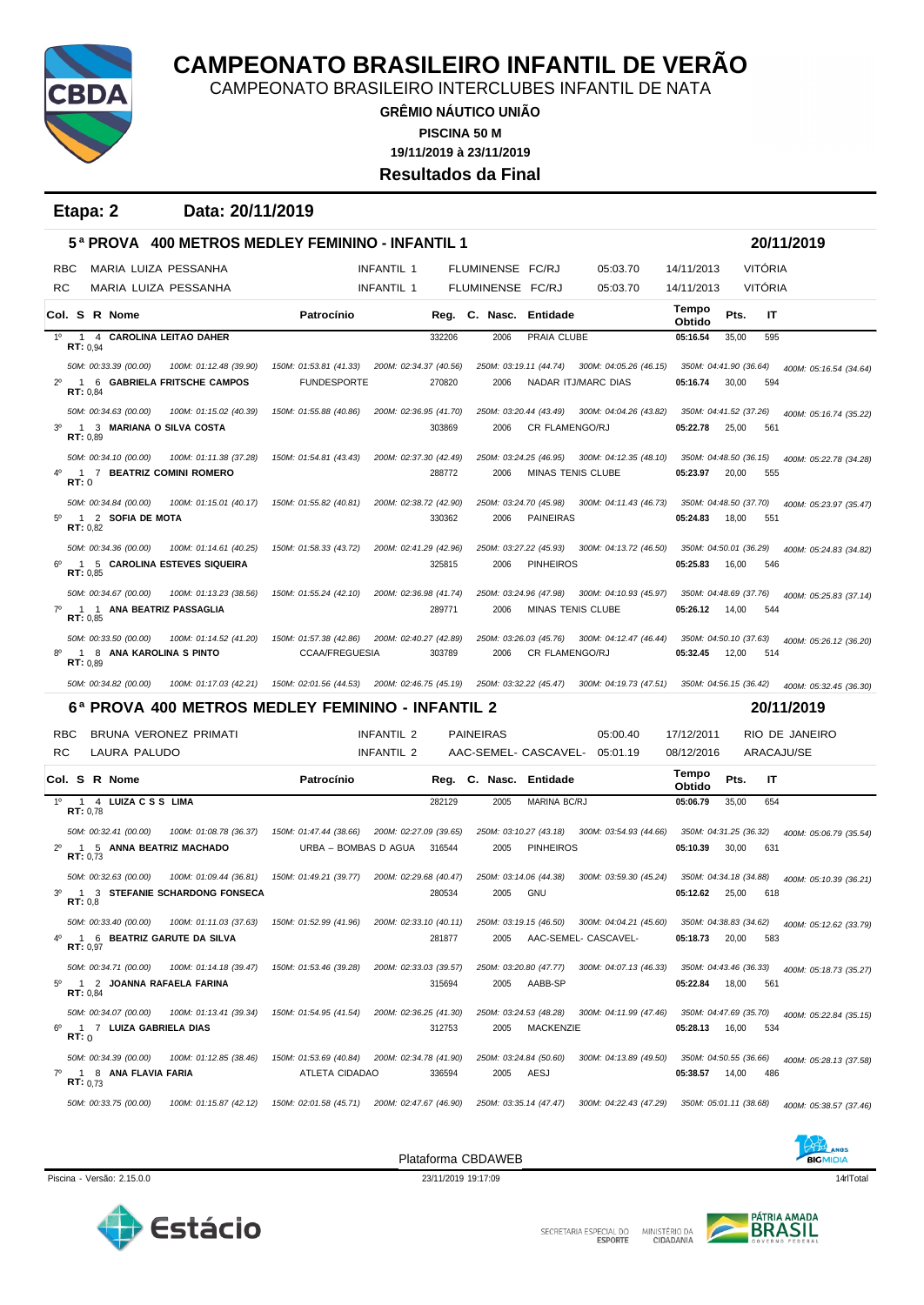

CAMPEONATO BRASILEIRO INTERCLUBES INFANTIL DE NATA

**GRÊMIO NÁUTICO UNIÃO**

**PISCINA 50 M**

**19/11/2019 à 23/11/2019**

**Resultados da Final**

| DOL |         | 1 1 EDUARDA SANTANA DOMICIANO |  |
|-----|---------|-------------------------------|--|
|     | RT: 0.8 |                               |  |

DQL 1 1 **EDUARDA SANTANA DOMICIANO** 336556 2005 SESI-SP

|            |                                       | <b>7<sup>8</sup> PROVA 400 METROS MEDLEY MASCULINO - INFANTIL 1</b>  |                        |                        |        |                      |                        |                                               |                 |                        | 20/11/2019                  |
|------------|---------------------------------------|----------------------------------------------------------------------|------------------------|------------------------|--------|----------------------|------------------------|-----------------------------------------------|-----------------|------------------------|-----------------------------|
| <b>RBC</b> |                                       | STEPHAN ALEXANDER STEVERINK                                          |                        | <b>INFANTIL 1</b>      |        | NOVOS CIELOS/COTP    |                        | 04:44.86                                      | 02/11/2017      |                        | <b>GRÊMIO NÁUTICO UNIÃO</b> |
| <b>RC</b>  |                                       | STEPHAN ALEXANDER STEVERINK                                          |                        | <b>INFANTIL 1</b>      |        | NOVOS CIELOS/COTP    |                        | 04:44.86                                      | 02/11/2017      |                        | GRÊMIO NÁUTICO UNIÃ         |
|            | <b>Col. S R Nome</b>                  |                                                                      | Patrocínio             |                        |        |                      | Reg. C. Nasc. Entidade |                                               | Tempo<br>Obtido | Pts.<br>IT             |                             |
|            | RT: 0.92                              | 1º 1 5 WILLYAN HARUO MATANA                                          |                        |                        | 341787 | 2006                 |                        | AAC-SEMEL- CASCAVEL-                          | 04:56.32        | 35.00<br>557           |                             |
|            | 50M: 00:31.12 (00.00)                 | 100M: 01:05.87 (34.75)                                               | 150M: 01:43.82 (37.95) | 200M: 02:22.26 (38.44) |        |                      |                        | 250M: 03:04.87 (42.61) 300M: 03:49.13 (44.26) |                 | 350M: 04:22.59 (33.46) | 400M: 04:56.32 (33.73)      |
|            | RT: 0.79                              | 1 4 HENRIQUE FABRI LABRIOLA                                          |                        |                        | 313192 | 2006                 |                        | MINAS TENIS CLUBE                             | 04:59.19        | 30.00<br>541           |                             |
|            | 50M: 00:32.22 (00.00)                 | 100M: 01:08.92 (36.70) 150M: 01:46.79 (37.87) 200M: 02:26.44 (39.65) |                        |                        |        |                      |                        | 250M: 03:08.31 (41.87) 300M: 03:53.59 (45.28) |                 | 350M: 04:26.49 (32.90) | 400M: 04:59.19 (32.70)      |
|            | 3º 1 7 LUCAS ALVES<br>RT: 0.81        |                                                                      | M1 METALÚRGICA/PRO A   |                        | 312728 | 2006                 | <b>SWIMMERS</b>        |                                               | 05:03.34        | 25.00<br>519           |                             |
|            | 50M: 00:34.32 (00.00)                 | 100M: 01:12.19 (37.87)                                               | 150M: 01:51.71 (39.52) | 200M: 02:31.30 (39.59) |        |                      |                        | 250M: 03:16.11 (44.81) 300M: 03:58.91 (42.80) |                 | 350M: 04:31.17 (32.26) | 400M: 05:03.34 (32.17)      |
|            | 1 3 JOHN HICK<br>RT: 0.81             |                                                                      |                        |                        | 316683 | 2006                 | PAULISTANO             |                                               | 05:03.62        | 20.00<br>517           |                             |
|            | 50M: 00:33.33 (00.00)                 | 100M: 01:10.89 (37.56)                                               | 150M: 01:50.86 (39.97) | 200M: 02:30.79 (39.93) |        |                      | 250M: 03:15.17 (44.38) | 300M: 03:59.07 (43.90)                        |                 | 350M: 04:31.00 (31.93) | 400M: 05:03.62 (32.62)      |
| RT:0       |                                       | 1 6 THEO GRITZBACH TUUNELIS                                          |                        |                        | 297660 | 2006                 | <b>JUVENTUS</b>        |                                               | 05:07.11        | 18.00<br>500           |                             |
|            | 50M: 00:31.77 (00.00)                 | 100M: 01:10.37 (38.60)                                               | 150M: 01:48.01 (37.64) | 200M: 02:25.60 (37.59) |        |                      | 250M: 03:12.61 (47.10) | 300M: 03:57.97 (45.36)                        |                 | 350M: 04:33.29 (35.32) | 400M: 05:07.11 (33.82)      |
|            | 6º 1 2 LUCAS V ODORICI<br>RT: 0.72    |                                                                      |                        |                        | 295029 | 2006                 | MARINA BC/RJ           |                                               | 05:07.18        | 16,00<br>500           |                             |
|            | 50M: 00:32.95 (00.00)                 | 100M: 01:09.01 (36.60)                                               | 150M: 01:51.63 (42.62) | 200M: 02:34.58 (42.95) |        |                      |                        | 250M: 03:16.99 (42.41) 300M: 04:00.52 (43.53) |                 | 350M: 04:35.22 (34.70) | 400M: 05:07.18 (31.96)      |
|            | RT: 0.7                               | 7º 1 8 VICTOR HUGO A P CURY                                          |                        |                        | 299603 | 2006                 |                        | C. FUNCIONARIOS/VR                            | 05:13.75        | 14.00<br>469           |                             |
|            | 50M: 00:33.64 (00.00)                 | 100M: 01:12.97 (39.33)                                               | 150M: 01:54.62 (41.65) | 200M: 02:35.57 (40.95) |        |                      | 250M: 03:20.57 (45.00) | 300M: 04:06.12 (45.55)                        |                 | 350M: 04:40.71 (34.59) | 400M: 05:13.75 (33.40)      |
|            | DQL 1 1 NATAN PORTO SILVA<br>RT: 0.67 |                                                                      |                        |                        | 331306 | 2006                 | <b>PINHEIROS</b>       |                                               |                 |                        |                             |
|            | 8 <sup>a</sup> PROVA                  | 400 METROS MEDLEY MASCULINO - INFANTIL 2                             |                        |                        |        |                      |                        |                                               |                 |                        | 20/11/2019                  |
| RBC        |                                       | STEPHAN ALEXANDER STEVERINK                                          |                        | <b>INFANTIL 2</b>      |        | <b>CLUBE ESPERIA</b> |                        | 04:32.36                                      | 29/11/2018      |                        | C.N. R. ÁLVARES             |
| <b>RC</b>  |                                       | STEPHAN ALEXANDER STEVERINK                                          |                        | <b>INFANTIL 2</b>      |        | <b>CLUBE ESPERIA</b> |                        | 04:32.36                                      | 29/11/2018      |                        | C.N. R. ÁLVARES             |

|    |          | Col. S R Nome              |                                                | Patrocínio                                    |                        |        |      | Reg. C. Nasc. Entidade   |                                                                      | Tempo<br>Obtido        | Pts.  | IT  |                                                |
|----|----------|----------------------------|------------------------------------------------|-----------------------------------------------|------------------------|--------|------|--------------------------|----------------------------------------------------------------------|------------------------|-------|-----|------------------------------------------------|
|    | RT: 0.77 |                            | 1º 1 4 GUILHERME GUSTAVO KANZLER               |                                               |                        | 282048 | 2005 | AJINC/URBANO/SECEL       |                                                                      | 04:46.55               | 35.00 | 616 |                                                |
|    |          | 50M: 00:30.24 (00.00)      | 100M: 01:06.24 (36.00)                         | 150M: 01:43.25 (37.10) 200M: 02:20.34 (37.90) |                        |        |      | 250M: 03:02.35 (42.10)   | 300M: 03:43.63 (41.28)                                               |                        |       |     | 350M: 04:15.50 (31.87)  400M: 04:46.55 (31.50) |
|    | RT: 0.83 | 1 3 HEITOR NAPOLITANO REIS |                                                | <b>CF VOTUPORANGA</b>                         |                        | 344819 | 2005 | AVONAT                   |                                                                      | 04:48.95               | 30,00 | 600 |                                                |
|    |          | 50M: 00:30.53 (00.00)      | 100M: 01:04.60 (34.70)  150M: 01:41.66 (37.60) |                                               | 200M: 02:17.51 (35.85) |        |      |                          | 250M: 03:01.11 (43.60) 300M: 03:45.37 (44.26)                        | 350M: 04:17.78 (32.41) |       |     | 400M: 04:48.95 (31.17)                         |
|    | RT: 0.83 | 1 5 ARTUR BECKER           |                                                |                                               |                        | 303534 | 2005 | <b>MINAS TENIS CLUBE</b> |                                                                      | 04:50.16               | 25,00 | 593 |                                                |
|    |          | 50M: 00:30.45 (00.00)      | 100M: 01:04.88 (34.43)  150M: 01:43.14 (38.26) |                                               | 200M: 02:21.53 (38.39) |        |      | 250M: 03:01.84 (40.31)   | 300M: 03:43.38 (41.54)                                               | 350M: 04:17.35 (33.97) |       |     | 400M: 04:50.16 (32.81)                         |
| 40 | RT: 0.69 | 1 6 LUIGGI CUNHA GOMES     |                                                |                                               |                        | 313853 | 2005 | SESI-SP                  |                                                                      | 04:56.64               | 20.00 | 555 |                                                |
|    |          | 50M: 00:32.80 (00.00)      | 100M: 01:09.29 (36.49)  150M: 01:45.31 (36.20) |                                               | 200M: 02:22.09 (36.78) |        |      |                          | 250M: 03:05.51 (43.42) 300M: 03:48.63 (43.12)                        | 350M: 04:22.74 (34.11) |       |     | 400M: 04:56.64 (33.90)                         |
| 50 | RT: 0.78 | 1 8 TIAGO RUAS DELUCA      |                                                |                                               |                        | 277584 | 2005 | MINAS TENIS CLUBE        |                                                                      | 05:02.24               | 18,00 | 525 |                                                |
|    |          | 50M: 00:31.92 (00.00)      | 100M: 01:06.83 (34.91)                         | 150M: 01:44.91 (38.80)                        | 200M: 02:23.14 (38.23) |        |      | 250M: 03:08.84 (45.70)   | 300M: 03:55.99 (47.15)                                               | 350M: 04:29.99 (34.00) |       |     | 400M: 05:02.24 (32.25)                         |
|    | RT: 0.76 | 1 7 NICOLAS CACIOLATO REIS |                                                | CRIS ARTIGOS ESPORTI                          |                        | 313685 | 2005 | AABB-SP                  |                                                                      | 05:05.60               | 16,00 | 507 |                                                |
|    |          | 50M: 00:31.36 (00.00)      | 100M: 01:06.66 (35.30)                         | 150M: 01:46.39 (39.73)                        | 200M: 02:25.19 (38.80) |        |      |                          | 250M: 03:10.01 (44.82) 300M: 03:57.28 (47.27)                        | 350M: 04:32.06 (34.78) |       |     | 400M: 05:05.60 (33.54)                         |
|    | RT: 0.74 |                            | 7º 1 1 BRUNO HOSOKAWA OLIVEIRA                 |                                               |                        | 318024 | 2005 | <b>APAN PRUDENTE</b>     |                                                                      | 05:08.06               | 14.00 | 495 |                                                |
|    |          | 50M: 00:30.49 (00.00)      | 100M: 01:06.93 (36.44)                         | 150M: 01:48.41 (41.48)                        | 200M: 02:31.36 (42.95) |        |      |                          | 250M: 03:13.48 (42.12) 300M: 03:57.41 (43.93) 350M: 04:33.28 (35.87) |                        |       |     | 400M: 05:08.06 (34.78)                         |
|    | RT: 0.8  |                            | DQL 1 2 FERNANDO GABRIEL SANTOS                |                                               |                        | 349937 | 2005 | <b>CORINTHIANS</b>       |                                                                      |                        |       |     |                                                |





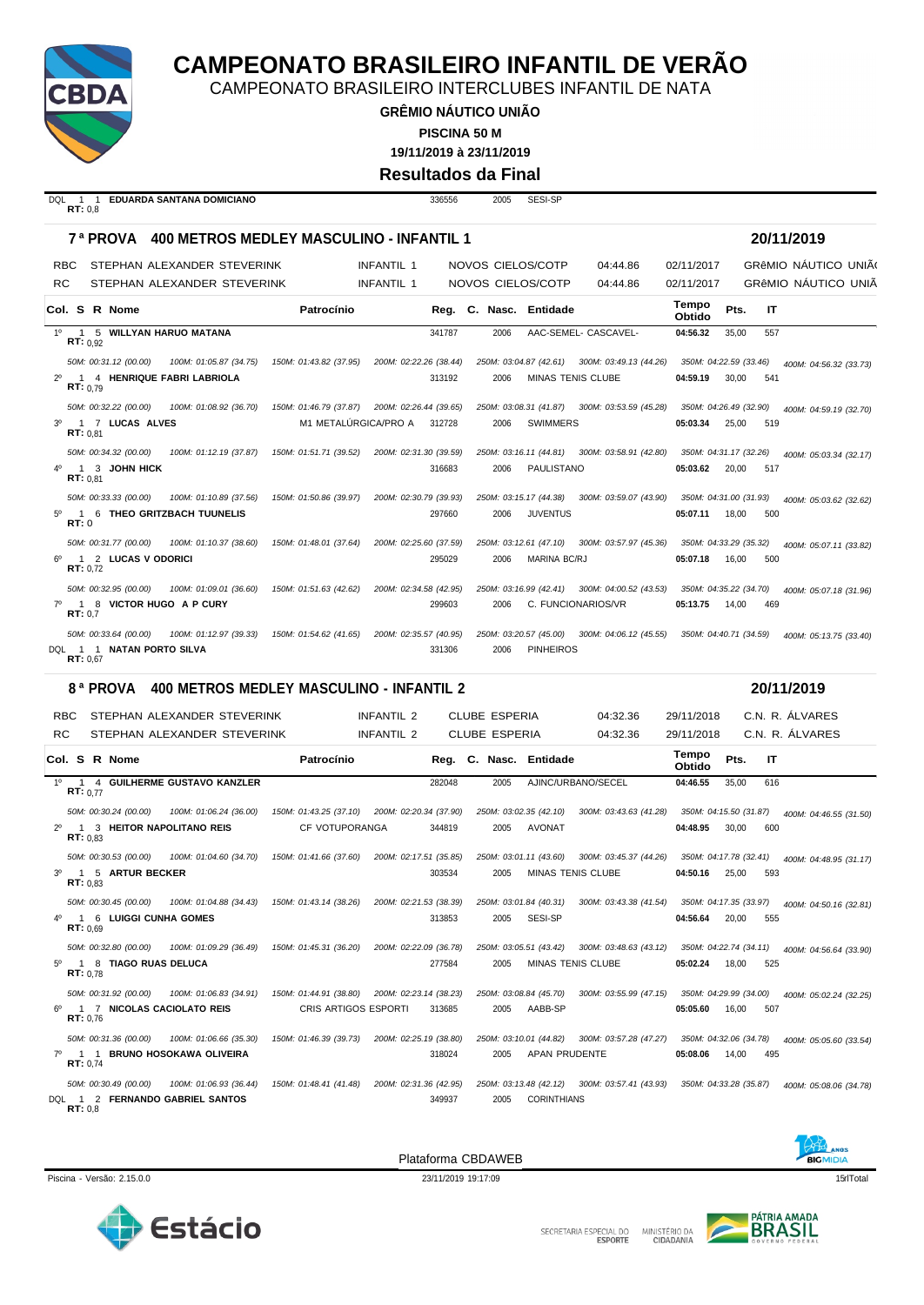

CAMPEONATO BRASILEIRO INTERCLUBES INFANTIL DE NATA

**GRÊMIO NÁUTICO UNIÃO 19/11/2019 à 23/11/2019 PISCINA 50 M**

**Resultados da Final**

**9 ª PROVA 100 METROS COSTAS FEMININO - INFANTIL 1 20/11/2019**

| <b>RBC</b><br>RC | FERNANDA GOMES CELIDÔNIO<br>FERNANDA GOMES CELIDÔNIO                                          | <b>INFANTIL 1</b><br><b>INFANTIL 1</b> |        | ASBAC/AQUANAII<br>ASBAC/AQUANAII | 01:05.29<br>01:05.29 | 08/12/2016<br>08/12/2016 |              | ARACAJU/SE<br>ARACAJU/SE                     |
|------------------|-----------------------------------------------------------------------------------------------|----------------------------------------|--------|----------------------------------|----------------------|--------------------------|--------------|----------------------------------------------|
|                  | Col. S R Nome                                                                                 | Patrocínio                             |        | Reg. C. Nasc. Entidade           |                      | Tempo<br>Obtido          | Pts.<br>IT   |                                              |
| $1^{\circ}$      | 1 3 LARISSA AFONSO BORBA<br>RT: 0.65                                                          | <b>ATLETA CIDADAO</b>                  | 332082 | 2006                             | <b>AESJ</b>          | 01:07.42                 | 35,00<br>636 |                                              |
| $2^{\circ}$      | 50M: 00:32.55 (00.00)<br>100M: 01:07.42 (34.87)<br>1 4 RAFAELA SUMIDA<br><b>RT:</b> $0.64$    | DUDU ACQUA CENTER                      | 296369 | 2006                             | <b>CORINTHIANS</b>   | 01:07.50                 | 30,00<br>634 |                                              |
| 30               | 50M: 00:33.56 (00.00)<br>100M: 01:07.50 (33.94)<br>1 6 BRUNA RAMOS SCAFF<br><b>RT:</b> $0,74$ |                                        | 299203 | 2006                             | RADIO CLUBE/MS       | 01:09.52                 | 580<br>25,00 |                                              |
| 4°               | 50M: 00:34.25 (00.00)<br>100M: 01:09.52 (35.27)<br>1 5 ISABELA VIANA SILVA<br>RT: 0.68        |                                        | 329505 | 2006                             | SESI-SP              | 01:09.80                 | 20,00<br>573 |                                              |
| $5^\circ$        | 50M: 00:34.19 (00.00)<br>100M: 01:09.80 (35.61)<br>1 8 BEATRIZ COMINI ROMERO<br>RT: 0,93      |                                        | 288772 | 2006                             | MINAS TENIS CLUBE    | 01:11.07                 | 18,00<br>543 |                                              |
| 6°               | 50M: 00:33.96 (00.00)<br>100M: 01:11.07 (37.11)<br>1 2 MILENA BARBOSA SANTOS<br>RT: 0.71      |                                        | 324586 | 2006                             | PRAIA CLUBE          | 01:11.58                 | 16,00<br>531 |                                              |
| $7^\circ$        | 50M: 00:35.05 (00.00)<br>100M: 01:11.58 (36.53)<br>1 7 EDUARDA ZANOTTI FOSSE<br>RT: 0,73      | PROJETO ACQUA                          | 299961 | 2006                             | AWC                  | 01:12.93                 | 14,00<br>502 |                                              |
| 8°               | 50M: 00:34.86 (00.00)<br>100M: 01:12.93 (38.70)<br>1 1 YASMIN PEREIRA<br>RT: 0,65             |                                        | 298279 | 2006                             | APAN-INDAIAL         | 01:13.38                 | 12,00<br>493 |                                              |
|                  | 50M: 00:34.76 (00.00)<br>100M: 01:13.38 (38.62)                                               |                                        |        |                                  |                      |                          |              |                                              |
|                  |                                                                                               |                                        |        |                                  |                      |                          |              |                                              |
|                  | 10ª PROVA 100 METROS COSTAS FEMININO - INFANTIL 2                                             |                                        |        |                                  |                      |                          |              | 20/11/2019                                   |
| RBC<br>RC        | FERNANDA GOMES CELIDÔNIO<br>FERNANDA GOMES CELIDONIO                                          | INFANTIL 2<br>INFANTIL 2               |        | ASBAC/AQUANAII<br>ASBAC/AQUANAII | 01:02.51<br>01:02.51 | 02/11/2017<br>02/11/2017 |              | GRÊMIO NAUTICO UNIÃO<br>GRÊMIO NÁUTICO UNIÃO |
|                  | Col. S R Nome                                                                                 | Patrocínio                             |        | Reg. C. Nasc. Entidade           |                      | Tempo<br>Obtido          | Pts.<br>IT   |                                              |
| $1^{\circ}$      | 1 4 ISABELA DAVID                                                                             | <b>BOLSA ATLETA/DF</b>                 | 284845 | 2005                             | IATE CLUBE DE BRASÍL | 01:06.18                 | 35,00<br>673 |                                              |
| $2^{\circ}$      | RT: 0.61<br>50M: 00:32.20 (00.00)<br>100M: 01:06.18 (33.98)<br>1 5 SOPHIA REIS<br>RT: 0.72    |                                        | 335677 | 2005                             | <b>CURITIBANO</b>    | 01:07.17                 | 30,00<br>643 |                                              |
| $3^{\circ}$      | 50M: 00:32.21 (00.00)<br>100M: 01:07.17 (34.96)<br>1 3 ROBERTA DE BASTOS<br>RT: 0,49          |                                        | 333659 | 2005                             | ABDA                 | 01:07.91                 | 622<br>25,00 |                                              |
|                  | 50M: 00:32.92 (00.00)<br>100M: 01:07.91 (34.99)<br>4º 1 2 GIULIA MISAEL PEREIRA<br>RT: 0,61   |                                        | 313850 | 2005                             | SESI-SP              | 01:09.01                 | 20,00<br>593 |                                              |
|                  | 50M: 00:33.29 (00.00) 100M: 01:09.01 (35.72)<br>5º 1 7 PÉROLA SILVA SANTOS<br>RT: 0,64        |                                        | 281093 | 2005                             | <b>CURITIBANO</b>    | 01:09.49                 | 18,00<br>581 |                                              |
| $6^{\circ}$      | 50M: 00:33.92 (00.00) 100M: 01:09.49 (35.57)<br>1 1 TYARA FERNANDES RAMOS<br>RT: 0.73         | PROJETO ACQUA                          | 304652 | 2005                             | AWC                  | 01:09.58                 | 16,00<br>579 |                                              |
|                  | 50M: 00:33.66 (00.00)<br>100M: 01:09.58 (35.92)<br>7º 1 6 LUISA MOURA PEREIRA<br>RT: 0,71     |                                        | 315315 | 2005                             | <b>CORINTHIANS</b>   | 01:09.94                 | 14,00<br>570 |                                              |

*50M: 00:33.19 (00.00) 100M: 01:10.56 (37.37)*



8º 1 8 **LAÍS GASPARINI SILVA** 290033 2005 CNRAC **01:10.56** 12,00 555 **RT:** 0,66







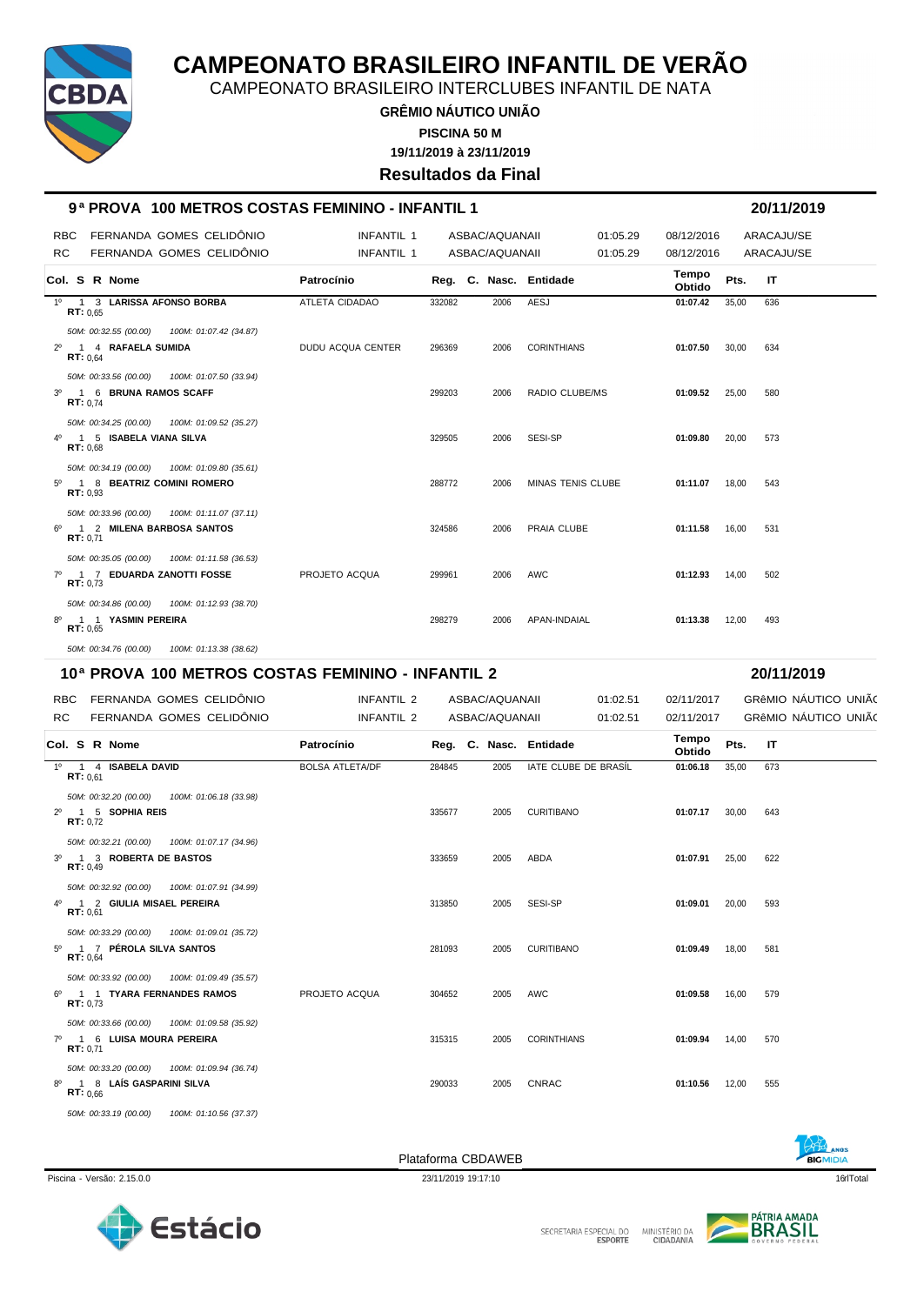

CAMPEONATO BRASILEIRO INTERCLUBES INFANTIL DE NATA

**GRÊMIO NÁUTICO UNIÃO 19/11/2019 à 23/11/2019 PISCINA 50 M**

**Resultados da Final**

| 11 <sup>a</sup> PROVA 100 METROS COSTAS MASCULINO - INFANTIL 1                                                         |                                        |                    |                   |                          |                          |       |                  |                                  |
|------------------------------------------------------------------------------------------------------------------------|----------------------------------------|--------------------|-------------------|--------------------------|--------------------------|-------|------------------|----------------------------------|
| <b>RBC</b><br><b>SAMUEL LOPES</b><br><b>RC</b><br>SAMUEL LOPES                                                         | <b>INFANTIL 1</b><br><b>INFANTIL 1</b> | ACEB/BA<br>ACEB/BA |                   | 00:59.99<br>00:59.99     | 20/11/2019<br>20/11/2019 |       |                  | GRÊMIO NÁUTICO<br>GRÊMIO NÁUTICO |
| Col. S R Nome                                                                                                          | Patrocínio                             |                    | Reg. C. Nasc.     | Entidade                 | Tempo<br>Obtido          | Pts.  | IT               |                                  |
| $1^{\circ}$<br>1 4 SAMUEL LOPES<br>RT: 0.66                                                                            |                                        | 327711             | 2006              | ACEB/BA                  | 00:59.99                 | 55,00 | 645              | <b>RC\RBC</b>                    |
| 50M: 00:29.01 (00.00)<br>100M: 00:59.99 (30.98)<br>2º 1 5 THEO GRITZBACH TUUNELIS<br>RT: 0.76                          |                                        | 297660             | 2006              | <b>JUVENTUS</b>          | 01:02.69                 | 30,00 | 565              |                                  |
| 50M: 00:30.32 (00.00)<br>100M: 01:02.69 (32.37)<br>1 3 GABRIEL SZKMIRKO<br>$3^{\circ}$<br><b>RT:</b> $0.62$            |                                        | 350639             | 2006              | <b>PMFC</b>              | 01:03.37                 | 25,00 | 547              |                                  |
| 50M: 00:31.31 (00.00)<br>100M: 01:03.37 (32.60)<br>4º 1 2 RONALDO KLUG JUNIOR<br>RT: 0,64                              | <b>FUNDESPORTE</b>                     | 294642             | 2006              | JOINVILLE NATAÇÃO        | 01:05.12                 | 20,00 | 504              |                                  |
| 50M: 00:31.58 (00.00)<br>100M: 01:05.12 (33.54)<br>$5^{\circ}$<br>1 6 JOAO PEDRO ALVES<br>RT: 0,74                     |                                        | 336852             | 2006              | APAN- MARINGA            | 01:05.15                 | 18,00 | 504              |                                  |
| 50M: 00:31.64 (00.00)<br>100M: 01:05.15 (33.51)<br>1 1 CLAUDIO Q A LIMA<br>6°<br>RT: 0,64                              |                                        | 343679             | 2006              | TIJUCA TC/RJ             | 01:06.33                 | 16,00 | 477              |                                  |
| 50M: 00:31.12 (00.00)<br>100M: 01:06.33 (35.21)<br>1 8 GUSTAVO PACINI AZEVEDO<br>$7^\circ$<br>RT: 0,66                 |                                        | 333649             | 2006              | ABDA                     | 01:06.57                 | 14,00 | 472              |                                  |
| 50M: 00:31.63 (00.00)<br>100M: 01:06.57 (34.94)<br>1 7 CALEB DOURADO MENEZES<br>8°                                     |                                        | 329171             | 2006              | L4 TEAM                  | 01:07.76                 | 12,00 | 448              |                                  |
| <b>RT:</b> $0,72$                                                                                                      |                                        |                    |                   |                          |                          |       |                  |                                  |
| 50M: 00:31.90 (00.00)<br>100M: 01:07.76 (35.86)                                                                        |                                        |                    |                   |                          |                          |       |                  |                                  |
| 12ª PROVA 100 METROS COSTAS MASCULINO - INFANTIL 2                                                                     |                                        |                    |                   |                          |                          |       | 20/11/2019       |                                  |
| <b>RBC</b><br>ANDRE AUGUSTO DOS SANTOS                                                                                 | INFANTIL 2                             |                    | CORINTHIANS/ABDEM | 00:58.26                 | 30/06/2012               |       | ARACAJU          |                                  |
| RC<br><b>VITOR GUARALDO</b>                                                                                            | INFANTIL 2                             |                    | TC PRUDENTE       | 00:58.81                 | 14/11/2010<br>Tempo      |       | <b>FORTALEZA</b> |                                  |
| Col. S R Nome                                                                                                          | Patrocínio                             |                    | Reg. C. Nasc.     | Entidade                 | Obtido                   | Pts.  | IT               |                                  |
| 1 5 GUSTAVO HENRIQUE CORNELIUS<br>RT: 0.66                                                                             |                                        | 283375             | 2005              | <b>GNU</b>               | 00:59.92                 | 35,00 | 647              |                                  |
| $1^{\circ}$<br>50M: 00:28.89 (00.00)<br>100M: 00:59.92 (31.30)<br>2º 1 4 DANIEL AZEVEDO GOMES<br>RT: 0,65              | COL. GEO                               | 254135             | 2005              | CABO BRANCO/ACQUA R1     | 00:59.98                 | 30,00 | 645              |                                  |
| 50M: 00:29.63 (00.00)<br>100M: 00:59.98 (30.35)<br>1 6 FELIPE BRUNO FERREIRA<br>RT: 0,64                               |                                        | 319641             | 2005              | <b>MACKENZIE</b>         | 01:02.18                 | 25,00 | 579              |                                  |
| $3^{\circ}$<br>50M: 00:30.36 (00.00)<br>100M: 01:02.18 (31.82)<br>$4^{\circ}$<br>1 3 ISRAEL MIGUEL GERALDO<br>RT: 0,68 | ATLETA CIDADAO                         | 331051             | 2005              | AESJ                     | $01:02.22$ 20,00         |       | 578              |                                  |
| 50M: 00:29.74 (00.00)<br>100M: 01:02.22 (32.48)<br>5º 1 1 GUSTAVO XAVIER NOGUEIRA<br>RT: 0,6                           |                                        | 325339             | 2005              | NATAÇÃO PRAIA GRANDE     | 01:03.18                 | 17,00 | 552              | E                                |
| 50M: 00:30.16 (00.00)<br>100M: 01:03.18 (33.20)<br>5º 1 2 EDUARDO PATTO CAMPOS<br>RT: 0.73                             |                                        | 317573             | 2005              | <b>MINAS TENIS CLUBE</b> | 01:03.18                 | 17,00 | 552              | E                                |
| 50M: 00:30.32 (00.00)<br>100M: 01:03.18 (32.86)<br>7º 1 7 VICTOR AGUIAR CARVALHO<br>RT: 0.69                           |                                        | 281587             | 2005              | NAD'ART/SE               | 01:04.03                 | 14,00 | 531              |                                  |
| 50M: 00:30.63 (00.00)<br>100M: 01:04.03 (33.40)<br>8º 1 8 LUIGGI CUNHA GOMES<br><b>RT:</b> $0.63$                      |                                        | 313853             | 2005              | SESI-SP                  | 01:06.15                 | 12,00 | 481              |                                  |





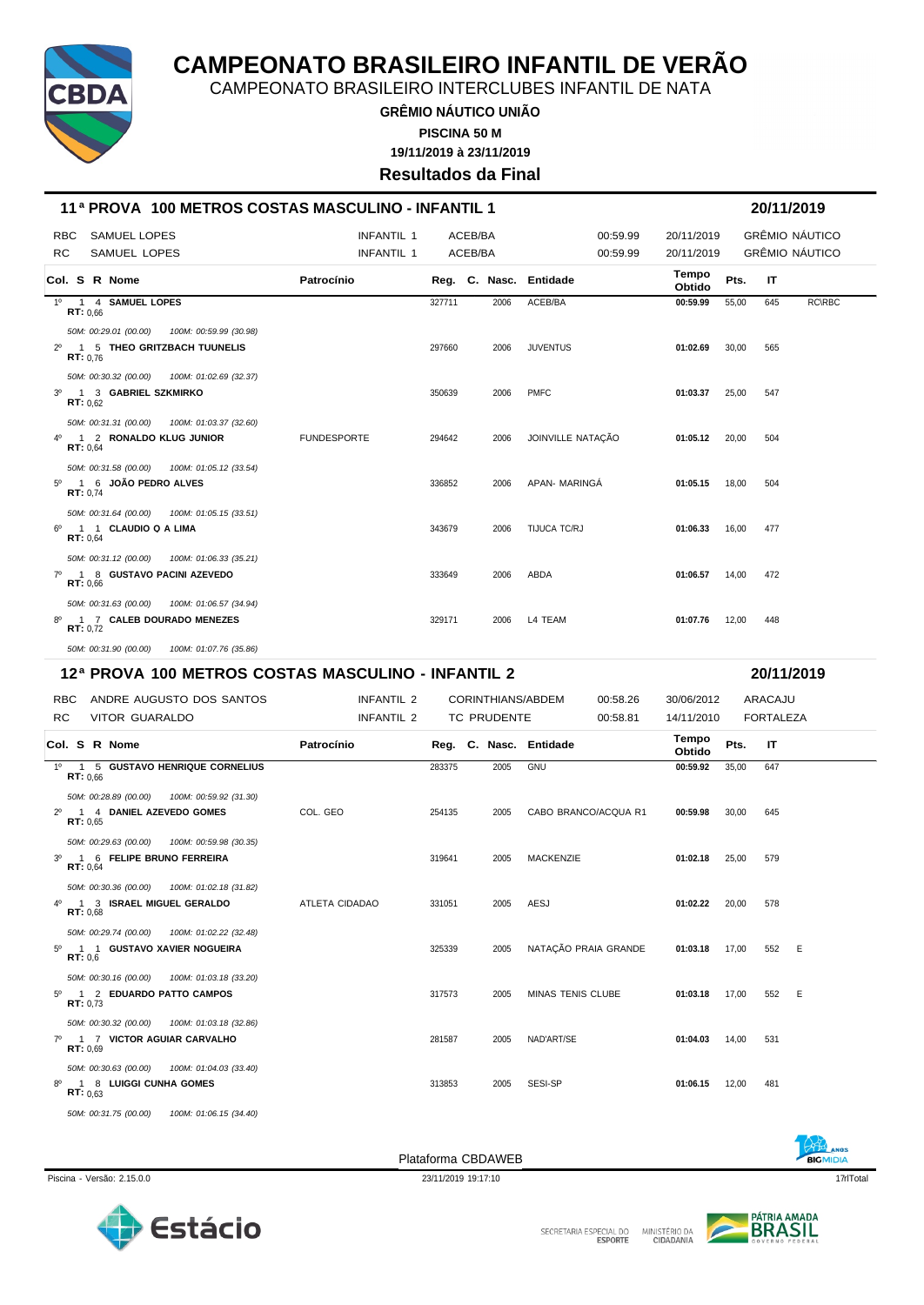

CAMPEONATO BRASILEIRO INTERCLUBES INFANTIL DE NATA

**GRÊMIO NÁUTICO UNIÃO 19/11/2019 à 23/11/2019 PISCINA 50 M**

#### **Resultados da Final**

#### **13 ª PROVA 200 METROS LIVRE FEMININO - INFANTIL 1 20/11/2019**

| <b>RBC</b>  |                                                        | GIOVANA REIS MEDEIROS                                                                         |                      | INFANTIL 1 |        | <b>CORINTHIANS</b> |                        | 02:06.21 | 02/11/2017      |       |     | GRÊMIO NÁUTICO UNIÃO |  |
|-------------|--------------------------------------------------------|-----------------------------------------------------------------------------------------------|----------------------|------------|--------|--------------------|------------------------|----------|-----------------|-------|-----|----------------------|--|
| <b>RC</b>   |                                                        | GIOVANA REIS MEDEIROS                                                                         |                      | INFANTIL 1 |        | <b>CORINTHIANS</b> |                        | 02:06.21 | 02/11/2017      |       |     | GRÊMIO NÁUTICO UNIÃO |  |
|             | <b>Col. S R Nome</b>                                   |                                                                                               | Patrocínio           |            |        |                    | Reg. C. Nasc. Entidade |          | Tempo<br>Obtido | Pts.  | -IT |                      |  |
|             | 1º 1 6 RAFAELA SUMIDA<br>RT: 0.8                       |                                                                                               | DUDU ACQUA CENTER    |            | 296369 | 2006               | <b>CORINTHIANS</b>     |          | 02:11.06        | 35,00 | 640 |                      |  |
|             |                                                        | 50M: 00:30.42 (00.00) 100M: 01:04.41 (33.99) 150M: 01:39.01 (34.60) 200M: 02:11.06 (32.50)    |                      |            |        |                    |                        |          |                 |       |     |                      |  |
|             | 2º 1 4 ISABELA CHAIA<br>RT: 0                          |                                                                                               |                      |            | 289284 | 2006               | TIJUCA TC/RJ           |          | 02:11.08        | 30,00 | 640 |                      |  |
|             |                                                        | 50M: 00:30.38 (00.00) 100M: 01:04.28 (33.90) 150M: 01:38.27 (33.99) 200M: 02:11.08 (32.81)    |                      |            |        |                    |                        |          |                 |       |     |                      |  |
| $3^{\circ}$ | 1 2 BEATRIZ BEZERRA<br>RT: 0.89                        |                                                                                               | CBV JAQUEIRA/BOLSA A |            | 281495 | 2006               | AABB-RECIFE            |          | 02:12.82        | 25.00 | 615 |                      |  |
|             |                                                        | 50M: 00:31.49 (00.00) 100M: 01:05.96 (34.47) 150M: 01:40.16 (34.20) 200M: 02:12.82 (32.66)    |                      |            |        |                    |                        |          |                 |       |     |                      |  |
|             | 1 5 ALESSANDRA HAAS REN<br>RT: 0.84                    |                                                                                               |                      |            | 343997 | 2006               | <b>GNU</b>             |          | 02:13.34        | 20.00 | 608 |                      |  |
|             |                                                        | 50M: 00:31.24 (00.00) 100M: 01:05.19 (33.95) 150M: 01:39.85 (34.66) 200M: 02:13.34 (33.49)    |                      |            |        |                    |                        |          |                 |       |     |                      |  |
| 50          | 1 3 LARISSA AFONSO BORBA<br>RT: 0.74                   |                                                                                               | ATLETA CIDADAO       |            | 332082 | 2006               | AESJ                   |          | 02:13.50        | 18.00 | 606 |                      |  |
|             |                                                        | 50M: 00:30.13 (00.00)  100M: 01:03.72 (33.59)  150M: 01:39.13 (35.41)  200M: 02:13.50 (34.37) |                      |            |        |                    |                        |          |                 |       |     |                      |  |
|             | 6 <sup>0</sup> 1 7 ANA CLARA SANTIN RONCHI<br>RT: 0.86 |                                                                                               |                      |            | 317049 | 2006               | <b>SANTA MONICA</b>    |          | 02:15.11        | 16.00 | 584 |                      |  |
|             |                                                        | 50M: 00:30.90 (00.00) 100M: 01:05.23 (34.33) 150M: 01:40.85 (35.62) 200M: 02:15.11 (34.26)    |                      |            |        |                    |                        |          |                 |       |     |                      |  |
|             | 7º 1 1 MILENA BARBOSA SANTOS<br>RT: 0.77               |                                                                                               |                      |            | 324586 | 2006               | PRAIA CLUBE            |          | 02:16.65        | 14.00 | 565 |                      |  |
|             |                                                        | 50M: 00:32.26 (00.00) 100M: 01:07.78 (35.52) 150M: 01:42.54 (34.76) 200M: 02:16.65 (34.11)    |                      |            |        |                    |                        |          |                 |       |     |                      |  |
|             | 1 8 JULIA DE SOUZA TULIO<br>RT: 0.84                   |                                                                                               | ITAIPU BINACIONAL    |            | 342344 | 2006               | CATARATAS NATAÇÃO      |          | 02:18.49        | 12,00 | 542 |                      |  |

*50M: 00:32.06 (00.00) 100M: 01:07.30 (35.24) 150M: 01:43.73 (36.43) 200M: 02:18.49 (34.76)*

#### **14ª PROVA 200 METROS LIVRE FEMININO - INFANTIL 2 20/11/2019**

RBC GIOVANA REIS MEDEIROS INFANTIL 2 CORINTHIANS 02:03.61 29/11/2018 C.N. R. ÁLVARES RC GIOVANA REIS MEDEIROS **INFANTIL 2** CORINTHIANS 02:03.61 29/11/2018 C.N. R. ÁLVARES **Col. <sup>S</sup> R Nome Patrocínio Nasc. Entidade Tempo Obtido Reg. C. Pts. IT** 1º 1 5 **SOPHIA FERREIRA COLETA** COLÉGIO CRIATIVO - B 317690 2005 ABDA **02:05.22** 35,00 734 **RT:** 0,9 *50M: 00:29.75 (00.00) 100M: 01:01.26 (31.51) 150M: 01:33.89 (32.63) 200M: 02:05.22 (31.33)* 2º 1 2 **THAIANA MELISSA AMARAL** 312739 2005 SESI-SP **02:05.46** 30,00 730 **RT:** 0,95 *50M: 00:29.57 (00.00) 100M: 01:02.12 (32.55) 150M: 01:34.06 (31.94) 200M: 02:05.46 (31.40)* 3º 1 4 **AMANDA LARISSA CINQUE** 307775 2005 SANTA MONICA **02:08.75** 25,00 675 **RT:** 0,79 *50M: 00:30.68 (00.00) 100M: 01:03.04 (32.36) 150M: 01:35.87 (32.83) 200M: 02:08.75 (32.88)* 4º 1 6 **LUIZA C S S LIMA** 282129 2005 MARINA BC/RJ **02:09.99** 20,00 656 **RT:** 0,83 *50M: 00:30.54 (00.00) 100M: 01:03.28 (32.74) 150M: 01:36.75 (33.47) 200M: 02:09.99 (33.24)* 5º 1 3 **FERNANDA REGINA SANTOS** 313079 2005 PINHEIROS **02:11.30** 18,00 637 **RT:** 0,8 *50M: 00:30.03 (00.00) 100M: 01:02.78 (32.75) 150M: 01:37.12 (34.34) 200M: 02:11.30 (34.18)* 6º 1 7 **MARIANA MARIZEIRO ALENCAR** POSTO TIGRÃO 292764 2005 CORINTHIANS **02:11.92** 16,00 628 **RT:** 0,67 *50M: 00:30.49 (00.00) 100M: 01:04.48 (33.99) 150M: 01:38.76 (34.28) 200M: 02:11.92 (33.16)* 7º 1 8 **CAROLINA BONONI HEINZ** 323807 2005 GNU **02:13.30** 14,00 608 **RT:** 0,79 *50M: 00:30.79 (00.00) 100M: 01:04.96 (34.17) 150M: 01:39.57 (34.61) 200M: 02:13.30 (33.73)* 8º 1 1 **STEFANIE SCHARDONG FONSECA** 280534 2005 GNU **02:14.14** 12,00 597 **RT:** 0,77

*50M: 00:30.92 (00.00) 100M: 01:04.73 (33.81) 150M: 01:39.60 (34.87) 200M: 02:14.14 (34.54)*



Plataforma CBDAWEB



**BIGMIDIA** 



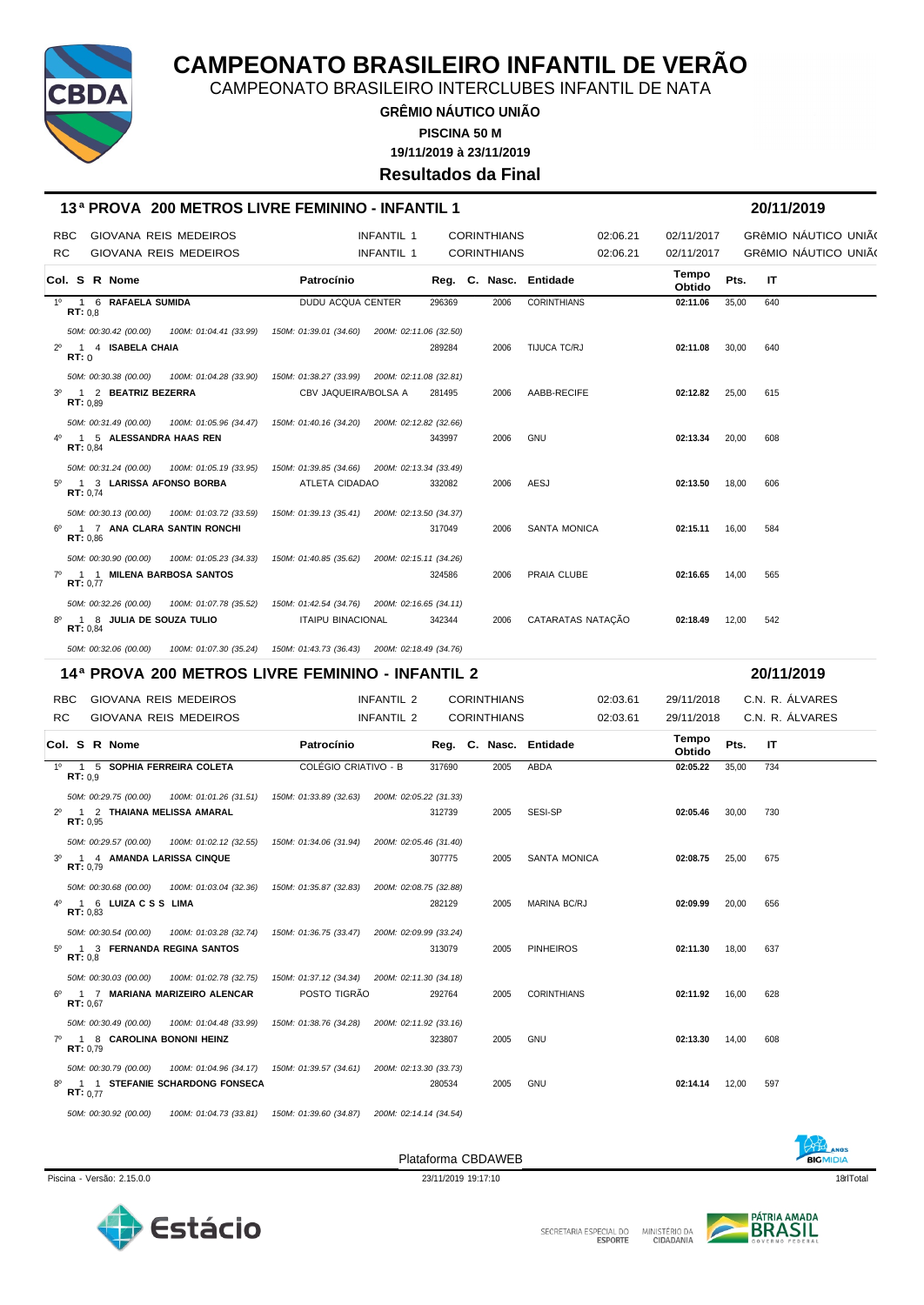

CAMPEONATO BRASILEIRO INTERCLUBES INFANTIL DE NATA

**GRÊMIO NÁUTICO UNIÃO 19/11/2019 à 23/11/2019 PISCINA 50 M**

**Resultados da Final**

| 15ª PROVA 200 METROS LIVRE MASCULINO - INFANTIL 1                     |                                                                      |                        |        |                        |                          |                 |       | 20/11/2019        |
|-----------------------------------------------------------------------|----------------------------------------------------------------------|------------------------|--------|------------------------|--------------------------|-----------------|-------|-------------------|
| <b>MURILO SETIN SARTORI</b><br>RBC.                                   |                                                                      | <b>INFANTIL 1</b>      |        | RIO BRANCO             | 01:56.38                 | 10/12/2015      |       | SÃO PAULO         |
| RC.<br><b>MURILO SETIN SARTORI</b>                                    |                                                                      | <b>INFANTIL 1</b>      |        | <b>RIO BRANCO</b>      | 01:56.38                 | 10/12/2015      |       | SÃO PAULO         |
| Col. S R Nome                                                         | Patrocínio                                                           |                        |        | Reg. C. Nasc. Entidade |                          | Tempo<br>Obtido | Pts.  | IT                |
| 1º 1 4 SAMUEL LOPES<br>RT: 0.79                                       |                                                                      |                        | 327711 | 2006                   | ACEB/BA                  | 01:58.48        | 35.00 | 638               |
| 50M: 00:28.17 (00.00)  100M: 00:58.73 (30.56)  150M: 01:29.03 (30.30) |                                                                      | 200M: 01:58.48 (29.45) |        |                        |                          |                 |       |                   |
| <b>1 3 CAUE GLUCK</b><br>$2^{\circ}$<br>RT: 0.71                      |                                                                      |                        | 296595 | 2006                   | <b>CURITIBANO</b>        | 02:02.27        | 30.00 | 580               |
| 50M: 00:29.04 (00.00)                                                 | 100M: 01:00.41 (31.37)  150M: 01:31.28 (30.87)                       | 200M: 02:02.27 (30.99) |        |                        |                          |                 |       |                   |
| 3 <sup>0</sup> 1 6 LUCCA SILVA B ABREU<br>RT: 0.75                    |                                                                      | 300634                 |        | 2006                   | <b>FLUMINENSE FC/RJ</b>  | 02:03.02        | 25.00 | 569               |
| 50M: 00:29.50 (00.00)<br>100M: 01:00.95 (31.45)                       | 150M: 01:32.87 (31.92)                                               | 200M: 02:03.02 (30.15) |        |                        |                          |                 |       |                   |
| 1 5 GABRIEL HORVATH SCHWAN<br>RT: 0.77                                |                                                                      |                        | 329616 | 2006                   | <b>PAINEIRAS</b>         | 02:03.19        | 20,00 | 567               |
| 50M: 00:29.46 (00.00)<br>100M: 01:01.44 (31.98)                       | 150M: 01:33.48 (32.40)                                               | 200M: 02:03.19 (29.71) |        |                        |                          |                 |       |                   |
| 1 7 ALEX KALIL MANSUR<br>$5^{\circ}$<br>RT: 0.8                       |                                                                      |                        | 298352 | 2006                   | MAC-NINA/MA              | 02:04.61        | 18.00 | 548               |
| 50M: 00:29.13 (00.00)<br>100M: 01:01.23 (32.10)                       | 150M: 01:33.36 (32.13) 200M: 02:04.61 (31.25)                        |                        |        |                        |                          |                 |       |                   |
| $6^{\circ}$<br>1 1 LUCAS DAVI ALVES<br>RT: 0.65                       | <b>FOCO FISIO PILATES</b>                                            |                        | 283344 | 2006                   | <b>GNU</b>               | 02:04.78        | 16.00 | 546               |
| 50M: 00:29.36 (00.00)<br>100M: 01:02.26 (32.90)                       | 150M: 01:34.96 (32.70)                                               | 200M: 02:04.78 (29.82) |        |                        |                          |                 |       |                   |
| 1 2 HENRIQUE FABRI LABRIOLA<br>$7^\circ$<br>RT: 1                     |                                                                      |                        | 313192 | 2006                   | <b>MINAS TENIS CLUBE</b> | 02:05.74        | 14.00 | 533               |
| 50M: 00:29.54 (00.00)<br>100M: 01:01.58 (32.40)                       | 150M: 01:34.20 (32.62) 200M: 02:05.74 (31.54)                        |                        |        |                        |                          |                 |       |                   |
| 1 8 MIGUEL FERNANDES RAMOS<br>80<br>RT: 0.83                          | PROJETO ACQUA                                                        |                        | 306964 | 2006                   | AWC                      | 02:07.43        | 12.00 | 512               |
| 50M: 00:29.67 (00.00)                                                 | 100M: 01:02.83 (33.16) 150M: 01:35.12 (32.29) 200M: 02:07.43 (32.31) |                        |        |                        |                          |                 |       |                   |
| 16ª PROVA 200 METROS LIVRE MASCULINO - INFANTIL 2                     |                                                                      |                        |        |                        |                          |                 |       | 20/11/2019        |
| DDC LOAO D O CAMPOO                                                   |                                                                      | INICANITII.2           |        | FULDMINIFUSE FOR L     | 0.4.52.05                | $20/44/2040$    |       | $CDF$ MIO MÁLITIO |

| RBC.           |                 | JOAO P G CAMPOS                             |                                                                                                                          |                                                | <b>INFANTIL 2</b>      |        | FLUMINENSE FC/RJ |                         | 01:53.05 | 20/11/2019             |       |     | GRÊMIO NÁUTICO |  |
|----------------|-----------------|---------------------------------------------|--------------------------------------------------------------------------------------------------------------------------|------------------------------------------------|------------------------|--------|------------------|-------------------------|----------|------------------------|-------|-----|----------------|--|
| RC.            |                 | JOAO P G CAMPOS                             |                                                                                                                          |                                                | INFANTIL 2             |        | FLUMINENSE FC/RJ |                         | 01:53.05 | 20/11/2019             |       |     | GRÊMIO NÁUTICO |  |
|                |                 | Col. S R Nome                               |                                                                                                                          | Patrocínio                                     |                        |        |                  | Reg. C. Nasc. Entidade  |          | <b>Tempo</b><br>Obtido | Pts.  | IT  |                |  |
|                | RT: 0.72        | 1º 1 4 JOAO P G CAMPOS                      |                                                                                                                          |                                                |                        | 284313 | 2005             | FLUMINENSE FC/RJ        |          | 01:53.05               | 55,00 | 734 | RC\RBC         |  |
| $2^{\circ}$    | RT: 0.65        | 1 3 BRUNO NAJM OLIVEIRA                     | 50M: 00:26.55 (00.00) 100M: 00:55.24 (28.69) 150M: 01:23.99 (28.75) 200M: 01:53.05 (29.60)                               |                                                |                        | 318143 | 2005             | <b>PINHEIROS</b>        |          | 01:59.01               | 30,00 | 629 |                |  |
| 3 <sup>0</sup> | RT: 0.76        |                                             | 50M: 00:27.93 (00.00) 100M: 00:57.98 (30.50) 150M: 01:28.78 (30.80) 200M: 01:59.01 (30.23)<br>1 7 VITOR LISBOA PELISSARI |                                                |                        | 281090 | 2005             | <b>CURITIBANO</b>       |          | 01:59.27               | 25,00 | 625 |                |  |
| 4°             | RT: 0.73        | 50M: 00:28.40 (00.00)                       | 100M: 00:58.28 (29.88)  150M: 01:29.07 (30.79)  200M: 01:59.27 (30.20)<br>1 1 SAMMER CAMPOS ABDALLAH                     | <b>BOLSA ATLETA MS</b>                         |                        | 282444 | 2005             | <b>RADIO CLUBE/MS</b>   |          | 01:59.39               | 20.00 | 623 |                |  |
| 50             | RT: 0.68        | 50M: 00:27.71 (00.00)                       | 100M: 00:58.29 (30.58)  150M: 01:29.39 (31.10)  200M: 01:59.39 (30.00)<br>1 6 VINICIUS MARQUES RIZZA                     |                                                |                        | 319656 | 2005             | ASBAC/AQUANAII          |          | 01:59.80               | 18.00 | 617 |                |  |
| 6°             | <b>RT: 0.77</b> | 50M: 00:28.71 (00.00)<br>1 2 ALAN A CAMARGO |                                                                                                                          |                                                | 200M: 01:59.80 (30.10) | 282803 | 2005             | <b>FLUMINENSE FC/RJ</b> |          | 01:59.89               | 16,00 | 615 |                |  |
|                | RT: 0.75        |                                             | 50M: 00:28.13 (00.00)  100M: 00:58.46 (30.33)  150M: 01:28.99 (30.53)<br>7º 1 5 PEDRO HENRIQUE ZACCHARIAS                |                                                | 200M: 01:59.89 (30.90) | 315047 | 2005             | UNISANTA                |          | 02:00.11               | 14.00 | 612 |                |  |
| 8°             | RT: 0.95        | 50M: 00:28.37 (00.00)                       | 100M: 00:59.12 (30.75)  150M: 01:30.07 (30.95)<br>1 8 LUCAS MARCONDELLI DIAS THOMAZ                                      |                                                | 200M: 02:00.11 (30.40) | 357218 | 2005             | AABB BRASILIA           |          | 02:03.37               | 12,00 | 565 |                |  |
|                |                 | 50M: 00:29.37 (00.00)                       |                                                                                                                          | 100M: 01:00.44 (31.70)  150M: 01:31.37 (30.93) | 200M: 02:03.37 (32.00) |        |                  |                         |          |                        |       |     |                |  |



Piscina - Versão: 2.15.0.0 23/11/2019 19:17:11 19:17:11 19:17:11 19:17:11 19:17:11 19:17:11 19:17:11 19:17:11 Plataforma CBDAWEB





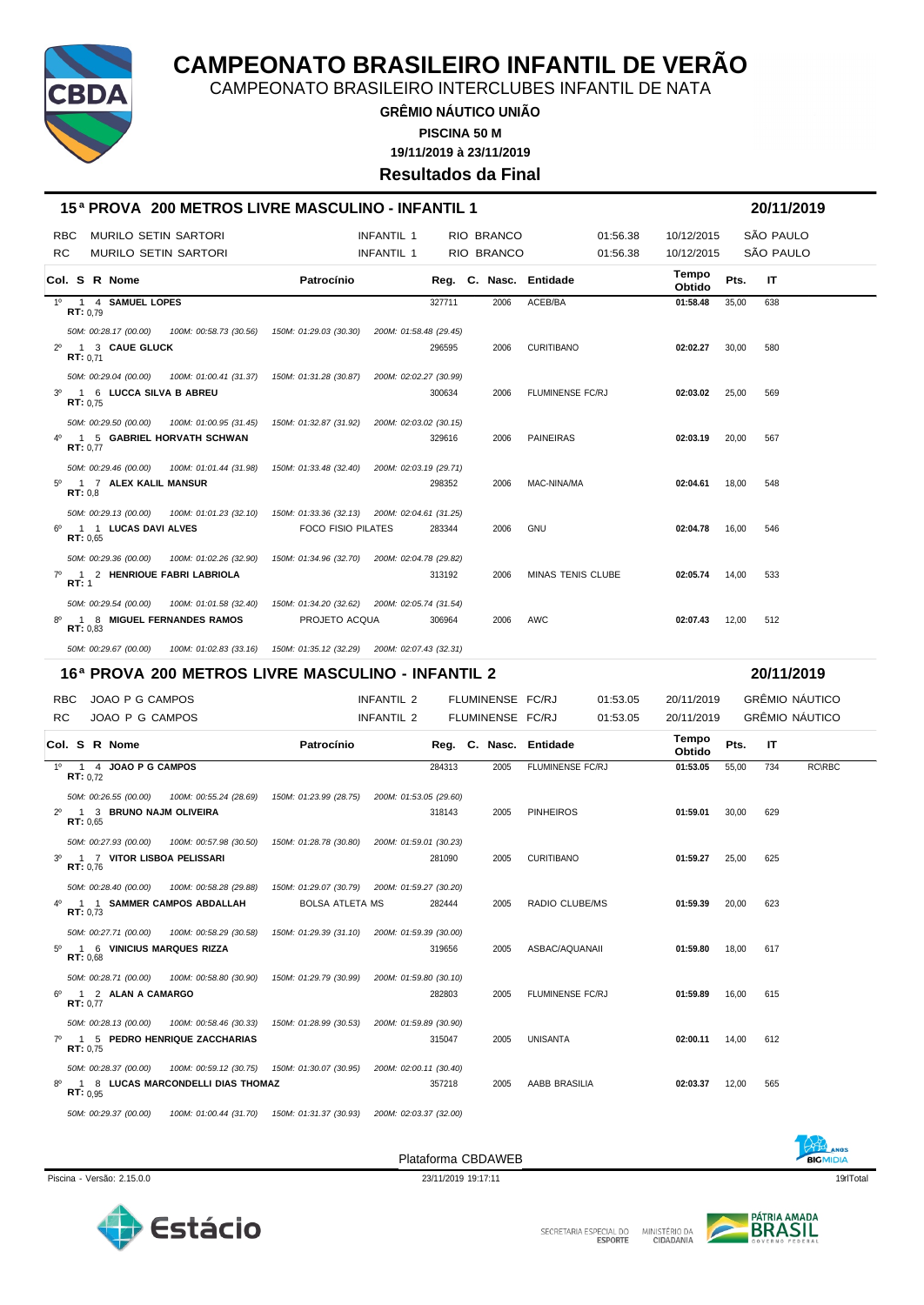

CAMPEONATO BRASILEIRO INTERCLUBES INFANTIL DE NATA

**GRÊMIO NÁUTICO UNIÃO 19/11/2019 à 23/11/2019 PISCINA 50 M**

**Resultados da Final**

#### **17 ª PROVA REV.4X100M MEDLEY MISTO - INFANTIL 20/11/2019**

|                |                   | Col. S R Nome                                                 |                                                                                                                                                                                                                                                                                                                                | Patrocínio                                    | Reg.                   | C. Nasc. | Entidade               |                                                                      | Tempo<br>Obtido | Pts.                   | ΙT        |                        |
|----------------|-------------------|---------------------------------------------------------------|--------------------------------------------------------------------------------------------------------------------------------------------------------------------------------------------------------------------------------------------------------------------------------------------------------------------------------|-----------------------------------------------|------------------------|----------|------------------------|----------------------------------------------------------------------|-----------------|------------------------|-----------|------------------------|
| 1 <sup>0</sup> | <b>RT:</b> $0,67$ | 4 8 GNU "A"                                                   |                                                                                                                                                                                                                                                                                                                                |                                               | 220014A                | 1800     | <b>GNU</b>             |                                                                      | 04:18.32        | 80,00                  | $\pmb{0}$ |                        |
|                |                   | 50M: 00:29.60 (00.00)<br>283375<br>299117<br>283344<br>323807 | 100M: 01:01.32 (31.72)<br>GUSTAVO HENRIQUE CORNELIUS<br>RAFAELA VICENTINI MAKARIEWICZ<br>LUCAS DAVI ALVES<br>CAROLINA BONONI HEINZ                                                                                                                                                                                             | 150M: 01:36.41 (35.90)                        | 200M: 02:17.41 (41.00) |          | 250M: 02:45.69 (28.28) | 300M: 03:17.56 (31.87)                                               | 350M:           |                        |           | 400M: 04:18.32         |
| $2^{\circ}$    | 4<br>RT: 0,81     | 1 CURITIBANO "A"                                              |                                                                                                                                                                                                                                                                                                                                |                                               | 170007A                | 1800     | <b>CURITIBANO</b>      |                                                                      | 04:19.43        | 60,00                  | 0         |                        |
|                |                   | 50M: 00:32.04 (00.00)<br>335677<br>281093<br>281090<br>296595 | 100M: 01:07.64 (35.60) 150M: 01:43.01 (35.37) 200M: 02:22.94 (39.93)<br>SOPHIA REIS<br>PÉROLA SILVA SANTOS<br>VITOR LISBOA PELISSARI<br>CAUE GLUCK                                                                                                                                                                             |                                               |                        |          |                        | 250M: 02:50.09 (27.15) 300M: 03:23.13 (33.40) 350M: 03:50.30 (27.17) |                 |                        |           | 400M: 04:19.43 (29.13) |
| 3 <sup>o</sup> | 4<br>RT: 0.61     | 6 SESI-SP "A"                                                 |                                                                                                                                                                                                                                                                                                                                |                                               | 250728A                | 1800     | SESI-SP                |                                                                      | 04:19.90        | 50,00                  | 0         |                        |
|                |                   | 50M: 00:31.16 (00.00)<br>313853<br>313845<br>313850<br>312739 | 100M: 01:04.27 (33.11)<br>LUIGGI CUNHA GOMES<br><b>BRIAN ANDRADE MARTINS</b><br>GIULIA MISAEL PEREIRA<br>THAIANA MELISSA AMARAL                                                                                                                                                                                                | 150M: 01:38.10 (33.83)                        | 200M:                  | 250M:    |                        | 300M: 03:22.22                                                       | 350M:           |                        |           | 400M: 04:19.90         |
|                | 4<br>RT: 0.58     | 4 MINAS "A"                                                   |                                                                                                                                                                                                                                                                                                                                |                                               | 120010A                | 1800     |                        | MINAS TENIS CLUBE                                                    | 04:20.43        | 40,00                  | 0         |                        |
|                |                   | 50M: 00:30.97 (00.00)<br>317573<br>303534<br>296563<br>288772 | 100M: 01:04.27 (33.30)<br>EDUARDO PATTO CAMPOS<br>ARTUR BECKER<br><b>HELENA LOPES</b><br>BEATRIZ COMINI ROMERO                                                                                                                                                                                                                 | 150M: 01:36.27 (32.00) 200M: 02:13.05 (36.78) |                        |          | 250M: 02:43.64 (30.59) | 300M: 03:18.80 (35.16)                                               | 350M:           |                        |           | 400M: 04:20.43         |
|                | 4<br>RT: 0,69     | 3 CORINTHIANS "A"                                             |                                                                                                                                                                                                                                                                                                                                |                                               | 250118A                | 1800     | <b>CORINTHIANS</b>     |                                                                      | 04:21.13        | 36,00                  | $\pmb{0}$ |                        |
|                |                   | 50M: 00:33.25 (00.00)<br>315315<br>302452<br>349937<br>292764 | 100M:<br>LUISA MOURA PEREIRA<br>SAMUEL GEORGE CARVALHO<br>FERNANDO GABRIEL SANTOS<br>MARIANA MARIZEIRO ALENCAR                                                                                                                                                                                                                 | 150M: 01:44.47                                | 200M: 02:23.75 (39.28) |          |                        | 250M: 02:49.85 (26.10) 300M: 03:21.20 (31.35) 350M: 03:50.07 (28.87) |                 |                        |           | 400M: 04:21.13 (31.60) |
| $6^{\circ}$    | 3<br>RT: 0,74     | 6 PINHEIROS "A"                                               |                                                                                                                                                                                                                                                                                                                                |                                               | 100                    | 1800     | <b>PINHEIROS</b>       |                                                                      | 04:25.28        | 32,00                  | 0         |                        |
|                |                   | 50M: 00:34.09 (00.00)<br>318166<br>318312<br>316544<br>318143 | 100M: 01:11.99 (37.90) 150M: 01:44.96 (32.97) 200M: 02:23.15 (38.19)<br>VALENTINA HAJJAR ROSCHMANN<br>GUILHERME ALMEIDA CORREA<br>ANNA BEATRIZ MACHADO<br>BRUNO NAJM OLIVEIRA                                                                                                                                                  |                                               |                        |          | 250M: 02:54.71 (31.56) | 300M: 03:30.83 (36.12)                                               |                 | 350M: 03:56.89 (26.60) |           | 400M: 04:25.28 (28.39) |
| 70             | 3<br>RT: 0.55     | 7 BAURUENSE "A"                                               |                                                                                                                                                                                                                                                                                                                                |                                               | 251122A                | 1800     | ABDA                   |                                                                      | 04:28.79        | 28,00                  | 0         |                        |
|                |                   | 333659<br>318146<br>340839<br>317690                          | 50M: 00:33.43 (00.00)              100M: 01:10.40 (36.97)             150M: 01:47.40 (37.00)             200M: 02:26.52 (39.12)              250M: 02:55.34 (28.82)                300M: 03:32.55 (37.21)                350M:<br>ROBERTA DE BASTOS<br>JOÃO MANOEL SILVA<br>PEDRO CONTRERA DAMASCENO<br>SOPHIA FERREIRA COLETA |                                               |                        |          |                        |                                                                      |                 |                        |           | 400M: 04:28.79 (30.31) |
| $8^{\circ}$    | RT: 0,65          | 4 2 AESJ/FADENP "A"                                           |                                                                                                                                                                                                                                                                                                                                |                                               | 250017A                | 1800     | AESJ                   |                                                                      | 04:28.95 24,00  |                        | 0         |                        |
|                | 50M:              | 331051<br>336594<br>331052<br>332082                          | 100M:<br><b>ISRAEL MIGUEL GERALDO</b><br>ANA FLAVIA FARIA<br>FELIPHE AUGUSTO FERREIRA<br>LARISSA AFONSO BORBA                                                                                                                                                                                                                  | 150M: 01:40.98                                | 200M: 02:22.80 (41.82) |          | 250M: 02:52.14 (29.34) | 300M: 03:28.03 (35.89)                                               |                 | 350M: 03:56.87 (28.84) |           | 400M: 04:28.95 (32.80) |



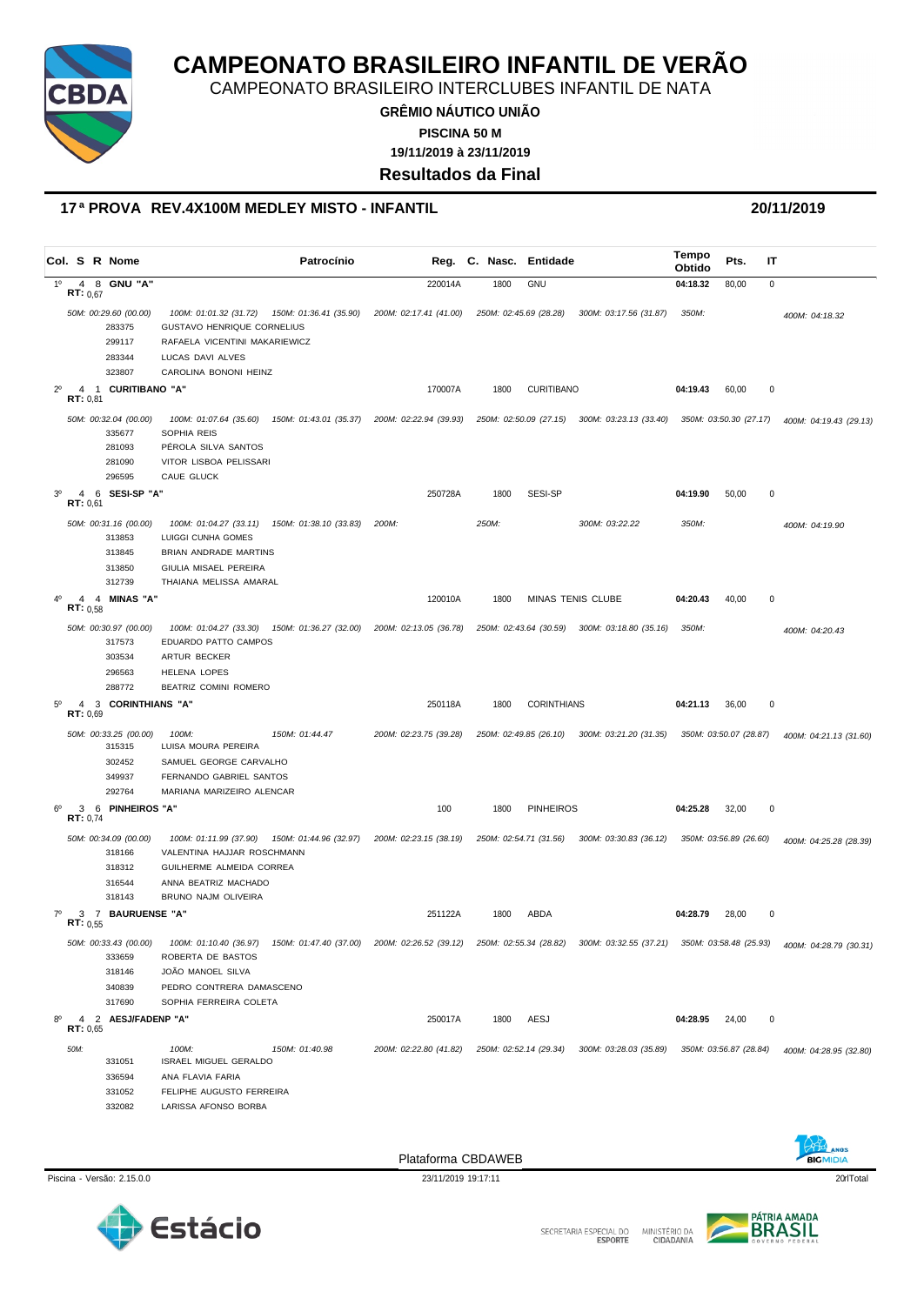

CAMPEONATO BRASILEIRO INTERCLUBES INFANTIL DE NATA

**GRÊMIO NÁUTICO UNIÃO 19/11/2019 à 23/11/2019 PISCINA 50 M**

**Resultados da Final**

| 9°<br>3<br>RT: 0.72                                         |                                 | 8 CABO BRANCO/ACQUA R1 "A"                                                                | 140003A                                       | 1800           |                        | CABO BRANCO/ACQUA R1                          | 04:29.31       | 0<br>18,00             |                        |
|-------------------------------------------------------------|---------------------------------|-------------------------------------------------------------------------------------------|-----------------------------------------------|----------------|------------------------|-----------------------------------------------|----------------|------------------------|------------------------|
|                                                             | 50M: 00:29.65 (00.00)<br>254135 | 100M: 01:01.53 (31.88)<br>150M: 01:39.75 (38.22)<br>DANIEL AZEVEDO GOMES                  | 200M: 02:24.74 (44.99)                        |                | 250M: 02:56.37 (31.63) | 300M: 03:30.50 (34.13)                        | 350M:          |                        | 400M: 04:29.31         |
|                                                             | 310401                          | ALICE PAIVA                                                                               |                                               |                |                        |                                               |                |                        |                        |
|                                                             | 254241                          | MARIA EDUARDA CÉSAR RAPOSO                                                                |                                               |                |                        |                                               |                |                        |                        |
|                                                             | 259281                          | ARTHUR LEAL VIEIRA                                                                        |                                               |                |                        |                                               |                |                        |                        |
| 10 <sup>o</sup><br>RT: 0.71                                 |                                 | 3 5 FLUMINENSE FC/RJ "A"                                                                  | 71                                            | 1800           | FLUMINENSE FC/RJ       |                                               | 04:30.14       | 14,00<br>$\mathbf 0$   |                        |
|                                                             | 50M: 00:30.92 (00.00)<br>282054 | 100M: 01:05.53 (34.61)<br>CAUET A ROCHA                                                   | 150M: 01:45.70 (40.17) 200M: 02:31.25 (45.55) |                |                        | 250M: 02:58.50 (27.25) 300M: 03:28.66 (30.16) |                | 350M: 03:58.21 (29.55) | 400M: 04:30.14 (31.93) |
|                                                             | 341978<br>284313                | MARIA CLARA F ALVES<br>JOAO P G CAMPOS                                                    |                                               |                |                        |                                               |                |                        |                        |
| 2<br>$11^{\circ}$<br>RT: 0.73                               | 282391<br>3 PRAIA CLUBE "A"     | SABRINA M S MONTEIRO                                                                      | 120025A                                       | 1800           | PRAIA CLUBE            |                                               | 04:31.58       | $\mathbf 0$<br>12,00   |                        |
|                                                             | 50M: 00:35.98 (00.00)           | 100M: 01:14.12 (38.14)<br>150M:                                                           | 200M:                                         | 250M: 02:55.85 |                        | 300M:                                         | 350M: 03:58.71 |                        | 400M: 04:31.58 (32.87) |
|                                                             | 324586                          | MILENA BARBOSA SANTOS                                                                     |                                               |                |                        |                                               |                |                        |                        |
|                                                             | 314153                          | JOAO VITOR MACEDO                                                                         |                                               |                |                        |                                               |                |                        |                        |
|                                                             | 327724                          | <b>JOAO VICTOR SORRIENTE</b>                                                              |                                               |                |                        |                                               |                |                        |                        |
|                                                             | 314155                          | RAPHAELLA SILVA MELO                                                                      |                                               |                |                        |                                               |                |                        |                        |
| $12^{\circ}$<br>RT: 0,74                                    | 4 5 CR FLAMENGO/RJ "A"          |                                                                                           | 80                                            | 1800           | CR FLAMENGO/RJ         |                                               | 04:31.79       | 10,00<br>$\mathbf 0$   |                        |
|                                                             | 50M: 00:35.04 (00.00)<br>289221 | 100M: 01:12.40 (37.36)<br>150M: 01:47.98 (35.58)<br>MARIA EDUARDA SARAIVA R M P GUIMARAES | 200M:                                         | 250M: 02:58.85 |                        | 300M: 03:33.22 (34.37)                        |                | 350M: 04:00.78 (27.56) | 400M: 04:31.79 (31.10) |
|                                                             | 313080                          | INGRA KLAPPER F PEDROSO                                                                   |                                               |                |                        |                                               |                |                        |                        |
|                                                             | 335469                          | LUKAS E S SEIDEL REAL                                                                     |                                               |                |                        |                                               |                |                        |                        |
|                                                             | 284225                          | RODRIGO S SOARES                                                                          |                                               |                |                        |                                               |                |                        |                        |
| 13°<br>RT: 0.71                                             | 2 6 UNISANTA "A"                |                                                                                           | 250004A                                       | 1800           | <b>UNISANTA</b>        |                                               | 04:32.01       | 8,00<br>$\mathbf 0$    |                        |
|                                                             | 50M: 00:36.41 (00.00)<br>332098 | 100M: 01:14.37 (37.96)<br>150M:<br>LIVIA ELEUTÉRIO RODRIGUES                              | 200M:                                         | 250M: 02:56.52 |                        | 300M: 03:29.17 (32.65)                        |                | 350M: 03:59.40 (30.23) | 400M: 04:32.01 (32.61) |
|                                                             | 315055                          | ALEXANDRE DE JESUS                                                                        |                                               |                |                        |                                               |                |                        |                        |
|                                                             | 315047                          | PEDRO HENRIQUE ZACCHARIAS                                                                 |                                               |                |                        |                                               |                |                        |                        |
|                                                             | 315051                          | GIOVANNA ALVES MENEZES                                                                    |                                               |                |                        |                                               |                |                        |                        |
| $14^{\circ}$<br><b>RT:</b> $0.79$                           | 2 5 JUVENTUS "A"                |                                                                                           | 250045A                                       | 1800           | <b>JUVENTUS</b>        |                                               | 04:32.70       | 6,00<br>0              |                        |
|                                                             | 50M: 00:31.46 (00.00)<br>297660 | 100M: 01:04.71 (33.25)<br>THEO GRITZBACH TUUNELIS                                         | 150M: 01:40.24 (35.53) 200M: 02:21.62 (41.38) |                | 250M: 02:52.18 (30.56) | 300M: 03:29.09 (36.91)                        |                | 350M: 03:59.15 (30.60) | 400M: 04:32.70 (33.55) |
|                                                             | 283412                          | LUCCA BRIDI ARANTES                                                                       |                                               |                |                        |                                               |                |                        |                        |
|                                                             | 318149                          | LAURA SILVA XAVIER                                                                        |                                               |                |                        |                                               |                |                        |                        |
|                                                             | 296495                          | CAROLINA YUMI KIBATA                                                                      |                                               |                |                        |                                               |                |                        |                        |
| $\overline{7}$<br>$15^{\circ}$<br>$\overline{a}$<br>RT: 0,8 | <b>PAINEIRAS "A"</b>            |                                                                                           | 250073A                                       | 1800           | <b>PAINEIRAS</b>       |                                               | 04:32.86       | 4,00<br>0              |                        |
|                                                             | 50M: 00:35.17 (00.00)<br>343688 | 100M: 01:12.93 (37.76)<br>150M: 01:47.20 (34.27)<br>SOFIA FERRAZ DOBOZY                   | 200M: 02:27.60 (40.40)                        |                | 250M: 02:55.65 (28.50) | 300M: 03:29.30 (33.65)                        |                | 350M: 03:59.92 (30.62) | 400M: 04:32.86 (32.94) |
|                                                             | 317919                          | JOÃO PEDRO SILVA                                                                          |                                               |                |                        |                                               |                |                        |                        |
|                                                             | 329616                          | <b>GABRIEL HORVATH SCHWAN</b>                                                             |                                               |                |                        |                                               |                |                        |                        |
|                                                             | 313039                          | BRUNA SCHULTZ FERNANDES                                                                   |                                               |                |                        |                                               |                |                        |                        |
| 16°<br>RT: 0,66                                             | 3 1 MACKENZIE "A"               |                                                                                           | 120009A                                       | 1800           | MACKENZIE              |                                               | 04:37.69       | 2,00<br>0              |                        |
|                                                             | 50M: 00:30.62 (00.00)           | 100M: 01:02.93 (32.31) 150M: 01:41.25 (38.32)                                             | 200M: 02:27.96 (46.71)                        |                | 250M: 02:57.25 (29.29) | 300M: 03:32.25 (35.00)                        |                | 350M: 04:02.95 (30.70) | 400M: 04:37.69 (34.74) |
|                                                             | 319641                          | FELIPE BRUNO FERREIRA                                                                     |                                               |                |                        |                                               |                |                        |                        |
|                                                             | 329222                          | SARA CAMARA FERREIRA                                                                      |                                               |                |                        |                                               |                |                        |                        |
|                                                             | 355387                          | VINICIUS RAMALHO OLIVEIRA                                                                 |                                               |                |                        |                                               |                |                        |                        |
|                                                             | 314572                          | ISABELA SCHWINDT AZEVEDO                                                                  |                                               |                |                        |                                               |                |                        |                        |
| 17°<br>RT: 0,66                                             | 2 2 SANTA MONICA "A"            |                                                                                           | 170038A                                       | 1800           | SANTA MONICA           |                                               | 04:39.06       | 0<br>0,00              |                        |
| 50M:                                                        |                                 | 100M:<br>150M: 01:49.09                                                                   | 200M: 02:32.68 (43.59)                        |                | 250M: 03:02.64 (29.96) | 300M: 03:37.53 (34.89)                        |                | 350M: 04:07.17 (29.64) | 400M: 04:39.06 (31.89) |
|                                                             | 317049                          | ANA CLARA SANTIN RONCHI                                                                   |                                               |                |                        |                                               |                |                        |                        |
|                                                             | 336740                          | <b>HEITOR FACHIN</b>                                                                      |                                               |                |                        |                                               |                |                        |                        |
|                                                             | 331635                          | ARTHUR ALMEIDA PINHEIRO                                                                   |                                               |                |                        |                                               |                |                        |                        |





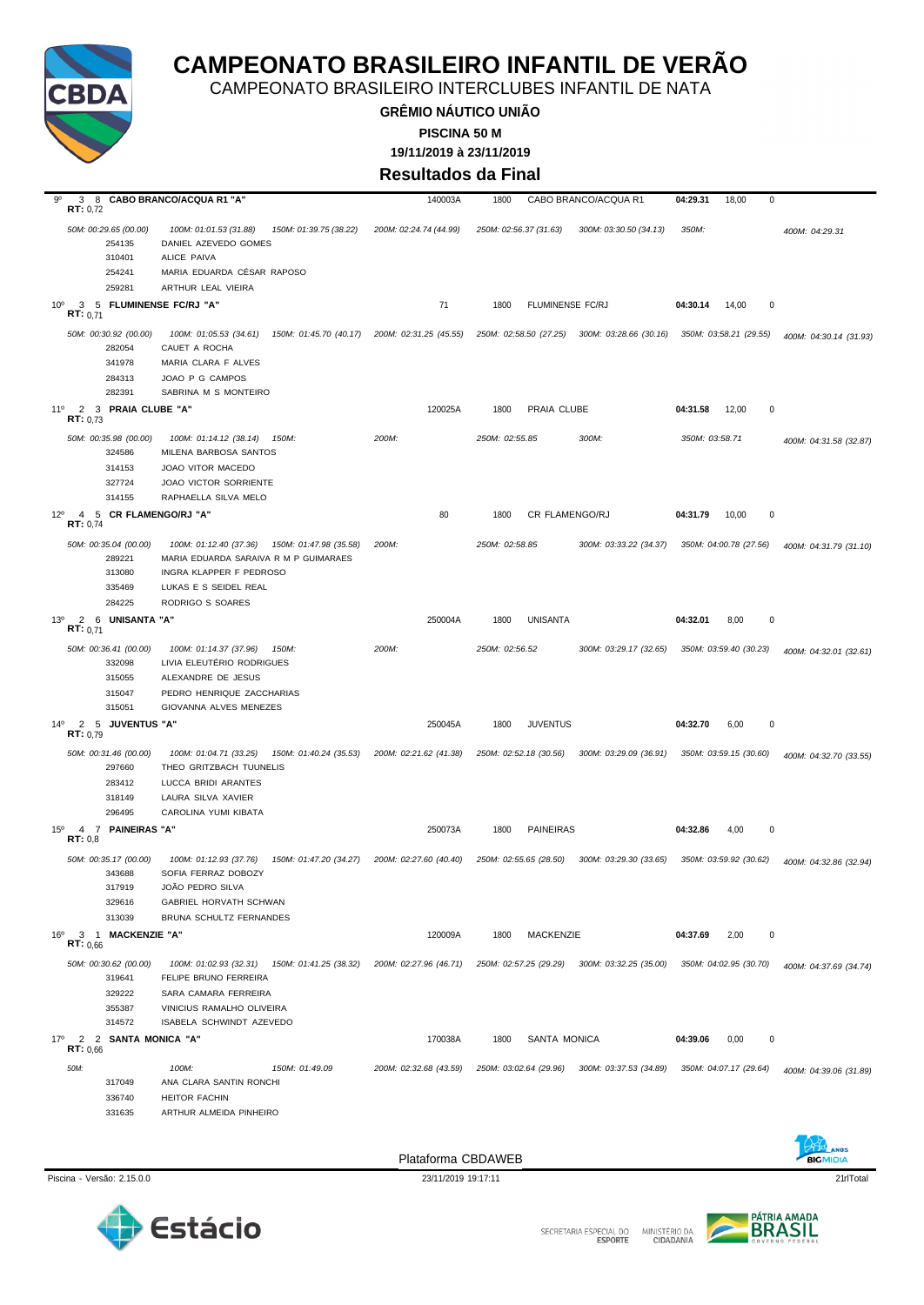

307775 AMANDA LARISSA CINQUE

### **CAMPEONATO BRASILEIRO INFANTIL DE VERÃO**

CAMPEONATO BRASILEIRO INTERCLUBES INFANTIL DE NATA

**GRÊMIO NÁUTICO UNIÃO 19/11/2019 à 23/11/2019 PISCINA 50 M**

**Resultados da Final**

| $18^{\circ}$<br>RT: 0.62          | 2 4 MARINA BC/RJ "A"                                          |                                                                                                                               | 81                                            | 1800  | <b>MARINA BC/RJ</b>    |                                               | 04:40.74       | 0,00<br>$\mathbf{0}$   |                        |
|-----------------------------------|---------------------------------------------------------------|-------------------------------------------------------------------------------------------------------------------------------|-----------------------------------------------|-------|------------------------|-----------------------------------------------|----------------|------------------------|------------------------|
|                                   | 50M: 00:32.24 (00.00)<br>332243                               | 100M: 01:07.23 (34.99)<br>150M: 01:45.11 (37.88)<br>LUCAS SILVEIRA P BARATA                                                   | 200M: 02:28.93 (43.82)                        |       | 250M: 02:58.49 (29.56) | 300M: 03:33.30 (34.81)                        |                | 350M: 04:04.75 (31.45) | 400M: 04:40.74 (35.99) |
|                                   | 288115                                                        | MARIA CLARA OITICICA                                                                                                          |                                               |       |                        |                                               |                |                        |                        |
|                                   | 295029<br>300354                                              | LUCAS V ODORICI<br>ISABELLA BERTOLA DUTRA                                                                                     |                                               |       |                        |                                               |                |                        |                        |
| 19°                               | 3 4 TIJUCA TC/RJ "A"                                          |                                                                                                                               | 13242                                         | 1800  | TIJUCA TC/RJ           |                                               | 04:41.63       | 0,00<br>$\Omega$       |                        |
| RT: 0,74                          |                                                               |                                                                                                                               |                                               |       |                        |                                               |                |                        |                        |
|                                   | 50M: 00:37.09 (00.00)<br>282023<br>358164<br>343679           | 100M: 01:17.49 (40.40)<br>150M: 01:53.54 (36.50)<br>RAQUEL C JUSTO<br>HUGO ELIAS PEREIRA<br>CLAUDIO Q A LIMA                  | 200M:                                         | 250M: |                        | 300M: 03:37.51                                |                | 350M: 04:07.91 (30.40) | 400M: 04:41.63 (33.72) |
| $20^{\circ}$                      | 289284<br>2 1 OLYMPICO "A"                                    | ISABELA CHAIA                                                                                                                 | 120011A                                       | 1800  | OLYMPICO CLUB          |                                               | 04:44.55       | 0,00<br>0              |                        |
| RT: 0.7                           |                                                               |                                                                                                                               |                                               |       |                        |                                               |                |                        |                        |
|                                   | 50M: 00:34.65 (00.00)<br>314638<br>331085<br>300750<br>281658 | 100M:<br>150M: 01:46.78<br>MIGUEL OLIVEIRA MERCES<br>RENATO RIBEIRO MARQUES<br>MARIA CECILIA OLIVEIRA<br>ARIANA MARTINS GOMES | 200M: 01:48.22 (01.44)                        | 250M: |                        | 300M: 03:42.21                                |                | 350M: 04:11.78 (29.57) | 400M: 04:44.55 (32.77) |
| 21°<br>$\mathbf{1}$<br>RT: 0,67   | 4 ESPERIA "A'                                                 |                                                                                                                               | 250055A                                       | 1800  | <b>CLUBE ESPERIA</b>   |                                               | 04:48.20       | $\pmb{0}$<br>0,00      |                        |
|                                   | 50M: 00:36.47 (00.00)<br>333639<br>316543                     | 100M: 01:15.92 (39.45)<br>150M:<br>ISABELLE YASMIN COSTA<br>GABRIEL GUILHERME MESSIAS                                         | 200M: 01:37.17                                | 250M: |                        | 300M:                                         | 350M: 04:13.99 |                        | 400M: 04:48.20 (34.21) |
|                                   | 342833                                                        | MATHEUS GOMES SANTOS                                                                                                          |                                               |       |                        |                                               |                |                        |                        |
|                                   | 336741                                                        | VITORIA DE BELLIS                                                                                                             |                                               |       |                        |                                               |                |                        |                        |
| $22^{\circ}$<br>RT: 0,75          | 1 5 EXPANSIVO                                                 | "A'                                                                                                                           | 282341                                        | 1800  |                        | EXPANSIVO /AEROCLUBE                          | 04:48.92       | 0,00<br>0              |                        |
|                                   | 50M: 00:37.50 (00.00)<br>336319<br>282089<br>281364           | 100M: 01:18.85 (41.35)  150M: 01:58.73 (39.88)<br>DEBORA SILVA FERNANDES<br>SHEILA MARIA MEDEIROS<br>MATEUS AZEVEDO LOPES     | 200M: 02:46.26 (47.53)                        |       |                        | 250M: 03:14.23 (27.97) 300M: 03:46.88 (32.65) |                | 350M: 04:15.66 (28.78) | 400M: 04:48.92 (33.26) |
|                                   | 313085                                                        | SAMUEL FELIPE SOUZA                                                                                                           |                                               |       |                        |                                               |                |                        |                        |
| 23°<br>$\mathbf{1}$<br>RT: 3      | 2 APAN-MARINGA "A"                                            |                                                                                                                               | 170128A                                       | 1800  | APAN- MARINGA          |                                               | 04:49.03       | $\mathbf 0$<br>0,00    |                        |
|                                   | 50M: 00:31.86 (00.00)<br>336852                               | 100M: 01:05.88 (34.20)<br>150M: 01:41.67 (35.79)<br>JOÃO PEDRO ALVES                                                          | 200M: 02:22.55 (40.88)                        |       | 250M: 03:00.55 (38.00) | 300M: 03:44.40 (43.85)                        |                | 350M: 04:14.99 (30.59) | 400M: 04:49.03 (34.40) |
|                                   | 336853<br>296496<br>308081                                    | IGOR DE PAULO SOUZA<br>BÁRBARA REIS ALVES<br>ISADORA CAMILA CUENCA                                                            |                                               |       |                        |                                               |                |                        |                        |
| 2<br>$24^{\circ}$<br>RT: 3,1      |                                                               | 8 CIRCULO MILITAR "A"                                                                                                         | 250067A                                       | 1800  | <b>CIRCULO MILITAR</b> |                                               | 04:51.60       | 0,00<br>0              |                        |
|                                   | 50M: 00:36.57 (00.00)<br>337747                               | 100M: 01:16.09 (39.52)<br>YASMIM TOMITA                                                                                       | 150M: 01:59.15 (43.60) 200M: 02:45.18 (46.30) |       |                        | 250M: 03:14.82 (29.64) 300M: 03:49.59 (34.77) |                | 350M: 04:19.46 (29.87) | 400M: 04:51.60 (32.14) |
|                                   | 345225<br>315602                                              | HELENA GONÇALVES COSME<br>THOMAS METNE THISTED                                                                                |                                               |       |                        |                                               |                |                        |                        |
|                                   | 337744                                                        | MATHEUS CONY SINISCALCHI                                                                                                      |                                               |       |                        |                                               |                |                        |                        |
| $25^{\circ}$<br>RT: 0,77          | 1 7 REV LIRA "A"                                              |                                                                                                                               | 230012A                                       | 1800  | LIRA                   |                                               | 04:53.52       | 0,00<br>$\mathbf 0$    |                        |
|                                   | 50M: 00:32.41 (00.00)<br>342823                               | 100M: 01:06.83 (34.42) 150M: 01:46.40 (39.57)<br>FELIPE DE SOUZA COLOSSI                                                      | 200M: 02:29.51 (43.11)                        | 250M: |                        | 300M: 02:40.07                                |                | 350M: 04:16.73 (36.66) | 400M: 04:53.52 (36.79) |
|                                   | 357316<br>332772<br>342821                                    | ALBERTO LORENZETTI SALGUEIRO<br>LINDA TORRES BUGMANN<br>MARIA AUGUSTA METZLER                                                 |                                               |       |                        |                                               |                |                        |                        |
| $26^{\circ}$<br><b>RT:</b> $0.67$ |                                                               | 1 6 REV COLEGIO MARISTA "A"                                                                                                   | 230016A                                       | 1800  | MARISTA - CRICIÚMA     |                                               | 04:56.33       | 0,00<br>$\mathbf 0$    |                        |
|                                   | 50M: 00:34.77 (00.00)<br>333689                               | 100M: 01:13.10 (38.33)<br>KAIO PICOLO SILVA                                                                                   | 150M: 01:49.95 (36.85) 200M: 02:32.35 (42.40) |       | 250M: 03:08.55 (36.20) | 300M: 03:49.55 (41.00)                        |                | 350M: 04:20.28 (30.73) | 400M: 04:56.33 (36.50) |
|                                   | 292691                                                        | EDUARDO DE OLIVEIRA BERTOLIN                                                                                                  |                                               |       |                        |                                               |                |                        |                        |



Plataforma CBDAWEB



Piscina - Versão: 2.15.0.0 23/11/2019 19:17:11 22 23/11/2019 19:17:11 23/11/2019 19:17:11 22 23/10 23/10 24 10



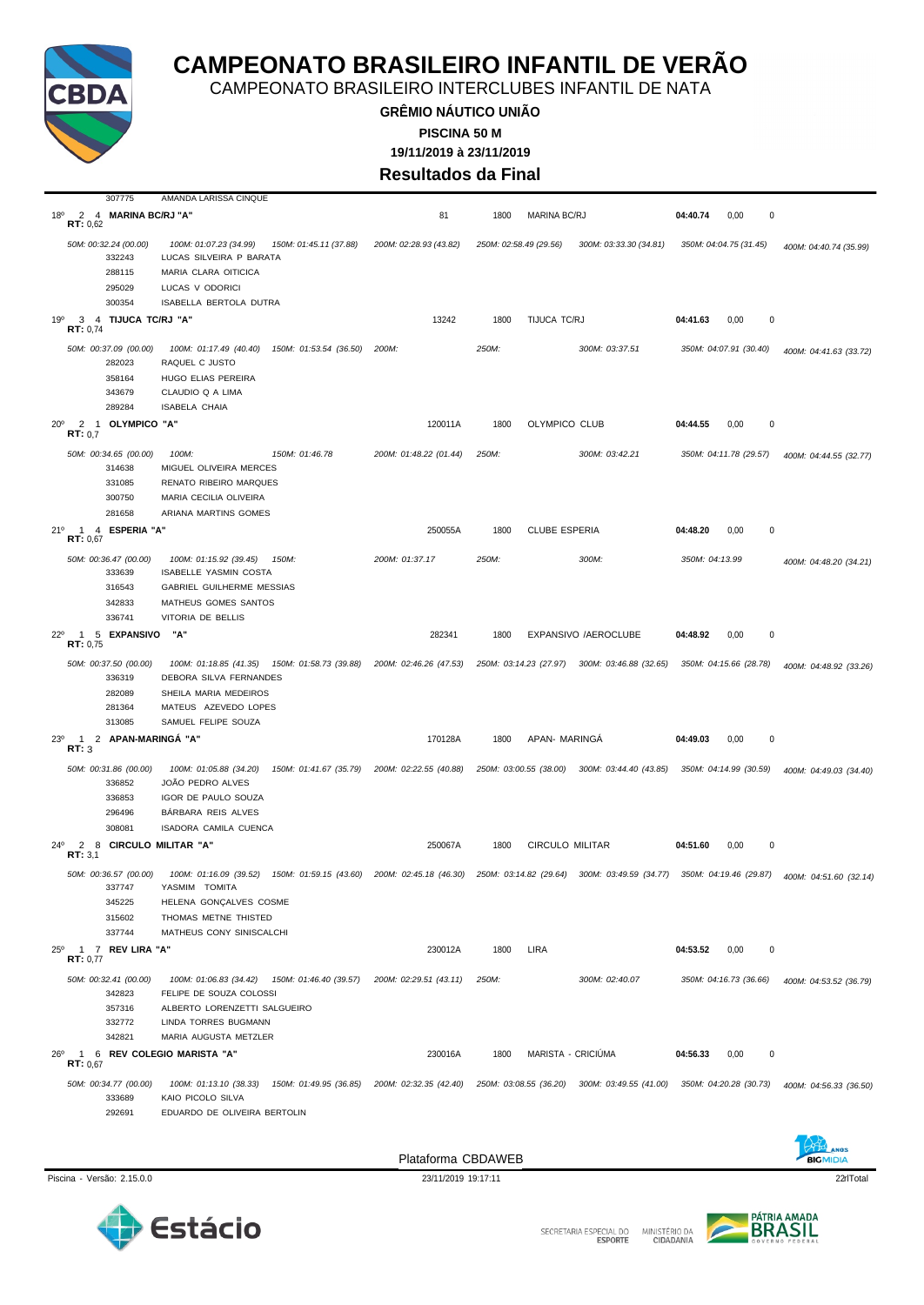

CAMPEONATO BRASILEIRO INTERCLUBES INFANTIL DE NATA

**GRÊMIO NÁUTICO UNIÃO PISCINA 50 M**

**19/11/2019 à 23/11/2019**

**Resultados da Final**

|                    | 317766               | ANA LIA LIMA                   |       |       |         |       |                |       |       |
|--------------------|----------------------|--------------------------------|-------|-------|---------|-------|----------------|-------|-------|
|                    | 317765               | MARIA FERNANDA MACIEL          |       |       |         |       |                |       |       |
| DQL<br>RT: 0.65    | 3 2 AABB RECIFE A    |                                |       |       | 13951   | 1800  | AABB-RECIFE    |       |       |
| RT: 0              | N/C 1 3 ZITTI/GO "A" |                                |       |       | 110009A | 1800  | ZITTI/GO       |       |       |
| 50M:               |                      | 100M:                          | 150M: | 200M: |         | 250M: | 300M:          | 350M: | 400M: |
| $N/C$ 3 3<br>RT: 0 |                      | <b>PRIMEIRO DE MAIO FC "A"</b> |       |       | 250111A | 1800  | <b>PMFC</b>    |       |       |
| 50M:               |                      | 100M:                          | 150M: | 200M: |         | 250M: | 300M:          | 350M: | 400M: |
| N/C 2 7<br>RT: 0   |                      | <b>UNI-EVANGELICA "A"</b>      |       |       | 110036A | 1800  | UNI-EVANGÉLICA |       |       |
| 50M:               |                      | 100M:                          | 150M: | 200M: |         | 250M: | 300M:          | 350M: | 400M: |
|                    |                      |                                |       |       |         |       |                |       |       |

#### **60ª PROVA 50M COSTAS MISTO - INFANTIL 20/11/2019**

|         |  | Col. S R Nome                      | Patrocínio           |        |      | Reg. C. Nasc. Entidade   | Tempo<br>Obtido | Pts. | IT |   |
|---------|--|------------------------------------|----------------------|--------|------|--------------------------|-----------------|------|----|---|
| $\circ$ |  | ANA CLARA SANTIN RONCHI            |                      | 317049 | 2006 | <b>SANTA MONICA</b>      |                 |      |    | E |
| $\circ$ |  | <b>ISRAEL MIGUEL GERALDO</b>       | ATLETA CIDADAO       | 331051 | 2005 | AESJ                     |                 |      |    | E |
| $\circ$ |  | <b>GUSTAVO HENRIQUE CORNELIUS</b>  |                      | 283375 | 2005 | GNU                      | 00:29.60        |      |    |   |
| $\circ$ |  | <b>DANIEL AZEVEDO GOMES</b>        | COL. GEO             | 254135 | 2005 | CABO BRANCO/ACQUA R1     | 00:29.65        |      |    |   |
| 0       |  | <b>FELIPE BRUNO FERREIRA</b>       |                      | 319641 | 2005 | <b>MACKENZIE</b>         | 00:30.62        |      |    |   |
| $\circ$ |  | <b>CAUET A ROCHA</b>               | <b>FISK</b>          | 282054 | 2005 | <b>FLUMINENSE FC/RJ</b>  | 00:30.92        |      |    |   |
| $\circ$ |  | <b>EDUARDO PATTO CAMPOS</b>        |                      | 317573 | 2005 | <b>MINAS TENIS CLUBE</b> | 00:30.97        |      |    |   |
| $\circ$ |  | <b>LUIGGI CUNHA GOMES</b>          |                      | 313853 | 2005 | SESI-SP                  | 00:31.16        |      |    |   |
| $\circ$ |  | <b>DAVID NICOLAS WANDERLEY</b>     | PREF.ABREU LIMA/SALE | 299102 | 2005 | AABB-RECIFE              | 00:31.29        |      |    |   |
| $\circ$ |  | THEO GRITZBACH TUUNELIS            |                      | 297660 | 2006 | <b>JUVENTUS</b>          | 00:31.46        |      |    |   |
| 0       |  | <b>JOÃO PEDRO ALVES</b>            |                      | 336852 | 2006 | APAN- MARINGA            | 00:31.86        |      |    |   |
| $\circ$ |  | SOPHIA REIS                        |                      | 335677 | 2005 | <b>CURITIBANO</b>        | 00:32.04        |      |    |   |
| $\circ$ |  | LUCAS SILVEIRA P BARATA            |                      | 332243 | 2005 | MARINA BC/RJ             | 00:32.24        |      |    |   |
| $\circ$ |  | FELIPE DE SOUZA COLOSSI            |                      | 342823 | 2005 | <b>LIRA</b>              | 00:32.41        |      |    |   |
| $\circ$ |  | <b>LUISA MOURA PEREIRA</b>         |                      | 315315 | 2005 | <b>CORINTHIANS</b>       | 00:33.25        |      |    |   |
| $\circ$ |  | <b>ROBERTA DE BASTOS</b>           |                      | 333659 | 2005 | ABDA                     | 00:33.43        |      |    |   |
| $\circ$ |  | <b>VALENTINA HAJJAR ROSCHMANN</b>  |                      | 318166 | 2005 | <b>PINHEIROS</b>         | 00:34.09        |      |    |   |
| $\circ$ |  | <b>MIGUEL OLIVEIRA MERCES</b>      |                      | 314638 | 2005 | <b>OLYMPICO CLUB</b>     | 00:34.65        |      |    |   |
| $\circ$ |  | <b>KAIO PICOLO SILVA</b>           |                      | 333689 | 2006 | MARISTA - CRICIÚMA       | 00:34.77        |      |    |   |
| $\circ$ |  | <b>MARIA EDUARDA SARAIVA R M P</b> |                      | 289221 | 2006 | CR FLAMENGO/RJ           | 00:35.04        |      |    |   |
| 0       |  | <b>SOFIA FERRAZ DOBOZY</b>         |                      | 343688 | 2006 | <b>PAINEIRAS</b>         | 00:35.17        |      |    |   |
| $\circ$ |  | <b>MILENA BARBOSA SANTOS</b>       |                      | 324586 | 2006 | PRAIA CLUBE              | 00:35.98        |      |    |   |
| $\circ$ |  | LIVIA ELEUTÉRIO RODRIGUES          |                      | 332098 | 2006 | <b>UNISANTA</b>          | 00:36.41        |      |    |   |
| $\circ$ |  | <b>ISABELLE YASMIN COSTA</b>       |                      | 333639 | 2006 | <b>CLUBE ESPERIA</b>     | 00:36.47        |      |    |   |
| $\circ$ |  | YASMIM TOMITA                      |                      | 337747 | 2006 | <b>CIRCULO MILITAR</b>   | 00:36.57        |      |    |   |
| $\circ$ |  | <b>RAQUEL C JUSTO</b>              |                      | 282023 | 2005 | TIJUCA TC/RJ             | 00:37.09        |      |    |   |
| $\circ$ |  | <b>DEBORA SILVA FERNANDES</b>      | <b>NOC SOLUTIONS</b> | 336319 | 2006 | EXPANSIVO /AEROCLUBE     | 00:37.50        |      |    |   |



Piscina - Versão: 2.15.0.0 23/11/2019 19:17:11 23/11/2019 19:17:11 23/11/2019 19:17:11 23/10 23/11 23 23/11 23 Plataforma CBDAWEB



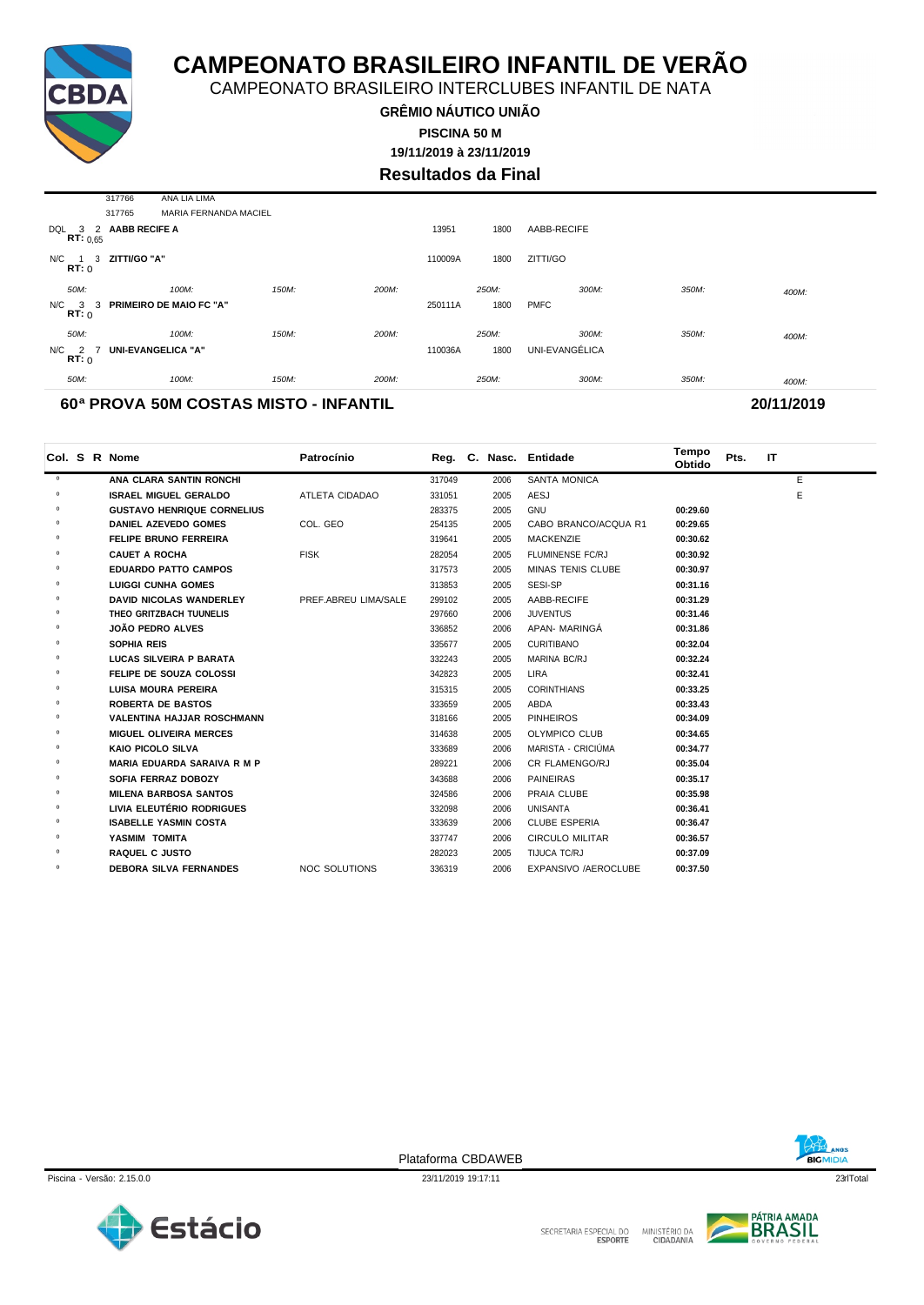

CAMPEONATO BRASILEIRO INTERCLUBES INFANTIL DE NATA

**GRÊMIO NÁUTICO UNIÃO 19/11/2019 à 23/11/2019 PISCINA 50 M Resultados da Final**

**Etapa: 3 Data: 21/11/2019**

|                |                  |          |                                                   |                                                          | 18 <sup>a</sup> PROVA 400 METROS LIVRE FEMININO - INFANTIL 1 |                                 |            |                                        |                                                 |                                                                       |                                    |       |                                  | 21/11/2019             |
|----------------|------------------|----------|---------------------------------------------------|----------------------------------------------------------|--------------------------------------------------------------|---------------------------------|------------|----------------------------------------|-------------------------------------------------|-----------------------------------------------------------------------|------------------------------------|-------|----------------------------------|------------------------|
|                | <b>RBC</b>       |          | ANA PAULA BEHR                                    |                                                          |                                                              | <b>INFANTIL 1</b>               | <b>GNU</b> |                                        |                                                 | 04:27.77                                                              | 10/12/2016                         |       | ARACAJU/SE                       |                        |
|                | <b>RC</b>        |          | ANA PAULA BEHR                                    |                                                          |                                                              | <b>INFANTIL 1</b>               | GNU        |                                        |                                                 | 04:27.77                                                              | 10/12/2016                         |       | ARACAJU/SE                       |                        |
|                |                  |          | Col. S R Nome                                     |                                                          | Patrocínio                                                   |                                 |            |                                        | Reg. C. Nasc. Entidade                          |                                                                       | Tempo<br>Obtido                    | Pts.  | IT                               |                        |
| $1^{\circ}$    | RT:0             |          | 1 4 RAFAELA SUMIDA                                |                                                          | DUDU ACQUA CENTER                                            |                                 | 296369     | 2006                                   | <b>CORINTHIANS</b>                              |                                                                       | 04:34.44                           | 35,00 | 639                              |                        |
|                |                  |          | 50M: 00:31.59 (00.00)                             | 100M: 01:06.41 (34.82)                                   | 150M: 01:41.75 (35.34)                                       | 200M: 02:17.25 (35.50)          |            |                                        | 250M: 02:51.83 (34.58)                          | 300M: 03:27.04 (35.21)                                                | 350M: 04:01.76 (34.72)             |       |                                  | 400M: 04:34.44 (32.68) |
| $2^{\circ}$    |                  | RT: 0.91 |                                                   | 1 5 ISABELLA SCOPEL TRAMONTANA                           | PROJETO ACQUA                                                |                                 | 306961     | 2006                                   | AWC                                             |                                                                       | 04:34.74                           | 30,00 | 637                              |                        |
|                |                  |          | 50M: 00:31.79 (00.00)                             | 100M: 01:06.60 (34.81)                                   | 150M: 01:41.79 (35.19)                                       | 200M: 02:16.91 (35.12)          |            |                                        | 250M: 02:52.11 (35.20)                          | 300M: 03:26.99 (34.88)                                                | 350M: 04:01.62 (34.63)             |       |                                  | 400M: 04:34.74 (33.12) |
| 3 <sup>o</sup> |                  | RT: 0.81 | 1 3 ISABELA CHAIA                                 |                                                          |                                                              |                                 | 289284     | 2006                                   | TIJUCA TC/RJ                                    |                                                                       | 04:34.93                           | 25,00 | 636                              |                        |
|                |                  |          | 50M: 00:31.25 (00.00)                             | 100M: 01:06.31 (35.60)                                   | 150M: 01:41.66 (35.35)                                       | 200M: 02:17.33 (35.67)          |            |                                        | 250M: 02:52.59 (35.26)                          | 300M: 03:27.91 (35.32)                                                | 350M: 04:02.42 (34.51)             |       |                                  | 400M: 04:34.93 (32.51) |
|                |                  | RT: 0,77 |                                                   | 1 6 LARISSA AFONSO BORBA                                 | ATLETA CIDADAO                                               |                                 | 332082     | 2006                                   | AESJ                                            |                                                                       | 04:42.19                           | 20,00 | 588                              |                        |
|                |                  |          | 50M: 00:31.55 (00.00)                             | 100M: 01:06.38 (34.83)                                   | 150M: 01:41.91 (35.53)                                       | 200M: 02:18.10 (36.19)          |            |                                        | 250M: 02:53.52 (35.42)                          | 300M: 03:30.38 (36.86)                                                | 350M: 04:06.50 (36.12)             |       |                                  | 400M: 04:42.19 (35.69) |
| $5^{\circ}$    | RT:0             |          |                                                   | 1 7 JULIA FERREIRA PEREIRA                               |                                                              |                                 | 317883     | 2006                                   | <b>FLUMINENSE FC/RJ</b>                         |                                                                       | 04:46.16                           | 18,00 | 564                              |                        |
|                |                  |          | 50M: 00:32.83 (00.00)                             | 100M: 01:08.21 (35.38)                                   | 150M: 01:44.36 (36.15)                                       | 200M: 02:20.88 (36.52)          |            |                                        | 250M: 02:57.64 (36.76)                          | 300M: 03:34.32 (36.68)                                                | 350M: 04:10.86 (36.54)             |       |                                  | 400M: 04:46.16 (35.30) |
|                |                  | RT: 0,84 |                                                   | 1 1 ALESSANDRA HAAS REN                                  |                                                              |                                 | 343997     | 2006                                   | <b>GNU</b>                                      |                                                                       | 04:46.31                           | 16,00 | 563                              |                        |
| $7^\circ$      |                  |          | 50M: 00:32.85 (00.00)<br>1 2 ANA KAROLINA S PINTO | 100M: 01:08.59 (35.74)                                   | 150M: 01:45.01 (36.42)<br><b>CCAA/FREGUESIA</b>              | 200M: 02:21.53 (36.52)          | 303789     | 2006                                   | 250M: 02:58.25 (36.72)<br><b>CR FLAMENGO/RJ</b> | 300M: 03:34.98 (36.73)                                                | 350M: 04:10.84 (35.86)<br>04:48.96 | 14,00 | 547                              | 400M: 04:46.31 (35.47) |
|                |                  | RT: 0.79 | 50M: 00:32.39 (00.00)                             | 100M: 01:08.25 (35.86)                                   | 150M: 01:44.22 (35.97)                                       | 200M: 02:20.88 (36.66)          |            |                                        |                                                 | 250M: 02:58.35 (37.47) 300M: 03:36.50 (38.15)                         | 350M: 04:13.86 (37.36)             |       |                                  |                        |
| 8°             | RT:0             |          |                                                   | 1 8 CAROLINE A DE TOLEDO                                 |                                                              |                                 | 289283     | 2006                                   | <b>CR FLAMENGO/RJ</b>                           |                                                                       | 04:52.02                           | 12,00 | 530                              | 400M: 04:48.96 (35.10) |
|                |                  |          |                                                   | 100M: 01:08.16                                           | 150M: 01:44.56 (36.40)                                       | 200M: 02:21.10 (36.54)          |            |                                        |                                                 | 300M: 03:36.41                                                        | 350M:                              |       |                                  | 400M: 04:52.02         |
|                | 50M:             |          |                                                   |                                                          |                                                              |                                 |            | 250M:                                  |                                                 |                                                                       |                                    |       |                                  |                        |
|                |                  |          |                                                   | 19ª PROVA 400 METROS LIVRE FEMININO - INFANTIL 2         |                                                              |                                 |            |                                        |                                                 |                                                                       |                                    |       |                                  | 21/11/2019             |
|                |                  |          |                                                   |                                                          |                                                              |                                 |            |                                        |                                                 |                                                                       |                                    |       |                                  |                        |
|                | <b>RBC</b><br>RC |          |                                                   | RAFAELA TREVISAN RAURICH<br>RAFAELA TREVISAN RAURICH     |                                                              | <b>INFANTIL 2</b><br>INFANTIL 2 |            | <b>CURITIBANO</b><br><b>CURITIBANO</b> |                                                 | 04:23.41<br>04:23.41                                                  | 13/12/2014<br>13/12/2014           |       | <b>PALHOÇA</b><br><b>PALHOÇA</b> |                        |
|                |                  |          | Col. S R Nome                                     |                                                          | Patrocínio                                                   |                                 |            | Reg. C. Nasc.                          | Entidade                                        |                                                                       | Tempo                              | Pts.  | IT                               |                        |
| $1^{\circ}$    |                  |          |                                                   | 1 2 SOPHIA FERREIRA COLETA                               | <b>COLÉGIO CRIATIVO - B</b>                                  |                                 | 317690     | 2005                                   | ABDA                                            |                                                                       | Obtido<br>04:26.12                 | 35,00 | 701                              |                        |
|                |                  | RT: 0.8  |                                                   |                                                          |                                                              |                                 |            |                                        |                                                 |                                                                       |                                    |       |                                  |                        |
| $2^{\circ}$    |                  | RT: 0.83 | 50M: 00:31.11 (00.00)                             | 100M: 01:04.49 (33.38)<br>1 4 THAIANA MELISSA AMARAL     | 150M: 01:37.99 (33.50)                                       | 200M: 02:12.54 (34.55)          | 312739     | 2005                                   | 250M: 02:45.92 (33.38)<br>SESI-SP               | 300M: 03:19.81 (33.89)                                                | 350M: 03:53.37 (33.56)<br>04:28.17 | 30,00 | 685                              | 400M: 04:26.12 (32.75) |
|                |                  |          | 50M: 00:31.17 (00.00)                             | 100M: 01:04.69 (33.52)                                   | 150M: 01:38.88 (34.19)                                       | 200M: 02:13.06 (34.18)          |            |                                        | 250M: 02:47.54 (34.48)                          | 300M: 03:21.68 (34.14)                                                | 350M: 03:55.67 (33.99)             |       |                                  | 400M: 04:28.17 (32.50) |
| 3 <sup>o</sup> |                  | RT: 0.76 | 1 7 LUIZACSS LIMA                                 |                                                          |                                                              |                                 | 282129     | 2005                                   | MARINA BC/RJ                                    |                                                                       | 04:30.64                           | 25,00 | 666                              |                        |
| 4°             |                  |          | 50M: 00:30.81 (00.00)                             | 100M: 01:04.69 (33.88)<br>1 5 AMANDA LARISSA CINQUE      | 150M: 01:38.54 (33.85)                                       | 200M: 02:13.30 (34.76)          | 307775     | 2005                                   | 250M: 02:48.02 (34.72)<br><b>SANTA MONICA</b>   | 300M: 03:23.11 (35.90)                                                | 350M: 03:57.76 (34.65)<br>04:30.68 | 20,00 | 666                              | 400M: 04:30.64 (32.88) |
|                |                  | RT: 0.84 |                                                   |                                                          |                                                              |                                 |            |                                        |                                                 |                                                                       |                                    |       |                                  |                        |
|                |                  |          | 50M: 00:31.70 (00.00)                             | 100M: 01:05.34 (33.64)                                   | 150M: 01:39.71 (34.37)                                       | 200M: 02:14.18 (34.47)          |            |                                        |                                                 | 250M: 02:49.10 (34.92) 300M: 03:23.63 (34.53)                         | 350M: 03:57.74 (34.11)             |       |                                  | 400M: 04:30.68 (32.94) |
|                | RT:0             |          | 5º 1 8 ANA LAURA BASSIT                           |                                                          |                                                              |                                 | 308053     | 2005                                   | PAULISTANO                                      |                                                                       | 04:37.87                           | 18,00 | 616                              |                        |
| $6^{\circ}$    | 50M:             |          |                                                   | 100M: 01:07.11<br>1 6 BRUNA SCHULTZ FERNANDES            | 150M: 02:15.01 (07.90)                                       | 200M: 02:17.29 (02.28)          | 313039     | 250M:<br>2005                          | <b>PAINEIRAS</b>                                | 300M: 03:28.21                                                        | 350M:<br>04:40.15                  | 16,00 | 601                              | 400M: 04:37.87         |
|                |                  | RT: 0.85 |                                                   |                                                          |                                                              |                                 |            |                                        |                                                 |                                                                       |                                    |       |                                  |                        |
|                | RT: 1            |          | 50M: 00:31.77 (00.00)                             | 100M: 01:06.47 (34.70)<br>7º 1 3 BEATRIZ GARUTE DA SILVA | 150M: 01:41.79 (35.32)                                       | 200M: 02:17.34 (35.55)          | 281877     | 2005                                   |                                                 | 250M: 02:53.03 (35.69) 300M: 03:29.28 (36.25)<br>AAC-SEMEL- CASCAVEL- | 350M: 04:05.52 (36.24)<br>04:40.46 | 14,00 | 599                              | 400M: 04:40.15 (34.63) |





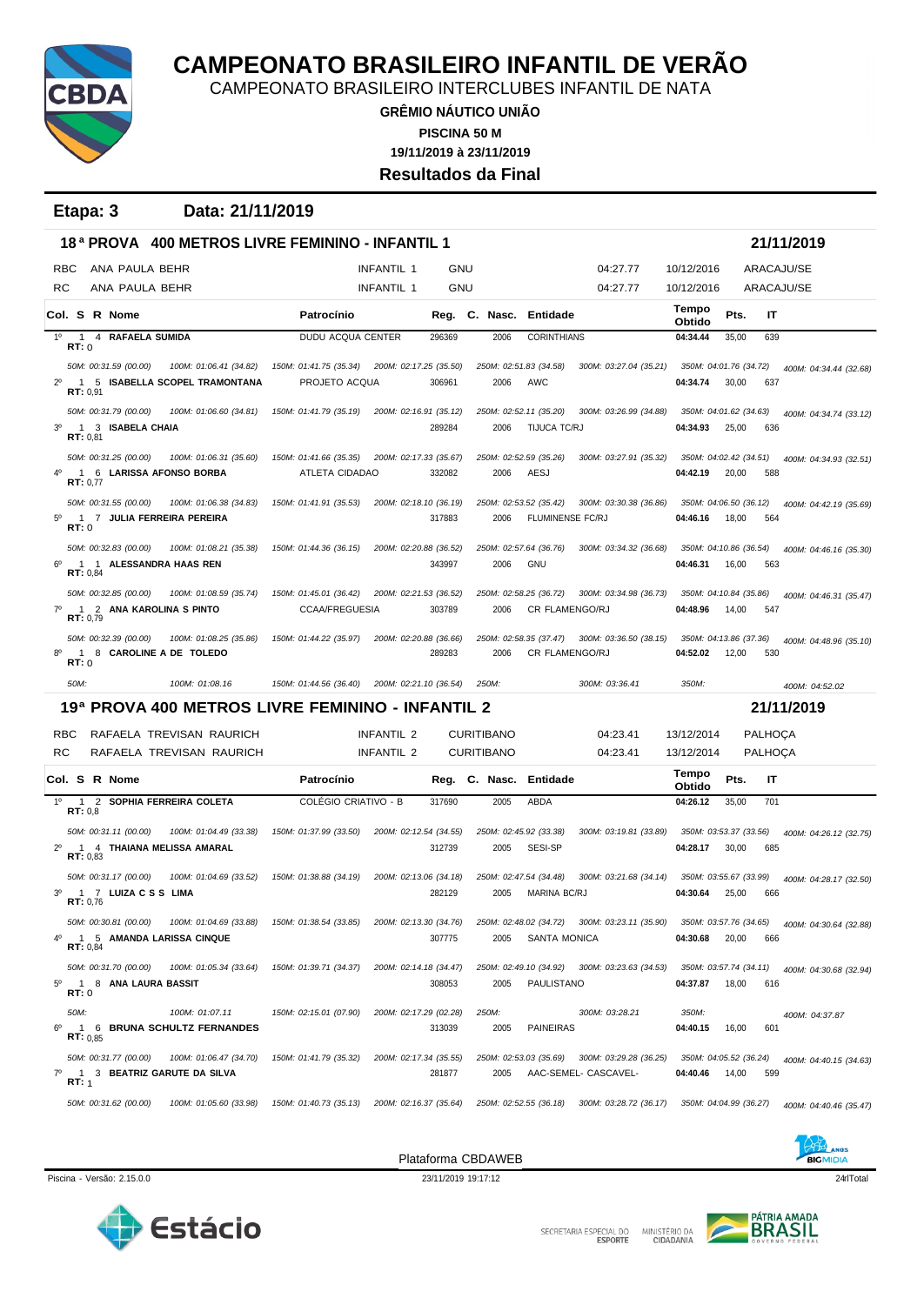

CAMPEONATO BRASILEIRO INTERCLUBES INFANTIL DE NATA

**GRÊMIO NÁUTICO UNIÃO PISCINA 50 M**

**19/11/2019 à 23/11/2019**

#### **Resultados da Final**

| 8°<br>RT: 0.95                 | 1 1 MARIA EDUARDA CASTRO                                                                                   |                                                |                          | 307150 | 2005                                 | PRAIA CLUBE                                |                                                                                             | 04:43.81                           | 12,00 | 578       |                                                |
|--------------------------------|------------------------------------------------------------------------------------------------------------|------------------------------------------------|--------------------------|--------|--------------------------------------|--------------------------------------------|---------------------------------------------------------------------------------------------|------------------------------------|-------|-----------|------------------------------------------------|
|                                | 50M: 00:32.52 (00.00)<br>100M: 01:07.62 (35.10)                                                            | 150M: 01:43.51 (35.89)                         | 200M: 02:19.85 (36.34)   |        | 250M: 02:56.40 (36.55)               |                                            | 300M: 03:32.88 (36.48)                                                                      | 350M: 04:09.12 (36.24)             |       |           | 400M: 04:43.81 (34.69)                         |
|                                | 20ª PROVA 400 METROS LIVRE MASCULINO - INFANTIL 1                                                          |                                                |                          |        |                                      |                                            |                                                                                             |                                    |       |           | 21/11/2019                                     |
| <b>RBC</b>                     | <b>MURILO SETIN SARTORI</b>                                                                                |                                                | <b>INFANTIL 1</b>        |        | RIO BRANCO                           |                                            | 04:06.94                                                                                    | 12/12/2015                         |       | SÃO PAULO |                                                |
| RC                             | <b>MURILO SETIN SARTORI</b>                                                                                |                                                | <b>INFANTIL 1</b>        |        | RIO BRANCO                           |                                            | 04:06.94                                                                                    | 12/12/2015                         |       |           | SÃO PAULO                                      |
| Col. S R Nome                  |                                                                                                            | Patrocínio                                     |                          | Reg.   | C. Nasc.                             | Entidade                                   |                                                                                             | Tempo                              | Pts.  | IT        |                                                |
| 1 <sup>0</sup>                 | 1 4 SAMUEL LOPES                                                                                           |                                                |                          | 327711 | 2006                                 | ACEB/BA                                    |                                                                                             | Obtido<br>04:13.60                 | 35,00 | 653       |                                                |
| RT: 0.81                       | 50M: 00:28.45 (00.00)<br>100M: 00:59.39 (30.94)                                                            | 150M: 01:31.36 (31.97)                         | 200M: 02:03.63 (32.27)   |        | 250M: 02:36.33 (32.70)               |                                            | 300M: 03:09.17 (32.84)                                                                      | 350M: 03:42.09 (32.92)             |       |           |                                                |
| $2^{\circ}$<br>RT: 0.7         | 1 5 LUCCA SILVA B ABREU                                                                                    |                                                |                          | 300634 | 2006                                 | FLUMINENSE FC/RJ                           |                                                                                             | 04:17.74                           | 30,00 | 622       | 400M: 04:13.60 (31.51)                         |
| 3 <sup>o</sup><br>RT: 0,74     | 50M: 00:29.54 (00.00)<br>100M: 01:01.92 (32.38)<br>1 3 GABRIEL HORVATH SCHWAN                              | 150M: 01:34.76 (32.84)                         | 200M: 02:08.18 (33.42)   | 329616 | 250M: 02:41.17 (32.99)<br>2006       | PAINEIRAS                                  | 300M: 03:14.49 (33.32)                                                                      | 350M: 03:46.80 (32.31)<br>04:18.71 | 25,00 | 615       | 400M: 04:17.74 (30.94)                         |
| RT:0                           | 50M: 00:29.91 (00.00)<br>100M: 01:02.48 (32.57)<br>1 6 CAUE GLUCK                                          | 150M: 01:35.57 (33.90)                         | 200M: 02:08.94 (33.37)   | 296595 | 250M: 02:42.20 (33.26)<br>2006       | <b>CURITIBANO</b>                          | 300M: 03:15.39 (33.19)                                                                      | 350M: 03:48.04 (32.65)<br>04:19.17 | 20,00 | 612       | 400M: 04:18.71 (30.67)                         |
| $5^{\circ}$<br>RT:0            | 50M: 00:29.92 (00.00)<br>100M: 01:02.21 (32.29)<br>1 2 HENRIQUE FABRI LABRIOLA                             | 150M: 01:35.14 (32.93)                         | 200M: 02:08.54 (33.40)   | 313192 | 250M: 02:41.49 (32.95)<br>2006       | <b>MINAS TENIS CLUBE</b>                   | 300M: 03:14.96 (33.47)                                                                      | 350M: 03:47.17 (32.21)<br>04:22.35 | 18,00 | 590       | 400M: 04:19.17 (32.00)                         |
| RT: 0.79                       | 50M: 00:30.36 (00.00)<br>100M: 01:03.55 (33.19)<br>1 1 JOHN HICK                                           | 150M: 01:37.23 (33.68)                         | 200M: 02:10.24 (33.10)   | 316683 | 2006                                 | PAULISTANO                                 | 250M: 02:44.45 (34.21) 300M: 03:17.95 (33.50)                                               | 350M: 03:51.89 (33.94)<br>04:25.03 | 16,00 | 572       | 400M: 04:22.35 (30.46)                         |
| $7^\circ$<br>RT: 2,9           | 50M: 00:30.39 (00.00)<br>100M: 01:02.81 (32.42)<br>1 8 LUCAS ALVES                                         | 150M: 01:36.04 (33.23)<br>M1 METALÚRGICA/PRO A | 200M: 02:09.92 (33.88)   | 312728 | 250M: 02:43.72 (33.80)<br>2006       | <b>SWIMMERS</b>                            | 300M: 03:18.11 (34.39)                                                                      | 350M: 03:51.78 (33.67)<br>04:27.03 | 14,00 | 559       | 400M: 04:25.03 (33.25)                         |
| 50M:<br>$\overline{1}$<br>RT:0 | 100M: 01:02.99<br>7 MATHEUS CONY SINISCALCHI                                                               | 150M:                                          | 200M: 02:10.17           | 337744 | 250M:<br>2006                        | <b>CIRCULO MILITAR</b>                     | 300M: 03:18.59                                                                              | 350M:<br>04:30.66                  | 12,00 | 537       | 400M: 04:32.41                                 |
|                                |                                                                                                            |                                                |                          |        |                                      |                                            |                                                                                             |                                    |       |           |                                                |
|                                | 50M: 00:30.64 (00.00)<br>100M: 01:03.38 (32.74)                                                            | 150M: 01:37.07 (33.69)                         | 200M: 02:11.44 (34.37)   |        | 250M: 02:45.51 (34.70)               |                                            | 300M: 03:20.62 (35.11)                                                                      | 350M: 03:56.03 (35.41)             |       |           | 400M: 04:30.66 (34.63)                         |
|                                | 21ª PROVA 400 METROS LIVRE MASCULINO - INFANTIL 2                                                          |                                                |                          |        |                                      |                                            |                                                                                             |                                    |       |           | 21/11/2019                                     |
| <b>RBC</b>                     |                                                                                                            |                                                |                          |        |                                      |                                            |                                                                                             |                                    |       |           |                                                |
| RC                             | JOAO P G CAMPOS<br>JOAO P G CAMPOS                                                                         |                                                | INFANTIL 2<br>INFANTIL 2 |        | FLUMINENSE FC/RJ<br>FLUMINENSE FC/RJ |                                            | 04:00.96<br>04:00.96                                                                        | 21/11/2019<br>21/11/2019           |       |           | <b>GRÊMIO NÁUTICO</b><br><b>GRÊMIO NÁUTICO</b> |
| Col. S R Nome                  |                                                                                                            | Patrocínio                                     |                          |        | Reg. C. Nasc. Entidade               |                                            |                                                                                             | Tempo<br>Obtido                    | Pts.  | IT        |                                                |
| $1^{\circ}$                    | 1 4 JOAO P G CAMPOS                                                                                        |                                                |                          | 284313 | 2005                                 | FLUMINENSE FC/RJ                           |                                                                                             | 04:00.96                           | 55,00 | 761       | <b>RC\RBC</b>                                  |
| RT: 0,78<br>RT: 0.77           | 50M: 00:28.27 (00.00)<br>100M: 00:59.06 (30.79)<br>1 5 VITOR F PARTICELLI                                  | 150M: 01:29.69 (30.63)                         | 200M: 02:00.93 (31.24)   | 282049 | 2005                                 | 250M: 02:31.62 (30.69)<br>FLUMINENSE FC/RJ | 300M: 03:01.98 (30.36)                                                                      | 350M: 03:31.41 (29.43)<br>04:12.32 | 30,00 | 663       | 400M: 04:00.96 (29.55)                         |
| $3^{\circ}$<br>RT:0            | 50M: 00:29.71 (00.00)<br>100M: 01:01.32 (31.61) 150M: 01:33.04 (31.72)<br>1 2 LUCAS DAVESAC MACHADO        |                                                |                          | 314938 | 2005                                 |                                            | 200M: 02:04.92 (31.88) 250M: 02:36.89 (31.97) 300M: 03:08.79 (31.90)<br>NADAR ITJ/MARC DIAS | 350M: 03:40.78 (31.99)<br>04:14.88 | 22,50 | 643       | 400M: 04:12.32 (31.54)<br>Ε                    |
| $3^{\circ}$<br>RT: 0,8         | 50M: 00:29.21 (00.00)<br>100M: 01:00.86 (31.65)  150M: 01:33.24 (32.38)<br>1 3 LEONARDO BARBIERI ALCANTARA |                                                | 200M: 02:06.26 (33.20)   | 315049 | 2005                                 | UNISANTA                                   | 250M: 02:39.08 (32.82) 300M: 03:12.49 (33.41) 350M: 03:45.04 (32.55)                        | 04:14.88                           | 22,50 | 643       | 400M: 04:14.88 (29.84)<br>E                    |
| RT: 0,76                       | 50M: 00:28.58 (00.00)<br>100M: 01:00.29 (31.71)<br>5º 1 1 PEDRO HENRIQUE ZACCHARIAS                        | 150M: 01:32.76 (32.47)                         | 200M: 02:05.97 (33.21)   | 315047 | 250M: 02:38.49 (32.52)<br>2005       | UNISANTA                                   | 300M: 03:12.11 (33.62)                                                                      | 350M: 03:44.81 (32.70)<br>04:18.65 | 18,00 | 615       | 400M: 04:14.88 (30.70)                         |
| $\overline{1}$<br>RT:0         | 50M: 00:28.86 (00.00)<br>100M: 01:00.31 (31.45)<br>8 MATHEUS DE MELECCHI                                   | 150M: 01:32.89 (32.58)                         | 200M: 02:05.72 (32.83)   | 280529 | 250M: 02:38.93 (33.21)<br>2005       | GNU                                        | 300M: 03:12.82 (33.89)                                                                      | 350M: 03:46.33 (33.51)<br>04:19.57 | 16,00 | 609       | 400M: 04:18.65 (32.32)                         |
| 50M:<br>$7^\circ$<br>RT: 0,81  | 100M: 01:02.96<br>1 6 GUILHERME GUSTAVO KANZLER                                                            | 150M:                                          | 200M: 02:08.66           | 282048 | 250M:<br>2005                        |                                            | 300M: 03:14.54<br>AJINC/URBANO/SECEL                                                        | 350M:<br>04:26.56                  | 14,00 | 562       | 400M: 04:19.57                                 |

Piscina - Versão: 2.15.0.0 23/11/2019 19:17:12 25/17 25/17 25/17 25/17 25/17 25/17 25/17 25/17 25/17 25/17 25/17 25/17 25/17 25/17 25/17 25/17 25/17 25/17 25/17 25/17 25/17 25/17 25/17 25/17 25/17 25/17 25/17 25/17 25/17 2





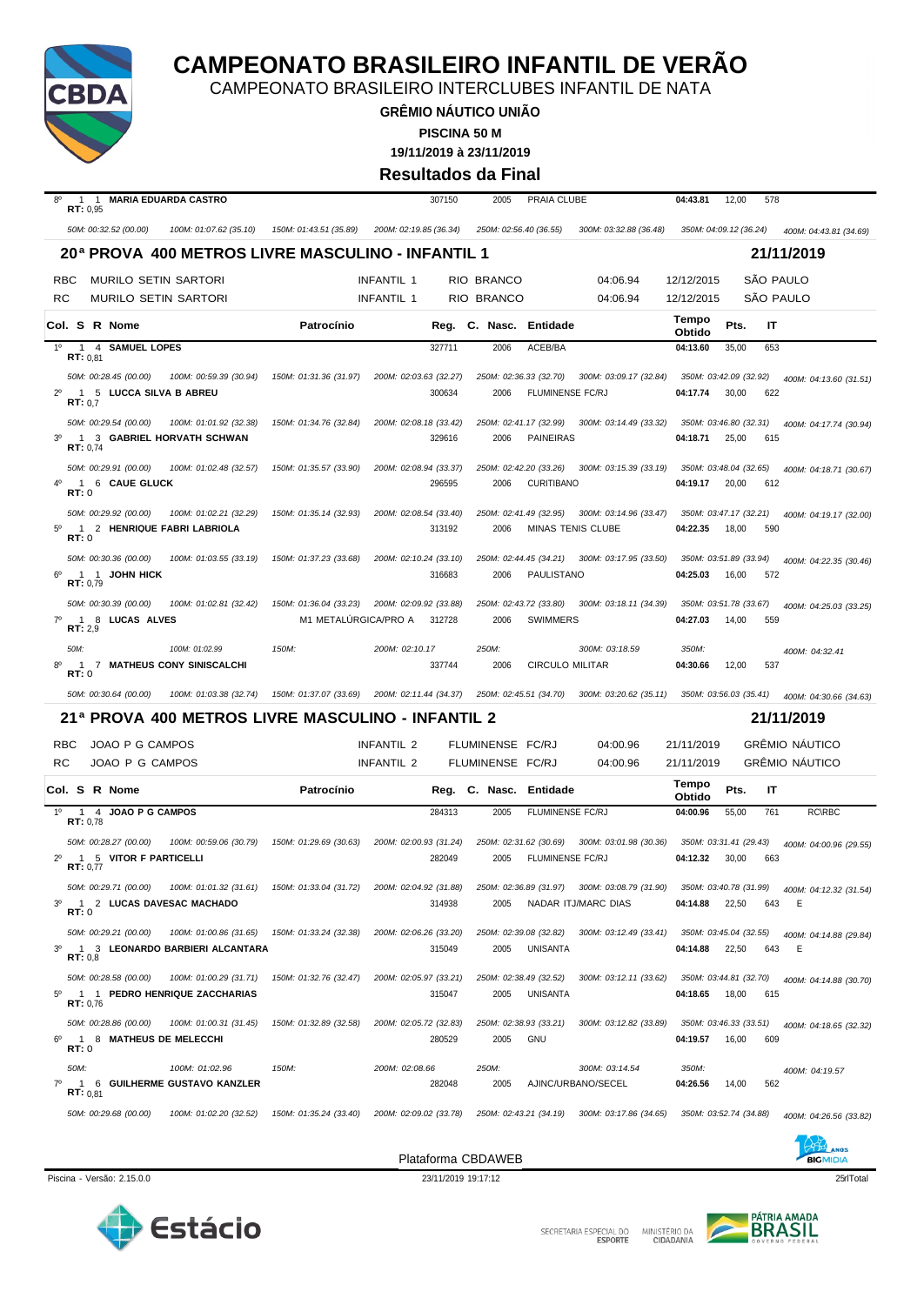

CAMPEONATO BRASILEIRO INTERCLUBES INFANTIL DE NATA

**GRÊMIO NÁUTICO UNIÃO PISCINA 50 M**

**19/11/2019 à 23/11/2019**

#### **Resultados da Final**

| 1 7 VINICIUS A FLINTZ<br>8°<br>RT: 0,77                     |                                                                        | 281853 | 2005            | <b>FLUMINENSE FC/RJ</b>                          | 04:33.37               | 12,00 | 521                    |
|-------------------------------------------------------------|------------------------------------------------------------------------|--------|-----------------|--------------------------------------------------|------------------------|-------|------------------------|
| 50M: 00:29.96 (00.00)<br>100M: 01:02.95 (32.99)             | 150M: 01:35.48 (32.53)<br>200M: 02:08.73 (33.25)                       |        |                 | 250M: 02:44.01 (35.28)<br>300M: 03:20.94 (36.93) | 350M: 03:57.90 (36.96) |       | 400M: 04:33.37 (35.47) |
| 22ª PROVA 200 METROS PEITO FEMININO - INFANTIL 1            |                                                                        |        |                 |                                                  |                        |       | 21/11/2019             |
| <b>BIANCA RODRIGUES FREITAS</b><br><b>RBC</b>               | INFANTIL 1                                                             | UTC    |                 | 02:39.60                                         | 03/09/2008             |       | <b>SÃO PAULO</b>       |
| RC<br><b>BIANCA RODRIGUES FREITAS</b>                       | <b>INFANTIL 1</b>                                                      | UTC    |                 | 02:39.96                                         | 14/11/2008             |       | <b>CURITIBA</b>        |
| Col. S R Nome                                               | Patrocínio                                                             |        |                 | Reg. C. Nasc. Entidade                           | Tempo<br>Obtido        | Pts.  | ΙT                     |
| $1^{\circ}$<br>1 4 BEATRIZ COMINI ROMERO<br>RT: 0.89        |                                                                        | 288772 | 2006            | MINAS TENIS CLUBE                                | 02:46.33               | 35,00 | 585                    |
| 50M: 00:36.73 (00.00)<br>100M: 01:20.08 (43.35)             | 150M: 02:03.47 (43.39) 200M: 02:46.33 (42.86)                          |        |                 |                                                  |                        |       |                        |
| 1 2 GEOVANA SEAWRIGHT MARCELO<br>$2^{\circ}$<br>RT: 0.82    | <b>GEART MODA PRAIA E F</b>                                            | 352397 | 2006            | <b>CORINTHIANS</b>                               | 02:49.73               | 30,00 | 550                    |
| 50M: 00:39.21 (00.00)<br>100M: 01:22.86 (43.65)             | 150M: 02:06.70 (43.84) 200M: 02:49.73 (43.30)                          |        |                 |                                                  |                        |       |                        |
| 1 6 JULIA GOMEZ CARPI<br>$3^{\circ}$<br>RT: 0,85            |                                                                        | 329389 | 2006            | MINAS TENIS CLUBE                                | 02:50.33               | 25,00 | 544                    |
| 50M: 00:38.11 (00.00)<br>100M: 01:20.28 (42.17)             | 150M: 02:04.31 (44.30)<br>200M: 02:50.33 (46.20)                       |        |                 |                                                  |                        |       |                        |
| 1 3 NATALIA ALVAREZ STEINER<br>RT: 0.77                     |                                                                        | 305849 | 2006            | CR FLAMENGO/RJ                                   | 02:50.56               | 20,00 | 542                    |
| 50M: 00:39.27 (00.00)<br>100M: 01:23.24 (43.97)             | 150M: 02:07.56 (44.32) 200M: 02:50.56 (43.00)                          |        |                 |                                                  |                        |       |                        |
| 1 1 MELISSA ALVES GULMINI<br>$5^{\circ}$<br>RT: 0,9         | LIFE STUDIO DE PILAT                                                   | 307397 | 2006            | ATIVA ESPORTE TOTAL                              | 02:52.68               | 18,00 | 522                    |
| 50M: 00:38.22 (00.00)<br>100M: 01:21.97 (43.75)             | 150M: 02:06.66 (44.69)<br>200M: 02:52.68 (46.20)                       |        |                 |                                                  |                        |       |                        |
| 1 8 CAROLINA LEITAO DAHER<br>$6^{\circ}$<br>RT:0            |                                                                        | 332206 | 2006            | PRAIA CLUBE                                      | 02:54.88               | 16,00 | 503                    |
| 50M:<br>100M: 01:22.37                                      | 150M:<br>200M: 02:54.88                                                |        |                 |                                                  |                        |       |                        |
| 7º 1 7 LETICIA TOMAZ NUNES<br>RT: 0,84                      |                                                                        | 319636 | 2006            | MACKENZIE                                        | 02:55.71               | 14,00 | 496                    |
| 50M: 00:39.59 (00.00)<br>100M: 01:24.01 (44.42)             | 150M: 02:10.24 (46.23)<br>200M: 02:55.71 (45.47)                       |        |                 |                                                  |                        |       |                        |
| 1 5 ANA BEATRIZ PASSAGLIA<br>RT: 0,88                       |                                                                        | 289771 | 2006            | MINAS TENIS CLUBE                                | 02:58.50               | 12,00 | 473                    |
| 50M: 00:39.74 (00.00)                                       | 100M: 01:25.05 (45.31)  150M: 02:12.16 (47.11)  200M: 02:58.50 (46.34) |        |                 |                                                  |                        |       |                        |
| 23ª PROVA 200 METROS PEITO FEMININO - INFANTIL 2            |                                                                        |        |                 |                                                  |                        |       | 21/11/2019             |
| MAYARA KAUANI NASCIMENTO<br><b>RBC</b>                      | INFANTIL 2                                                             |        | C.CURITIBANO/PR | 02:35.00                                         | 26/06/2009             |       | MANAUS                 |
| RC<br>MAYARA KAUANI NASCIMENTO                              | INFANTIL 2                                                             |        | C.CURITIBANO/PR | 02:35.29                                         | 13/11/2009             |       | JOAO PESSOA            |
| Col. S R Nome                                               | Patrocínio                                                             |        |                 | Reg. C. Nasc. Entidade                           | Tempo<br>Obtido        | Pts.  | ΙT                     |
| $1^{\circ}$<br>1 5 INGRA KLAPPER F PEDROSO<br>RT: 0.8       |                                                                        | 313080 | 2005            | CR FLAMENGO/RJ                                   | 02:44.00               | 35,00 | 610                    |
| 50M: 00:37.26 (00.00)<br>100M: 01:18.85 (41.59)             | 150M: 02:02.60 (43.75)<br>200M: 02:44.00 (41.40)                       |        |                 |                                                  |                        |       |                        |
| 1 4 PÉROLA SILVA SANTOS<br>RT: 0.68                         |                                                                        | 281093 | 2005            | <b>CURITIBANO</b>                                | 02:44.39               | 30,00 | 605                    |
| 50M: 00:36.35 (00.00)<br>100M: 01:17.85 (41.50)             | 150M: 02:00.49 (42.64)<br>200M: 02:44.39 (43.90)                       |        |                 |                                                  |                        |       |                        |
| $3^{\circ}$<br>1 3 SOPHIA REIS<br>RT: 0,81                  |                                                                        | 335677 | 2005            | <b>CURITIBANO</b>                                | 02:47.11               | 25,00 | 576                    |
| 50M: 00:36.98 (00.00)<br>100M: 01:18.79 (41.81)             |                                                                        |        |                 |                                                  |                        |       |                        |
| 4º 1 1 ANA FLAVIA FARIA                                     | 150M: 02:03.65 (44.86) 200M: 02:47.11 (43.46)                          |        |                 |                                                  |                        |       |                        |
|                                                             | ATLETA CIDADAO                                                         | 336594 | 2005            | AESJ                                             | 02:47.24               | 20,00 | 575                    |
| RT: 0.69<br>50M: 00:37.48 (00.00)<br>100M: 01:20.60 (43.12) | 150M: 02:05.04 (44.44) 200M: 02:47.24 (42.20)                          |        |                 |                                                  |                        |       |                        |
| 5º 1 7 ANNA BEATRIZ MACHADO<br>RT: 0.74                     | URBA - BOMBAS D AGUA 316544                                            |        | 2005            | <b>PINHEIROS</b>                                 | 02:49.36               | 18,00 | 554                    |
| 50M: 00:38.70 (00.00)<br>100M: 01:21.70 (43.00)             | 150M: 02:06.11 (44.41) 200M: 02:49.36 (43.25)                          |        |                 |                                                  |                        |       |                        |
| $6^{\circ}$<br>1 6 GABRIELA ANDRADE RUBIANO<br>RT: 0,95     |                                                                        | 276376 | 2005            | MINAS TENIS CLUBE                                | 02:49.49               | 16,00 | 552                    |
| 50M: 00:38.79 (00.00)<br>100M: 01:22.27 (43.48)             | 150M: 02:06.47 (44.20)<br>200M: 02:49.49 (43.20)                       |        |                 |                                                  |                        |       |                        |
| 7º 1 2 RAISSA ABREU PAULA<br>RT:0                           |                                                                        | 324040 | 2005            | MINAS TENIS CLUBE                                | 02:50.05               | 14,00 | 547                    |

Piscina - Versão: 2.15.0.0 23/11/2019 19:17:13 26HTotal 26HTotal 26HTotal 26HTotal 26HTotal 26HTotal 26HTotal 26HTotal 26HTotal 26HTotal 26HTotal 26HTotal 26HTotal 26HTotal 26HTotal 26HTotal 26HTotal 26HTotal 26HTotal 26HT

Plataforma CBDAWEB



Estácio



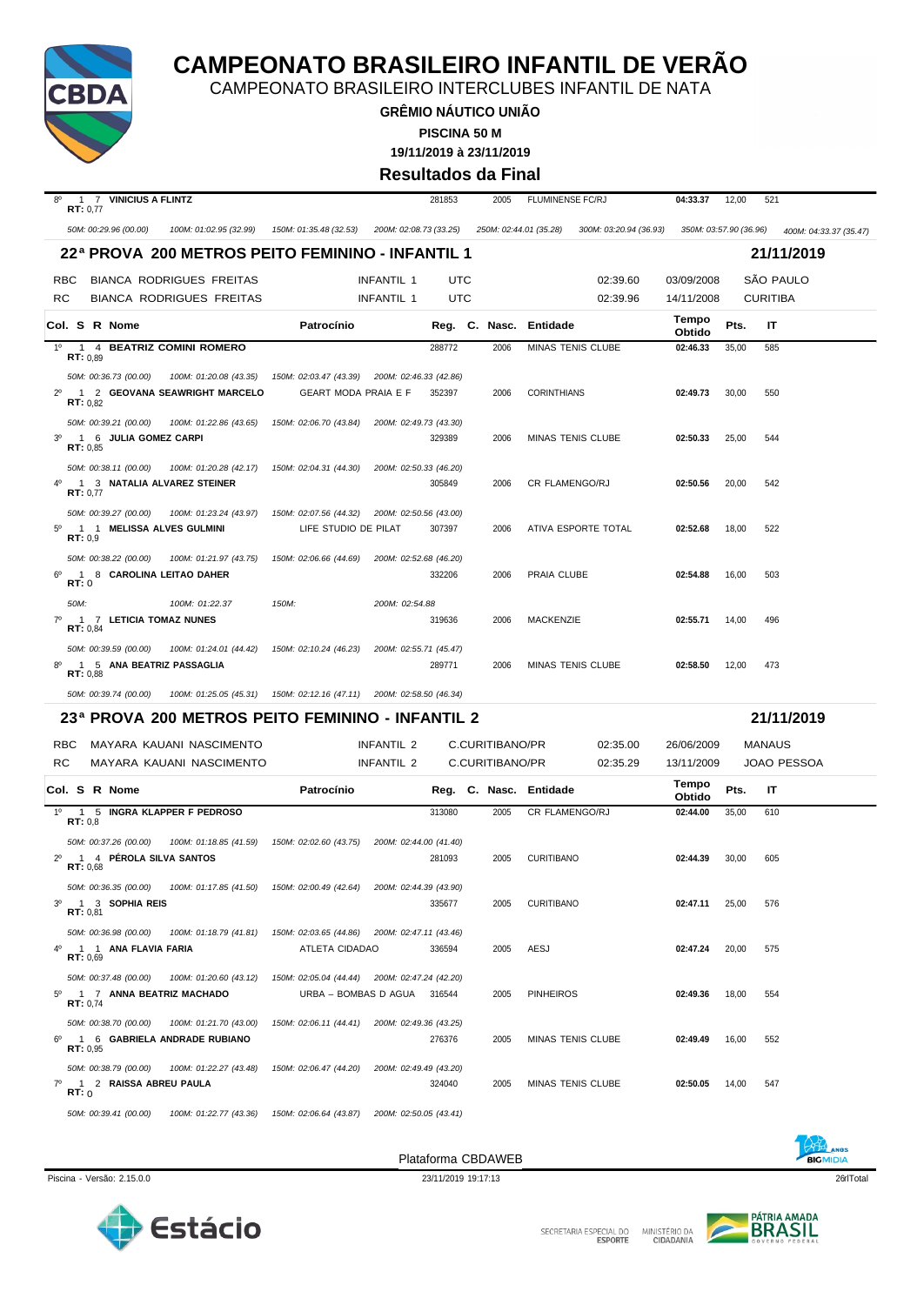

CAMPEONATO BRASILEIRO INTERCLUBES INFANTIL DE NATA

**GRÊMIO NÁUTICO UNIÃO PISCINA 50 M**

**19/11/2019 à 23/11/2019**

**Resultados da Final**

| $8^{\circ}$<br>RT:0 | 1 8 SABRINA BARBOZA                                                                                                                 |                        |                        |                        | 336545 | 2005                 | SESI-SP                |          | 02:51.12        | 12,00 | 537        |                             |
|---------------------|-------------------------------------------------------------------------------------------------------------------------------------|------------------------|------------------------|------------------------|--------|----------------------|------------------------|----------|-----------------|-------|------------|-----------------------------|
| 50M:                | 100M: 01:21.71                                                                                                                      | 150M:                  |                        | 200M: 02:51.12         |        |                      |                        |          |                 |       |            |                             |
|                     | 24ª PROVA 200 METROS PEITO MASCULINO - INFANTIL 1                                                                                   |                        |                        |                        |        |                      |                        |          |                 |       | 21/11/2019 |                             |
| <b>RBC</b>          | STEPHAN ALEXANDER STEVERINK                                                                                                         |                        |                        | <b>INFANTIL 1</b>      |        |                      | NOVOS CIELOS/COTP      | 02:29.34 | 01/11/2017      |       |            | <b>GRÊMIO NÁUTICO UNIÃO</b> |
| <b>RC</b>           | STEPHAN ALEXANDER STEVERINK                                                                                                         |                        |                        | INFANTIL 1             |        |                      | NOVOS CIELOS/COTP      | 02:29.34 | 01/11/2017      |       |            | GRÊMIO NAUTICO UNIÃ         |
|                     | Col. S R Nome                                                                                                                       |                        | Patrocínio             |                        |        |                      | Reg. C. Nasc. Entidade |          | Tempo<br>Obtido | Pts.  | IT         |                             |
| $1^{\circ}$         | 1 4 SAMUEL GEORGE CARVALHO<br><b>RT:</b> $0,74$                                                                                     |                        |                        |                        | 302452 | 2006                 | <b>CORINTHIANS</b>     |          | 02:34.76        | 35,00 | 548        |                             |
| $2^{\circ}$         | 50M: 00:36.21 (00.00)<br>1 5 MATHEUS MENEL STAHELIN<br>RT: 0.76                                                                     | 100M: 01:15.96 (39.75) | 150M: 01:55.99 (40.30) | 200M: 02:34.76 (38.77) | 298658 | 2006                 | AJINC/URBANO/SECEL     |          | 02:35.86        | 30,00 | 536        |                             |
| 3 <sup>o</sup>      | 50M: 00:36.37 (00.00)<br>1 3 ANDRÉ OLIVEIRA SOUZA<br>RT: 0,81                                                                       | 100M: 01:16.35 (39.98) | 150M: 01:56.71 (40.36) | 200M: 02:35.86 (39.15) | 356714 | 2006                 | ADA OSASCO             |          | 02:37.15        | 25,00 | 523        |                             |
| 40<br>RT:0          | 50M: 00:35.66 (00.00)<br>1 7 LUCAS V ODORICI                                                                                        | 100M: 01:15.49 (39.83) | 150M: 01:56.06 (40.57) | 200M: 02:37.15 (41.90) | 295029 | 2006                 | MARINA BC/RJ           |          | 02:37.54        | 20,00 | 519        |                             |
| $5^{\circ}$         | 50M: 00:36.30 (00.00)<br>1 1 PEDRO NASCIMENTO OLIVA<br>RT: 0,68                                                                     | 100M: 01:16.98 (40.68) | 150M: 01:58.24 (41.26) | 200M: 02:37.54 (39.30) | 343715 | 2006                 | SESI-SP                |          | 02:39.10        | 18,00 | 504        |                             |
|                     | 50M: 00:36.95 (00.00)<br>1 6 NATAN PORTO SILVA<br>RT: 0.68                                                                          | 100M: 01:18.42 (41.47) | 150M: 01:58.12 (39.70) | 200M: 02:39.10 (40.98) | 331306 | 2006                 | <b>PINHEIROS</b>       |          | 02:39.39        | 16,00 | 501        |                             |
| $7^\circ$<br>RT:0   | 50M: 00:36.31 (00.00)<br>1 2 FELIPE FORSTER BASTOS                                                                                  | 100M: 01:16.45 (40.14) | 150M: 01:58.59 (42.14) | 200M: 02:39.39 (40.80) | 328950 | 2006                 | SESI-SP                |          | 02:39.47        | 14,00 | 501        |                             |
| RT:0                | 50M: 00:37.86 (00.00)<br>1 8 THOMAS UGRINOVICH KRINGS                                                                               | 100M: 01:19.16 (41.30) | 150M: 01:59.61 (40.45) | 200M: 02:39.47 (39.86) | 330393 | 2006                 | SESI-SP                |          | 02:40.90        | 12,00 | 487        |                             |
|                     |                                                                                                                                     |                        |                        |                        |        |                      |                        |          |                 |       |            |                             |
| 50M:                | 100M: 01:18.71                                                                                                                      | 150M:                  |                        | 200M: 02:40.90         |        |                      |                        |          |                 |       |            |                             |
|                     | 25ª PROVA 200 METROS PEITO MASCULINO - INFANTIL 2                                                                                   |                        |                        |                        |        |                      |                        |          |                 |       | 21/11/2019 |                             |
| <b>RBC</b>          | STEPHAN ALEXANDER STEVERINK                                                                                                         |                        |                        | INFANTIL 2             |        | <b>CLUBE ESPERIA</b> |                        | 02:22.26 | 28/11/2018      |       |            | C.N. R. ÁLVARES             |
| RC.                 | STEPHAN ALEXANDER STEVERINK                                                                                                         |                        |                        | INFANTIL 2             |        | <b>CLUBE ESPERIA</b> |                        | 02:22.26 | 28/11/2018      |       |            | C.N. R. ALVARES             |
|                     | Col. S R Nome                                                                                                                       |                        | Patrocínio             |                        |        |                      | Reg. C. Nasc. Entidade |          | Tempo<br>Obtido | Pts.  | IT         |                             |
| RT: 0,8             | 1º 1 4 ARTUR BECKER                                                                                                                 |                        |                        |                        | 303534 | 2005                 | MINAS TENIS CLUBE      |          | 02:27.24        | 35,00 | 636        |                             |
|                     | 50M: 00:33.70 (00.00)<br>1 5 BRENO GARCIA SANTANA<br>RT: 0.77                                                                       | 100M: 01:11.12 (37.42) | 150M: 01:49.09 (37.97) | 200M: 02:27.24 (38.15) | 281091 | 2005                 | <b>CURITIBANO</b>      |          | 02:31.34        | 30,00 | 586        |                             |
| $3^{\circ}$         | 50M: 00:35.05 (00.00) 100M: 01:12.31 (37.26) 150M: 01:51.78 (39.47) 200M: 02:31.34 (39.56)<br>1 6 IAN KLAPPER F PEDROSO<br>RT: 0,75 |                        |                        |                        | 313078 | 2005                 | CR FLAMENGO/RJ         |          | 02:32.59        | 25,00 | 572        |                             |
| 4°<br><b>RT:</b> 0  | 50M: 00:34.43 (00.00)<br>1 2 RAUL GOMES SANTOS                                                                                      | 100M: 01:13.28 (38.85) | 150M: 01:52.66 (39.38) | 200M: 02:32.59 (39.93) | 315046 | 2005                 | UNISANTA               |          | 02:33.86        | 20,00 | 558        |                             |
|                     | 50M: 00:35.52 (00.00)<br>5º 1 3 PEDRO HENRIQUE SANDTNER<br>RT: 0,78                                                                 | 100M: 01:14.53 (39.10) | 150M: 01:54.19 (39.66) | 200M: 02:33.86 (39.67) | 313703 | 2005                 | <b>CORINTHIANS</b>     |          | 02:34.08        | 18,00 | 555        |                             |
| 6°<br>RT:0          | 50M: 00:35.09 (00.00)<br>1 7 ARTHUR CATALDI GUEIROS                                                                                 | 100M: 01:15.00 (39.91) | 150M: 01:54.63 (39.63) | 200M: 02:34.08 (39.45) | 329547 | 2005                 | <b>HEBRAICA</b>        |          | 02:34.91        | 16,00 | 546        |                             |
| 70                  | 50M: 00:36.08 (00.00)<br>1 8 JOAO CARLOS CONSORT<br>RT: 0.89                                                                        | 100M: 01:15.70 (39.62) | 150M: 01:55.48 (39.78) | 200M: 02:34.91 (39.43) | 328172 | 2005                 | UNI-EVANGÉLICA         |          | 02:35.94        | 14,00 | 535        |                             |







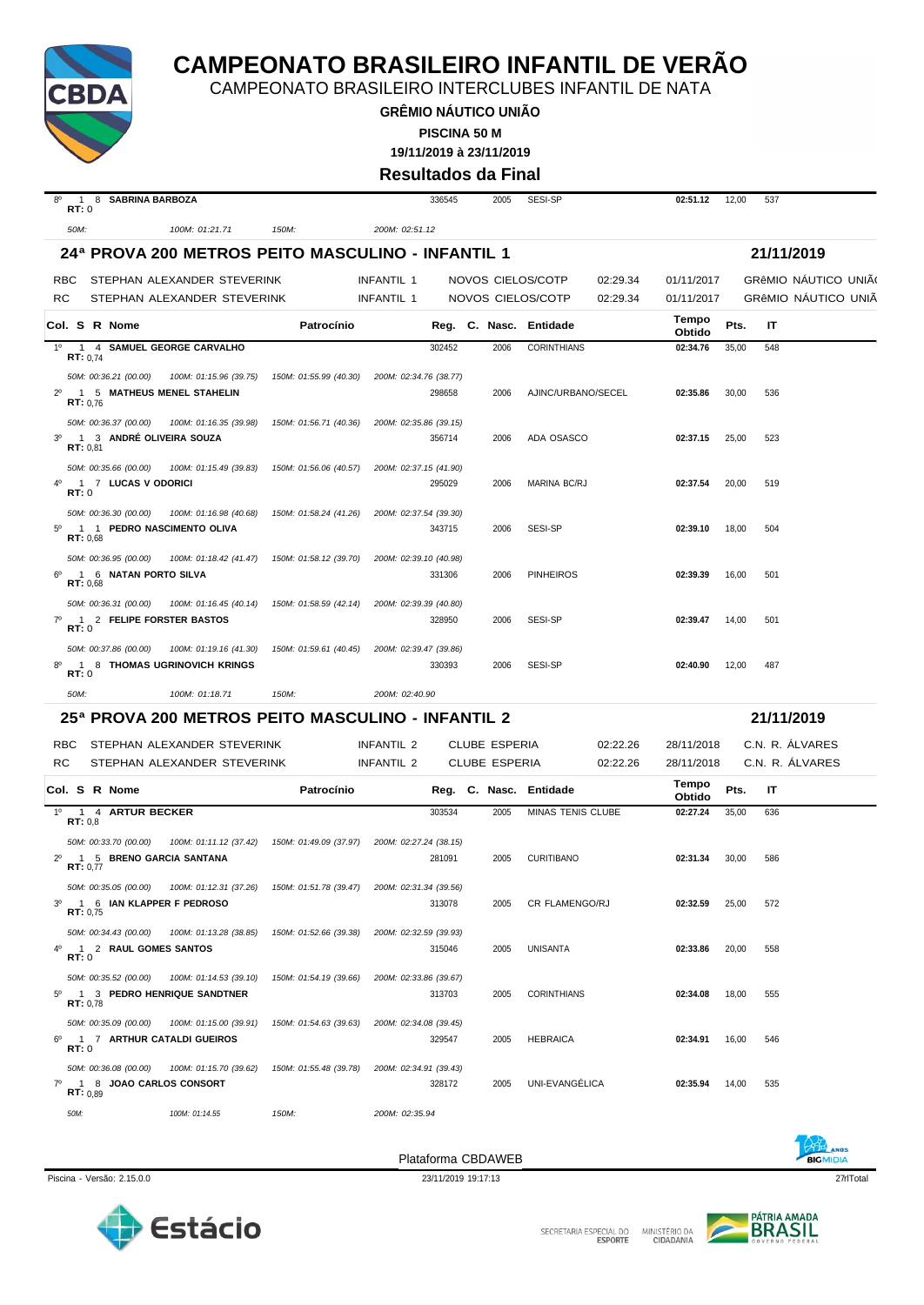

CAMPEONATO BRASILEIRO INTERCLUBES INFANTIL DE NATA

**GRÊMIO NÁUTICO UNIÃO PISCINA 50 M**

**19/11/2019 à 23/11/2019**

**Resultados da Final**

|                        |                                                   |                                                                  |                                                                 |                             |        | Resultados da Final    |                    |          |                 |       |                |  |
|------------------------|---------------------------------------------------|------------------------------------------------------------------|-----------------------------------------------------------------|-----------------------------|--------|------------------------|--------------------|----------|-----------------|-------|----------------|--|
| $8^{\circ}$            | 1 1 CARISTHON DE AZEVEDO<br>RT: 0,79              |                                                                  |                                                                 |                             | 338870 | 2005                   | SANROQUENSE        |          | 02:37.23        | 12,00 | 522            |  |
|                        | 50M: 00:36.21 (00.00)                             | 100M: 01:15.72 (39.51)                                           | 150M: 01:56.16 (40.44)                                          | 200M: 02:37.23 (41.70)      |        |                        |                    |          |                 |       |                |  |
|                        |                                                   | 26 <sup>a</sup> PROVA 200 METROS BORBOLETA FEMININO - INFANTIL 1 |                                                                 |                             |        |                        |                    |          |                 |       | 21/11/2019     |  |
| RBC.                   | MARIA LUIZA PESSANHA                              |                                                                  |                                                                 | <b>INFANTIL 1</b>           |        | FLUMINENSE FC/RJ       |                    | 02:22.71 | 13/10/2013      |       | RIO DE JANEIRO |  |
| <b>RC</b>              | MARIA LUIZA PESSANHA                              |                                                                  |                                                                 | INFANTIL 1                  |        | FLUMINENSE FC/RJ       |                    | 02:24.08 | 16/11/2013      |       | <b>VITÓRIA</b> |  |
|                        | Col. S R Nome                                     |                                                                  | Patrocínio                                                      |                             |        | Reg. C. Nasc. Entidade |                    |          | Tempo<br>Obtido | Pts.  | IT             |  |
| $1^{\circ}$            | RT: 0.93                                          | 1 4 ISABELLA SCOPEL TRAMONTANA                                   | PROJETO ACOUA                                                   |                             | 306961 | 2006                   | <b>AWC</b>         |          | 02:24.35        | 35,00 | 600            |  |
|                        | 50M: 00:33.37 (00.00)                             | 100M: 01:09.22 (35.85)                                           | 150M: 01:47.47 (38.25)                                          | 200M: 02:24.35 (36.88)      |        |                        |                    |          |                 |       |                |  |
| $2^{\circ}$            | 1 5 MARIANA O SILVA COSTA<br><b>RT:</b> $0.84$    |                                                                  |                                                                 |                             | 303869 | 2006                   | CR FLAMENGO/RJ     |          | 02:25.62        | 30,00 | 585            |  |
|                        | 50M: 00:33.93 (00.00)                             | 100M: 01:09.99 (36.60)                                           | 150M: 01:48.42 (38.43) 200M: 02:25.62 (37.20)                   |                             |        |                        |                    |          |                 |       |                |  |
| $3^{\circ}$            | 1 3 BEATRIZ BEZERRA<br>RT: 0.73                   |                                                                  | CBV JAQUEIRA/BOLSA A                                            |                             | 281495 | 2006                   | AABB-RECIFE        |          | 02:28.69        | 25,00 | 549            |  |
|                        | 50M: 00:33.80 (00.00)                             | 100M: 01:10.53 (36.73)                                           | 150M: 01:49.35 (38.82)                                          | 200M: 02:28.69 (39.34)      |        |                        |                    |          |                 |       |                |  |
| 40<br><b>RT:</b> 0     | 1 7 HELENA LOPES                                  |                                                                  |                                                                 |                             | 296563 | 2006                   | MINAS TENIS CLUBE  |          | 02:29.55        | 20,00 | 540            |  |
|                        | 50M: 00:33.05 (00.00)                             | 100M: 01:10.37 (37.32)                                           | 150M: 01:49.84 (39.47)                                          | 200M: 02:29.55 (39.71)      |        |                        |                    |          |                 |       |                |  |
| $5^{\circ}$            | 1 6 AMANDA CAMPOS ABDALLAH<br>RT: 0.82            |                                                                  | <b>BOLSA ATLETA MS</b>                                          |                             | 297238 | 2006                   | RADIO CLUBE/MS     |          | 02:31.64        | 18,00 | 518            |  |
| $6^{\circ}$            | 50M: 00:33.54 (00.00)<br>1 1 LARISSA AFONSO BORBA | 100M: 01:11.19 (37.65)                                           | 150M: 01:51.17 (39.98) 200M: 02:31.64 (40.47)<br>ATLETA CIDADAO |                             | 332082 | 2006                   | AESJ               |          | 02:31.81        | 16,00 | 516            |  |
|                        | RT: 0,76                                          |                                                                  |                                                                 |                             |        |                        |                    |          |                 |       |                |  |
|                        | 50M: 00:34.35 (00.00)                             | 100M: 01:15.19 (40.84)                                           | 150M: 01:52.90 (37.71) 200M: 02:31.81 (38.91)                   |                             |        |                        |                    |          |                 |       |                |  |
| $7^\circ$<br>RT:0      | 1 2 RAFAELA SUMIDA                                |                                                                  | DUDU ACQUA CENTER                                               |                             | 296369 | 2006                   | <b>CORINTHIANS</b> |          | 02:33.38        | 14,00 | 500            |  |
|                        | 50M: 00:33.69 (00.00)                             | 100M: 01:13.80 (40.11)                                           | 150M: 01:54.95 (41.15)                                          | 200M: 02:33.38 (38.43)      |        |                        |                    |          |                 |       |                |  |
| 8°<br>RT:0             | 1 8 LUIZA BIANCHINI BERSI                         |                                                                  |                                                                 |                             | 356748 | 2006                   | SESI-SP            |          | 02:36.88        | 12,00 | 468            |  |
| 50M:                   |                                                   | 100M: 01:14.43                                                   | 150M:                                                           | 200M: 02:36.88              |        |                        |                    |          |                 |       |                |  |
|                        |                                                   | 27ª PROVA 200 METROS BORBOLETA FEMININO - INFANTIL 2             |                                                                 |                             |        |                        |                    |          |                 |       | 21/11/2019     |  |
| RBC.                   | MARIA LUIZA PESSANHA                              |                                                                  |                                                                 | <b>INFANTIL 2</b>           |        | FLUMINENSE FC/RJ       |                    | 02:18.38 | 20/12/2014      |       | RIO DE JANEIRO |  |
| <b>RC</b>              | MARIA LUIZA PESSANHA                              |                                                                  |                                                                 | INFANTIL 2                  |        | FLUMINENSE FC/RJ       |                    | 02:19.75 | 13/12/2014      |       | PALHOÇA        |  |
|                        | Col. S R Nome                                     |                                                                  | Patrocínio                                                      |                             |        | Reg. C. Nasc. Entidade |                    |          | Tempo<br>Obtido | Pts.  | IT             |  |
| $1^{\circ}$            | 1 1 LAURA SILVA XAVIER<br>RT: 0.68                |                                                                  | <b>RUBBER PLAST</b>                                             |                             | 318149 | 2005                   | <b>JUVENTUS</b>    |          | 02:27.75        | 35,00 | 560            |  |
|                        | 50M: 00:32.50 (00.00)                             | 100M: 01:12.05 (39.55)                                           | 150M: 01:49.81 (37.76)                                          | 200M: 02:27.75 (37.94)      |        |                        |                    |          |                 |       |                |  |
| $2^{\circ}$<br>RT:0    | 1 7 LARISSA A. OLIVEIRA                           |                                                                  |                                                                 |                             | 312816 | 2005                   | <b>PINHEIROS</b>   |          | 02:29.97        | 30,00 | 535            |  |
|                        | 50M: 00:32.55 (00.00)                             | 100M: 01:10.05 (37.50)                                           | 150M: 01:49.21 (39.16) 200M: 02:29.97 (40.76)                   |                             |        |                        |                    |          |                 |       |                |  |
| $3^{\circ}$            | 1 4 MARIA GABRIELLY BENJAMIM<br>RT: 0,92          |                                                                  | <b>BOLSA ATLETA PE</b>                                          |                             | 179725 | 2005                   | AABB-RECIFE        |          | 02:30.07        | 25,00 | 534            |  |
|                        | 50M: 00:33.51 (00.00)                             | 100M: 01:11.29 (37.78)                                           | 150M: 01:50.69 (39.40)                                          | 200M: 02:30.07 (39.38)      |        |                        |                    |          |                 |       |                |  |
| $4^{\circ}$            | 1 5 LUIZA GABRIELA DIAS<br>RT: 0,73               |                                                                  |                                                                 |                             | 312753 | 2005                   | <b>MACKENZIE</b>   |          | 02:30.74        | 20,00 | 527            |  |
|                        | 50M: 00:33.78 (00.00)                             | 100M: 01:10.39 (36.61)                                           | 150M: 01:50.44 (40.50)                                          | 200M: 02:30.74 (40.30)      |        |                        |                    |          |                 |       |                |  |
| $5^{\circ}$<br>RT:0    | 1 2 ANNA BEATRIZ MACHADO                          |                                                                  |                                                                 | URBA - BOMBAS D AGUA 316544 |        | 2005                   | <b>PINHEIROS</b>   |          | 02:32.02        | 18,00 | 514            |  |
|                        | 50M: 00:33.16 (00.00)                             | 100M: 01:11.56 (38.40)                                           | 150M: 01:52.13 (40.57)                                          | 200M: 02:32.02 (39.89)      |        |                        |                    |          |                 |       |                |  |
| $6^{\circ}$<br>RT: 0.8 |                                                   | 1 6 MARIANA MARIZEIRO ALENCAR                                    | POSTO TIGRAO                                                    |                             | 292764 | 2005                   | <b>CORINTHIANS</b> |          | 02:33.22        | 16,00 | 502            |  |
|                        | 50M: 00:32.87 (00.00)                             | 100M: 01:12.24 (39.37)                                           | 150M: 01:52.63 (40.39)                                          | 200M: 02:33.22 (40.59)      |        |                        |                    |          |                 |       |                |  |
| $7^{\circ}$            | 1 3 GIULIA MISAEL PEREIRA<br><b>RT:</b> $0.79$    |                                                                  |                                                                 |                             | 313850 | 2005                   | SESI-SP            |          | 02:34.06        | 14,00 | 494            |  |
|                        |                                                   |                                                                  |                                                                 |                             |        |                        |                    |          |                 |       |                |  |



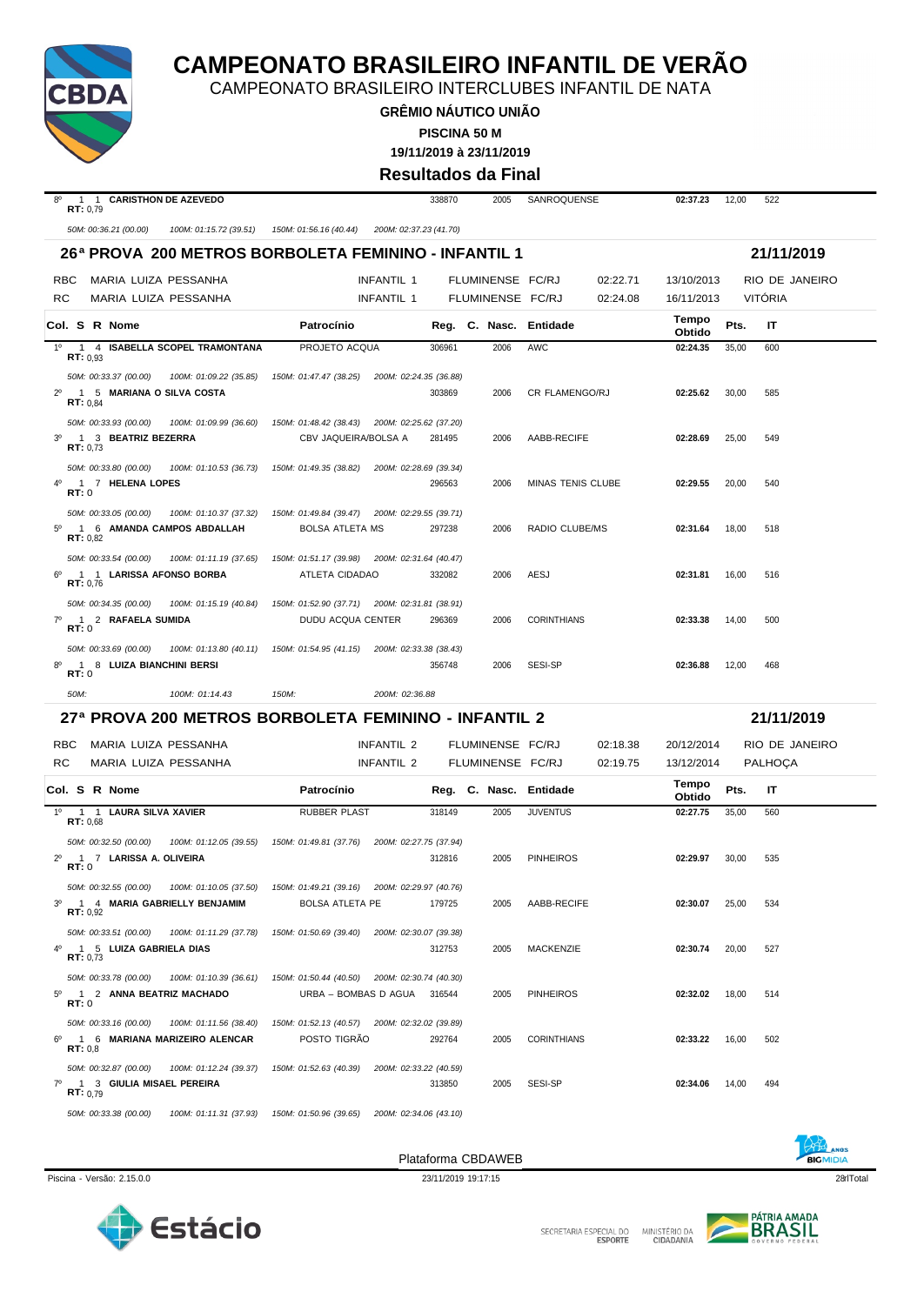

CAMPEONATO BRASILEIRO INTERCLUBES INFANTIL DE NATA

**GRÊMIO NÁUTICO UNIÃO PISCINA 50 M**

**19/11/2019 à 23/11/2019**

**Resultados da Final**

|                                     |                                                                                      |                                               | nuounauvo ua r         |                 |                   |                          |                 |              |                      |
|-------------------------------------|--------------------------------------------------------------------------------------|-----------------------------------------------|------------------------|-----------------|-------------------|--------------------------|-----------------|--------------|----------------------|
| $8^{\circ}$<br>RT:0                 | 1 8 MARIA ALICE NEGREIROS                                                            |                                               |                        | 299619          | 2005              | AABB-RECIFE              | 02:38.08        | 12,00<br>457 |                      |
| 50M:                                | 100M: 01:14.62                                                                       | 150M:                                         | 200M: 02:38.08         |                 |                   |                          |                 |              |                      |
|                                     | 28ª PROVA 200 METROS BORBOLETA MASCULINO - INFANTIL 1                                |                                               |                        |                 |                   |                          |                 |              | 21/11/2019           |
| <b>RBC</b>                          | LUIZ ALTAMIR LOPES MELO                                                              |                                               | INFANTIL 1             | <b>HEDLA/CE</b> |                   | 02:08.54                 | 15/11/2009      |              | <b>JOAO PESSOA</b>   |
| RC                                  | LUIZ ALTAMIR LOPES MELO                                                              |                                               | INFANTIL 1             | <b>HEDLA/CE</b> |                   | 02:08.54                 | 15/11/2009      |              | <b>JOAO PESSOA</b>   |
|                                     | Col. S R Nome                                                                        | Patrocínio                                    |                        |                 |                   | Reg. C. Nasc. Entidade   | Tempo<br>Obtido | Pts.<br>IT   |                      |
| 1 <sup>0</sup>                      | 1 5 WILLYAN HARUO MATANA<br>RT: 0.86                                                 |                                               |                        | 341787          | 2006              | AAC-SEMEL- CASCAVEL-     | 02:14.37        | 35,00<br>571 |                      |
|                                     | 50M: 00:30.97 (00.00)<br>100M: 01:05.45 (34.48)                                      | 150M: 01:40.07 (34.62)                        | 200M: 02:14.37 (34.30) |                 |                   |                          |                 |              |                      |
| $2^{\circ}$                         | 1 4 CLAUDIO Q A LIMA<br>RT: 0.78                                                     |                                               |                        | 343679          | 2006              | TIJUCA TC/RJ             | 02:17.29        | 30,00<br>535 |                      |
|                                     | 50M: 00:30.43 (00.00)<br>100M: 01:05.98 (35.55)                                      | 150M: 01:40.38 (34.40)                        | 200M: 02:17.29 (36.91) |                 |                   |                          |                 |              |                      |
| 3 <sup>o</sup>                      | 1 6 HENRIQUE FABRI LABRIOLA<br>RT: 0.81                                              |                                               |                        | 313192          | 2006              | MINAS TENIS CLUBE        | 02:17.97        | 25,00<br>527 |                      |
|                                     | 50M: 00:31.86 (00.00)<br>100M: 01:07.70 (35.84)                                      | 150M: 01:42.56 (34.86) 200M: 02:17.97 (35.41) |                        |                 |                   |                          |                 |              |                      |
|                                     | 1 3 LUCAS DAVI ALVES<br>RT: 0.66                                                     | <b>FOCO FISIO PILATES</b>                     |                        | 283344          | 2006              | <b>GNU</b>               | 02:19.62        | 20,00<br>509 |                      |
|                                     | 50M: 00:30.55 (00.00)<br>100M: 01:06.50 (35.95)                                      | 150M: 01:43.83 (37.33) 200M: 02:19.62 (35.79) |                        |                 |                   |                          |                 |              |                      |
| $\overline{1}$<br>$5^\circ$<br>RT:0 | 2 ANTENOR MOURA RAMOS NETO                                                           | KMR ADVOCACIA E ASSE                          |                        | 296633          | 2006              | <b>HEDLA LOPES</b>       | 02:20.71        | 18,00<br>497 |                      |
| $6^{\circ}$<br>RT:0                 | 50M: 00:31.45 (00.00)<br>100M: 01:07.53 (36.80)<br>1 8 ARTUR NUNES DUARTE            | 150M: 01:45.04 (37.51)<br>AGUA VIDA           | 200M: 02:20.71 (35.67) | 333166          | 2006              | AABB BRASILIA            | 02:25.24        | 16,00<br>452 |                      |
| 50M:                                | 100M: 01:09.64                                                                       | 150M:                                         | 200M: 02:25.24         |                 |                   |                          |                 |              |                      |
| $7^\circ$                           | 1 1 EDUARDO PAIZ RIBEIRO<br>RT: 0.84                                                 |                                               |                        | 297583          | 2006              | AAC-SEMEL- CASCAVEL-     | 02:29.42        | 14,00<br>415 |                      |
| RT:0                                | 50M: 00:33.86 (00.00)<br>100M: 01:13.20 (39.34)<br>1 7 JOHN HICK                     | 150M: 01:51.60 (38.40)                        | 200M: 02:29.42 (37.82) | 316683          | 2006              | PAULISTANO               | 02:32.21        | 12,00<br>393 |                      |
|                                     | 50M: 00:34.33 (00.00)<br>100M: 01:13.03 (38.70)                                      | 150M: 01:53.08 (40.50)                        | 200M: 02:32.21 (39.13) |                 |                   |                          |                 |              |                      |
|                                     | 29ª PROVA 200 METROS BORBOLETA MASCULINO - INFANTIL 2                                |                                               |                        |                 |                   |                          |                 |              | 21/11/2019           |
| <b>RBC</b>                          | GUSTAVO FRANCISCO SALDO                                                              |                                               | INFANTIL 2             |                 | <b>CURITIBANO</b> | 02:05.20                 | 04/11/2017      |              | GRÊMIO NAUTICO UNIÃO |
| RC.                                 | GUSTAVO FRANCISCO SALDO                                                              |                                               | INFANTIL 2             |                 | <b>CURITIBANO</b> | 02:05.20                 | 04/11/2017      |              | GRÊMIO NAUTICO UNIÃO |
|                                     | Col. S R Nome                                                                        | Patrocínio                                    |                        |                 |                   | Reg. C. Nasc. Entidade   | Tempo<br>Obtido | Pts.<br>IT   |                      |
| $1^{\circ}$                         | 1 4 JOAO P G CAMPOS<br>RT: 0.8                                                       |                                               |                        | 284313          | 2005              | <b>FLUMINENSE FC/RJ</b>  | 02:07.88        | 35,00<br>663 |                      |
|                                     | 50M: 00:28.54 (00.00)<br>100M: 01:01.01 (32.47)                                      | 150M: 01:34.17 (33.16) 200M: 02:07.88 (33.71) |                        |                 |                   |                          |                 |              |                      |
|                                     | 1 5 HEITOR NAPOLITANO REIS<br>RT: 0,79                                               | CF VOTUPORANGA                                |                        | 344819          | 2005              | <b>AVONAT</b>            | 02:10.60        | 30,00<br>622 |                      |
|                                     | 50M: 00:29.98 (00.00)<br>100M: 01:03.22 (33.24)                                      | 150M: 01:36.82 (33.60)                        | 200M: 02:10.60 (33.78) |                 |                   |                          |                 |              |                      |
| 3°<br>RT:0                          | 1 1 IZAQUE QUERINO                                                                   |                                               |                        | 298181          | 2005              | <b>MINAS TENIS CLUBE</b> | 02:15.94        | 25,00<br>551 |                      |
| 4°                                  | 50M: 00:29.44 (00.00)<br>100M: 01:03.69 (34.25)<br>1 2 GABRIEL RODRIGUES LOPES       | 150M: 01:39.64 (35.95)                        | 200M: 02:15.94 (36.30) | 325344          | 2005              | <b>PINHEIROS</b>         | 02:16.13        | 20,00<br>549 |                      |
| RT:0                                |                                                                                      |                                               |                        |                 |                   |                          |                 |              |                      |
| $5^{\circ}$                         | 50M: 00:30.63 (00.00)<br>100M: 01:04.95 (34.32)<br>1 3 TIAGO RUAS DELUCA<br>RT: 0.65 | 150M: 01:40.85 (35.90)                        | 200M: 02:16.13 (35.28) | 277584          | 2005              | MINAS TENIS CLUBE        | 02:17.90        | 18,00<br>528 |                      |
|                                     | 50M: 00:30.95 (00.00)<br>100M: 01:06.74 (35.79)                                      | 150M: 01:42.58 (35.84)                        | 200M: 02:17.90 (35.32) |                 |                   |                          |                 |              |                      |
| $6^{\circ}$<br>RT:0                 | 1 7 ARTHUR NOGUEIRA CASTRO                                                           |                                               |                        | 333011          | 2005              | AABB BRASILIA            | 02:18.54        | 16,00<br>521 |                      |
| $7^\circ$<br>RT:0                   | 50M: 00:30.81 (00.00)<br>100M: 01:06.90 (36.90)<br>1 6 CAUA PADUANI PEIXOTO          | 150M: 01:42.52 (35.62)                        | 200M: 02:18.54 (36.20) | 313659          | 2005              | <b>MINAS TENIS CLUBE</b> | 02:19.33        | 512<br>14,00 |                      |
|                                     | 50M: 00:31.66 (00.00)<br>100M: 01:06.25 (34.59)                                      | 150M: 01:42.80 (36.55)                        | 200M: 02:19.33 (36.53) |                 |                   |                          |                 |              |                      |







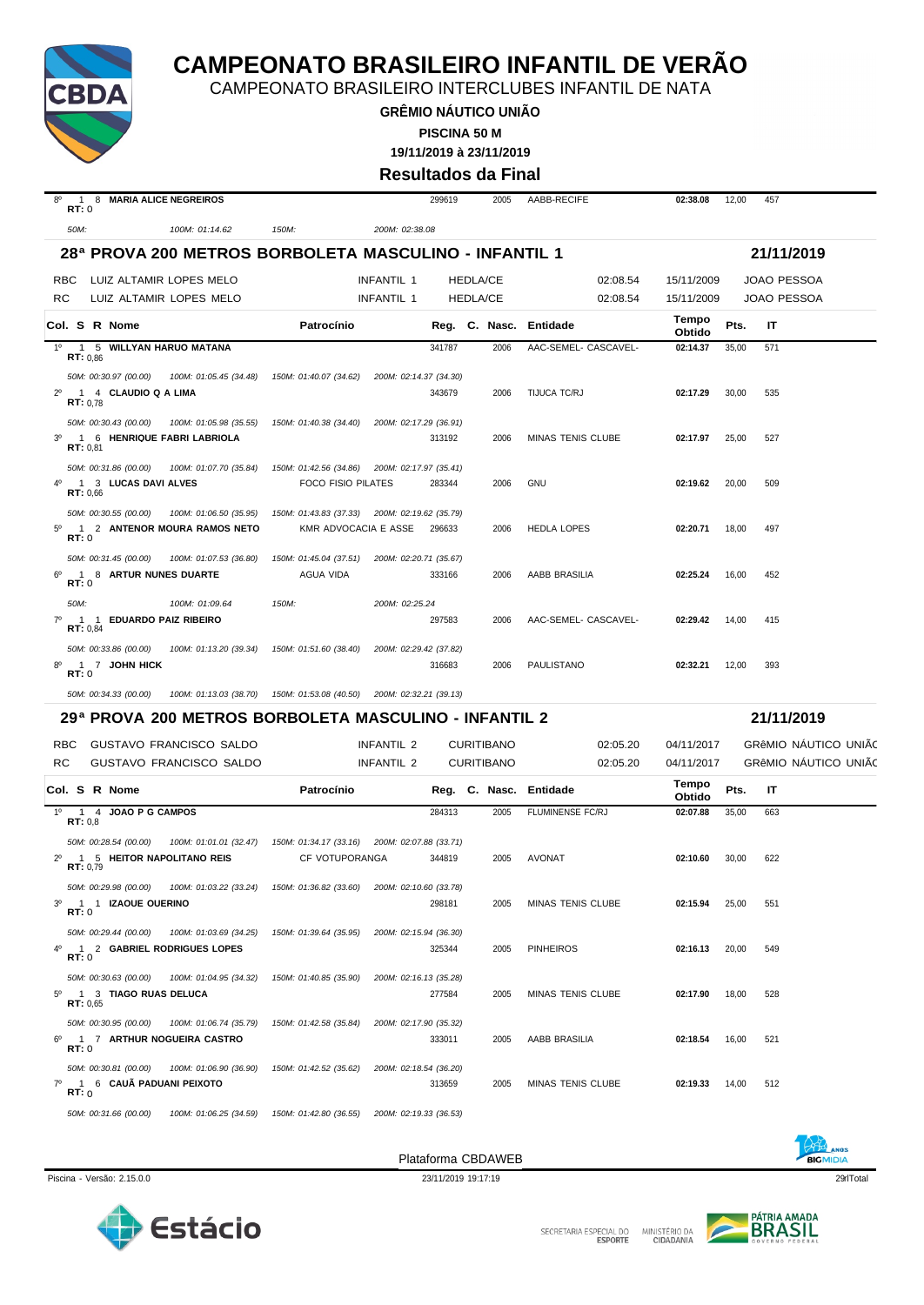

CAMPEONATO BRASILEIRO INTERCLUBES INFANTIL DE NATA

**GRÊMIO NÁUTICO UNIÃO**

**PISCINA 50 M**

**19/11/2019 à 23/11/2019**

#### **Resultados da Final**

| $8^{\circ}$<br>RT:0<br>. | <b>ARTUR BECKER</b> |       | 303534              | 2005<br>. | <b>MINAS TENIS CLUBE</b> | 02:20.25 | 12.00 | 502 |
|--------------------------|---------------------|-------|---------------------|-----------|--------------------------|----------|-------|-----|
| 50M:                     | 100M: 01:06.18      | 150M: | 200M: 02:20.25<br>. |           |                          |          |       |     |

#### **30ª PROVA REV. 4 X 200 METROS LIVRE FEMININO - INFANTIL 21/11/2019**

**Col. <sup>S</sup> R Nome Patrocínio Nasc. Entidade Tempo Obtido Reg. C. Pts. IT** 1º 3 4 **GNU "A"** 220014A 1800 GNU **08:55.41** 70,00 0 **RT:** 0,88 *50M: 00:30.50 (00.00) 100M: 01:03.45 (32.95) 150M: 200M: 02:12.46 250M: 02:41.87 (29.41) 300M: 03:14.59 (32.72) 350M: 03:50.01 (35.42) 400M: 04:26.04 (36.30)* 450M: 04:57.21 (31.17) 500M: 05:32.32 (35.11) 550M: 06:08.13 (35.81) 600M: 06:42.94 (34.81) 650M: 07:12.74 (29.80) 700M: 07:45.76 (33.20) 750M: 08:20.24 (34.48) 800M: 08:55.41 (35.17)<br>280534 STEFANIE SCHARDONG FONSECA STEFANIE SCHARDONG FONSECA 330998 RENATA NOGUEIRA DA CRUZ 343997 ALESSANDRA HAAS REN 323807 CAROLINA BONONI HEINZ 2º 3 5 **SESI-SP "A"** 250728A 1800 SESI-SP **09:01.49** 60,00 0  $\frac{3}{100}$  **RT:** 0.94 50M: 00:31.42 (00.00) 100M: 01:05.29 (33.87) 150M: 01:40.92 (35.63) 200M: 02:16.17 (35.25) 250M: 02:47.92 (31.75) 300M: 03:23.78 (35.86) 350M: 04:00.80 (37.20) 400M: 04:36.68 (35.88) 450M: 05:08.39 (31.71) 500M: 05:43.05 (34.66) 550M: 06:19.28 (36.23) 600M: 06:54.88 (35.60) 650M: 07:24.35 (29.47) 700M: 07:56.53 (32.18) 750M: 08:29.55 (33.20) 800M: 09:01.49 (31.94) 329502 MARIANA MORAES CALDEIRA 343808 GIOVANNA TRABALLI 336556 EDUARDA SANTANA DOMICIANO 312739 THAIANA MELISSA AMARAL 3º 2 3 **PRAIA CLUBE "A"** 120025A 1800 PRAIA CLUBE **09:04.38** 50,00 0 **RT:** 0,79 50M: 00:30.84 (00.00) 100M: 01:04.78 (33.94) 150M: 01:39.77 (34.99) 200M: 02:14.69 (34.92) 250M: 02:46.96 (32.27) 300M: 03:22.58 (35.62) 350M: 03:56.70 (34.12) 400M: 04:31.25 (34.55) -450M: 05:02.79 (31.54) 500M: 05:36.94 (34.15) 550M: 06:12.17 (35.23) 600M: 06:47.55 (35.38) 650M: 07:19.20 (31.65) 700M: 07:54.10 (34.90) 750M: 08:29.38 (35.28) 800M: 09:04.38 (35.00) 314155 RAPHAELLA SILVA MELO 324586 MILENA BARBOSA SANTOS 324594 MARIA EDUARDA FREITAS 307150 MARIA EDUARDA CASTRO 4º 3 3 **CORINTHIANS "A"** 250118A 1800 CORINTHIANS **09:06.96** 40,00 0 **RT:** 0,84 *50M: 00:31.15 (00.00) 100M: 01:05.85 (34.70) 150M: 200M: 01:29.11 250M: 02:46.85 (17.74) 300M: 03:23.04 (36.19) 350M: 04:00.65 (37.61) 400M: 04:37.37 (36.72)* 450М: 05:09.31 (31.94) 500М: 05:44.06 (34.75) 550М: 06:20.04 (35.98) 600М: 06:55.43 (35.39) 650М: 07:25.24 (29.81) 700М: 07:59.50 (34.26) 750М: 08:34.31 (34.81) 800М: 09:06.96 (32.65) MARIANA MARIZEIRO ALENCAR 313740 FERNANDA ANTUNES PARANHOS 349878 ANA BEATRIZ BOTTON 296369 RAFAELA SUMIDA 5º 3 2 **MINAS "A"** 120010A 1800 MINAS TENIS CLUBE **09:07.31** 36,00 0 **RT:** 0,91 50M: 00:31.48 (00.00) 100M: 01:06.65 (35.17) 150M: 01:42.55 (35.90) 200M: 02:17.90 (35.35) 250M: 02:50.71 (32.81) 300M: 03:26.65 (35.94) 350M: 04:01.98 (35.33) 400M: 04:38.17 (36.19) 450M: 05:08.54 (30.37) 500M: 05:43.31 (34.77) 550M: 06:19.39 (36.80) 600M: 06:55.01 (35.62) 650M: 07:25.11 (30.10) 700M: 07:59.52 (34.41) 750M: 08:34.48 (34.96) 800M: 09:07,31 (32.83) 288770 JULIA CUNHA COUTO 329389 JULIA GOMEZ CARPI 288772 BEATRIZ COMINI ROMERO 296563 HELENA LOPES 6º 3 7 **PINHEIROS "A"** 100 1800 PINHEIROS **09:11.83** 32,00 0 **RT:** 0 50M: 00:31.44 (00.00) 100M: 01:06.05 (34.61) 150M: 01:42.19 (36.14) 200M: 02:16.65 (34.46) 250M: 02:47.69 (31.40) 300M: 03:22.64 (34.95) 350M: 03:59.24 (36.60) 400M: 04:35.89 (36.65) *450M: 05:06.59 (30.70) 500M: 05:42.21 (35.62) 550M: 06:20.24 (38.30) 600M: 650M: 07:27.24 700M: 08:00.94 (33.70) 750M: 08:36.18 (35.24) 800M: 09:11.83 (35.65)* 316544 ANNA BEATRIZ MACHADO 318166 VALENTINA HAJJAR ROSCHMANN 337752 BARBARA REIS SGUARIO 313079 FERNANDA REGINA SANTOS 7º 3 8 **CR FLAMENGO/RJ "A"** 80 1800 CR FLAMENGO/RJ **09:21.96** 28,00 0  $R^{\frac{3}{12}}$ *50M: 100M: 01:06.69 150M: 200M: 02:17.07 250M: 300M: 03:24.21 350M: 400M: 04:39.23 450M: 500M: 05:48.32 550M: 600M: 07:03.72 650M: 700M: 08:09.05 750M: 800M: 09:21.96* 289221 MARIA EDUARDA SARAIVA R M P GUIMARAES



Piscina - Versão: 2.15.0.0 23/11/2019 19:17:23 23/11/2019 19:17:23 3000 23/11/2019 19:17:23 3000 23/11/2019 19:17:23



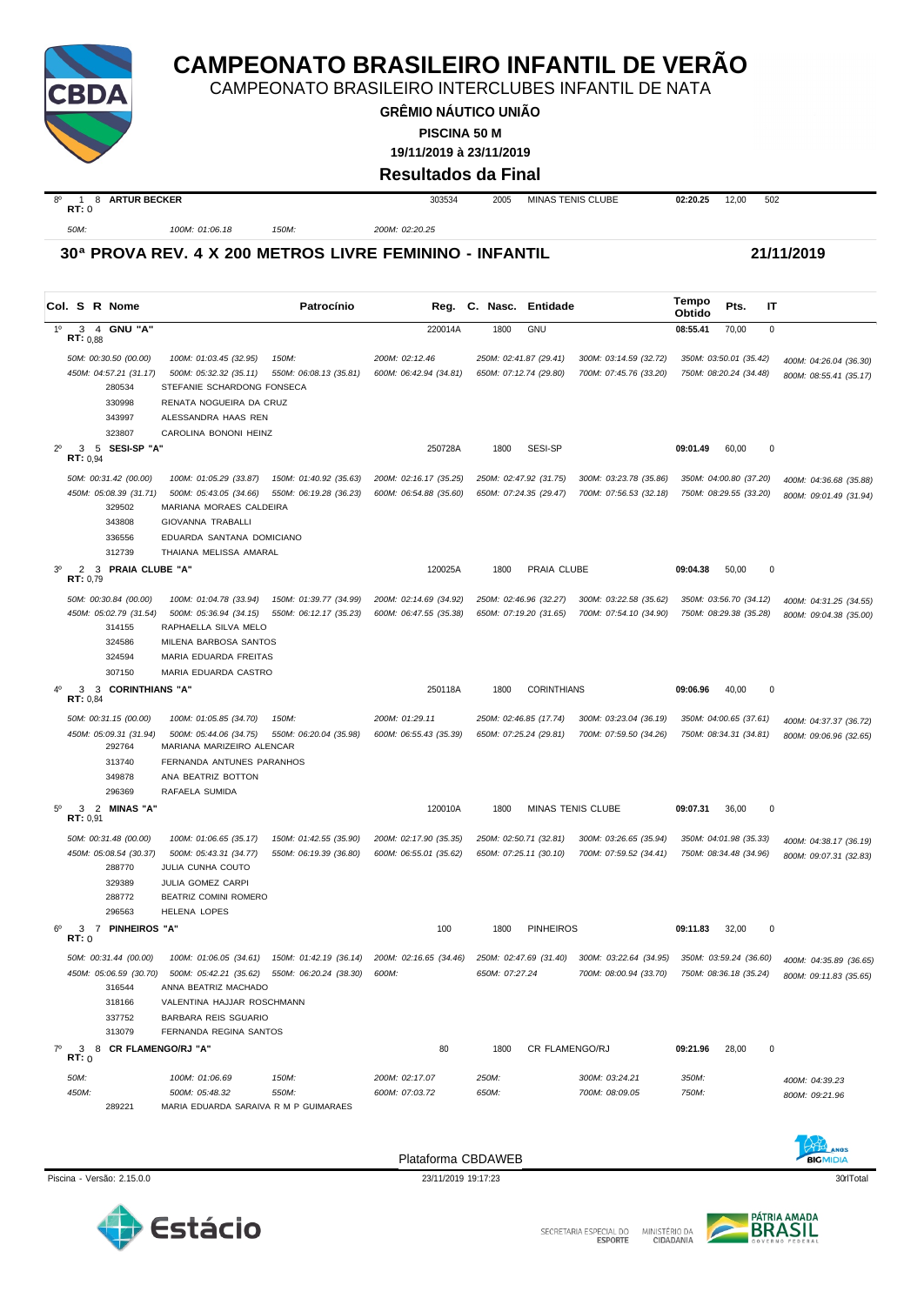

CAMPEONATO BRASILEIRO INTERCLUBES INFANTIL DE NATA

**GRÊMIO NÁUTICO UNIÃO 19/11/2019 à 23/11/2019 PISCINA 50 M Resultados da Final**

|                 | 289283                                                           | CAROLINE A DE TOLEDO                              |                                                                      |                        |                                 |                        |                                |                        |
|-----------------|------------------------------------------------------------------|---------------------------------------------------|----------------------------------------------------------------------|------------------------|---------------------------------|------------------------|--------------------------------|------------------------|
|                 | 296122                                                           | LETICIA LOIS R BARBOSA                            |                                                                      |                        |                                 |                        |                                |                        |
|                 | 303789                                                           | ANA KAROLINA S PINTO                              |                                                                      |                        |                                 |                        |                                |                        |
| 80              | <b>MACKENZIE "A"</b><br>3<br>$\overline{1}$<br><b>RT:</b> $0,82$ |                                                   |                                                                      | 120009A                | MACKENZIE<br>1800               |                        | 09:25.10<br>24,00<br>0         |                        |
|                 | 50M: 00:31.42 (00.00)                                            | 100M: 01:05.73 (34.31)                            | 150M: 01:41.15 (35.42)                                               | 200M: 02:15.80 (34.65) | 250M: 02:47.68 (31.88)          | 300M: 03:24.33 (36.65) | 350M: 04:01.70 (37.37)         | 400M: 04:38.14 (36.44) |
|                 | 450M: 05:10.12 (31.98)<br>312753                                 | 500M: 05:45.90 (35.78)<br>LUIZA GABRIELA DIAS     | 550M: 06:22.96 (37.60)                                               | 600M: 06:59.67 (36.71) | 650M: 07:31.42 (31.75)          | 700M: 08:08.93 (37.51) | 750M: 08:47.70 (38.77)         | 800M: 09:25.10 (37.40) |
|                 | 314572                                                           | ISABELA SCHWINDT AZEVEDO                          |                                                                      |                        |                                 |                        |                                |                        |
|                 | 280280                                                           | SOFIA AMBROZIO MARTINS                            |                                                                      |                        |                                 |                        |                                |                        |
|                 | 329222                                                           | SARA CAMARA FERREIRA                              |                                                                      |                        |                                 |                        |                                |                        |
|                 | 2<br>6 SANTA MONICA "A"<br>RT: 0.83                              |                                                   |                                                                      | 170038A                | <b>SANTA MONICA</b><br>1800     |                        | $\pmb{0}$<br>09:25.94<br>18,00 |                        |
|                 | 50M: 00:31.69 (00.00)                                            | 100M: 01:05.35 (33.66)                            | 150M: 01:39.65 (34.30)                                               | 200M: 02:14.36 (34.71) | 250M: 02:46.27 (31.91)          | 300M: 03:21.29 (35.20) | 350M: 03:57.59 (36.30)         | 400M: 04:33.85 (36.26) |
|                 | 450M: 05:06.67 (32.82)<br>307775                                 | 500M: 05:42.56 (35.89)<br>AMANDA LARISSA CINQUE   | 550M: 06:19.49 (36.93)                                               | 600M: 06:55.21 (35.72) | 650M: 07:29.98 (34.77)          | 700M: 08:09.12 (39.14) | 750M: 08:48.97 (39.85)         | 800M: 09:25.94 (36.97) |
|                 | 317049                                                           | ANA CLARA SANTIN RONCHI                           |                                                                      |                        |                                 |                        |                                |                        |
|                 | 327334                                                           | JULIA AKEMI KURODA                                |                                                                      |                        |                                 |                        |                                |                        |
|                 | 307785                                                           | CAMILA NAOMI NAGAI                                |                                                                      |                        |                                 |                        |                                |                        |
| 10 <sup>o</sup> | 2 7 AABB RECIFE A<br>RT: 0,79                                    |                                                   |                                                                      | 13951                  | AABB-RECIFE<br>1800             |                        | 0<br>09:26.73<br>14,00         |                        |
|                 | 50M: 00:32.17 (00.00)                                            | 100M: 01:07.85 (35.68)                            | 150M: 01:44.74 (36.89)                                               | 200M: 02:21.33 (36.59) | 250M: 02:53.96 (32.63)          | 300M: 03:28.99 (35.30) | 350M: 04:05.76 (36.77)         | 400M:                  |
|                 | 450M: 05:13.06<br>281495                                         | 500M: 05:49.39 (36.33)<br>BEATRIZ BEZERRA         | 550M: 06:26.61 (37.22)                                               | 600M: 07:02.61 (36.00) | 650M: 07:34.73 (32.12)          | 700M: 08:11.63 (36.90) | 750M: 08:50.09 (38.46)         | 800M: 09:26.73 (36.64) |
|                 | 179725                                                           | MARIA GABRIELLY BENJAMIM                          |                                                                      |                        |                                 |                        |                                |                        |
|                 | 299619                                                           | MARIA ALICE NEGREIROS                             |                                                                      |                        |                                 |                        |                                |                        |
|                 | 315032                                                           | SABRINA SANTOS LIMA                               |                                                                      |                        |                                 |                        |                                |                        |
| 11°             | 2<br>2 FLUMINENSE FC/RJ "A"<br>RT: 0,74                          |                                                   |                                                                      | 71                     | <b>FLUMINENSE FC/RJ</b><br>1800 |                        | 12,00<br>0<br>09:27.52         |                        |
|                 | 50M: 00:30.79 (00.00)                                            | 100M: 01:04.64 (33.85)                            | 150M: 01:39.70 (35.60)                                               | 200M: 02:15.03 (35.33) | 250M: 02:46.83 (31.80)          | 300M: 03:22.70 (35.87) | 350M: 03:58.72 (36.20)         | 400M: 04:34.51 (35.79) |
|                 | 450M: 05:06.92 (32.41)<br>282391                                 | 500M: 05:43.65 (36.73)<br>SABRINA M S MONTEIRO    | 550M: 06:21.08 (37.43)                                               | 600M: 06:57.88 (36.80) | 650M:                           | 700M: 07:26.78         | 750M: 08:48.22 (21.44)         | 800M: 09:27.52 (39.30) |
|                 | 317883                                                           | JULIA FERREIRA PEREIRA                            |                                                                      |                        |                                 |                        |                                |                        |
|                 | 289219                                                           | MARIA ANTONIA S P GASPAR                          |                                                                      |                        |                                 |                        |                                |                        |
|                 | 282138                                                           | CECILIA C A P ROSA                                |                                                                      |                        |                                 |                        |                                |                        |
| $12^{\circ}$    | 2<br>4 PAINEIRAS "A"<br>RT: 0.83                                 |                                                   |                                                                      | 250073A                | <b>PAINEIRAS</b><br>1800        |                        | 09:28.09<br>10,00<br>0         |                        |
|                 | 50M: 00:31.68 (00.00)                                            | 100M: 01:06.60 (34.92)                            | 150M: 01:41.45 (34.85)                                               | 200M: 02:18.82 (37.37) | 250M: 02:47.79 (28.97)          | 300M: 03:23.26 (35.47) | 350M: 03:59.48 (36.22)         | 400M: 04:35.92 (36.44) |
|                 | 450M: 05:07.61 (31.69)<br>313039                                 | 500M: 05:43.67 (36.60)<br>BRUNA SCHULTZ FERNANDES | 550M: 06:21.07 (37.40)                                               | 600M: 06:58.11 (37.40) | 650M: 07:32.39 (34.28)          | 700M: 08:10.66 (38.27) | 750M: 08:49.44 (38.78)         | 800M: 09:28.09 (38.65) |
|                 | 330362                                                           | SOFIA DE MOTA                                     |                                                                      |                        |                                 |                        |                                |                        |
|                 | 343688                                                           | SOFIA FERRAZ DOBOZY                               |                                                                      |                        |                                 |                        |                                |                        |
|                 | 330634                                                           | SOFIA FLEXA                                       |                                                                      |                        |                                 |                        |                                |                        |
| $13^{\circ}$    | 3 UNISANTA "A"<br>-1<br>RT: 0.74                                 |                                                   |                                                                      | 250004A                | <b>UNISANTA</b><br>1800         |                        | 09:28.49<br>8,00<br>0          |                        |
|                 | 50M: 00:32.46 (00.00)                                            | 100M: 01:08.31 (35.85)                            | 150M: 01:44.25 (35.94)                                               | 200M: 02:20.64 (36.39) | 250M: 02:53.82 (33.18)          | 300M: 03:31.17 (37.35) | 350M: 04:08.30 (37.13)         | 400M: 04:45.86 (37.56) |
|                 | 450M: 05:18.35 (32.49)                                           |                                                   | 500M: 05:55.56 (37.21) 550M: 06:33.47 (37.91) 600M: 07:10.26 (36.79) |                        | 650M: 07:41.82 (31.56)          | 700M: 08:17.46 (35.64) | 750M: 08:53.63 (36.17)         | 800M: 09:28.49 (34.86) |
|                 | 328947                                                           | ANA LUIZA GIACOMO                                 |                                                                      |                        |                                 |                        |                                |                        |
|                 | 332097<br>332098                                                 | ZOE KRÖSCHE XIMENES<br>LIVIA ELEUTÉRIO RODRIGUES  |                                                                      |                        |                                 |                        |                                |                        |
|                 | 315051                                                           | GIOVANNA ALVES MENEZES                            |                                                                      |                        |                                 |                        |                                |                        |
| $14^{\circ}$    | 2 1 BAURUENSE "A"<br>RT: 0.79                                    |                                                   |                                                                      | 251122A                | ABDA<br>1800                    |                        | $\pmb{0}$<br>09:33.15<br>6,00  |                        |
|                 | 50M: 00:30.27 (00.00)                                            | 100M: 01:03.19 (32.92)                            | 150M: 01:36.31 (33.12)                                               | 200M: 02:09.37 (33.60) | 250M: 02:40.58 (31.21)          | 300M: 03:16.87 (36.29) | 350M: 03:54.41 (37.54)         | 400M: 04:33.70 (39.29) |
|                 | 450M: 05:06.70 (33.00)                                           | 500M: 05:45.26 (38.56)                            | 550M: 06:27.39 (42.13)                                               | 600M: 07:10.52 (43.13) | 650M: 07:42.94 (32.42)          | 700M: 08:19.36 (36.42) | 750M: 08:56.43 (37.70)         | 800M: 09:33.15 (36.72) |
|                 | 317690                                                           | SOPHIA FERREIRA COLETA                            |                                                                      |                        |                                 |                        |                                |                        |
|                 | 333650                                                           | ANA JULIA MERGI                                   |                                                                      |                        |                                 |                        |                                |                        |
|                 | 333663                                                           | ISIS LABORDA MENEZES                              |                                                                      |                        |                                 |                        |                                |                        |
|                 | 333659                                                           | ROBERTA DE BASTOS                                 |                                                                      |                        |                                 |                        |                                |                        |
| $15^{\circ}$    | 3 6 CURITIBANO "A"<br>RT: 0,8                                    |                                                   |                                                                      | 170007A                | 1800<br><b>CURITIBANO</b>       |                        | 09:34.63<br>4,00<br>0          |                        |
|                 | 50M: 00:31.73 (00.00)                                            | 100M: 01:07.57 (35.84)                            | 150M: 01:44.14 (36.57)                                               | 200M: 02:20.58 (36.44) | 250M: 02:50.98 (30.40)          | 300M: 03:27.54 (36.56) | 350M: 04:07.72 (40.18)         | 400M: 04:45.97 (38.25) |
|                 |                                                                  |                                                   |                                                                      |                        |                                 |                        |                                | <b>XD</b>              |

Piscina - Versão: 2.15.0.0 23/11/2019 19:17:27 23/11/2019 19:17:27 31rlTotal





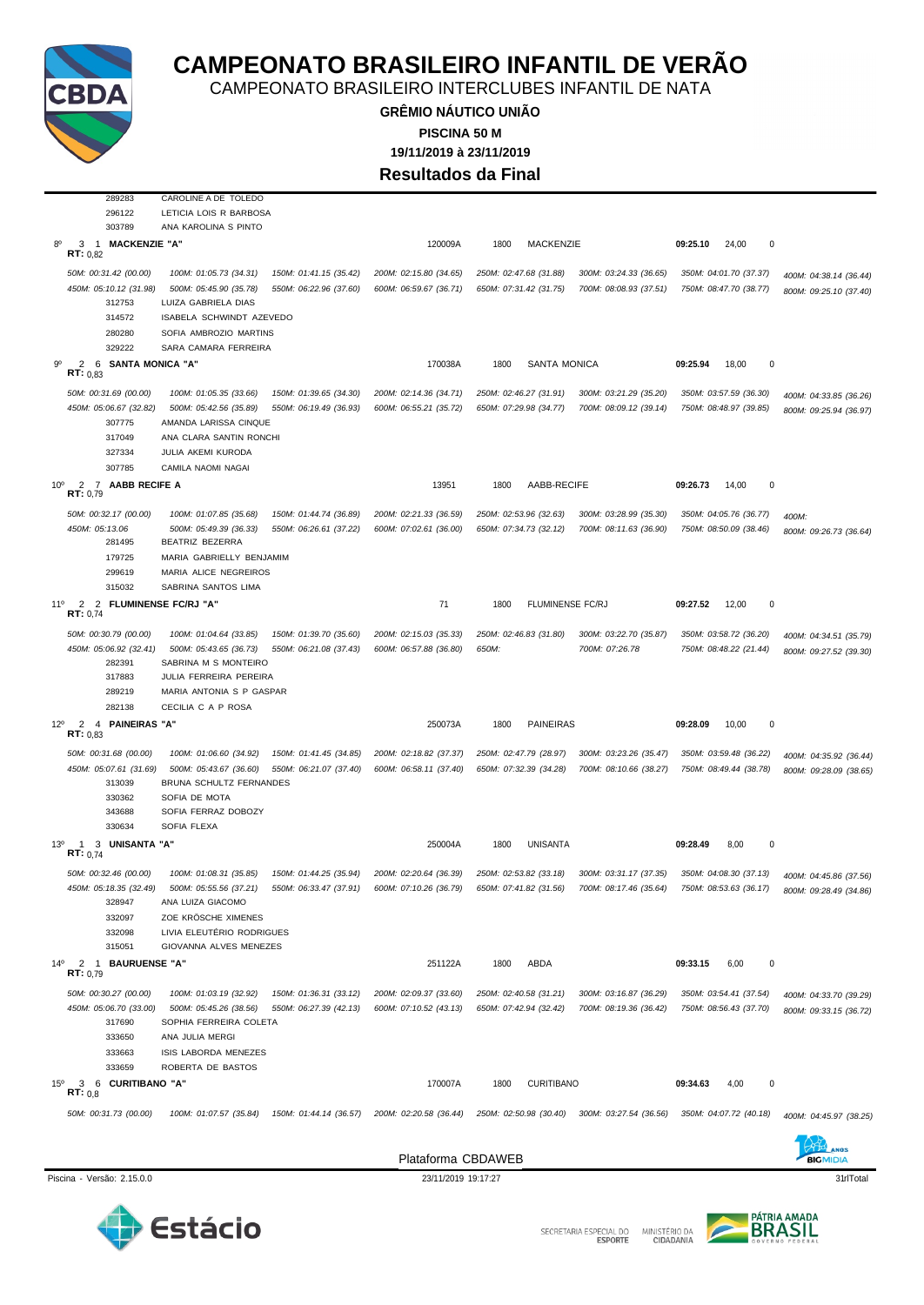

CAMPEONATO BRASILEIRO INTERCLUBES INFANTIL DE NATA

**GRÊMIO NÁUTICO UNIÃO 19/11/2019 à 23/11/2019 PISCINA 50 M**

### **Resultados da Final**

| 450M: 05:17.81 (31.84)                            | 500M: 05:53.10 (35.29)         | 550M: 06:30.22 (37.12) | 600M: 07:07.16 (36.94) | 650M: 07:40.13 (32.97) |               | 700M: 08:17.21 (37.80)      |          | 750M: 08:55.83 (38.62) | 800M: 09:34.63 (38.80) |
|---------------------------------------------------|--------------------------------|------------------------|------------------------|------------------------|---------------|-----------------------------|----------|------------------------|------------------------|
| 281093                                            | PÉROLA SILVA SANTOS            |                        |                        |                        |               |                             |          |                        |                        |
| 335677                                            | SOPHIA REIS                    |                        |                        |                        |               |                             |          |                        |                        |
| 308670                                            | <b>CAROLINA PARREIRA</b>       |                        |                        |                        |               |                             |          |                        |                        |
| 281092                                            | MARIA JULIA ZANIOLO            |                        |                        |                        |               |                             |          |                        |                        |
| 16 <sup>o</sup><br>2<br>8<br>OLYMPICO "A"<br>RT:0 |                                |                        | 120011A                | 1800                   | OLYMPICO CLUB |                             | 09:49.47 | 2,00<br>0              |                        |
| 50M:                                              | 100M: 01:05.88                 | 150M:                  | 200M: 02:17.28         | 250M:                  |               | 300M: 03:30.01              | 350M:    |                        | 400M: 04:46.14         |
| 450M:                                             | 500M: 06:00.32                 | 550M:                  | 600M: 07:23.18         | 650M:                  |               | 700M: 08:31.76              | 750M:    |                        | 800M: 09:49.47         |
| 281658                                            | ARIANA MARTINS GOMES           |                        |                        |                        |               |                             |          |                        |                        |
| 300750                                            | MARIA CECILIA OLIVEIRA         |                        |                        |                        |               |                             |          |                        |                        |
| 314634                                            | SOFIA DINIS MENESES            |                        |                        |                        |               |                             |          |                        |                        |
| 319617                                            | <b>BEATRIZ FERRAZ OLIVEIRA</b> |                        |                        |                        |               |                             |          |                        |                        |
| 17°<br>5<br>RT: 0.78                              | VILA PARAHYBA - A              |                        | 140009A                | 1800                   |               | <b>GRÊMIO VILA PARAHYBA</b> | 09:57.06 | 0,00<br>$\mathbf{0}$   |                        |
| 50M: 00:32.94 (00.00)                             | 100M: 01:10.04 (37.10)         | 150M: 01:48.56 (38.52) | 200M: 02:25.93 (37.37) | 250M: 03:00.44 (34.51) |               | 300M: 03:38.75 (38.31)      |          | 350M: 04:17.45 (38.70) | 400M: 04:55.27 (37.82) |
| 450M: 05:28.07 (32.80)                            | 500M: 06:06.22 (38.15)         | 550M: 06:46.19 (39.97) | 600M:                  | 650M: 07:58.46         |               | 700M: 08:37.72 (39.26)      |          | 750M: 09:17.98 (40.26) | 800M: 09:57.06 (39.80) |
| 310791                                            | ESTHEFANY CAMILY BENEVENUTO    |                        |                        |                        |               |                             |          |                        |                        |
| 273628                                            | ANA RAQUEL SOUSA               |                        |                        |                        |               |                             |          |                        |                        |
| 279546                                            | <b>ISABELA SILVA GARCIA</b>    |                        |                        |                        |               |                             |          |                        |                        |
| 310577                                            | MARIA ELOISY MANGUEIRA         |                        |                        |                        |               |                             |          |                        |                        |
| 18 <sup>o</sup><br>4<br>RT: 0.76                  | <b>REV COLEGIO MARISTA "A"</b> |                        | 230016A                | 1800                   |               | MARISTA - CRICIÚMA          | 10:13.22 | 0,00<br>0              |                        |
| 50M: 00:32.98 (00.00)                             | 100M: 01:11.67 (38.69)         | 150M: 01:52.13 (40.46) | 200M: 02:32.46 (40.33) | 250M: 03:05.35 (32.89) |               | 300M: 03:43.91 (38.56)      |          | 350M: 04:26.55 (42.64) | 400M:                  |
| 450M: 05:43.50                                    | 500M: 06:21.45 (37.95)         | 550M: 07:01.44 (39.99) | 600M: 07:40.59 (39.15) | 650M: 08:14.47 (33.88) |               | 700M: 08:53.23 (38.76)      |          | 750M: 09:34.71 (41.48) | 800M: 10:13.22 (38.51) |
| 317765                                            | MARIA FERNANDA MACIEL          |                        |                        |                        |               |                             |          |                        |                        |
| 311219                                            | MARINA NESI MARINHO            |                        |                        |                        |               |                             |          |                        |                        |
| 302512                                            | <b>MIANY WOGINSKI MARTINS</b>  |                        |                        |                        |               |                             |          |                        |                        |
| 317766                                            | ANA LIA LIMA                   |                        |                        |                        |               |                             |          |                        |                        |
| DQL<br>AESJ/FADENP "A"<br>5<br>2<br>RT: 0.73      |                                |                        | 250017A                | 1800                   | <b>AESJ</b>   |                             |          |                        |                        |

#### **31 ª PROVA REV. 4 X 200 METROS LIVRE MASCULINO - INFANTIL 21/11/2019**

|                |               |   | Col. S R Nome          |                                | Patrocínio             |                        |                | Reg. C. Nasc. Entidade  |                        | Tempo<br>Obtido | Pts.                   | IT          |                        |
|----------------|---------------|---|------------------------|--------------------------------|------------------------|------------------------|----------------|-------------------------|------------------------|-----------------|------------------------|-------------|------------------------|
| $1^{\circ}$    | RT: 0.73      |   |                        | 3 4 FLUMINENSE FC/RJ "A"       |                        | 71                     | 1800           | <b>FLUMINENSE FC/RJ</b> |                        | 08:01.13        | 80,00                  | $\mathbf 0$ |                        |
|                |               |   | 50M: 00:27.35 (00.00)  | 100M: 00:58.12 (30.77)         | 150M: 01:29.74 (31.62) | 200M:                  | 250M: 02:28.53 |                         | 300M: 02:58.68 (30.15) |                 | 350M: 03:29.44 (30.76) |             | 400M: 04:01.00 (31.56) |
|                |               |   | 450M: 04:29.91 (28.91) | 500M: 05:01.83 (31.92)         | 550M: 05:34.21 (32.38) | 600M: 06:05.44 (31.23) |                | 650M: 06:31.88 (26.44)  | 700M: 07:01.39 (29.51) |                 | 750M: 07:31.23 (29.84) |             | 800M: 08:01.13 (29.90) |
|                |               |   | 281853                 | VINICIUS A FLINTZ              |                        |                        |                |                         |                        |                 |                        |             |                        |
|                |               |   | 282803                 | ALAN A CAMARGO                 |                        |                        |                |                         |                        |                 |                        |             |                        |
|                |               |   | 300634                 | LUCCA SILVA B ABREU            |                        |                        |                |                         |                        |                 |                        |             |                        |
|                |               |   | 284313                 | JOAO P G CAMPOS                |                        |                        |                |                         |                        |                 |                        |             |                        |
| $2^{\circ}$    | 3<br>RT: 0.67 | 2 | <b>PINHEIROS "A"</b>   |                                |                        | 100                    | 1800           | <b>PINHEIROS</b>        |                        | 08:11.57        | 60,00                  | 0           |                        |
|                |               |   | 50M: 00:29.08 (00.00)  | 100M: 01:01.21 (32.13)         | 150M: 01:34.15 (32.94) | 200M: 02:06.22 (32.70) |                | 250M: 02:34.64 (28.42)  | 300M: 03:05.57 (30.93) |                 | 350M: 03:36.95 (31.38) |             | 400M: 04:08.66 (31.71) |
|                |               |   | 450M: 04:36.37 (27.71) | 500M: 05:07.42 (31.50)         | 550M: 05:39.02 (31.60) | 600M: 06:11.38 (32.36) |                | 650M: 06:38.79 (27.41)  | 700M: 07:09.07 (30.28) |                 | 750M: 07:40.17 (31.10) |             | 800M: 08:11.57 (31.40) |
|                |               |   | 292622                 | JOSÉ PIMENTEL DELGADO          |                        |                        |                |                         |                        |                 |                        |             |                        |
|                |               |   | 318154                 | VICTOR JOSE LUEBKE             |                        |                        |                |                         |                        |                 |                        |             |                        |
|                |               |   | 325344                 | <b>GABRIEL RODRIGUES LOPES</b> |                        |                        |                |                         |                        |                 |                        |             |                        |
|                |               |   | 318143                 | BRUNO NAJM OLIVEIRA            |                        |                        |                |                         |                        |                 |                        |             |                        |
| 3 <sup>0</sup> | 3<br>RT: 0.8  | 6 | <b>CURITIBANO "A"</b>  |                                |                        | 170007A                | 1800           | <b>CURITIBANO</b>       |                        | 08:17.95        | 50,00                  | $\mathbf 0$ |                        |
|                |               |   | 50M: 00:28.51 (00.00)  | 100M: 00:58.95 (30.44)         | 150M: 01:30.78 (31.83) | 200M: 02:02.18 (31.40) |                | 250M: 02:30.78 (28.60)  | 300M: 03:02.21 (31.43) |                 | 350M: 03:34.00 (31.79) |             | 400M: 04:05.02 (31.20) |
|                | 450M:         |   |                        | 500M: 05:06.05                 | 550M: 05:38.69 (32.64) | 600M: 06:11.68 (32.99) |                | 650M: 06:39.42 (27.74)  | 700M: 07:10.68 (31.26) |                 | 750M: 07:43.69 (33.10) |             | 800M: 08:17.95 (34.26) |
|                |               |   | 281090                 | VITOR LISBOA PELISSARI         |                        |                        |                |                         |                        |                 |                        |             |                        |
|                |               |   | 296595                 | CAUE GLUCK                     |                        |                        |                |                         |                        |                 |                        |             |                        |
|                |               |   | 296646                 | JOÃO VÍTOR MILDEMBERG          |                        |                        |                |                         |                        |                 |                        |             |                        |
|                |               |   | 281105                 | JOÃO GUILHERME PEREIRA         |                        |                        |                |                         |                        |                 |                        |             |                        |
|                |               |   |                        |                                |                        |                        |                |                         |                        |                 |                        |             |                        |





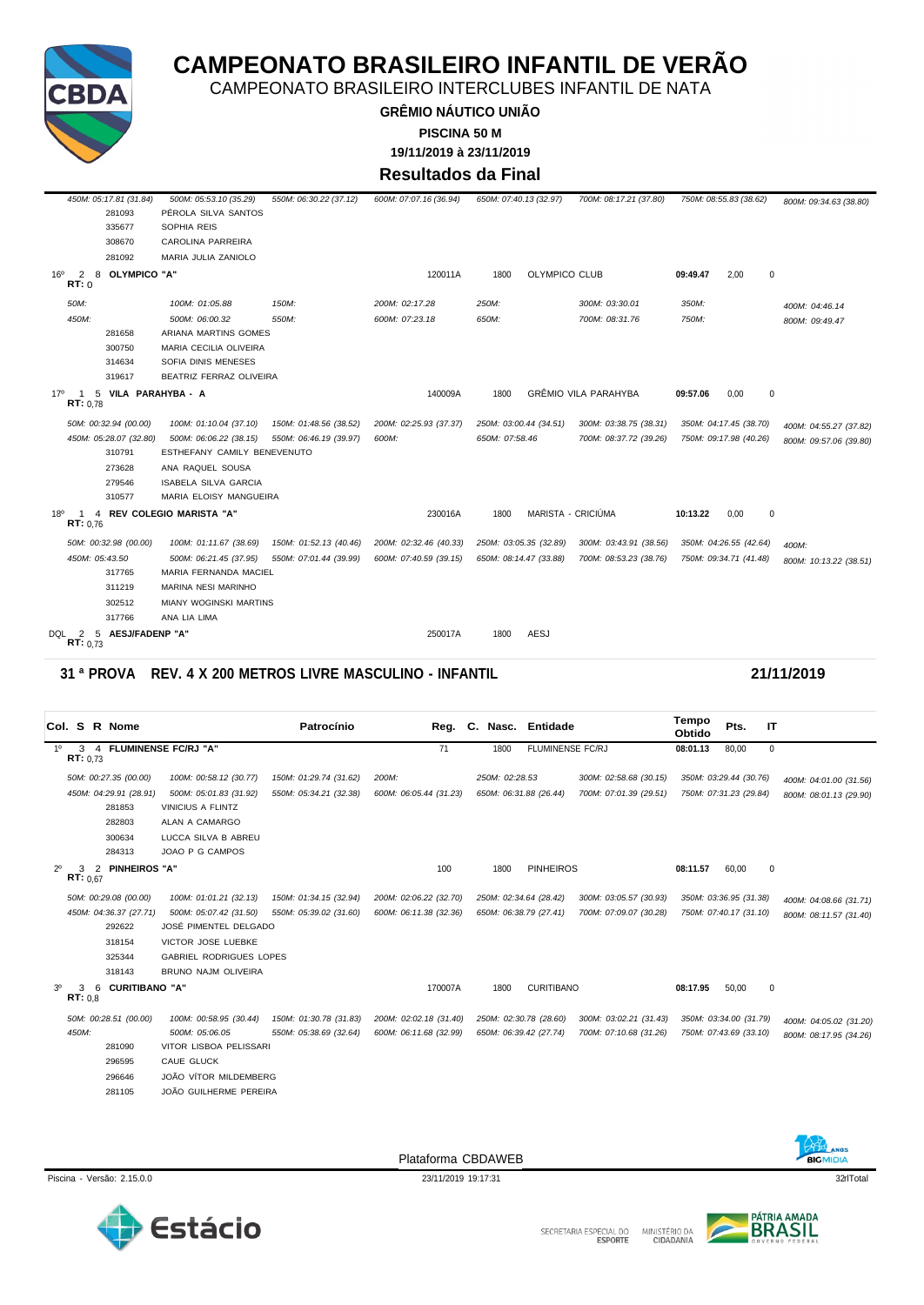

CAMPEONATO BRASILEIRO INTERCLUBES INFANTIL DE NATA

**GRÊMIO NÁUTICO UNIÃO 19/11/2019 à 23/11/2019 PISCINA 50 M**

**Resultados da Final**

| 4°<br>3<br>3 MINAS "A"<br>RT: 0,73                                                      |                                                                                                                                                                                                                    | 120010A                                          | <b>MINAS TENIS CLUBE</b><br>1800                 |                                                  | 08:18.28<br>40,00<br>0                           |                                                  |
|-----------------------------------------------------------------------------------------|--------------------------------------------------------------------------------------------------------------------------------------------------------------------------------------------------------------------|--------------------------------------------------|--------------------------------------------------|--------------------------------------------------|--------------------------------------------------|--------------------------------------------------|
| 50M: 00:29.22 (00.00)<br>450M: 04:37.94 (28.87)<br>313192<br>303534<br>277584<br>270502 | 100M: 01:01.39 (32.17)<br>150M: 01:34.13 (32.74)<br>500M: 05:10.32 (32.38)<br>550M: 05:43.04 (32.72)<br>HENRIQUE FABRI LABRIOLA<br>ARTUR BECKER<br>TIAGO RUAS DELUCA<br>LUIZ EDUARDO REIS                          | 200M: 02:05.19 (31.60)<br>600M: 06:15.49 (32.45) | 250M: 02:34.76 (29.57)<br>650M: 06:43.20 (27.71) | 300M: 03:05.98 (31.22)<br>700M: 07:14.12 (30.92) | 350M: 03:37.56 (31.58)<br>750M: 07:46.32 (32.20) | 400M: 04:09.07 (31.51)<br>800M: 08:18.28 (31.96) |
| 2 4 GNU "A"<br>$5^{\circ}$<br>RT: 0,39                                                  |                                                                                                                                                                                                                    | 220014A                                          | 1800<br><b>GNU</b>                               |                                                  | 08:21.20<br>36,00<br>0                           |                                                  |
| 50M: 00:28.82 (00.00)<br>450M: 04:36.90<br>283375<br>280529<br>290460<br>283344         | 150M: 01:32.19 (31.72)<br>100M: 01:00.47 (31.65)<br>500M: 05:09.22 (32.32)<br>550M: 05:42.47 (33.25)<br><b>GUSTAVO HENRIQUE CORNELIUS</b><br>MATHEUS DE MELECCHI<br>BERNARDO LOEBENS LAUSCHNER<br>LUCAS DAVI ALVES | 200M: 02:02.70 (30.51)<br>600M: 06:15.91 (33.44) | 250M: 02:31.32 (28.62)<br>650M: 06:43.91 (28.00) | 300M: 03:03.34 (32.20)<br>700M: 07:15.79 (31.88) | 350M: 03:35.76 (32.42)<br>750M: 07:49.41 (33.62) | 400M:<br>800M: 08:21.20 (31.79)                  |
| $6^{\circ}$<br>$\mathbf{2}$<br>5 UNISANTA "A"<br>RT: 0.8                                |                                                                                                                                                                                                                    | 250004A                                          | <b>UNISANTA</b><br>1800                          |                                                  | 32,00<br>08:29.33<br>0                           |                                                  |
| 50M: 00:29.03 (00.00)<br>450M: 04:46.82 (29.67)<br>315049<br>348990<br>315055<br>315047 | 100M: 01:01.28 (32.25)<br>150M: 01:34.59 (33.31)<br>500M: 05:20.10 (33.28)<br>550M: 05:54.91 (34.81)<br>LEONARDO BARBIERI ALCANTARA<br>ESTEVÃO NUNES BRITO<br>ALEXANDRE DE JESUS<br>PEDRO HENRIQUE ZACCHARIAS      | 200M: 02:06.27 (31.68)<br>600M: 06:27.80 (32.89) | 250M: 02:35.27 (29.00)<br>650M: 06:55.66 (27.86) | 300M: 03:08.23 (32.96)<br>700M: 07:26.52 (30.86) | 350M: 03:42.68 (34.45)<br>750M: 07:58.14 (31.62) | 400M: 04:17.15 (34.47)<br>800M: 08:29.33 (31.19) |
| $\overline{2}$<br>$7^\circ$<br><b>6 BAURUENSE "A"</b><br>RT: 0.79                       |                                                                                                                                                                                                                    | 251122A                                          | 1800<br>ABDA                                     |                                                  | 08:33.80<br>0<br>28,00                           |                                                  |
| 50M: 00:28.76 (00.00)<br>450M: 04:39.42 (29.43)<br>340839<br>333649<br>333657<br>333656 | 100M: 00:59.63 (30.87)<br>150M: 01:31.89 (32.26)<br>550M: 05:47.79 (34.77)<br>500M: 05:13.02 (33.60)<br>PEDRO CONTRERA DAMASCENO<br>GUSTAVO PACINI AZEVEDO<br>AUGUSTO BRANDINI<br>ALEF TADEU SILVA                 | 200M: 02:03.58 (31.69)<br>600M: 06:21.74 (33.95) | 250M: 02:31.29 (27.71)<br>650M: 06:51.31 (29.57) | 300M: 03:02.53 (31.24)<br>700M: 07:24.43 (33.12) | 350M: 03:36.18 (33.65)<br>750M: 07:59.47 (35.40) | 400M: 04:09.99 (33.81)<br>800M: 08:33.80 (34.33) |
| 2<br>3<br>SESI-SP "A"<br>8°<br>RT: 0,64                                                 |                                                                                                                                                                                                                    | 250728A                                          | SESI-SP<br>1800                                  |                                                  | 08:34.05<br>24,00<br>0                           |                                                  |
| 50M: 00:29.38 (00.00)<br>450M: 04:45.44 (29.14)<br>313853<br>332222<br>329492<br>356749 | 100M: 01:02.02 (32.64)<br>150M: 01:35.44 (33.42)<br>500M: 05:19.20 (33.76)<br>550M: 05:53.97 (34.77)<br>LUIGGI CUNHA GOMES<br>KAUAN LEMOS SILVA<br>BERNARDO SILVA GUIOTI<br>THALES FELIPE VALERIO                  | 200M: 02:11.67 (36.23)<br>600M: 06:27.14 (33.17) | 250M: 02:38.31 (26.64)<br>650M: 06:54.67 (27.53) | 300M: 03:10.33 (32.20)<br>700M: 07:26.49 (31.82) | 350M: 03:43.97 (33.64)<br>750M: 07:59.83 (33.34) | 400M: 04:16.30 (32.33)<br>800M: 08:34.05 (34.22) |
| 2<br>2 PRAIA CLUBE "A"<br>90<br>RT: 0,8                                                 |                                                                                                                                                                                                                    | 120025A                                          | PRAIA CLUBE<br>1800                              |                                                  | 0<br>08:36.85<br>18,00                           |                                                  |
| 50M: 00:29.64 (00.00)<br>450M:<br>314154<br>314153<br>314149<br>327724                  | 100M: 01:02.24 (32.60)<br>150M: 01:35.30 (33.60)<br>500M: 05:23.33<br>550M: 05:57.95 (34.62)<br>RAFAEL FIDELIS SOUSA<br>JOAO VITOR MACEDO<br>PEDRO HENRIQUE TOME<br>JOAO VICTOR SORRIENTE                          | 200M: 02:08.14 (32.84)<br>600M:                  | 250M: 02:37.31 (29.17)<br>650M:                  | 300M: 03:11.41 (34.10)<br>700M: 07:32.17         | 350M: 03:46.52 (35.11)<br>750M: 08:05.45 (33.28) | 400M:<br>800M: 08:36.85 (31.40)                  |
| 10 <sup>o</sup><br>3<br>5<br><b>PAINEIRAS "A"</b><br>RT: 0.74                           |                                                                                                                                                                                                                    | 250073A                                          | 1800<br><b>PAINEIRAS</b>                         |                                                  | 08:37.46<br>14,00<br>0                           |                                                  |
| 50M: 00:28.95 (00.00)<br>450M: 04:42.41 (30.57)<br>329616<br>313019<br>317919<br>331953 | 150M: 01:33.05 (31.80)<br>100M: 01:01.25 (32.30)<br>500M: 05:17.13 (34.72)<br>550M: 05:51.23 (34.10)<br><b>GABRIEL HORVATH SCHWAN</b><br>JOÃO ONOFRE EDITORE<br>JOÃO PEDRO SILVA<br>GUSTAVO DIXO SCALON            | 200M: 02:03.39 (30.34)<br>600M: 06:24.82 (33.59) | 250M: 02:33.33 (29.94)<br>650M: 06:54.42 (29.60) | 300M: 03:07.02 (33.69)<br>700M: 07:28.18 (33.76) | 350M: 03:40.74 (33.72)<br>750M: 08:02.77 (34.59) | 400M: 04:11.84 (31.10)<br>800M: 08:37.46 (34.69) |
| $11^{\circ}$<br>2 1 APAN PRUDENTE "A"<br>RT: 0.68                                       |                                                                                                                                                                                                                    | 250362A                                          | APAN PRUDENTE<br>1800                            |                                                  | 12,00<br>08:39.19<br>0                           |                                                  |
| 50M: 00:27.72 (00.00)<br>450M: 04:43.39 (30.49)<br>362621<br>318024                     | 100M: 00:59.13 (31.41)<br>150M: 01:32.46 (33.33)<br>550M: 05:53.25 (35.56)<br>500M: 05:17.69 (34.30)<br>DANIEL ANTONIO LIMA<br>BRUNO HOSOKAWA OLIVEIRA                                                             | 200M: 02:05.47 (33.10)<br>600M: 06:28.63 (35.38) | 250M: 02:33.99 (28.52)<br>650M: 06:56.32 (27.69) | 300M: 03:05.73 (31.74)<br>700M: 07:28.56 (32.24) | 350M: 03:39.23 (33.50)<br>750M: 08:04.50 (35.94) | 400M: 04:12.90 (33.67)<br>800M: 08:39.19 (34.69) |





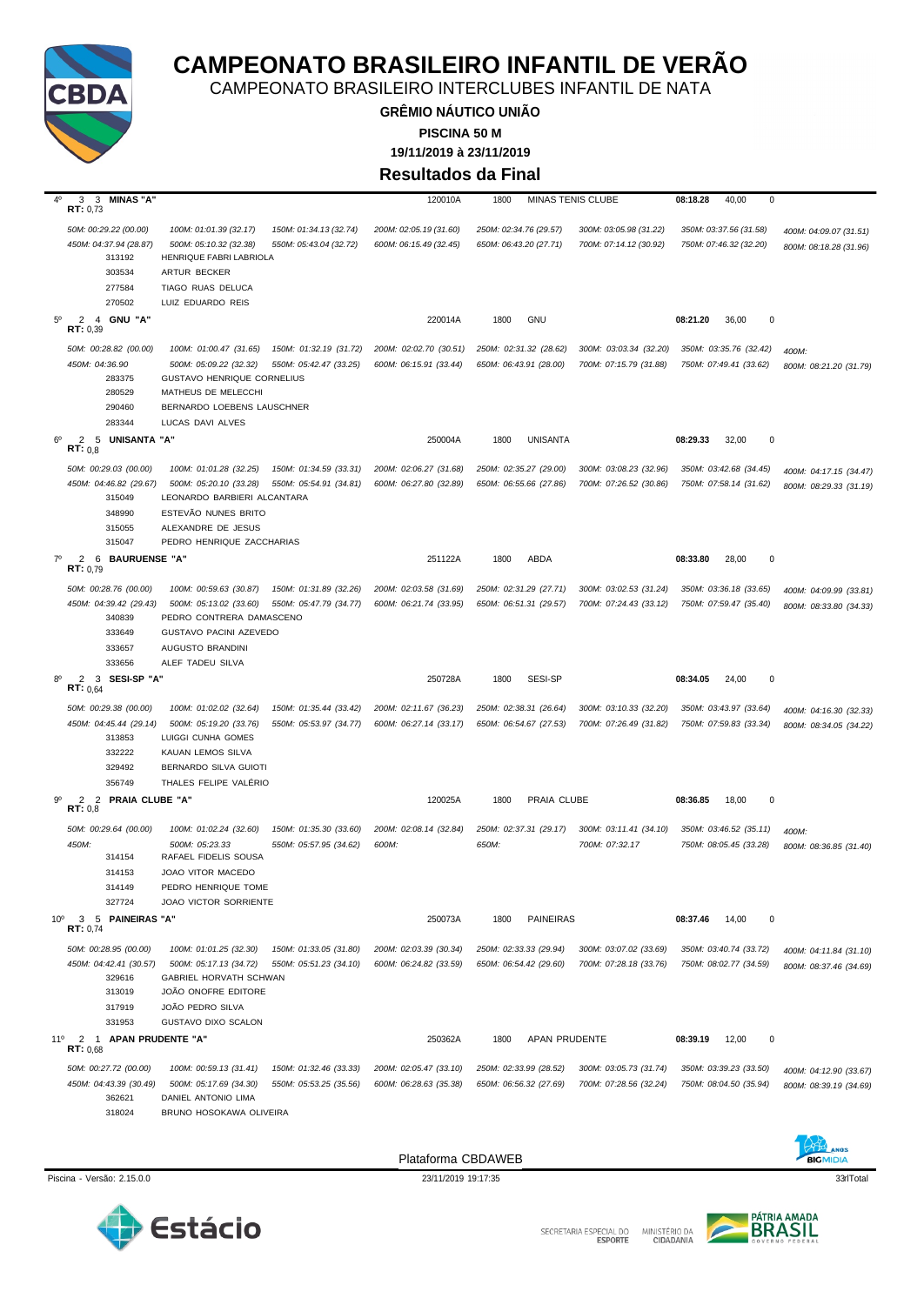

CAMPEONATO BRASILEIRO INTERCLUBES INFANTIL DE NATA

**GRÊMIO NÁUTICO UNIÃO 19/11/2019 à 23/11/2019 PISCINA 50 M Resultados da Final**

| 318021                                                                | <b>ENZO BORGES MOTA</b>                         |                        |                        |                |                        |                        |                |                        |                        |
|-----------------------------------------------------------------------|-------------------------------------------------|------------------------|------------------------|----------------|------------------------|------------------------|----------------|------------------------|------------------------|
| 318025                                                                | JOÃO VICTOR MARTINS                             |                        |                        |                |                        |                        |                |                        |                        |
| $12^{\circ}$<br>8 AABB RECIFE A<br>3                                  |                                                 |                        | 13951                  | 1800           | AABB-RECIFE            |                        | 08:42.82       | 10,00                  | $\mathbf 0$            |
| RT: 0                                                                 |                                                 |                        |                        |                |                        |                        |                |                        |                        |
| 300M: 03:17.29 (00.00)                                                | 350M:                                           | 400M: 04:27.39         | 450M:                  | 500M: 05:29.64 |                        | 550M:                  | 600M: 06:37.10 |                        | 650M:                  |
| 700M: 07:36.11                                                        | 750M:                                           | 800M: 08:42.82         | 50M:                   | 100M: 01:03.30 |                        | 150M:                  | 200M: 02:10.45 |                        | 250M:                  |
| 299102                                                                | DAVID NICOLAS WANDERLEY                         |                        |                        |                |                        |                        |                |                        |                        |
| 296480                                                                | RAPHAEL MAFRA MOREIRA                           |                        |                        |                |                        |                        |                |                        |                        |
| 307811                                                                | PEDRO HENRIQUE CASTRO                           |                        |                        |                |                        |                        |                |                        |                        |
| 281508                                                                | <b>IGOR PEREIRA SANTOS</b>                      |                        |                        |                |                        |                        |                |                        |                        |
| 7 MACKENZIE "A"<br>13 <sup>0</sup><br>$\overline{2}$<br>RT: 0.73      |                                                 |                        | 120009A                | 1800           | MACKENZIE              |                        | 08:46.83       | 8,00                   | $\pmb{0}$              |
| 50M: 00:28.14 (00.00)                                                 | 100M: 00:59.92 (31.78)                          | 150M: 01:33.44 (33.52) | 200M: 02:05.85 (32.41) |                | 250M: 02:34.70 (28.85) | 300M: 03:07.72 (33.20) |                | 350M: 03:42.26 (34.54) | 400M: 04:16.05 (33.79) |
| 450M: 04:47.38 (31.33)<br>319641                                      | 500M: 05:23.76 (36.38)<br>FELIPE BRUNO FERREIRA | 550M: 06:00.53 (36.77) | 600M: 06:34.59 (34.60) |                | 650M: 07:03.66 (29.70) | 700M: 07:36.64 (32.98) |                | 750M: 08:11.84 (35.20) | 800M: 08:46.83 (34.99) |
| 299806                                                                | <b>GABRIEL AMARAL VIDOTTI</b>                   |                        |                        |                |                        |                        |                |                        |                        |
| 326952                                                                | MATEUS RIBEIRO FIGUEIREDO                       |                        |                        |                |                        |                        |                |                        |                        |
| 317937                                                                | JUAN CARLOS SILVA                               |                        |                        |                |                        |                        |                |                        |                        |
| 1 3 SANTA MONICA "A"<br>$14^{\circ}$                                  |                                                 |                        | 170038A                | 1800           | <b>SANTA MONICA</b>    |                        | 08:47.17       | 6.00                   | $\mathbf 0$            |
| RT: 0,67                                                              |                                                 |                        |                        |                |                        |                        |                |                        |                        |
| 50M: 00:29.17 (00.00)                                                 | 100M: 01:01.27 (32.10)                          | 150M: 01:33.18 (31.91) | 200M: 02:05.21 (32.30) |                | 250M: 02:34.04 (28.83) | 300M: 03:05.96 (31.92) |                | 350M: 03:39.28 (33.32) | 400M: 04:13.01 (33.73) |
| 450M: 04:42.89 (29.88)                                                | 500M: 05:16.86 (33.97)                          | 550M: 05:50.63 (33.77) | 600M: 06:23.98 (33.35) |                | 650M: 06:56.03 (32.50) | 700M: 07:32.40 (36.37) |                | 750M: 08:10.27 (37.87) | 800M: 08:47.17 (36.90) |
| 331635                                                                | ARTHUR ALMEIDA PINHEIRO                         |                        |                        |                |                        |                        |                |                        |                        |
| 282010                                                                | SAMUEL PATRUNI                                  |                        |                        |                |                        |                        |                |                        |                        |
| 334643                                                                | LUIZ OTAVIO RISSARDI                            |                        |                        |                |                        |                        |                |                        |                        |
| 331628                                                                | MATHEUS PIZZATTO SCOPEL                         |                        |                        |                |                        |                        |                |                        |                        |
| 5 APAN-MARINGÁ "A"<br>$15^{\circ}$<br>$\mathbf{1}$<br><b>RT: 0.78</b> |                                                 |                        | 170128A                | 1800           | APAN- MARINGA          |                        | 08:49.74       | 4.00                   | $\mathbf 0$            |
| 50M: 00:28.66 (00.00)                                                 | 100M: 01:00.95 (32.29)                          | 150M: 01:35.53 (34.58) | 200M: 02:10.73 (35.20) |                | 250M: 02:38.40 (27.67) | 300M: 03:10.69 (32.29) |                | 350M: 03:45.74 (35.50) | 400M: 04:21.22 (35.48) |
| 450M: 04:51.58 (30.36)                                                | 500M: 05:25.91 (34.33)                          | 550M: 06:01.59 (35.68) | 600M: 06:35.92 (34.33) |                | 650M: 07:06.22 (30.30) | 700M: 07:39.95 (33.73) |                | 750M: 08:15.38 (35.43) | 800M: 08:49.74 (34.36) |
| 296488                                                                | OTAVIO SOSSAI ALTOÉ                             |                        |                        |                |                        |                        |                |                        |                        |
| 336852                                                                | JOÃO PEDRO ALVES                                |                        |                        |                |                        |                        |                |                        |                        |
| 313013                                                                | DIEGO DUARTE REZENDE                            |                        |                        |                |                        |                        |                |                        |                        |
| 336853                                                                | IGOR DE PAULO SOUZA                             |                        |                        |                |                        |                        |                |                        |                        |
| 16 <sup>o</sup><br>3<br>7 CR FLAMENGO/RJ "A"<br>RT: 0                 |                                                 |                        | 80                     | 1800           | CR FLAMENGO/RJ         |                        | 08:58.16       | 2,00                   | $\pmb{0}$              |
| 50M: 00:29.91 (00.00)                                                 | 100M: 01:03.21 (33.30)                          | 150M: 01:38.50 (35.29) | 200M: 02:12.74 (34.24) |                | 250M: 02:42.47 (29.73) | 300M: 03:16.36 (33.89) |                | 350M: 03:52.58 (36.22) | 400M: 04:29.23 (36.65) |
| 450M: 04:59.54 (30.31)<br>284225                                      | 500M: 05:34.01 (34.47)<br>RODRIGO S SOARES      | 550M: 06:09.43 (35.42) | 600M: 06:44.30 (34.87) |                | 650M: 07:13.69 (29.39) | 700M: 07:47.11 (33.42) |                | 750M: 08:22.80 (35.69) | 800M: 08:58.16 (35.36) |
| 359892                                                                | RAFAEL GUILHERMO FARINAS                        |                        |                        |                |                        |                        |                |                        |                        |
| 334826                                                                | RAFAEL JOACHIM KALICHSZTEIN                     |                        |                        |                |                        |                        |                |                        |                        |
| 334009                                                                | RAFAEL RODRIGUES D LIMA                         |                        |                        |                |                        |                        |                |                        |                        |
| $17^{\circ}$<br>4 OLYMPICO "A"<br>$\overline{1}$<br>RT: 0.73          |                                                 |                        | 120011A                | 1800           | OLYMPICO CLUB          |                        | 09:22.36       | 0,00                   | $\pmb{0}$              |
| 50M: 00:30.13 (00.00)                                                 | 100M: 01:04.54 (34.41)                          | 150M: 01:40.32 (35.78) | 200M: 02:16.52 (36.20) |                | 250M: 02:46.05 (29.53) | 300M: 03:23.33 (37.28) |                | 350M: 04:04.82 (41.49) | 400M: 04:44.87 (40.50) |
| 450M: 05:14.22 (29.35)                                                | 500M: 05:48.07 (33.85)                          | 550M: 06:25.61 (37.54) | 600M: 07:02.45 (36.84) |                | 650M: 07:33.00 (30.55) | 700M: 08:08.34 (35.34) |                | 750M: 08:45.36 (37.20) | 800M: 09:22.36 (37.00) |
| 331085                                                                | RENATO RIBEIRO MARQUES                          |                        |                        |                |                        |                        |                |                        |                        |
| 300749                                                                | PEDRO HENRIQUE PAIVA                            |                        |                        |                |                        |                        |                |                        |                        |
| 314638                                                                | MIGUEL OLIVEIRA MERCES                          |                        |                        |                |                        |                        |                |                        |                        |
| 343872                                                                | AUGUSTO REZENDE LEVINDO                         |                        |                        |                |                        |                        |                |                        |                        |
| DQL 3 1 CORINTHIANS "A"                                               |                                                 |                        |                        |                |                        |                        |                |                        |                        |

**BIGMIDIA** 





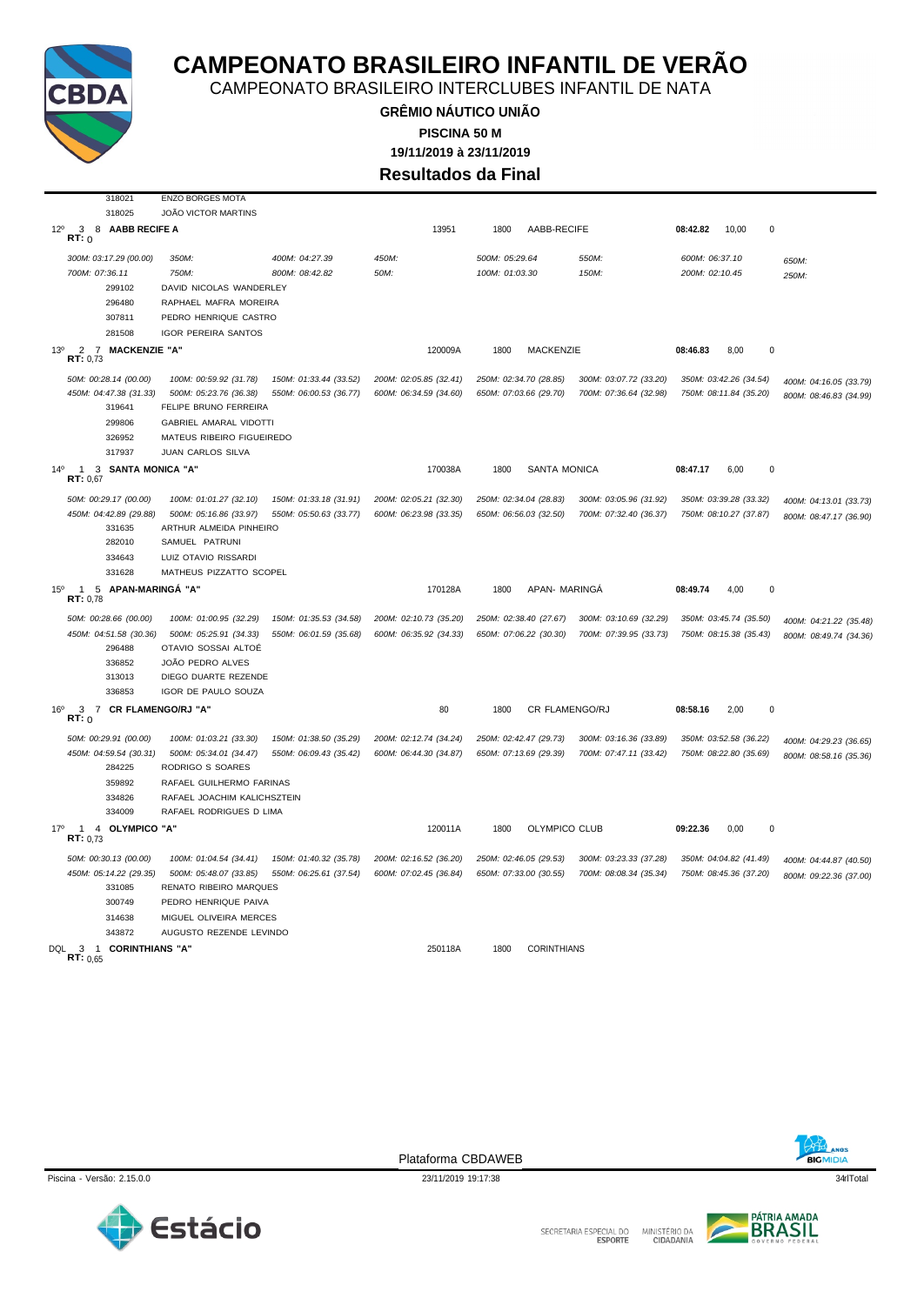

CAMPEONATO BRASILEIRO INTERCLUBES INFANTIL DE NATA

**GRÊMIO NÁUTICO UNIÃO 19/11/2019 à 23/11/2019 PISCINA 50 M Resultados da Final**

#### **61 ª PROVA 200 METROS LIVRE FEMININO - INFANTIL 21/11/2019**

| <b>RBC</b> | GIOVANA REIS MEDEIROS | INFANTIL 2 | CORINTHIANS        | 02:03.61 | 29/11/2018 | C.N. R. ALVARES      |
|------------|-----------------------|------------|--------------------|----------|------------|----------------------|
| <b>RBC</b> | GIOVANA REIS MEDEIROS | INFANTIL 1 | <b>CORINTHIANS</b> | 02:06.21 | 02/11/2017 | GRÊMIO NÁUTICO UNIÃ( |
| RC.        | GIOVANA REIS MEDEIROS | INFANTIL 2 | <b>CORINTHIANS</b> | 02:03.61 | 29/11/2018 | C.N. R. ÁLVARES      |
| RC.        | GIOVANA REIS MEDEIROS | INFANTIL 1 | <b>CORINTHIANS</b> | 02:06.21 | 02/11/2017 | GRÊMIO NÁUTICO UNIÃ( |

|         |  | <b>Col. S R Nome</b>               | Patrocínio           |        |      | Reg. C. Nasc. Entidade      | Tempo<br><b>Obtido</b> | Pts. | ΙT |  |
|---------|--|------------------------------------|----------------------|--------|------|-----------------------------|------------------------|------|----|--|
| $\circ$ |  | <b>MARIANA MARIZEIRO ALENCAR</b>   | POSTO TIGRÃO         | 292764 | 2005 | <b>CORINTHIANS</b>          | 01:29.11               |      |    |  |
| $\circ$ |  | SOPHIA FERREIRA COLETA             | COLÉGIO CRIATIVO - B | 317690 | 2005 | ABDA                        | 02:09.37               |      |    |  |
| $\circ$ |  | <b>STEFANIE SCHARDONG FONSECA</b>  |                      | 280534 | 2005 | <b>GNU</b>                  | 02:12.46               |      |    |  |
| $\circ$ |  | <b>AMANDA LARISSA CINQUE</b>       |                      | 307775 | 2005 | <b>SANTA MONICA</b>         | 02:14.36               |      |    |  |
| 0       |  | RAPHAELLA SILVA MELO               |                      | 314155 | 2005 | PRAIA CLUBE                 | 02:14.69               |      |    |  |
| 0       |  | <b>SABRINA M S MONTEIRO</b>        | EUNADO.COM           | 282391 | 2005 | <b>FLUMINENSE FC/RJ</b>     | 02:15.03               |      |    |  |
| $\circ$ |  | <b>LUIZA GABRIELA DIAS</b>         |                      | 312753 | 2005 | <b>MACKENZIE</b>            | 02:15.80               |      |    |  |
| $\circ$ |  | <b>MARIANA MORAES CALDEIRA</b>     |                      | 329502 | 2006 | SESI-SP                     | 02:16.17               |      |    |  |
| 0       |  | ANNA BEATRIZ MACHADO               | URBA - BOMBAS D AGUA | 316544 | 2005 | <b>PINHEIROS</b>            | 02:16.65               |      |    |  |
| $\circ$ |  | <b>MARIA EDUARDA SARAIVA R M P</b> |                      | 289221 | 2006 | <b>CR FLAMENGO/RJ</b>       | 02:17.07               |      |    |  |
| $\circ$ |  | <b>ARIANA MARTINS GOMES</b>        |                      | 281658 | 2005 | OLYMPICO CLUB               | 02:17.28               |      |    |  |
| $\circ$ |  | JULIA CUNHA COUTO                  |                      | 288770 | 2005 | MINAS TENIS CLUBE           | 02:17.90               |      |    |  |
| $\circ$ |  | <b>BRUNA SCHULTZ FERNANDES</b>     |                      | 313039 | 2005 | <b>PAINEIRAS</b>            | 02:18.82               |      |    |  |
| $\circ$ |  | PÉROLA SILVA SANTOS                |                      | 281093 | 2005 | <b>CURITIBANO</b>           | 02:20.58               |      |    |  |
| $\circ$ |  | ANA LUIZA GIACOMO                  |                      | 328947 | 2005 | UNISANTA                    | 02:20.64               |      |    |  |
| 0       |  | <b>BEATRIZ BEZERRA</b>             | CBV JAQUEIRA/BOLSA A | 281495 | 2006 | AABB-RECIFE                 | 02:21.33               |      |    |  |
| 0       |  | <b>ESTHEFANY CAMILY BENEVENUTO</b> |                      | 310791 | 2006 | <b>GRÊMIO VILA PARAHYBA</b> | 02:25.93               |      |    |  |
| $\circ$ |  | ANA FLAVIA FARIA                   | ATLETA CIDADAO       | 336594 | 2005 | AESJ                        | 02:26.22               |      |    |  |
| $\circ$ |  | <b>MARIA FERNANDA MACIEL</b>       |                      | 317765 | 2005 | MARISTA - CRICIÚMA          | 02:32.46               |      |    |  |

#### **62 ª PROVA 200 METROS LIVRE MASCULINO - INFANTIL 21/11/2019**

|     | RBC JOAO P G CAMPOS  | INFANTIL 2 | FLUMINENSE FC/RJ | 01:53.05 | 20/11/2019 | GRÊMIO NÁUTICO |
|-----|----------------------|------------|------------------|----------|------------|----------------|
| RBC | MURILO SETIN SARTORI | INFANTIL 1 | RIO BRANCO       | 01:56.38 | 10/12/2015 | SÃO PAULO      |
| RC. | JOAO P G CAMPOS      | INFANTIL 2 | FLUMINENSE FC/RJ | 01:53.05 | 20/11/2019 | GRÊMIO NÁUTICO |
| RC. | MURILO SETIN SARTORI | INFANTIL 1 | RIO BRANCO       | 01:56.38 | 10/12/2015 | SÃO PAULO      |

|            |  | Col. S R Nome                      | Patrocínio           |        |      | Reg. C. Nasc. Entidade   | Tempo<br><b>Obtido</b> | Pts. | IT |   |
|------------|--|------------------------------------|----------------------|--------|------|--------------------------|------------------------|------|----|---|
| $^{\circ}$ |  | <b>VINICIUS A FLINTZ</b>           |                      | 281853 | 2005 | FLUMINENSE FC/RJ         |                        |      |    | E |
| 0          |  | <b>FERNANDO GABRIEL SANTOS</b>     |                      | 349937 | 2005 | <b>CORINTHIANS</b>       |                        |      |    | E |
| $\circ$    |  | VITOR LISBOA PELISSARI             |                      | 281090 | 2005 | <b>CURITIBANO</b>        | 02:02.18               |      |    |   |
| $\circ$    |  | <b>GUSTAVO HENRIQUE CORNELIUS</b>  |                      | 283375 | 2005 | <b>GNU</b>               | 02:02.70               |      |    |   |
| $\circ$    |  | <b>GABRIEL HORVATH SCHWAN</b>      |                      | 329616 | 2006 | <b>PAINEIRAS</b>         | 02:03.39               |      |    |   |
| $\circ$    |  | PEDRO CONTRERA DAMASCENO           |                      | 340839 | 2005 | ABDA                     | 02:03.58               |      |    |   |
| $\circ$    |  | <b>HENRIQUE FABRI LABRIOLA</b>     |                      | 313192 | 2006 | <b>MINAS TENIS CLUBE</b> | 02:05.19               |      |    |   |
| $\circ$    |  | <b>ARTHUR ALMEIDA PINHEIRO</b>     |                      | 331635 | 2005 | <b>SANTA MONICA</b>      | 02:05.21               |      |    |   |
| 0          |  | <b>DANIEL ANTONIO LIMA</b>         |                      | 362621 | 2005 | APAN PRUDENTE            | 02:05.47               |      |    |   |
| $\circ$    |  | <b>FELIPE BRUNO FERREIRA</b>       |                      | 319641 | 2005 | <b>MACKENZIE</b>         | 02:05.85               |      |    |   |
| $\circ$    |  | JOSÉ PIMENTEL DELGADO              |                      | 292622 | 2005 | <b>PINHEIROS</b>         | 02:06.22               |      |    |   |
| $\circ$    |  | <b>LEONARDO BARBIERI ALCANTARA</b> |                      | 315049 | 2005 | <b>UNISANTA</b>          | 02:06.27               |      |    |   |
| $\circ$    |  | <b>RAFAEL FIDELIS SOUSA</b>        |                      | 314154 | 2005 | PRAIA CLUBE              | 02:08.14               |      |    |   |
| $\circ$    |  | <b>DAVID NICOLAS WANDERLEY</b>     | PREF.ABREU LIMA/SALE | 299102 | 2005 | AABB-RECIFE              | 02:10.45               |      |    |   |
| $\circ$    |  | OTAVIO SOSSAI ALTOÉ                |                      | 296488 | 2006 | APAN- MARINGA            | 02:10.73               |      |    |   |
| $\circ$    |  | <b>LUIGGI CUNHA GOMES</b>          |                      | 313853 | 2005 | SESI-SP                  | 02:11.67               |      |    |   |
| $\circ$    |  | <b>RODRIGO S SOARES</b>            |                      | 284225 | 2005 | CR FLAMENGO/RJ           | 02:12.74               |      |    |   |
| $\circ$    |  | <b>RENATO RIBEIRO MARQUES</b>      |                      | 331085 | 2005 | <b>OLYMPICO CLUB</b>     | 02:16.52               |      |    |   |

Plataforma CBDAWEB



Piscina - Versão: 2.15.0.0 23/11/2019 19:17:45 23/11/2019 19:17:45 23/11/2019 19:17:45 35rlTotal



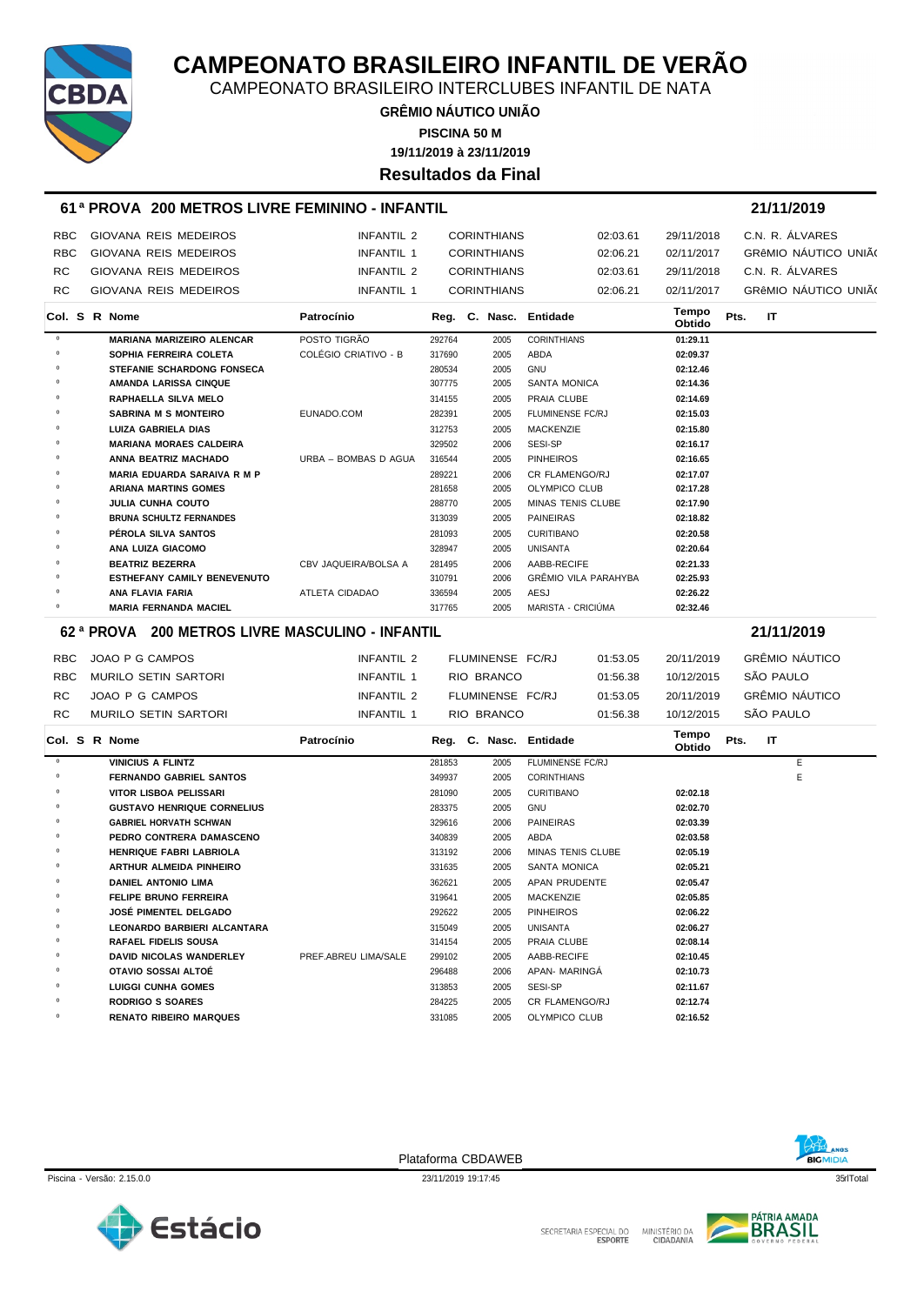

CAMPEONATO BRASILEIRO INTERCLUBES INFANTIL DE NATA

**GRÊMIO NÁUTICO UNIÃO 19/11/2019 à 23/11/2019 PISCINA 50 M Resultados da Final**

**Etapa: 4 Data: 22/11/2019**

|                |                   |                         | 32 <sup>a</sup> PROVA 200 METROS COSTAS FEMININO - INFANTIL 1        |                                                                |                        |        |                   |                        |          |                 |       | 22/11/2019     |  |
|----------------|-------------------|-------------------------|----------------------------------------------------------------------|----------------------------------------------------------------|------------------------|--------|-------------------|------------------------|----------|-----------------|-------|----------------|--|
| <b>RBC</b>     |                   |                         | FERNANDA GOMES CELIDÔNIO                                             |                                                                | <b>INFANTIL 1</b>      |        | ASBAC/AQUANAII    |                        | 02:21.73 | 07/12/2016      |       | ARACAJU/SE     |  |
| <b>RC</b>      |                   |                         | FERNANDA GOMES CELIDONIO                                             |                                                                | <b>INFANTIL 1</b>      |        | ASBAC/AQUANAII    |                        | 02:21.73 | 07/12/2016      |       | ARACAJU/SE     |  |
|                |                   | Col. S R Nome           |                                                                      | Patrocínio                                                     |                        |        |                   | Reg. C. Nasc. Entidade |          | Tempo<br>Obtido | Pts.  | IT             |  |
|                | RT: 0.72          | 1º 1 4 RAFAELA SUMIDA   |                                                                      | DUDU ACQUA CENTER                                              |                        | 296369 | 2006              | <b>CORINTHIANS</b>     |          | 02:23.77        | 35,00 | 642            |  |
|                |                   | 50M: 00:34.42 (00.00)   | 100M:                                                                | 150M: 01:48.10                                                 | 200M: 02:23.77 (35.67) |        |                   |                        |          |                 |       |                |  |
| $2^{\circ}$    | RT: 0.74          | 1 5 BRUNA RAMOS SCAFF   |                                                                      |                                                                |                        | 299203 | 2006              | RADIO CLUBE/MS         |          | 02:29.28        | 30,00 | 573            |  |
|                |                   | 50M: 00:35.29 (00.00)   | 100M:                                                                | 150M: 01:51.67                                                 | 200M: 02:29.28 (37.61) |        |                   |                        |          |                 |       |                |  |
| 3 <sup>o</sup> | RT: 0.79          |                         | 1 2 LARISSA AFONSO BORBA                                             | ATLETA CIDADAO                                                 |                        | 332082 | 2006              | AESJ                   |          | 02:30.44        | 25,00 | 560            |  |
|                |                   | 50M: 00:34.29 (00.00)   | 100M:                                                                | 150M: 01:52.39                                                 | 200M: 02:30.44 (38.50) |        |                   |                        |          |                 |       |                |  |
| 4°             | RT: 0.68          |                         | 1 3 EDUARDA ZANOTTI FOSSE                                            | PROJETO ACQUA                                                  |                        | 299961 | 2006              | AWC                    |          | 02:31.66        | 20,00 | 547            |  |
|                |                   | 50M: 00:35.05 (00.00)   | 100M:                                                                | 150M: 01:53.46                                                 | 200M: 02:31.66 (38.20) |        |                   |                        |          |                 |       |                |  |
| $5^{\circ}$    | <b>RT:</b> $0,72$ | 1 8 ISABELA VIANA SILVA |                                                                      |                                                                |                        | 329505 | 2006              | SESI-SP                |          | 02:32.97        | 18,00 | 533            |  |
|                | 50M:              |                         | 100M:                                                                | 150M: 01:54.24                                                 | 200M: 02:32.97 (38.73) |        |                   |                        |          |                 |       |                |  |
| 6°             | RT: 0.8           |                         | 1 6 MILENA BARBOSA SANTOS                                            |                                                                |                        | 324586 | 2006              | PRAIA CLUBE            |          | 02:36.73        | 16,00 | 495            |  |
|                |                   | 50M: 00:37.00 (00.00)   | 100M:                                                                | 150M: 01:56.97                                                 | 200M: 02:36.73 (39.76) |        |                   |                        |          |                 |       |                |  |
| $7^\circ$      | RT: 0,88          |                         | 1 1 GABRIELA OLIVEIRA VITORIA                                        |                                                                |                        | 329255 | 2006              | MINAS TENIS CLUBE      |          | 02:36.99        | 14,00 | 493            |  |
|                |                   | 50M: 00:36.03 (00.00)   | 100M:                                                                | 150M: 01:56.78                                                 | 200M: 02:36.99 (40.21) |        |                   |                        |          |                 |       |                |  |
| $8^{\circ}$    | RT: 0.73          | 1 7 YASMIN PEREIRA      |                                                                      |                                                                |                        | 298279 | 2006              | APAN-INDAIAL           |          | 02:37.55        | 12,00 | 488            |  |
|                |                   | 50M: 00:36.21 (00.00)   | 100M:                                                                | 150M: 01:57.44                                                 | 200M: 02:37.55 (40.11) |        |                   |                        |          |                 |       |                |  |
|                |                   |                         | 33ª PROVA 200 METROS COSTAS FEMININO - INFANTIL 2                    |                                                                |                        |        |                   |                        |          |                 |       | 22/11/2019     |  |
| <b>RBC</b>     |                   |                         | FERNANDA GOMES CELIDÔNIO                                             |                                                                | INFANTIL 2             |        | ASBAC/AQUANAII    |                        | 02:19.15 | 06/12/2017      |       | <b>UNIFA</b>   |  |
| RC             |                   | BEATRIZ LIMA E SILVA    |                                                                      |                                                                | INFANTIL 2             |        | CORINTHIANS/ABDEM |                        | 02:21.51 | 14/11/2013      |       | <b>VITÓRIA</b> |  |
|                |                   | Col. S R Nome           |                                                                      | Patrocínio                                                     |                        |        |                   | Reg. C. Nasc. Entidade |          | Tempo<br>Obtido | Pts.  | IT             |  |
|                | <b>RT:</b> $0,72$ | 1º 1 4 SOPHIA REIS      |                                                                      |                                                                |                        | 335677 | 2005              | <b>CURITIBANO</b>      |          | 02:26.28        | 35,00 | 610            |  |
|                |                   | 50M: 00:33.37 (00.00)   | 100M: 01:10.26 (36.89)                                               |                                                                |                        |        |                   |                        |          |                 |       |                |  |
| $2^{\circ}$    |                   |                         | 1 3 TYARA FERNANDES RAMOS                                            | 150M: 01:48.47 (38.21) 200M: 02:26.28 (37.81)<br>PROJETO ACQUA |                        | 304652 | 2005              | AWC                    |          | 02:26.62        | 30,00 | 605            |  |
|                | RT: 0.64          |                         |                                                                      |                                                                |                        |        |                   |                        |          |                 |       |                |  |
|                |                   | 50M: 00:33.91 (00.00)   | 100M: 01:10.99 (37.80)                                               | 150M: 01:48.67 (37.68) 200M: 02:26.62 (37.95)                  |                        |        |                   |                        |          |                 |       |                |  |
| $3^{\circ}$    | RT: 0,63          | 1 5 ISABELA DAVID       |                                                                      | <b>BOLSA ATLETA/DF</b>                                         |                        | 284845 | 2005              | IATE CLUBE DE BRASIL   |          | 02:27.79        | 25,00 | 591            |  |
|                |                   | 50M: 00:34.87 (00.00)   | 100M: 01:11.92 (37.50)                                               | 150M: 01:50.59 (38.67) 200M: 02:27.79 (37.20)                  |                        |        |                   |                        |          |                 |       |                |  |
| $4^{\circ}$    | RT: 0,71          |                         | 1 6 BEATRIZ GARUTE DA SILVA                                          |                                                                |                        | 281877 | 2005              | AAC-SEMEL- CASCAVEL-   |          | 02:29.56        | 20,00 | 570            |  |
|                |                   | 50M: 00:35.64 (00.00)   | 100M: 01:13.24 (37.60)                                               | 150M: 01:51.61 (38.37)                                         | 200M: 02:29.56 (37.95) |        |                   |                        |          |                 |       |                |  |
| $5^{\circ}$    | RT: 0,7           | 1 7 LUIZA GABRIELA DIAS |                                                                      |                                                                |                        | 312753 | 2005              | <b>MACKENZIE</b>       |          | 02:30.09        | 18,00 | 564            |  |
|                |                   | 50M: 00:35.18 (00.00)   | 100M: 01:12.52 (37.34)                                               | 150M: 01:51.54 (39.20)                                         | 200M: 02:30.09 (38.55) |        |                   |                        |          |                 |       |                |  |
| $6^{\circ}$    | RT: 0.66          | 1 2 JULIA MOREIRA       |                                                                      |                                                                |                        | 326744 | 2005              | <b>PMFC</b>            |          | 02:32.41        | 16,00 | 539            |  |
|                |                   | 50M: 00:34.93 (00.00)   | 100M: 01:13.91 (38.98) 150M: 01:53.31 (39.40) 200M: 02:32.41 (39.10) |                                                                |                        |        |                   |                        |          |                 |       |                |  |

Piscina - Versão: 2.15.0.0 23/11/2019 19:17:49 23/11/2019 19:17:49 23/11/2019 19:17:49

Plataforma CBDAWEB

7º 1 1 **LUISA MOURA PEREIRA** 315315 2005 CORINTHIANS **02:35.55** 14,00 507 **RT:** 0,71



*50M: 00:34.83 (00.00) 100M: 01:14.55 (39.72) 150M: 01:55.54 (40.99) 200M: 02:35.55 (40.10)*



**BIGMIDIA**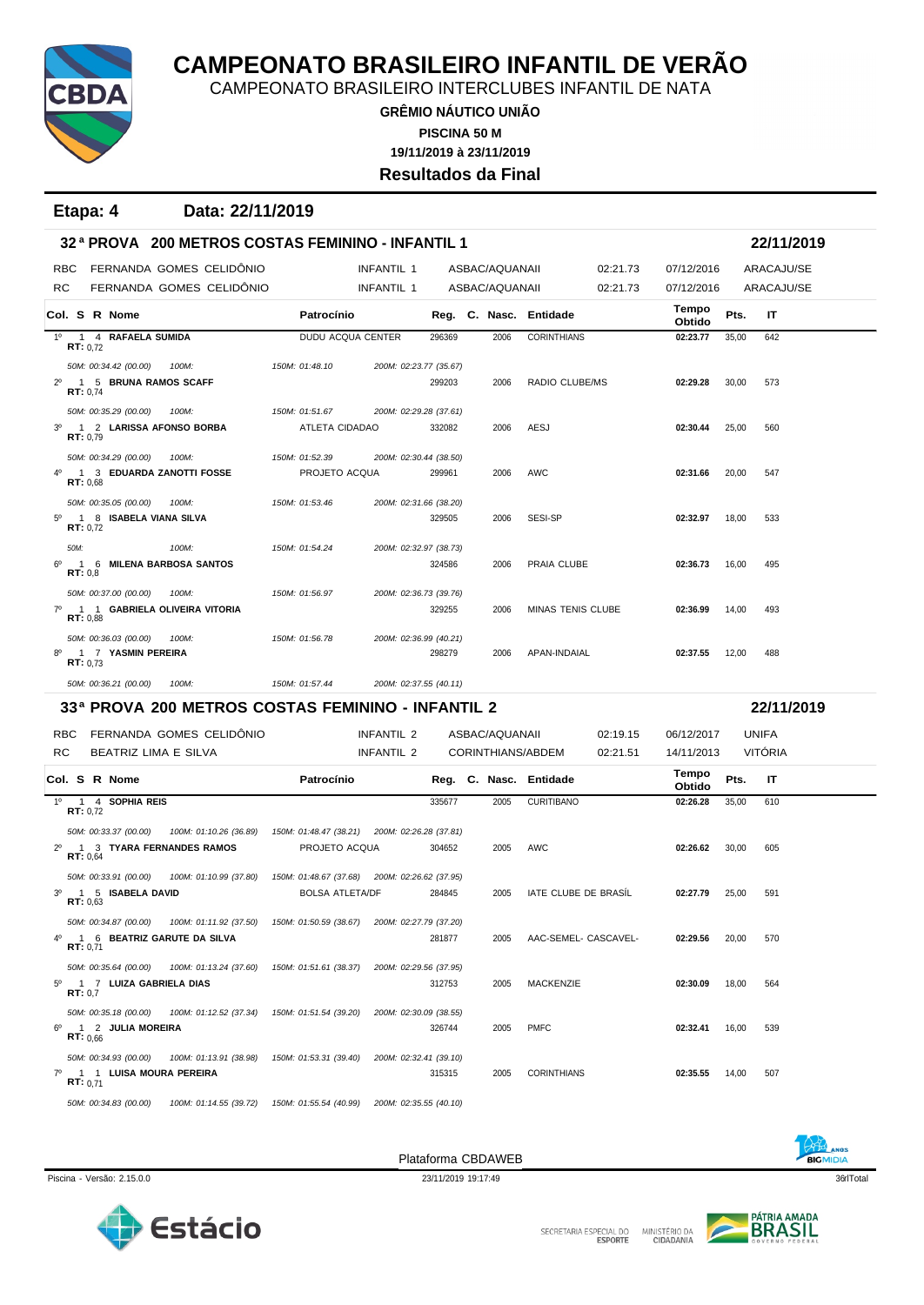

# **CAMPEONATO BRASILEIRO INFANTIL DE VERÃO**

CAMPEONATO BRASILEIRO INTERCLUBES INFANTIL DE NATA

**GRÊMIO NÁUTICO UNIÃO PISCINA 50 M**

**19/11/2019 à 23/11/2019**

**Resultados da Final**

| <b>JOANNA RAFAELA FARINA</b><br>$8^{\circ}$<br>1 8<br>RT: 0.8                                           |                                                  | 315694  | 2005 | AABB-SP                |          | 02:37.56        | 12,00 | 488           |                       |
|---------------------------------------------------------------------------------------------------------|--------------------------------------------------|---------|------|------------------------|----------|-----------------|-------|---------------|-----------------------|
| 50M: 00:35.54 (00.00)<br>100M: 01:14.92 (39.38)                                                         | 150M: 01:56.30 (41.38)<br>200M: 02:37.56 (41.26) |         |      |                        |          |                 |       |               |                       |
| 34ª PROVA 200 METROS COSTAS MASCULINO - INFANTIL 1                                                      |                                                  |         |      |                        |          |                 |       | 22/11/2019    |                       |
| ANDRE AUGUSTO DOS SANTOS<br><b>RBC</b>                                                                  | INFANTIL 1                                       |         |      | CORINTHIANS/S.BERNAR   | 02:11.82 | 08/07/2011      |       | <b>RECIFE</b> |                       |
| SAMUEL LOPES<br>RC.                                                                                     | INFANTIL 1                                       | ACEB/BA |      |                        | 02:12.18 | 22/11/2019      |       |               | <b>GRÊMIO NÁUTICO</b> |
| Col. S R Nome                                                                                           | Patrocínio                                       |         |      | Reg. C. Nasc. Entidade |          | Tempo<br>Obtido | Pts.  | $\mathsf{I}$  |                       |
| 1 4 SAMUEL LOPES<br>$1^{\circ}$<br>RT: 0.62                                                             |                                                  | 327711  | 2006 | ACEB/BA                |          | 02:12.18        | 45,00 | 607           | <b>RC</b>             |
| 50M: 00:30.60 (00.00)<br>100M: 01:04.08 (33.48)<br>5 THEO GRITZBACH TUUNELIS<br>$2^{\circ}$<br>RT: 0.69 | 150M: 01:37.88 (33.80)<br>200M: 02:12.18 (34.30) | 297660  | 2006 | <b>JUVENTUS</b>        |          | 02:16.36        | 30,00 | 552           |                       |
| 50M: 00:31.10 (00.00)<br>100M: 01:05.75 (34.65)<br>3 GABRIEL SZKMIRKO<br>$3^{\circ}$<br>RT: 0.57        | 150M: 01:41.20 (35.45) 200M: 02:16.36 (35.16)    | 350639  | 2006 | <b>PMFC</b>            |          | 02:20.40        | 25,00 | 506           |                       |
| 50M: 00:32.97 (00.00)<br>100M: 01:09.12 (36.15)<br>1 2 GABRIEL HORVATH SCHWAN<br>40<br>RT: 0.72         | 150M: 01:45.69 (36.57)<br>200M: 02:20.40 (34.71) | 329616  | 2006 | <b>PAINEIRAS</b>       |          | 02:21.03        | 20,00 | 499           |                       |
| 50M: 00:33.47 (00.00)<br>100M: 01:10.46 (36.99)                                                         | 150M: 01:46.97 (36.51) 200M: 02:21.03 (34.60)    |         |      |                        |          |                 |       |               |                       |

6º 1 8 **GABRIEL AMARAL VIDOTTI** 299806 2006 MACKENZIE **02:24.46** 16,00 465 **RT:** 0,74 *50M: 00:34.21 (00.00) 100M: 01:10.93 (36.72) 150M: 01:48.18 (37.25) 200M: 02:24.46 (36.28)* 7º 1 1 **JOÃO PEDRO ALVES** 336852 2006 APAN- MARINGÁ **02:24.73** 14,00 462 **RT:** 0,66 *50M: 00:32.17 (00.00) 100M: 01:08.87 (36.70) 150M: 01:47.04 (38.17) 200M: 02:24.73 (37.69)* 8º 1 7 **LUCA CHANQUETTE QUIRINO** 335444 2006 NOSSO CLUBE **02:26.63** 12,00 444 **RT:** 0,75

5º 1 6 **RONALDO KLUG JUNIOR** FUNDESPORTE 294642 2006 JOINVILLE NATAÇÃO **02:21.53** 18,00 494 **RT:** 0,63

*50M: 00:33.29 (00.00) 100M: 01:10.19 (36.90) 150M: 01:48.98 (38.79) 200M: 02:26.63 (37.65)*

*50M: 00:32.46 (00.00) 100M: 01:08.31 (35.85) 150M: 01:45.09 (36.78) 200M: 02:21.53 (36.44)*

**35ª PROVA 200 METROS COSTAS MASCULINO - INFANTIL 2 22/11/2019**

|     | RBC.     |                                                    | ANDRE AUGUSTO DOS SANTOS                                                                                                        |                      | INFANTIL 2 |        |            | CORINTHIANS/ABDEM      | 02:08.50             | 28/06/2012      |       | ARACAJU        |  |
|-----|----------|----------------------------------------------------|---------------------------------------------------------------------------------------------------------------------------------|----------------------|------------|--------|------------|------------------------|----------------------|-----------------|-------|----------------|--|
| RC. |          |                                                    | ISAAC GUIMARAES SARAIVA                                                                                                         |                      | INFANTIL 2 |        | FIAT/MINAS |                        | 02:08.64             | 11/12/2014      |       | <b>PALHOCA</b> |  |
|     |          | Col. S R Nome                                      |                                                                                                                                 | Patrocínio           |            |        |            | Reg. C. Nasc. Entidade |                      | Tempo<br>Obtido | Pts.  | -IT            |  |
|     | RT: 0.69 | 1º 1 5 DANIEL AZEVEDO GOMES                        |                                                                                                                                 | COL. GEO             |            | 254135 | 2005       |                        | CABO BRANCO/ACQUA R1 | 02:11.32        | 35,00 | 619            |  |
|     | RT: 0.67 |                                                    | 50M: 00:30.96 (00.00) 100M: 01:04.48 (33.52) 150M: 01:38.08 (33.60) 200M: 02:11.32 (33.24)<br>2º 1 4 GUSTAVO HENRIQUE CORNELIUS |                      |            | 283375 | 2005       | GNU                    |                      | 02:13.32        | 30.00 | 591            |  |
|     | RT: 0.7  |                                                    | 50M: 00:30.54 (00.00) 100M: 01:03.89 (33.35) 150M: 01:37.92 (34.30) 200M: 02:13.32 (35.40)<br>3º 1 6 VICTOR NOGUEIRA SANSONI    | PROJETO ACQUA        |            | 281950 | 2005       | AWC                    |                      | 02:14.37        | 25,00 | 577            |  |
|     | RT: 0.56 | 4º 1 3 LUIGGI CUNHA GOMES                          | 50M: 00:32.17 (00.00) 100M: 01:05.84 (33.67) 150M: 01:40.10 (34.26) 200M: 02:14.37 (34.27)                                      |                      |            | 313853 | 2005       | SESI-SP                |                      | 02:15.78        | 20.00 | 560            |  |
|     | RT: 0.68 |                                                    | 50M: 00:32.25 (00.00) 100M: 01:06.83 (34.58) 150M: 01:41.19 (34.36) 200M: 02:15.78 (34.59)<br>5º 1 7 DAVID NICOLAS WANDERLEY    | PREF.ABREU LIMA/SALE |            | 299102 | 2005       | AABB-RECIFE            |                      | 02:16.80        | 18.00 | 547            |  |
| 6°  | RT: 0.62 | 50M: 00:31.33 (00.00)<br>1 2 FELIPE BRUNO FERREIRA | 100M: 01:05.16 (33.83) 150M: 01:40.93 (35.77) 200M: 02:16.80 (35.87)                                                            |                      |            | 319641 | 2005       | <b>MACKENZIE</b>       |                      | 02:16.85        | 16.00 | 547            |  |
|     | RT: 0.6  |                                                    | 50M: 00:32.24 (00.00) 100M: 01:06.87 (34.63) 150M: 01:42.86 (35.99) 200M: 02:16.85 (33.99)<br>7º 1 1 AUGUSTO SANTOS MACHADO     |                      |            | 315054 | 2005       | <b>CORINTHIANS</b>     |                      | 02:17.97        | 14,00 | 533            |  |
|     |          | 50M: 00:32.32 (00.00)                              | 100M; 01:07.09 (34.77) 150M; 01:42.66 (35.57) 200M; 02:17.97 (35.31)                                                            |                      |            |        |            |                        |                      |                 |       |                |  |





Piscina - Versão: 2.15.0.0 23/11/2019 19:17:53 37qrlTotal



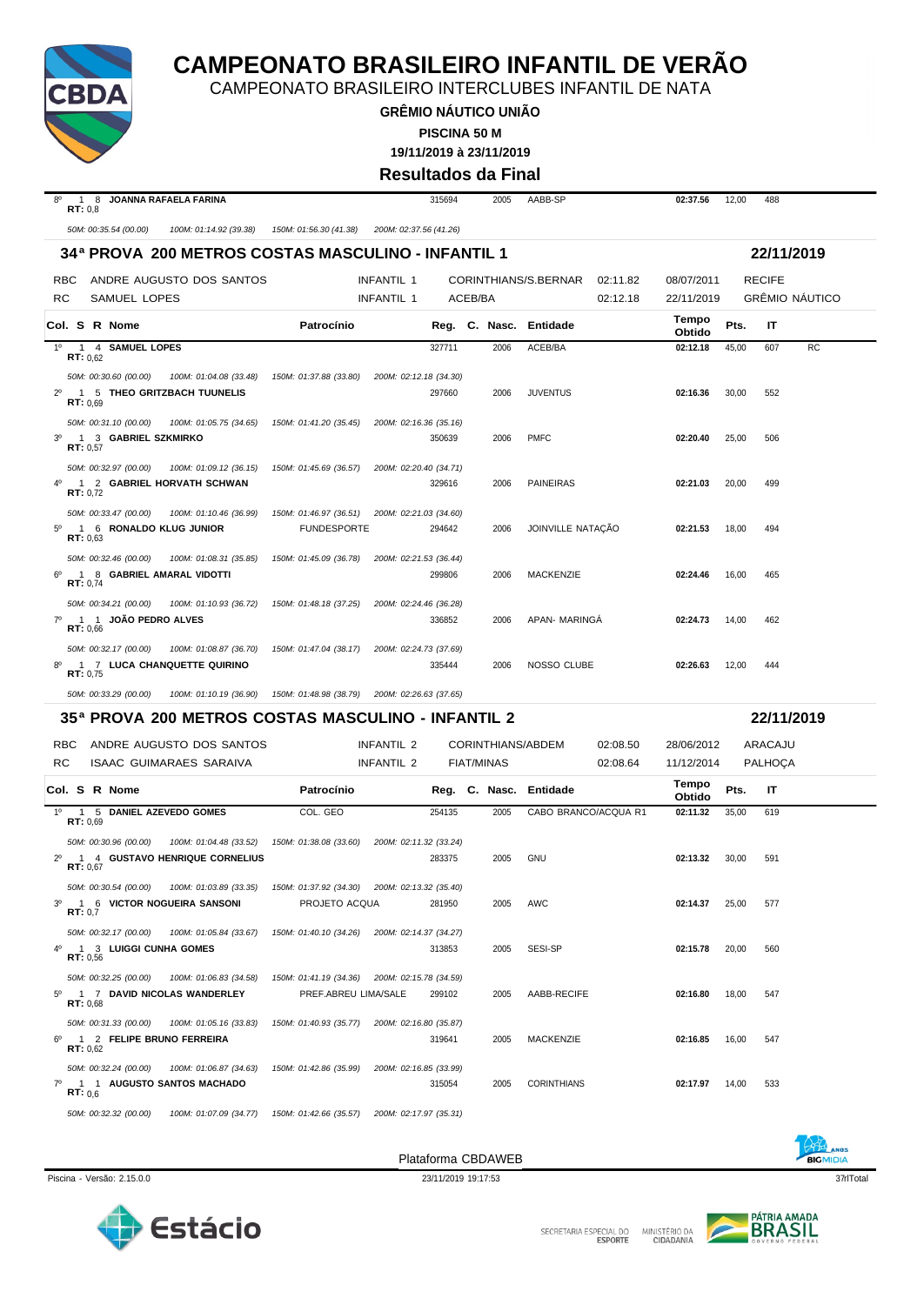

CAMPEONATO BRASILEIRO INTERCLUBES INFANTIL DE NATA

**GRÊMIO NÁUTICO UNIÃO 19/11/2019 à 23/11/2019 PISCINA 50 M**

**Resultados da Final**

|                                                                                                                | <b>INGSUILAUUS UA LITTAI</b>                     |            |                 |                           |                 |       |                      |  |  |  |
|----------------------------------------------------------------------------------------------------------------|--------------------------------------------------|------------|-----------------|---------------------------|-----------------|-------|----------------------|--|--|--|
| $8^{\circ}$<br>1 8 GABRIEL HENRIQUE CATAPANO<br>RT: 0.76                                                       |                                                  | 314416     | 2005            | <b>GRAN SAO JOAO/ANEL</b> | 02:19.75        | 12,00 | 513                  |  |  |  |
| 50M: 00:31.68 (00.00)<br>100M: 01:06.55 (34.87)                                                                | 150M: 01:43.18 (36.63)<br>200M: 02:19.75 (36.57) |            |                 |                           |                 |       |                      |  |  |  |
| 36ª PROVA 100 METROS PEITO FEMININO - INFANTIL 1                                                               |                                                  |            |                 |                           |                 |       | 22/11/2019           |  |  |  |
| <b>RBC</b><br>NICHELLY BRANDAO LYSY                                                                            | <b>INFANTIL 1</b>                                | <b>FAP</b> |                 | 01:13.78                  | 06/10/2016      |       | <b>MOCOCA</b>        |  |  |  |
| RC<br><b>BIANCA RODRIGUES FREITAS</b>                                                                          | INFANTIL 1                                       | UTC        |                 | 01:14.15                  | 16/11/2008      |       | <b>CURITIBA</b>      |  |  |  |
| Col. S R Nome                                                                                                  | Patrocínio                                       |            |                 | Reg. C. Nasc. Entidade    | Tempo<br>Obtido | Pts.  | IT                   |  |  |  |
| 1 4 BEATRIZ COMINI ROMERO<br>$1^{\circ}$<br>RT: 0.81                                                           |                                                  | 288772     | 2006            | MINAS TENIS CLUBE         | 01:16.83        | 35,00 | 581                  |  |  |  |
| 50M: 00:35.65 (00.00)<br>100M: 01:16.83 (41.18)                                                                |                                                  |            |                 |                           |                 |       |                      |  |  |  |
| 2 <sup>0</sup> 1 5 INGRID DOS SANTOS<br><b>RT:</b> $0,78$                                                      |                                                  | 335657     | 2006            | <b>PMFC</b>               | 01:19.14        | 30,00 | 532                  |  |  |  |
| 50M: 00:37.62 (00.00)<br>100M: 01:19.14 (41.52)                                                                |                                                  |            |                 |                           |                 |       |                      |  |  |  |
| 3 <sup>o</sup><br>1 2 CAROLINA LEITAO DAHER<br>RT:0                                                            |                                                  | 332206     | 2006            | PRAIA CLUBE               | 01:20.14        | 25,00 | 512                  |  |  |  |
| 50M: 00:37.03 (00.00)<br>100M: 01:20.14 (43.11)                                                                |                                                  |            |                 |                           |                 |       |                      |  |  |  |
| 1 7 MELISSA ALVES GULMINI<br>RT: 0.76                                                                          | LIFE STUDIO DE PILAT                             | 307397     | 2006            | ATIVA ESPORTE TOTAL       | 01:20.36        | 20,00 | 508                  |  |  |  |
| 50M: 00:37.70 (00.00)<br>100M: 01:20.36 (42.66)<br>$5^{\circ}$<br>1 1 ANA BEATRIZ PASSAGLIA<br>RT: 0,78        |                                                  | 289771     | 2006            | MINAS TENIS CLUBE         | 01:20.85        | 18,00 | 499                  |  |  |  |
| 50M: 00:38.09 (00.00)<br>100M: 01:20.85 (42.76)<br>1 8 GEOVANA SEAWRIGHT MARCELO<br>RT: 0.81                   | GEART MODA PRAIA E F                             | 352397     | 2006            | <b>CORINTHIANS</b>        | 01:20.97        | 16,00 | 496                  |  |  |  |
| 50M: 00:39.40 (00.00)<br>100M: 01:20.97 (41.57)<br>$7^\circ$<br>1 3 GABRIELA FRITSCHE CAMPOS<br>RT: 0,77       | <b>FUNDESPORTE</b>                               | 270820     | 2006            | NADAR ITJ/MARC DIAS       | 01:20.99        | 14,00 | 496                  |  |  |  |
| 50M: 00:37.99 (00.00)<br>100M: 01:20.99 (43.00)                                                                |                                                  |            |                 |                           |                 |       |                      |  |  |  |
| 1 6 JULIA GOMEZ CARPI<br>8°<br>RT: 0.86                                                                        |                                                  | 329389     | 2006            | MINAS TENIS CLUBE         | 01:21.32        | 12,00 | 490                  |  |  |  |
| 50M: 00:38.30 (00.00)<br>100M: 01:21.32 (43.20)                                                                |                                                  |            |                 |                           |                 |       |                      |  |  |  |
| 37ª PROVA 100 METROS PEITO FEMININO - INFANTIL 2                                                               |                                                  |            |                 |                           |                 |       | 22/11/2019           |  |  |  |
| <b>RBC</b><br>MAYARA KAUANI NASCIMENTO                                                                         | <b>INFANTIL 2</b>                                |            | C.CURITIBANO/PR | 01:11.33                  | 06/09/2009      |       | <b>FLORIANOPOLIS</b> |  |  |  |
| RC<br>MAYARA KAUANI NASCIMENTO                                                                                 | INFANTIL 2                                       |            | C.CURITIBANO/PR | 01:12.15                  | 15/11/2009      |       | <b>JOAO PESSOA</b>   |  |  |  |
| Col. S R Nome                                                                                                  | Patrocínio                                       |            |                 | Reg. C. Nasc. Entidade    | Tempo<br>Obtido | Pts.  | IT                   |  |  |  |
| 1º 1 4 PÉROLA SILVA SANTOS                                                                                     |                                                  | 281093     | 2005            | <b>CURITIBANO</b>         | 01:15.49        | 35,00 | 613                  |  |  |  |
| RT: 0,66<br>50M: 00:35.98 (00.00)<br>100M: 01:15.49 (39.51)<br>1 5 ANA FLAVIA FARIA<br>$2^{\circ}$<br>RT: 0,71 | ATLETA CIDADAO                                   | 336594     | 2005            | AESJ                      | 01:16.54        | 30,00 | 588                  |  |  |  |
| 50M: 00:37.12 (00.00)<br>100M: 01:16.54 (39.42)<br>3º 1 3 RAFAELA VICENTINI MAKARIEWICZ<br>RT: 0,79            |                                                  | 299117     | 2005            | GNU                       | 01:17.01        | 25,00 | 577                  |  |  |  |
| 50M: 00:35.39 (00.00)<br>100M: 01:17.01 (41.62)<br>4º 1 2 JULIANE CAVALCANTI VILELA<br>RT:0                    |                                                  | 312724     | 2005            | AMERICANA                 | 01:17.36        | 20,00 | 569                  |  |  |  |
| 50M: 00:35.96 (00.00)<br>100M: 01:17.36 (41.40)<br>5º 1 7 ANNA BEATRIZ MACHADO<br>RT: 0,73                     | URBA - BOMBAS D AGUA                             | 316544     | 2005            | <b>PINHEIROS</b>          | 01:17.47        | 18,00 | 567                  |  |  |  |
| 50M: 00:36.72 (00.00)<br>100M: 01:17.47 (40.75)<br>1 6 INGRA KLAPPER F PEDROSO<br>$6^{\circ}$<br>RT: 0.82      |                                                  | 313080     | 2005            | CR FLAMENGO/RJ            | 01:17.83        | 16,00 | 559                  |  |  |  |
| 50M: 00:36.44 (00.00)<br>100M: 01:17.83 (41.39)<br>7º 1 1 SOPHIA REIS<br><b>RT:</b> $0.83$                     |                                                  | 335677     | 2005            | <b>CURITIBANO</b>         | 01:19.38        | 14,00 | 527                  |  |  |  |







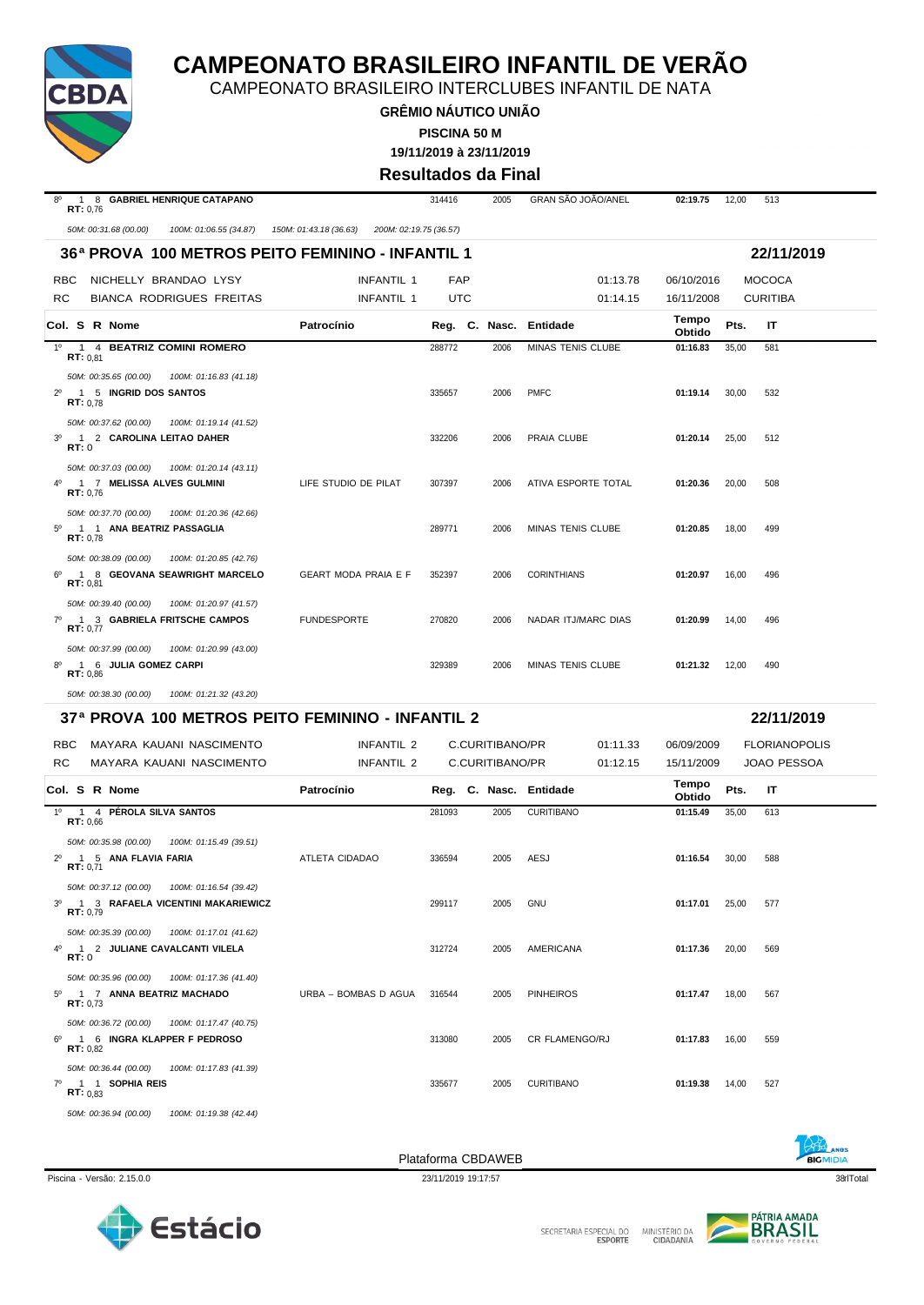

CAMPEONATO BRASILEIRO INTERCLUBES INFANTIL DE NATA

**GRÊMIO NÁUTICO UNIÃO PISCINA 50 M**

**19/11/2019 à 23/11/2019**

**Resultados da Final**

| $8^{\circ}$<br>1 8 GABRIELA ANDRADE RUBIANO<br>RT: 0,96                                               |                     | 276376   | 2005               | MINAS TENIS CLUBE      | 01:19.55        | 12,00 | 523                |
|-------------------------------------------------------------------------------------------------------|---------------------|----------|--------------------|------------------------|-----------------|-------|--------------------|
| 50M: 00:38.07 (00.00)<br>100M: 01:19.55 (41.48)                                                       |                     |          |                    |                        |                 |       |                    |
| 38ª PROVA 100 METROS PEITO MASCULINO - INFANTIL 1                                                     |                     |          |                    |                        |                 |       | 22/11/2019         |
| HUGO QUIRIN<br>RBC                                                                                    | <b>INFANTIL 1</b>   | SPORT/PE |                    | 01:07.88               | 05/11/2006      |       | <b>GOIANIA</b>     |
| RC.<br><b>HUGO QUIRIN</b>                                                                             | <b>INFANTIL 1</b>   | SPORT/PE |                    | 01:07.88               | 05/11/2006      |       | <b>GOIANIA</b>     |
| Col. S R Nome                                                                                         | Patrocínio          |          |                    | Reg. C. Nasc. Entidade | Tempo<br>Obtido | Pts.  | IT                 |
| $1^{\circ}$<br>1 4 SAMUEL GEORGE CARVALHO                                                             |                     | 302452   | 2006               | <b>CORINTHIANS</b>     | 01:10.63        | 35,00 | 528                |
| <b>RT:</b> $0,73$<br>50M: 00:33.76 (00.00)<br>100M: 01:10.63 (36.87)                                  |                     |          |                    |                        |                 |       |                    |
| $2^{\circ}$<br>1 5 NATAN PORTO SILVA<br>RT: 0.65                                                      |                     | 331306   | 2006               | <b>PINHEIROS</b>       | 01:11.00        | 30,00 | 520                |
| 50M: 00:34.37 (00.00)<br>100M: 01:11.00 (36.63)                                                       |                     |          |                    |                        |                 |       |                    |
| 1 6 MATHEUS MENEL STAHELIN<br>$3^{\circ}$<br>RT:0                                                     |                     | 298658   | 2006               | AJINC/URBANO/SECEL     | 01:12.50        | 25,00 | 488                |
| 50M: 00:35.31 (00.00)<br>100M: 01:12.50 (37.19)                                                       |                     |          |                    |                        |                 |       |                    |
| 1 3 ANDRÉ OLIVEIRA SOUZA<br>4°<br>RT: 0,67                                                            |                     | 356714   | 2006               | ADA OSASCO             | 01:13.35        | 20,00 | 471                |
| 50M: 00:34.66 (00.00)<br>100M: 01:13.35 (38.69)<br>1 2 ARTUR VILELA DE QUEIROZ<br>$5^\circ$           | <b>INTERNE</b>      | 296392   | 2006               | SPORT/PE               | 01:13.90        | 18,00 | 461                |
| RT:0                                                                                                  |                     |          |                    |                        |                 |       |                    |
| 50M: 00:34.90 (00.00)<br>100M: 01:13.90 (39.00)<br>1 7 FELIPPE GIRAO<br>$6^{\circ}$<br>RT: 0,7        |                     | 337748   | 2006               | FREE PLAY/MOGI MIRIM   | 01:14.66        | 16,00 | 447                |
| 50M: 00:35.54 (00.00)<br>100M: 01:14.66 (39.12)<br>1 8 FELIPE FORSTER BASTOS<br>$7^\circ$<br>RT: 0.74 |                     | 328950   | 2006               | SESI-SP                | 01:15.12        | 14,00 | 439                |
| 50M: 00:35.96 (00.00)<br>100M: 01:15.12 (39.16)                                                       |                     |          |                    |                        |                 |       |                    |
| $8^{\circ}$<br>1 1 ARTHUR DOS SILVA<br>RT: 0,68                                                       |                     | 332110   | 2006               | <b>UNISANTA</b>        | 01:15.72        | 12,00 | 428                |
| 50M: 00:35.14 (00.00)<br>100M: 01:15.72 (40.58)                                                       |                     |          |                    |                        |                 |       |                    |
| 39ª PROVA 100 METROS PEITO MASCULINO - INFANTIL 2                                                     |                     |          |                    |                        |                 |       | 22/11/2019         |
| <b>RBC</b><br>PEDRO H. BRASIL CARDONA                                                                 | INFANTIL 2          |          | <b>HEBRAICA/SP</b> | 01:06.75               | 18/12/2009      |       | SÃO PAULO          |
| RC.<br>PEDRO H. BRASIL CARDONA                                                                        | INFANTIL 2          |          | <b>HEBRAICA/SP</b> | 01:07.09               | 15/11/2009      |       | <b>JOAO PESSOA</b> |
| Col. S R Nome                                                                                         | Patrocínio          |          |                    | Reg. C. Nasc. Entidade | Tempo<br>Obtido | Pts.  | IT                 |
| $1^{\circ}$<br>1 4 ARTUR BECKER<br>RT: 0,81                                                           |                     | 303534   | 2005               | MINAS TENIS CLUBE      | 01:09.59        | 35,00 | 552                |
| 50M: 00:32.26 (00.00)<br>100M: 01:09.59 (37.33)                                                       |                     |          |                    |                        |                 |       |                    |
| 1 5 BRENO GARCIA SANTANA<br>RT: 0,79                                                                  |                     | 281091   | 2005               | <b>CURITIBANO</b>      | 01:10.37        | 30,00 | 534                |
| 50M: 00:34.23 (00.00) 100M: 01:10.37 (36.14)                                                          |                     |          |                    |                        |                 |       |                    |
| 3º 1 1 ALEXANDRE DE JESUS<br>RT: 0,64                                                                 |                     | 315055   | 2005               | UNISANTA               | 01:11.18        | 25,00 | 516                |
| 50M: 00:34.90 (00.00)<br>100M: 01:11.18 (36.28)                                                       |                     |          |                    |                        |                 |       |                    |
| 4º 1 2 GUILHERME ALMEIDA CORREA<br><b>RT:</b> 0                                                       |                     | 318312   | 2005               | <b>PINHEIROS</b>       | 01:11.32 20,00  |       | 513                |
| 50M: 00:34.40 (00.00)<br>100M: 01:11.32 (36.92)<br>5º 1 7 PEDRO NOGUEIRA MAIA<br>RT: 0.68             |                     | 298179   | 2005               | MINAS TENIS CLUBE      | 01:11.36        | 18,00 | 512                |
| 50M: 00:33.80 (00.00) 100M: 01:11.36 (37.56)                                                          |                     |          |                    |                        |                 |       |                    |
| 6º 1 8 IAN KLAPPER F PEDROSO<br>RT: 0.61                                                              |                     | 313078   | 2005               | CR FLAMENGO/RJ         | 01:11.38        | 16,00 | 511                |
| 50M: 00:34.08 (00.00)<br>100M: 01:11.38 (37.30)<br>7º 1 6 GABRIEL DOURADO FAYAD<br>RT: 0              | <b>BOLSA ATLETA</b> | 341839   | 2005               | AABB BRASILIA          | 01:11.41        | 14,00 | 511                |
| 50M: 00:33.28 (00.00) 100M: 01:11.41 (38.13)                                                          |                     |          |                    |                        |                 |       |                    |



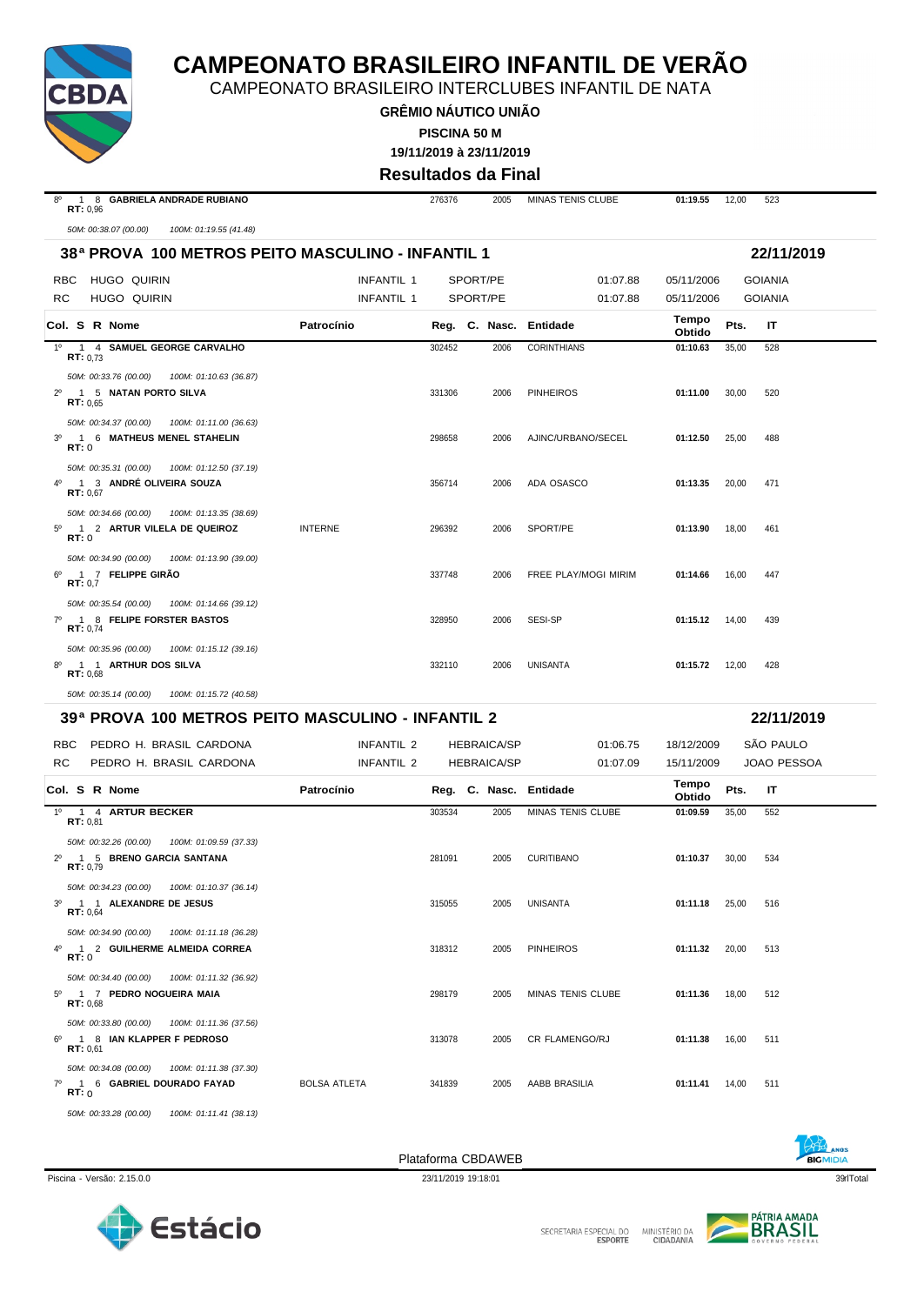

CAMPEONATO BRASILEIRO INTERCLUBES INFANTIL DE NATA

**GRÊMIO NÁUTICO UNIÃO PISCINA 50 M**

**19/11/2019 à 23/11/2019**

**Resultados da Final**

| $8^{\circ}$<br>1 3 PEDRO HENRIQUE SANDTNER<br>RT: 0,72                                                   |                      | 313703 | 2005                   | <b>CORINTHIANS</b>  | 01:11.43        | 12,00 | 510                         |
|----------------------------------------------------------------------------------------------------------|----------------------|--------|------------------------|---------------------|-----------------|-------|-----------------------------|
| 50M: 00:33.09 (00.00)<br>100M: 01:11.43 (38.34)                                                          |                      |        |                        |                     |                 |       |                             |
| 40ª PROVA 100 METROS LIVRE FEMININO - INFANTIL 1                                                         |                      |        |                        |                     |                 |       | 22/11/2019                  |
| GIOVANA REIS MEDEIROS<br>RBC.                                                                            | <b>INFANTIL 1</b>    |        | <b>CORINTHIANS</b>     | 00:58.04            | 03/11/2017      |       | GRÊMIO NÁUTICO UNIÃO        |
| RC<br>GIOVANA REIS MEDEIROS                                                                              | <b>INFANTIL 1</b>    |        | <b>CORINTHIANS</b>     | 00:58.04            | 03/11/2017      |       | <b>GRÊMIO NAUTICO UNIÃO</b> |
| Col. S R Nome                                                                                            | Patrocínio           |        | Reg. C. Nasc. Entidade |                     | Tempo<br>Obtido | Pts.  | IT                          |
| 1º 1 4 JOANNA BEATRIZ ROSSI<br>RT:0                                                                      |                      | 318797 | 2006                   | JOINVILLE NATAÇÃO   | 00:59.51        | 35,00 | 656                         |
| 50M: 00:28.92 (00.00)<br>100M: 00:59.51 (30.59)<br>1 5 BEATRIZ BEZERRA<br>$2^{\circ}$<br>RT: 0.69        | CBV JAQUEIRA/BOLSA A | 281495 | 2006                   | AABB-RECIFE         | 00:59.52        | 30,00 | 655                         |
| 50M: 00:28.28 (00.00)<br>100M: 00:59.52 (31.24)<br>1 3 HELENA LOPES<br>$3^{\circ}$<br>RT: 0,87           |                      | 296563 | 2006                   | MINAS TENIS CLUBE   | 01:00.37        | 25,00 | 628                         |
| 50M: 00:29.02 (00.00)<br>100M: 01:00.37 (31.35)<br>1 1 ISABELA CHAIA<br>RT: 0,87                         |                      | 289284 | 2006                   | TIJUCA TC/RJ        | 01:01.07        | 20,00 | 607                         |
| 50M: 00:29.32 (00.00)<br>100M: 01:01.07 (31.75)<br>1 6 RAFAELA SUMIDA<br>$5^{\circ}$<br>RT: 0,84         | DUDU ACQUA CENTER    | 296369 | 2006                   | <b>CORINTHIANS</b>  | 01:01.16        | 18,00 | 604                         |
| 50M: 00:29.56 (00.00)<br>100M: 01:01.16 (31.60)<br>6º 1 8 MARIANA MORAES CALDEIRA<br>RT: 0.81            |                      | 329502 | 2006                   | SESI-SP             | 01:02.14        | 16,00 | 576                         |
| 50M: 00:29.80 (00.00)<br>100M: 01:02.14 (32.34)<br>$7^\circ$<br>1 2 CAROLINA YUMI KIBATA<br>RT: 0,71     |                      | 296495 | 2006                   | <b>JUVENTUS</b>     | 01:02.88        | 14,00 | 556                         |
| 50M: 00:30.09 (00.00)<br>100M: 01:02.88 (32.79)<br>8º 1 7 ANA CLARA SANTIN RONCHI<br>RT: 0.82            |                      | 317049 | 2006                   | <b>SANTA MONICA</b> | 01:03.12        | 12,00 | 549                         |
| 50M: 00:30.04 (00.00)<br>100M: 01:03.12 (33.80)                                                          |                      |        |                        |                     |                 |       |                             |
| 41ª PROVA 100 METROS LIVRE FEMININO - INFANTIL 2                                                         |                      |        |                        |                     |                 |       | 22/11/2019                  |
| RAFAELA TREVISAN RAURICH<br><b>RBC</b>                                                                   | <b>INFANTIL 2</b>    |        | <b>CURITIBANO</b>      | 00:57.00            | 12/12/2014      |       | PALHOÇA                     |
| RC<br>RAFAELA TREVISAN RAURICH                                                                           | INFANTIL 2           |        | <b>CURITIBANO</b>      | 00:57.00            | 12/12/2014      |       | PALHOÇA                     |
| Col. S R Nome                                                                                            | Patrocínio           |        | Reg. C. Nasc. Entidade |                     | Tempo<br>Obtido | Pts.  | IT                          |
| 1º 1 4 THAIANA MELISSA AMARAL<br>RT: 0,71                                                                |                      | 312739 | 2005                   | SESI-SP             | 00:57.94        | 35,00 | 710                         |
| 50M: 00:28.42 (00.00)<br>100M: 00:57.94 (29.52)<br>1 6 SOPHIA FERREIRA COLETA<br>$2^{\circ}$<br>RT: 0.8  | COLÉGIO CRIATIVO - B | 317690 | 2005                   | ABDA                | 00:58.55        | 30,00 | 688                         |
| 50M: 00:28.66 (00.00)  100M: 00:58.55 (29.89)<br>3 <sup>o</sup><br>1 5 CELINE SOUZA BISPO<br>RT: 0,78    |                      | 279122 | 2005                   | YACHT CLUBE/CBC/BA  | 00:58.58        | 25,00 | 687                         |
| 50M: 00:28.37 (00.00)  100M: 00:58.58 (30.21)<br>4 <sup>0</sup> 1 7 LUIZA C S S LIMA<br>RT: 0.74         |                      | 282129 | 2005                   | <b>MARINA BC/RJ</b> | 00:59.47        | 20,00 | 657                         |
| 50M: 00:28.87 (00.00)<br>100M: 00:59.47 (30.60)<br>5º 1 2 SABRINA M S MONTEIRO<br>RT: 0.75               | EUNADO.COM           | 282391 | 2005                   | FLUMINENSE FC/RJ    | 00:59.77        | 18,00 | 647                         |
| 50M: 00:28.84 (00.00)<br>100M: 00:59.77 (30.93)<br>$6^{\circ}$<br>1 1 FERNANDA REGINA SANTOS<br>RT: 0,74 |                      | 313079 | 2005                   | <b>PINHEIROS</b>    | 01:00.34        | 16,00 | 629                         |
| 50M: 00:29.07 (00.00)<br>100M: 01:00.34 (31.27)<br>7º 1 3 MARIANA MARIZEIRO ALENCAR<br>RT: 0.78          | POSTO TIGRÃO         | 292764 | 2005                   | <b>CORINTHIANS</b>  | 01:00.62        | 14,00 | 620                         |
| 50M: 00:29.16 (00.00) 100M: 01:00.62 (31.46)                                                             |                      |        |                        |                     |                 |       |                             |







Piscina - Versão: 2.15.0.0 23/11/2019 19:18:05 23/11/2019 19:18:05 40rlTotal 40rlTotal 40rlTotal 40rlTotal 40rlTotal 40rlTotal 40rlTotal 40rlTotal 40rlTotal 40rlTotal 40rlTotal 40rlTotal 40rlTotal 40rlTotal 40rlTotal 40rlT



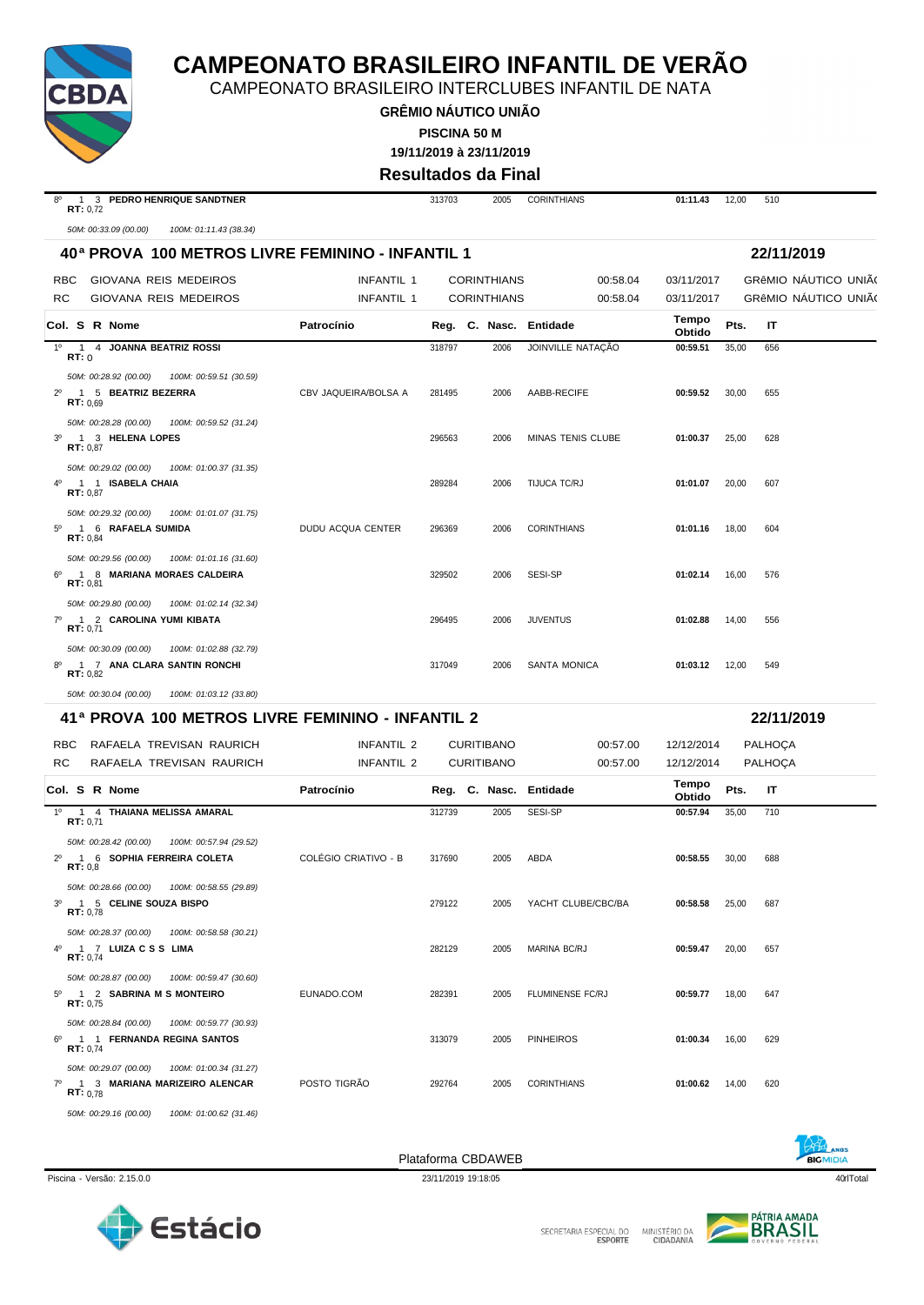

CAMPEONATO BRASILEIRO INTERCLUBES INFANTIL DE NATA

**GRÊMIO NÁUTICO UNIÃO PISCINA 50 M**

**19/11/2019 à 23/11/2019**

#### **Resultados da Final**

| RT: 0,7                          | 50M: 00:30.03 (00.00)<br>100M: 01:02.49 (32.46)<br>42ª PROVA 100 METROS LIVRE MASCULINO - INFANTIL 1 |                        |                   |        |            |                        |                 |       |            |
|----------------------------------|------------------------------------------------------------------------------------------------------|------------------------|-------------------|--------|------------|------------------------|-----------------|-------|------------|
|                                  |                                                                                                      |                        |                   |        |            |                        |                 |       |            |
|                                  |                                                                                                      |                        |                   |        |            |                        |                 |       | 22/11/2019 |
| RBC.                             | MURILO SETIN SARTORI                                                                                 |                        | <b>INFANTIL 1</b> |        | RIO BRANCO | 00:53.23               | 11/12/2015      |       | SÃO PAULO  |
| RC                               | <b>MURILO SETIN SARTORI</b>                                                                          |                        | INFANTIL 1        |        | RIO BRANCO | 00:53.23               | 11/12/2015      |       | SÃO PAULO  |
|                                  | Col. S R Nome                                                                                        | Patrocínio             |                   |        |            | Reg. C. Nasc. Entidade | Tempo<br>Obtido | Pts.  | IT         |
| RT: 0.75                         | 1º 1 4 SAMUEL LOPES                                                                                  |                        |                   | 327711 | 2006       | ACEB/BA                | 00:54.98        | 35,00 | 621        |
|                                  | 50M: 00:27.15 (00.00)<br>100M: 00:54.98 (27.83)                                                      |                        |                   |        |            |                        |                 |       |            |
| $2^{\circ}$<br>RT: 0.73          | 1 1 VITOR VASCONCELOS MACEDO SA                                                                      | <b>VIPER</b>           |                   | 296561 | 2006       | <b>NAC</b>             | 00:55.38        | 30,00 | 607        |
|                                  | 50M: 00:26.68 (00.00)<br>100M: 00:55.38 (28.70)                                                      |                        |                   |        |            |                        |                 |       |            |
| $3^{\circ}$<br>RT: 0.8           | 1 6 THEO GRITZBACH TUUNELIS                                                                          |                        |                   | 297660 | 2006       | <b>JUVENTUS</b>        | 00:56.02        | 25,00 | 587        |
|                                  | 50M: 00:27.34 (00.00)<br>100M: 00:56.02 (28.68)                                                      |                        |                   |        |            |                        |                 |       |            |
| $4^{\circ}$<br><b>RT:</b> $0,74$ | 1 5 LUIS JUNQUEIRA PARO                                                                              |                        |                   | 356371 | 2006       | APANASC/PM SCARLOS     | 00:56.10        | 20,00 | 584        |
|                                  | 50M: 00:27.00 (00.00)<br>100M: 00:56.10 (29.10)                                                      |                        |                   |        |            |                        |                 |       |            |
| $5^{\circ}$<br>RT: 0.77          | 1 3 GABRIEL HORVATH SCHWAN                                                                           |                        |                   | 329616 | 2006       | <b>PAINEIRAS</b>       | 00:56.23        | 18,00 | 580        |
| 6°                               | 50M: 00:27.88 (00.00)<br>100M: 00:56.23 (28.35)<br>1 2 GABRIEL SZKMIRKO                              |                        |                   | 350639 | 2006       | <b>PMFC</b>            | 00:56.56        | 16,00 | 570        |
| RT: 0,83                         |                                                                                                      |                        |                   |        |            |                        |                 |       |            |
| $7^\circ$                        | 50M: 00:27.62 (00.00)<br>100M: 00:56.56 (28.94)<br>1 7 NATAN PORTO SILVA                             |                        |                   | 331306 | 2006       | <b>PINHEIROS</b>       | 00:57.67        | 14,00 | 538        |
| RT: 0.71                         |                                                                                                      |                        |                   |        |            |                        |                 |       |            |
|                                  | 50M: 00:27.94 (00.00)<br>100M: 00:57.67 (29.73)<br>8º 1 8 HENRIQUE FABRI LABRIOLA                    |                        |                   | 313192 | 2006       | MINAS TENIS CLUBE      | 00:57.74        | 12,00 | 536        |
| RT: 0,72                         |                                                                                                      |                        |                   |        |            |                        |                 |       |            |
|                                  | 50M: 00:28.28 (00.00)<br>100M: 00:57.74 (29.46)                                                      |                        |                   |        |            |                        |                 |       |            |
|                                  | 43ª PROVA 100 METROS LIVRE MASCULINO - INFANTIL 2                                                    |                        |                   |        |            |                        |                 |       | 22/11/2019 |
| RBC.                             | MURILO SETIN SARTORI                                                                                 |                        | <b>INFANTIL 2</b> |        | AMERICANA  | 00:51.92               | 09/12/2016      |       | ARACAJU/SE |
| <b>RC</b>                        | <b>MURILO SETIN SARTORI</b>                                                                          |                        | <b>INFANTIL 2</b> |        | AMERICANA  | 00:51.92               | 09/12/2016      |       | ARACAJU/SE |
|                                  | Col. S R Nome                                                                                        | Patrocínio             |                   |        |            | Reg. C. Nasc. Entidade | Tempo<br>Obtido | Pts.  | IT         |
| <b>RT:</b> 0                     | 1º 1 4 JOAO P G CAMPOS                                                                               |                        |                   | 284313 | 2005       | FLUMINENSE FC/RJ       | 00:53.19        | 35,00 | 685        |
|                                  | 50M: 00:25.40 (00.00)<br>100M: 00:53.19 (27.79)                                                      |                        |                   |        |            |                        |                 |       |            |
| $2^{\circ}$<br>RT: 0,71          | 1 3 LEONARDO VINICIUS DIAS                                                                           |                        |                   | 342640 | 2005       | SPATIUM/OBJ MOGI       | 00:53.94        | 30,00 | 657        |
|                                  | 50M: 00:26.03 (00.00)  100M: 00:53.94 (27.91)<br>1 5 VINICIUS MARQUES RIZZA                          |                        |                   |        |            |                        | 00:54.40        |       |            |
| $3^{\circ}$<br>RT: 0.68          |                                                                                                      |                        |                   | 319656 | 2005       | ASBAC/AQUANAII         |                 | 25,00 | 641        |
|                                  | 50M: 00:26.05 (00.00)<br>100M: 00:54.40 (28.35)                                                      |                        |                   |        |            |                        |                 |       |            |
| <b>RT:</b> $0,71$                | 4º 1 6 LUCAS SILVEIRA P BARATA                                                                       |                        |                   | 332243 | 2005       | <b>MARINA BC/RJ</b>    | 00:54.71        | 20,00 | 630        |
|                                  | 50M: 00:26.14 (00.00)<br>100M: 00:54.71 (28.57)                                                      |                        |                   |        |            |                        |                 |       |            |
| $5^{\circ}$<br>RT: 0,64          | 1 1 BRUNO NAJM OLIVEIRA                                                                              |                        |                   | 318143 | 2005       | <b>PINHEIROS</b>       | 00:54.73        | 18,00 | 629        |
| 6°                               | 1 7 ALAN A CAMARGO                                                                                   |                        |                   | 282803 | 2005       | FLUMINENSE FC/RJ       | 00:54.74        | 16,00 | 629        |
| <b>RT:</b> 0                     |                                                                                                      |                        |                   |        |            |                        |                 |       |            |
| RT:0                             | 50M: 00:26.40 (00.00)<br>100M: 00:54.74 (28.34)<br>7º 1 2 SAMMER CAMPOS ABDALLAH                     | <b>BOLSA ATLETA MS</b> |                   | 282444 | 2005       | RADIO CLUBE/MS         | 00:54.98        | 14,00 | 621        |
|                                  | 50M: 00:26.21 (00.00)  100M: 00:54.73 (28.52)                                                        |                        |                   |        |            |                        |                 |       |            |

*50M: 00:26.50 (00.00) 100M: 00:54.98 (28.48)*









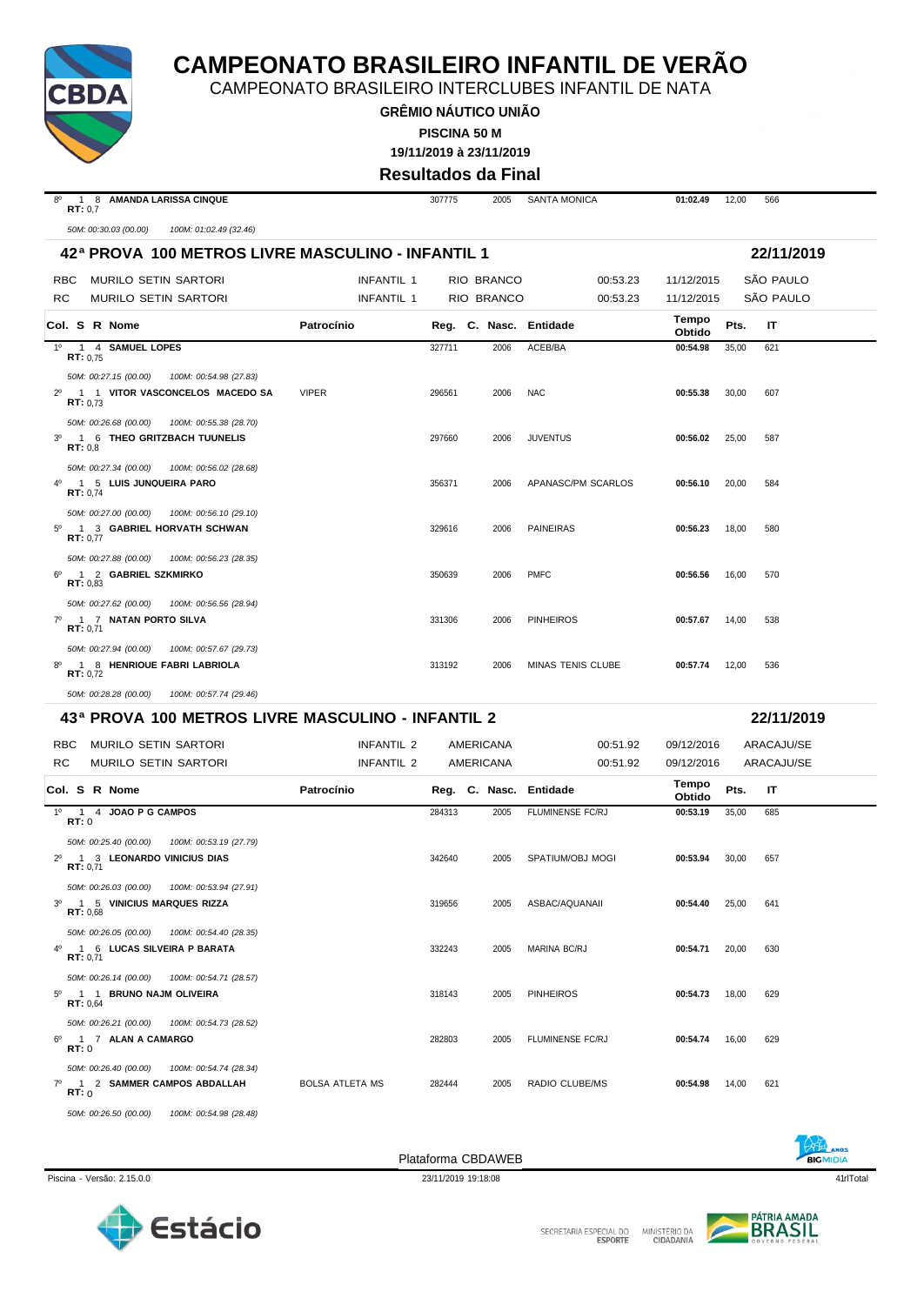

CAMPEONATO BRASILEIRO INTERCLUBES INFANTIL DE NATA

**GRÊMIO NÁUTICO UNIÃO PISCINA 50 M**

**19/11/2019 à 23/11/2019**

#### **Resultados da Final**

**RT:** 0,75

8º 1 8 **THALES FELIPE VALÉRIO** 356749 2005 SESI-SP **00:55.68** 12,00 597

*50M: 00:26.43 (00.00) 100M: 00:55.68 (29.25)*

#### **44ª PROVA REV. 4 X 100 METROS MEDLEY FEMININO - INFANTIL 22/11/2019**

**Col. <sup>S</sup> R Nome Patrocínio Nasc. Entidade Tempo Obtido Reg. C. Pts. IT** 1º 3 4 **SESI-SP "A"** 250728A 1800 SESI-SP **04:33.62** 70,00 0 **RT:** 0,64 *50M: 00:33.62 (00.00) 100M: 150M: 01:47.24 200M: 02:29.65 (42.41) 250M: 02:59.72 (30.70) 300M: 03:35.93 (36.21) 350M: 04:03.95 (28.20) 400M: 04:33.62 (29.67)* 329505 ISABELA VIANA SILVA 336545 SABRINA BARBOZA 313850 GIULIA MISAEL PEREIRA 312739 THAIANA MELISSA AMARAL 2º 3 5 **GNU "A"** 220014A 1800 GNU **04:40.01** 60,00 0 **RT:** 0,67 *50M: 00:34.16 (00.00) 100M: 01:11.38 (37.22) 150M: 200M: 02:30.23 250M: 03:03.79 (33.56) 300M: 03:39.71 (35.92) 350M: 04:08.81 (29.10) 400M: 04:40.01 (31.20)* 330998 RENATA NOGUEIRA DA CRUZ 299117 RAFAELA VICENTINI MAKARIEWICZ 280534 STEFANIE SCHARDONG FONSECA 323807 CAROLINA BONONI HEINZ 3º 3 7 **PINHEIROS "A"** 100 1800 PINHEIROS **04:40.08** 50,00 0 **RT:** 0,74 *50M: 00:34.60 (00.00) 100M: 150M: 200M: 250M: 03:02.00 300M: 03:39.91 (37.91) 350M: 04:08.64 (28.73) 400M: 04:40.08 (31.44)* VALENTINA HAJJAR ROSCHMANN 316544 ANNA BEATRIZ MACHADO 312816 LARISSA A. OLIVEIRA 313079 FERNANDA REGINA SANTOS 4º 3 2 **MINAS "A"** 120010A 1800 MINAS TENIS CLUBE **04:41.28** 40,00 0  $R = \frac{3}{2}$ 50M: 00:34.04 (00.00) 100M: 01:11.99 (37.95) 150M: 01:49.62 (37.63) 200M: 02:32.28 (42.66) 250M: 03:02.75 (30.47) 300M: 03:38.16 (35.41) 350M: 04:08.72 (30.56) 400M: 04:41.28 (32.56) 288772 BEATRIZ COMINI ROMERO BEATRIZ COMINI ROMERO 276376 GABRIELA ANDRADE RUBIANO 296563 HELENA LOPES 323860 SOFIA MIQUELAO PENA 5º 2 4 **PRAIA CLUBE "A"** 120025A 1800 PRAIA CLUBE **04:43.91** 36,00 0 **RT:** 0 50M: 00:35.24 (00.00) 100M: 01:11.91 (36.67) 150M: 01:49.16 (37.25) 200M: 02:32.18 (43.20) 250M: 03:04.46 (32.28) 300M: 03:41.93 (37.47) 350M: 04:11.53 (29.60) 400M: 04:43.91 (32.38)<br>324586 MILENA BARBOSA SANTOS 324586 MILENA BARBOSA SANTOS 332206 CAROLINA LEITAO DAHER 329525 LUISA CUNHA BRUNELI 314155 RAPHAELLA SILVA MELO 6º 2 5 **AESJ/FADENP "A"** 250017A 1800 AESJ **04:44.01** 32,00 0 **RT:** 0,73 *50M: 00:35.96 (00.00) 100M: 01:16.12 (40.16) 150M: 01:52.44 (36.32) 200M: 250M: 03:04.73 300M: 03:40.69 (35.96) 350M: 04:10.86 (30.17) 400M: 04:44.01 (33.15)* 352253 MARIA ELISA SILVA 336594 ANA FLAVIA FARIA 332082 LARISSA AFONSO BORBA 333308 ANA FLAVIA AGUIAR AMARAL 7º 3 6 **CORINTHIANS "A"** 250118A 1800 CORINTHIANS **04:44.65** 28,00 0 **RT:** 0,72 50M: 00:34.00 (00.00) 100M: 01:08.85 (34.85) 150M: 01:48.23 (39.38) 200M: 02:30.94 (42.71) 250M: 03:03.00 (32.36) 300M: 03:39.00 (35.70) 350M: 04:08.29 (29.29) 400M: 04:44.65 (36.36) 296369 RAFAELA SUMIDA 352397 GEOVANA SEAWRIGHT MARCELO 292764 MARIANA MARIZEIRO ALENCAR 313740 FERNANDA ANTUNES PARANHOS 8º 3 1 **CR FLAMENGO/RJ "A"** 80 1800 CR FLAMENGO/RJ **04:45.55** 24,00 0 **RT:** 0,7 *50M: 100M: 01:14.31 150M: 01:50.68 (36.37) 200M: 250M: 03:06.82 300M: 03:42.52 (35.70) 350M: 04:12.49 (29.97) 400M: 04:45.55 (33.60)* 289221 MARIA EDUARDA SARAIVA R M P GUIMARAES





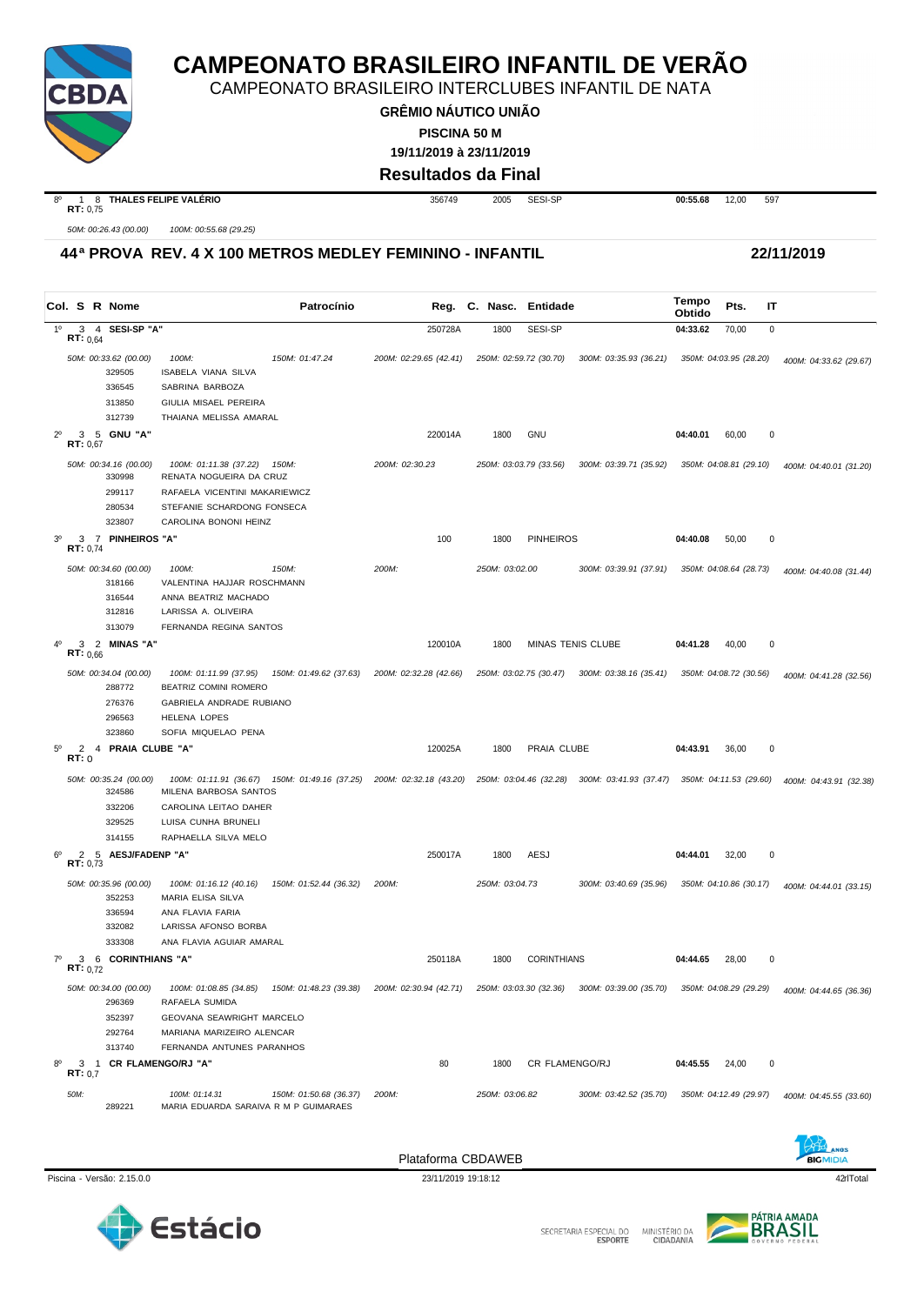

CAMPEONATO BRASILEIRO INTERCLUBES INFANTIL DE NATA

**GRÊMIO NÁUTICO UNIÃO 19/11/2019 à 23/11/2019 PISCINA 50 M**

**Resultados da Final**

| 313080                                                                                  | INGRA KLAPPER F PEDROSO                                                           |                        |                        |                        |                             |                        |                        |
|-----------------------------------------------------------------------------------------|-----------------------------------------------------------------------------------|------------------------|------------------------|------------------------|-----------------------------|------------------------|------------------------|
| 303869                                                                                  | MARIANA O SILVA COSTA                                                             |                        |                        |                        |                             |                        |                        |
| 303789                                                                                  | ANA KAROLINA S PINTO                                                              |                        |                        |                        |                             |                        |                        |
| 90<br>3<br>3 CURITIBANO "A"<br><b>RT:</b> $0,72$                                        |                                                                                   |                        | 170007A                | 1800                   | <b>CURITIBANO</b>           | 04:46.20<br>18,00<br>0 |                        |
| 50M: 00:33.22 (00.00)<br>335677<br>281093<br>308670                                     | 100M: 01:10.49 (37.27)<br>SOPHIA REIS<br>PÉROLA SILVA SANTOS<br>CAROLINA PARREIRA | 150M: 01:46.02 (35.53) | 200M: 02:26.62 (40.60) | 250M: 03:00.66 (34.40) | 300M: 03:38.37 (37.71)      | 350M: 04:10.05 (31.68) | 400M: 04:46.20 (36.15) |
| 283469                                                                                  | BIANCA VIRMOND FRUET                                                              |                        |                        |                        |                             |                        |                        |
| 10 <sup>o</sup><br>2<br>3 MACKENZIE "A"                                                 |                                                                                   |                        | 120009A                | 1800                   | MACKENZIE                   | 04:50.63<br>14,00<br>0 |                        |
| RT: 0,64                                                                                |                                                                                   |                        |                        |                        |                             |                        |                        |
| 50M: 00:35.76 (00.00)<br>292589<br>319636                                               | 100M: 01:13.28 (37.52)<br>MARIA LUIZA MUNIZ<br>LETICIA TOMAZ NUNES                | 150M: 01:51.83 (38.55) | 200M: 02:35.94 (44.11) | 250M: 03:07.45 (31.51) | 300M: 03:44.76 (37.31)      | 350M: 04:15.87 (31.11) | 400M: 04:50.63 (34.76) |
| 312753                                                                                  | LUIZA GABRIELA DIAS                                                               |                        |                        |                        |                             |                        |                        |
| 314572                                                                                  | ISABELA SCHWINDT AZEVEDO                                                          |                        |                        |                        |                             |                        |                        |
| 2 6 PAINEIRAS "A"<br>11°<br>RT: 0,79                                                    |                                                                                   |                        | 250073A                | 1800                   | <b>PAINEIRAS</b>            | 04:54.84<br>12,00<br>0 |                        |
| 50M: 00:36.36 (00.00)<br>343688<br>330362                                               | 100M: 01:13.85 (37.49)<br>SOFIA FERRAZ DOBOZY<br>SOFIA DE MOTA                    | 150M: 01:54.39 (40.54) | 200M: 02:38.38 (43.99) | 250M: 03:12.57 (34.19) | 300M: 03:51.37 (38.80)      | 350M: 04:21.72 (30.35) | 400M: 04:54.84 (33.12) |
| 330634                                                                                  | SOFIA FLEXA                                                                       |                        |                        |                        |                             |                        |                        |
| 313039                                                                                  | BRUNA SCHULTZ FERNANDES                                                           |                        |                        |                        |                             |                        |                        |
| $12^{\circ}$<br>1 7 UNISANTA "A"<br>RT: 0.73                                            |                                                                                   |                        | 250004A                | 1800                   | <b>UNISANTA</b>             | 04:57.60<br>10,00<br>0 |                        |
| 50M: 00:36.53 (00.00)<br>332097                                                         | 100M: 01:14.92 (38.39)<br>ZOE KRÖSCHE XIMENES                                     | 150M: 01:55.23 (40.31) | 200M: 02:38.54 (43.31) | 250M: 03:13.41 (34.87) | 300M: 03:53.10 (39.69)      | 350M: 04:23.78 (30.68) | 400M: 04:57.60 (33.82) |
| 352160<br>332098                                                                        | LUNA GONÇALVES BARBOSA<br>LIVIA ELEUTÊRIO RODRIGUES                               |                        |                        |                        |                             |                        |                        |
| 328947                                                                                  | ANA LUIZA GIACOMO                                                                 |                        |                        |                        |                             |                        |                        |
| 13 <sup>0</sup><br>$\overline{4}$<br><b>BAURUENSE "A"</b><br>$\overline{1}$<br>RT: 0.51 |                                                                                   |                        | 251122A                | ABDA<br>1800           |                             | 04:57.66<br>0<br>8,00  |                        |
| 50M: 00:35.49 (00.00)<br>333659                                                         | 100M: 01:12.97 (37.48)<br>ROBERTA DE BASTOS                                       | 150M: 01:53.87 (40.90) | 200M: 02:38.65 (44.78) | 250M: 03:11.35 (32.70) | 300M: 03:51.90 (40.55)      | 350M: 04:22.48 (30.58) | 400M: 04:57.66 (35.18) |
| 333663                                                                                  | ISIS LABORDA MENEZES                                                              |                        |                        |                        |                             |                        |                        |
| 317690                                                                                  | SOPHIA FERREIRA COLETA                                                            |                        |                        |                        |                             |                        |                        |
| 333650                                                                                  | ANA JULIA MERGI                                                                   |                        |                        |                        |                             |                        |                        |
| $14^{\circ}$<br>5 OLYMPICO "A"<br>$\mathbf{1}$<br>RT: 0.66                              |                                                                                   |                        | 120011A                | 1800                   | OLYMPICO CLUB               | 04:58.56<br>0<br>6,00  |                        |
| 50M: 00:37.33 (00.00)<br>314634                                                         | 100M: 01:18.34 (41.10)<br>SOFIA DINIS MENESES                                     | 150M: 01:58.18 (39.84) | 200M: 02:42.03 (43.85) | 250M: 03:14.64 (32.61) | 300M: 03:50.86 (36.22)      | 350M: 04:22.80 (31.94) | 400M: 04:58.56 (35.76) |
| 319617<br>281658                                                                        | BEATRIZ FERRAZ OLIVEIRA<br>ARIANA MARTINS GOMES                                   |                        |                        |                        |                             |                        |                        |
| 300750                                                                                  | MARIA CECILIA OLIVEIRA                                                            |                        |                        |                        |                             |                        |                        |
| 8 AABB RECIFE A<br>$15^{\circ}$<br>2<br>RT: 1                                           |                                                                                   |                        | 13951                  | 1800                   | AABB-RECIFE                 | 04:59.62<br>0<br>4,00  |                        |
| 50M: 00:37.81 (00.00)<br>299619                                                         | 100M: 01:18.96 (41.15) 150M: 02:01.20 (42.24)<br>MARIA ALICE NEGREIROS            |                        | 200M: 02:48.45 (47.25) | 250M:                  | 300M: 03:54.27              | 350M: 04:25.02 (30.75) | 400M: 04:59.62 (34.60) |
| 179725                                                                                  | MARIA GABRIELLY BENJAMIM                                                          |                        |                        |                        |                             |                        |                        |
| 281495                                                                                  | BEATRIZ BEZERRA                                                                   |                        |                        |                        |                             |                        |                        |
| 315032                                                                                  | SABRINA SANTOS LIMA                                                               |                        |                        |                        |                             |                        |                        |
| 1 6 REV LIRA "A"<br>16°<br>RT: 0,8                                                      |                                                                                   |                        | 230012A                | LIRA<br>1800           |                             | 05:00.67<br>2,00<br>0  |                        |
| 50M: 00:36.85 (00.00)<br>346979                                                         | 100M: 01:16.69 (39.84) 150M: 01:54.08 (37.39)<br>BETINA MEURER MENEGHEL           |                        | 200M: 02:38.14 (44.60) | 250M: 03:13.32 (35.18) | 300M: 03:52.87 (39.55)      | 350M: 04:24.41 (31.54) | 400M:                  |
| 342819                                                                                  | ANA LUÍSA HAAG                                                                    |                        |                        |                        |                             |                        |                        |
| 332772                                                                                  | LINDA TORRES BUGMANN                                                              |                        |                        |                        |                             |                        |                        |
| 342821<br>1 2 VILA PARAHYBA - A<br>17°<br>RT: 0,69                                      | MARIA AUGUSTA METZLER                                                             |                        | 140009A                | 1800                   | <b>GRÊMIO VILA PARAHYBA</b> | 0,00<br>0<br>05:03.33  |                        |
| 50M: 00:36.13 (00.00)                                                                   | 100M:<br>150M:                                                                    |                        | 200M: 02:41.28         | 250M: 03:11.69 (30.41) | 300M: 03:55.49 (43.80)      | 350M: 04:27.17 (31.68) | 400M: 05:03.33 (36.16) |
|                                                                                         |                                                                                   |                        |                        |                        |                             |                        |                        |
|                                                                                         |                                                                                   |                        | Plataforma CBDAWEB     |                        |                             |                        |                        |
| Piscina - Versão: 2.15.0.0                                                              |                                                                                   |                        | 23/11/2019 19:18:15    |                        |                             |                        | 43rlTotal              |



SECRETARIA ESPECIAL DO

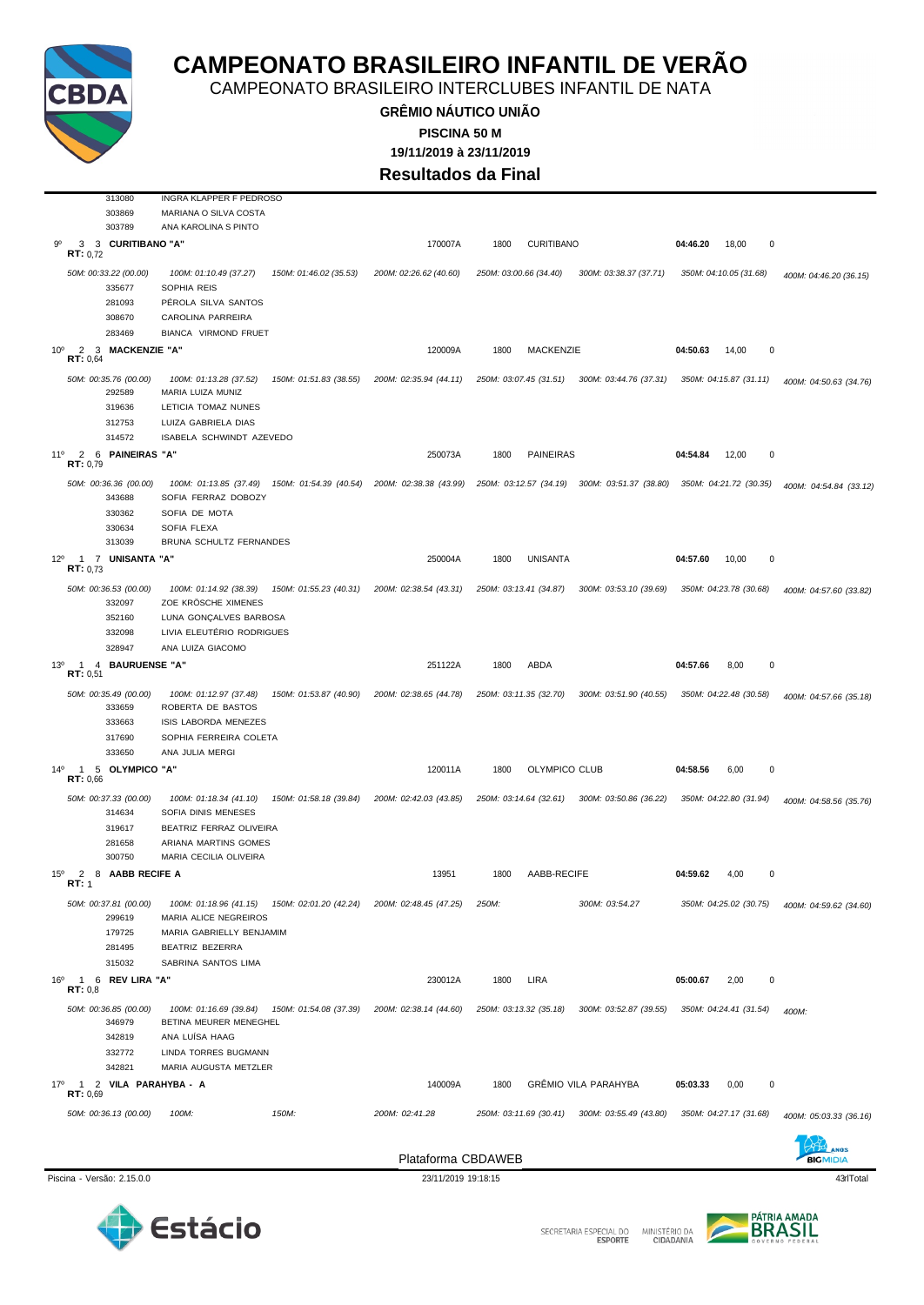

CAMPEONATO BRASILEIRO INTERCLUBES INFANTIL DE NATA

**GRÊMIO NÁUTICO UNIÃO 19/11/2019 à 23/11/2019 PISCINA 50 M**

**Resultados da Final**

|              |                         | 273628                          | ANA RAQUEL SOUSA              |                                               |                                                                                                                    |      |                         |                                               |          |                        |                        |
|--------------|-------------------------|---------------------------------|-------------------------------|-----------------------------------------------|--------------------------------------------------------------------------------------------------------------------|------|-------------------------|-----------------------------------------------|----------|------------------------|------------------------|
|              |                         | 279546                          | <b>ISABELA SILVA GARCIA</b>   |                                               |                                                                                                                    |      |                         |                                               |          |                        |                        |
|              |                         | 310577                          | MARIA ELOISY MANGUEIRA        |                                               |                                                                                                                    |      |                         |                                               |          |                        |                        |
|              |                         | 310791                          | ESTHEFANY CAMILY BENEVENUTO   |                                               |                                                                                                                    |      |                         |                                               |          |                        |                        |
| 18°          | RT: 0.68                |                                 | 2 2 FLUMINENSE FC/RJ "A"      |                                               | 71                                                                                                                 | 1800 | <b>FLUMINENSE FC/RJ</b> |                                               | 05:04.33 | 0.00<br>0              |                        |
|              |                         | 50M: 00:36.47 (00.00)           | 100M: 01:16.60 (40.13)        |                                               | 150M: 01:57.18 (40.58) 200M: 02:44.29 (47.11) 250M: 03:17.98 (33.69) 300M: 03:55.97 (37.99) 350M: 04:28.45 (32.48) |      |                         |                                               |          |                        | 400M: 05:04.33 (35.88) |
|              |                         | 317883                          | JULIA FERREIRA PEREIRA        |                                               |                                                                                                                    |      |                         |                                               |          |                        |                        |
|              |                         | 341978                          | MARIA CLARA F ALVES           |                                               |                                                                                                                    |      |                         |                                               |          |                        |                        |
|              |                         | 282391                          | SABRINA M S MONTEIRO          |                                               |                                                                                                                    |      |                         |                                               |          |                        |                        |
|              |                         | 289219                          | MARIA ANTONIA S P GASPAR      |                                               |                                                                                                                    |      |                         |                                               |          |                        |                        |
| 19°          | RT: 0.7                 | 2 1 SANTA MONICA "A"            |                               |                                               | 170038A                                                                                                            | 1800 | <b>SANTA MONICA</b>     |                                               | 05:04.74 | 0,00<br>0              |                        |
|              |                         | 50M: 00:35.31 (00.00)<br>317049 | ANA CLARA SANTIN RONCHI       |                                               | 100M: 01:14.66 (39.35)  150M: 01:56.88 (42.22)  200M: 02:44.08 (47.20)                                             |      | 250M: 03:19.60 (35.52)  | 300M: 04:02.02 (42.42) 350M: 04:32.06 (30.40) |          |                        | 400M: 05:04.74 (32.68) |
|              |                         | 307785                          | CAMILA NAOMI NAGAI            |                                               |                                                                                                                    |      |                         |                                               |          |                        |                        |
|              |                         | 327334                          | JULIA AKEMI KURODA            |                                               |                                                                                                                    |      |                         |                                               |          |                        |                        |
|              |                         | 307775                          | AMANDA LARISSA CINQUE         |                                               |                                                                                                                    |      |                         |                                               |          |                        |                        |
| $20^{\circ}$ |                         | 2 7 TIJUCA TC/RJ "A"            |                               |                                               | 13242                                                                                                              | 1800 | TIJUCA TC/RJ            |                                               | 05:04.98 | 0                      |                        |
|              | RT: 0.76                |                                 |                               |                                               |                                                                                                                    |      |                         |                                               |          | 0,00                   |                        |
|              |                         | 50M: 00:37.82 (00.00)           | 100M: 01:17.74 (39.92)        | 150M: 01:59.07 (41.33) 200M: 02:45.87 (46.80) |                                                                                                                    |      | 250M: 03:19.75 (33.88)  | 300M: 03:57.78 (38.30)                        |          | 350M: 04:28.66 (30.88) | 400M: 05:04.98 (36.32) |
|              |                         | 281431                          | LUIZA LESSA                   |                                               |                                                                                                                    |      |                         |                                               |          |                        |                        |
|              |                         | 289203                          | GIOVANA F G DO NASCIMENTO     |                                               |                                                                                                                    |      |                         |                                               |          |                        |                        |
|              |                         | 289220                          | <b>BEATRICE B PINESCHI</b>    |                                               |                                                                                                                    |      |                         |                                               |          |                        |                        |
|              |                         | 282023                          | RAQUEL C JUSTO                |                                               |                                                                                                                    |      |                         |                                               |          |                        |                        |
| 21°          | $\mathbf{1}$<br>RT: 0.6 |                                 | 3 REV COLEGIO MARISTA "A"     |                                               | 230016A                                                                                                            | 1800 |                         | MARISTA - CRICIÚMA                            | 05:10.40 | 0.00<br>0              |                        |
|              |                         | 50M: 00:35.93 (00.00)           | 100M: 01:18.46 (42.53)        | 150M: 01:57.55 (39.90) 200M: 02:46.05 (48.50) |                                                                                                                    |      | 250M: 03:21.79 (35.74)  | 300M: 04:09.07 (47.28)                        |          | 350M: 04:34.16 (25.90) | 400M: 05:10.40 (36.24) |
|              |                         | 311219                          | MARINA NESI MARINHO           |                                               |                                                                                                                    |      |                         |                                               |          |                        |                        |
|              |                         | 302512                          | <b>MIANY WOGINSKI MARTINS</b> |                                               |                                                                                                                    |      |                         |                                               |          |                        |                        |
|              |                         | 317766                          | ANA LIA LIMA                  |                                               |                                                                                                                    |      |                         |                                               |          |                        |                        |
|              |                         | 317765                          | MARIA FERNANDA MACIEL         |                                               |                                                                                                                    |      |                         |                                               |          |                        |                        |
| $22^{\circ}$ | 3<br>RT: 0.89           | 8 MARINA BC/RJ "A"              |                               |                                               | 81                                                                                                                 | 1800 | <b>MARINA BC/RJ</b>     |                                               | 05:16.21 | 0,00<br>0              |                        |
|              |                         | 50M: 00:40.50 (00.00)           | 100M: 01:23.95 (43.45)        | 150M:                                         | 200M: 02:48.49                                                                                                     |      | 250M: 03:23.97 (35.48)  | 300M: 03:55.93 (31.96)                        |          | 350M: 04:38.71 (42.78) | 400M: 05:16.21 (37.50) |
|              |                         | 295567                          | JOANA M P MAGALHAES           |                                               |                                                                                                                    |      |                         |                                               |          |                        |                        |
|              |                         | 288115                          | MARIA CLARA OITICICA          |                                               |                                                                                                                    |      |                         |                                               |          |                        |                        |
|              |                         | 300354                          | ISABELLA BERTOLA DUTRA        |                                               |                                                                                                                    |      |                         |                                               |          |                        |                        |
|              |                         | 337263                          | BEATRIZ RANGEL MENEZES        |                                               |                                                                                                                    |      |                         |                                               |          |                        |                        |

### **45ª PROVA REV. 4 X 100 METROS MEDLEY MASCULINO - INFANTIL 22/11/2019**

| Col. S R Nome                                                 | Patrocínio                                                                                                                      |                                                                      | Reg. C. Nasc. Entidade    |                        | Tempo<br>Obtido | Pts.<br>-IT            |                        |
|---------------------------------------------------------------|---------------------------------------------------------------------------------------------------------------------------------|----------------------------------------------------------------------|---------------------------|------------------------|-----------------|------------------------|------------------------|
| 4 4 MINAS "A"<br>$1^{\circ}$<br>RT: 0.57                      |                                                                                                                                 | 120010A                                                              | 1800                      | MINAS TENIS CLUBE      | 04:10.03        | 70,00                  | 0                      |
| 50M: 00:30.47 (00.00)<br>317573<br>303534<br>298181<br>270502 | 100M: 01:03.63 (33.16)<br>150M: 01:36.20 (32.57)<br>EDUARDO PATTO CAMPOS<br>ARTUR BECKER<br>IZAQUE QUERINO<br>LUIZ EDUARDO REIS | 200M: 02:13.74 (37.54)                                               | 250M: 02:41.79 (28.50)    | 300M: 03:14.11 (32.32) |                 | 350M: 03:40.84 (26.73) | 400M: 04:10.03 (29.19) |
| $2^{\circ}$<br><b>CURITIBANO "A"</b><br>5<br>4<br>RT: 0.87    |                                                                                                                                 | 170007A                                                              | <b>CURITIBANO</b><br>1800 |                        | 04:11.64        | 60,00<br>0             |                        |
| 50M: 00:31.20 (00.00)<br>281090<br>281091<br>296646<br>296595 | 100M: 01:04.54 (33.34)<br>VITOR LISBOA PELISSARI<br><b>BRENO GARCIA SANTANA</b><br>JOÃO VÍTOR MILDEMBERG<br><b>CAUE GLUCK</b>   | 150M: 01:37.45 (32.91) 200M: 02:14.18 (36.73) 250M: 02:42.69 (28.51) |                           | 300M: 03:15.22 (32.53) |                 | 350M: 03:42.65 (27.43) | 400M: 04:11.64 (28.99) |
| 3 <sup>0</sup><br><b>PINHEIROS "A"</b><br>4<br>RT: 0.79       |                                                                                                                                 | 100                                                                  | <b>PINHEIROS</b><br>1800  |                        | 04:12.30        | 50,00<br>0             |                        |
| 50M: 00:31.56 (00.00)                                         | 100M: 01:05.58 (34.20)<br>150M: 01:39.43 (33.85)                                                                                | 200M:                                                                | 250M: 02:46.08            | 300M: 03:17.75 (31.67) |                 | 350M: 03:43.63 (25.88) | 400M: 04:12.30 (28.67) |

Piscina - Versão: 2.15.0.0 23/11/2019 19:18:18 23/11/2019 19:18:18 44rlTotal 44rlTotal 44rlTotal 49rlTotal 49rlTotal 49rlTotal 49rlTotal 49rlTotal 49rlTotal 49rlTotal 49rlTotal 49rlTotal 49rlTotal 49rlTotal 49rlTotal 49rlT

Plataforma CBDAWEB





**BIGMIDIA**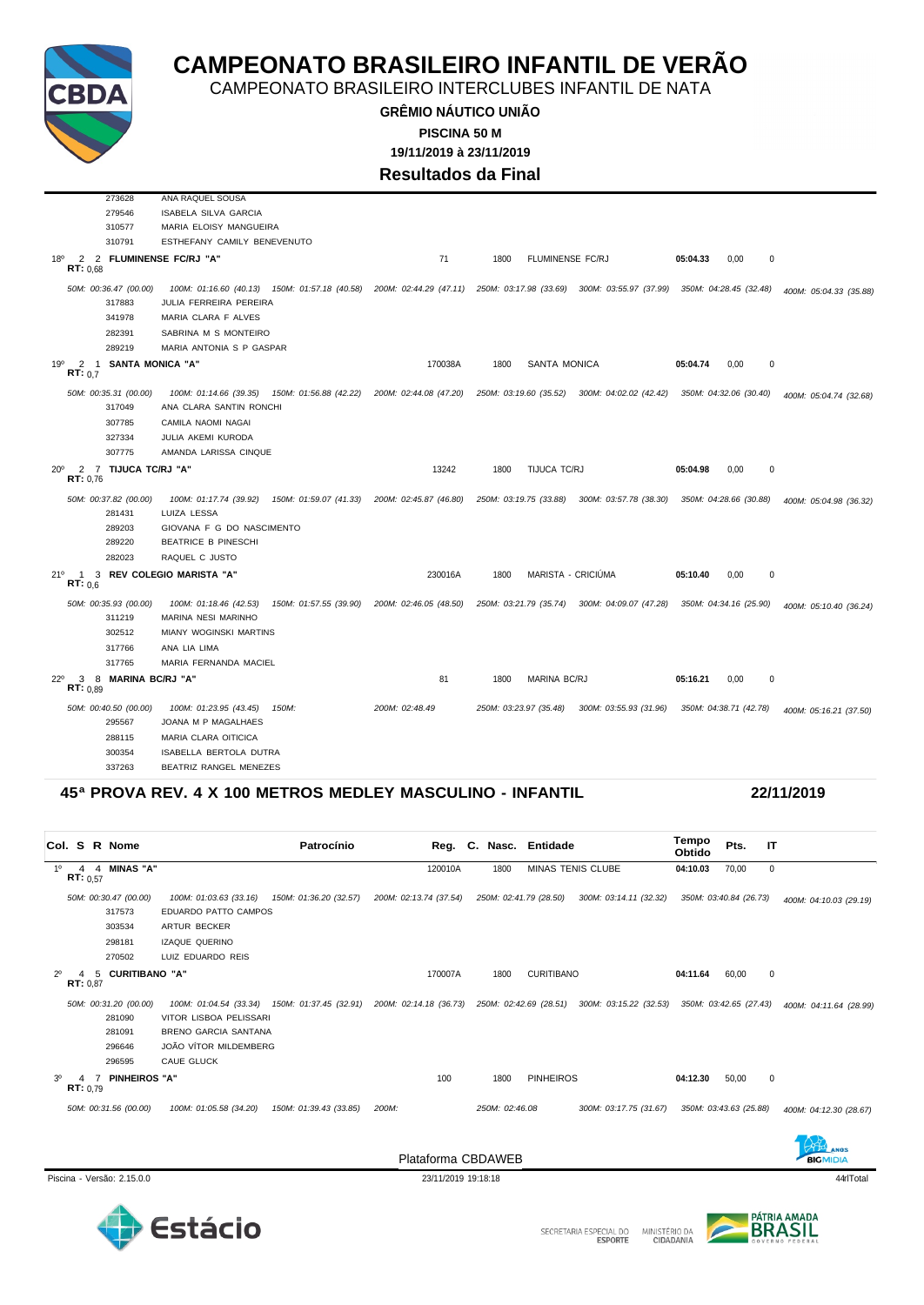

SECRETARIA ESPECIAL DO MINISTÉRIO DA<br>CIDADANIA







CAMPEONATO BRASILEIRO INTERCLUBES INFANTIL DE NATA

**GRÊMIO NÁUTICO UNIÃO 19/11/2019 à 23/11/2019 PISCINA 50 M Resultados da Final**

50M: 00:31.81 (00.00) 100M: 01:05.58 (33.77) 150M: 01:40.47 (34.89) 200M: 02:20.08 (39.61) 250M: 02:47.56 (27.48) 300M: 03:17.81 (30.25) 350M: 03:44.11 (26.30) 400M: 04:12.60 (28.49)

*50M: 00:31.49 (00.00) 100M: 150M: 200M: 02:17.25 250M: 02:45.44 (28.19) 300M: 03:18.71 (33.27) 350M: 03:40.84 (22.13) 400M: 04:14.02 (33.18)*

4º 3 5 **FLUMINENSE FC/RJ "A"** 71 1800 FLUMINENSE FC/RJ **04:12.60** 40,00 0

5º 4 8 **SESI-SP "A"** 250728A 1800 SESI-SP **04:14.02** 36,00 0 **RT:** 0,6



 $\frac{3}{7}$ ,  $\frac{5}{73}$ 

 GIOVANNI BARBOSA RECHE GUILHERME ALMEIDA CORREA GABRIEL RODRIGUES LOPES BRUNO NAJM OLIVEIRA

288126 JOAO PEDRO A B DE ALCANTARA

282054 CAUET A ROCHA

284313 JOAO P G CAMPOS 282803 ALAN A CAMARGO

 LUIGGI CUNHA GOMES BRIAN ANDRADE MARTINS PEDRO HENRIQUE SHIGUEMATSU THALES FELIPE VALÉRIO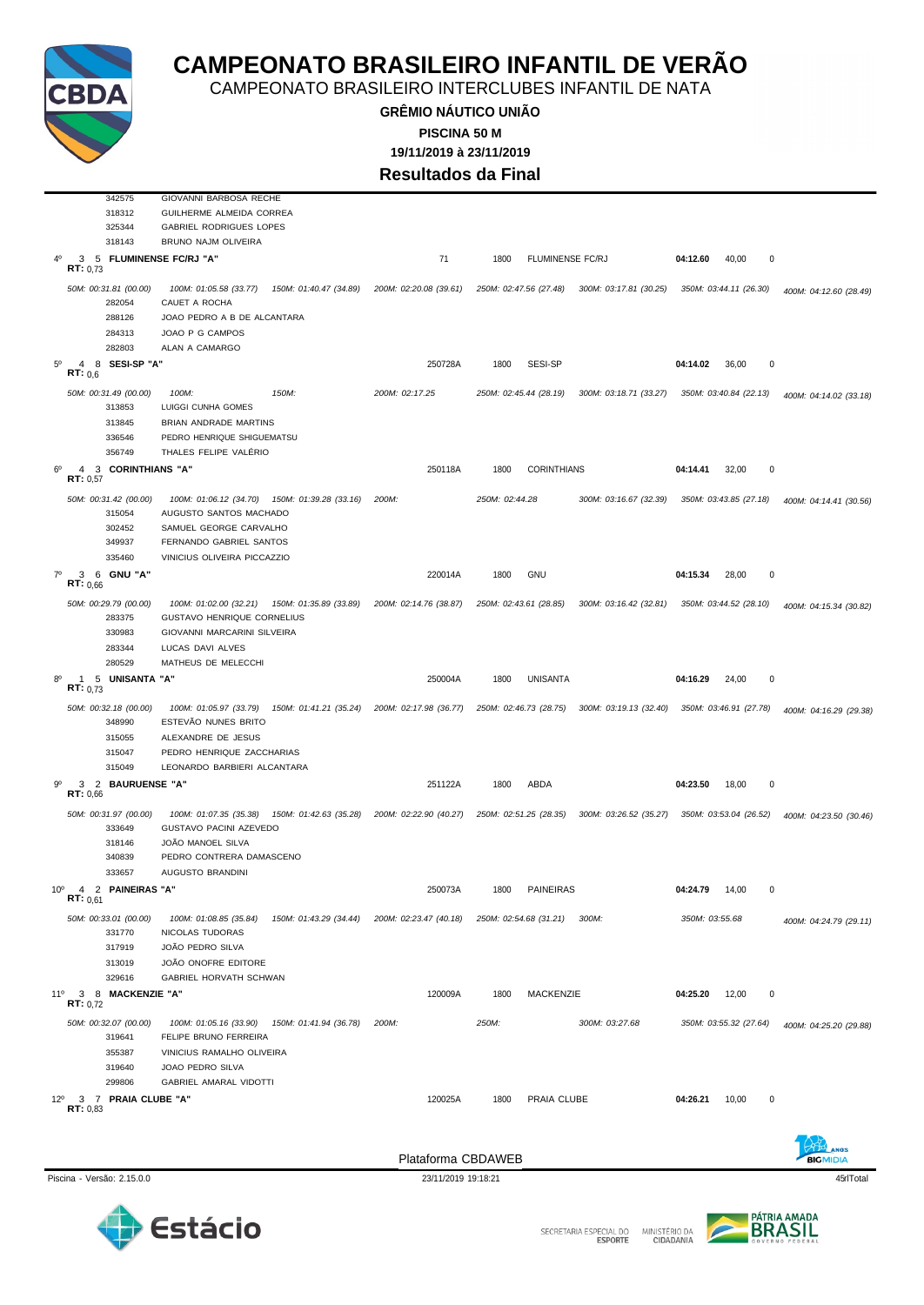

CAMPEONATO BRASILEIRO INTERCLUBES INFANTIL DE NATA

**GRÊMIO NÁUTICO UNIÃO 19/11/2019 à 23/11/2019 PISCINA 50 M**

**Resultados da Final**

| 50M: 00:35.03 (00.00)<br>314149<br>314153                     | 100M: 01:12.68 (37.65)<br>150M: 01:46.70 (34.20)<br>PEDRO HENRIQUE TOME<br>JOAO VITOR MACEDO                                                          | 200M: 02:26.59 (39.89) | 250M: 02:56.38 (29.79)<br>300M: 03:29.16 (32.78) | 350M: 03:56.07 (26.91)        | 400M: 04:26.21 (30.14) |
|---------------------------------------------------------------|-------------------------------------------------------------------------------------------------------------------------------------------------------|------------------------|--------------------------------------------------|-------------------------------|------------------------|
| 327724<br>314154                                              | JOAO VICTOR SORRIENTE<br>RAFAEL FIDELIS SOUSA                                                                                                         |                        |                                                  |                               |                        |
| 2 4 APAN PRUDENTE "A"<br>$13^{\circ}$<br>RT: 0,61             |                                                                                                                                                       | 250362A                | APAN PRUDENTE<br>1800                            | $\pmb{0}$<br>04:26.36<br>8,00 |                        |
| 50M: 00:33.13 (00.00)<br>362621<br>318024<br>318020<br>318025 | 100M: 01:07.30 (34.17)<br>150M: 01:40.59 (33.29)<br>DANIEL ANTONIO LIMA<br>BRUNO HOSOKAWA OLIVEIRA<br>GUSTAVO RYUSKE NAKAMASHI<br>JOÃO VICTOR MARTINS | 200M: 02:20.08 (39.49) | 250M: 02:51.52 (31.44) 300M: 03:27.21 (35.69)    | 350M: 03:55.08 (27.87)        | 400M: 04:26.36 (31.28) |
| $14^{\circ}$<br>4 1 AABB RECIFE A<br><b>RT:</b> $0.64$        |                                                                                                                                                       | 13951                  | AABB-RECIFE<br>1800                              | 04:26.79<br>0<br>6,00         |                        |
| 50M: 00:30.79 (00.00)<br>299102                               | 100M: 01:03.86 (33.70) 150M: 01:39.48 (35.62) 200M: 02:19.92 (40.44)<br>DAVID NICOLAS WANDERLEY                                                       |                        | 250M: 02:49.02 (29.10) 300M: 03:28.28 (39.26)    | 350M: 03:56.13 (27.85)        | 400M: 04:26.79 (30.66) |
| 281514<br>281508<br>307811                                    | GABRIEL PORTO CARREIRO BELLO<br><b>IGOR PEREIRA SANTOS</b><br>PEDRO HENRIQUE CASTRO                                                                   |                        |                                                  |                               |                        |
| 4 6 CR FLAMENGO/RJ "A"<br>$15^{\circ}$<br>RT: 0,63            |                                                                                                                                                       | 80                     | CR FLAMENGO/RJ<br>1800                           | 04:27.33<br>4,00<br>0         |                        |
| 50M: 00:32.96 (00.00)<br>334826<br>313078<br>335469<br>284225 | 100M: 01:09.09 (36.13) 150M: 01:42.99 (33.90)<br>RAFAEL JOACHIM KALICHSZTEIN<br>IAN KLAPPER F PEDROSO<br>LUKAS E S SEIDEL REAL<br>RODRIGO S SOARES    | 200M: 02:22.52 (39.53) | 250M: 02:52.51 (29.99) 300M: 03:28.34 (35.83)    | 350M: 03:56.19 (27.85)        | 400M: 04:27.33 (31.14) |
| 3 3 MARINA BC/RJ "A"<br>16°<br>RT: 0,64                       |                                                                                                                                                       | 81                     | <b>MARINA BC/RJ</b><br>1800                      | 04:28.80<br>2,00<br>0         |                        |
| 50M: 00:33.04 (00.00)<br>332243<br>295029<br>338771<br>299663 | 150M: 01:44.06 (34.77)<br>100M: 01:09.29 (36.25)<br>LUCAS SILVEIRA P BARATA<br>LUCAS V ODORICI<br>TIAGO ANTONIO W ESPINOLA<br>LUIZ FELIPE GOUVEA      | 200M: 02:21.94 (37.88) | 250M: 02:51.83 (29.89)<br>300M: 03:25.86 (34.30) | 350M: 03:55.57 (29.71)        | 400M: 04:28.80 (33.23) |
| $17^{\circ}$<br>4 APAN-MARINGA "A"<br>1<br>RT: 0.63           |                                                                                                                                                       | 170128A                | APAN- MARINGA<br>1800                            | 04:30.18<br>0,00<br>0         |                        |
| 50M: 00:31.92 (00.00)<br>336852<br>336853<br>296488<br>313013 | 100M: 01:05.55 (33.63)<br>150M: 01:42.37 (36.82)<br>JOÃO PEDRO ALVES<br>IGOR DE PAULO SOUZA<br>OTAVIO SOSSAI ALTOĖ<br>DIEGO DUARTE REZENDE            | 200M:                  | 250M: 02:52.90<br>300M: 03:29.05 (36.15)         | 350M: 03:58.27 (29.22)        | 400M: 04:30.18 (31.91) |
| 2 3 UNI-EVANGELICA "A"<br>$18^{\circ}$<br>RT: 0,79            |                                                                                                                                                       | 110036A                | UNI-EVANGÉLICA<br>1800                           | 04:33.60<br>0,00<br>0         |                        |
| 50M: 00:32.10 (00.00)<br>289100<br>295020<br>328172<br>342699 | 150M: 01:42.92 (36.62)<br>100M: 01:06.30 (34.20)<br>LUCCA BERNARDES<br>CARLOS EDUARDO NUNES<br>JOAO CARLOS CONSORT<br>GABRIEL PEREIRA                 | 200M: 02:25.12 (42.20) | 250M:<br>300M: 02:36.12                          | 350M: 02:54.19 (18.70)        | 400M: 04:33.60 (39.41) |
| 19º 2 7 SANTA MONICA "A"<br>RT: 0,68                          |                                                                                                                                                       | 170038A                | 1800<br>SANTA MONICA                             | 04:33.98<br>0,00<br>0         |                        |
| 50M: 00:34.01 (00.00)<br>334643<br>336740                     | 100M:<br>150M:<br>LUIZ OTAVIO RISSARDI<br><b>HEITOR FACHIN</b>                                                                                        | 200M: 02:30.72         | 250M: 02:59.41 (28.69)<br>300M:                  | 350M: 04:03.19                | 400M: 04:33.98 (30.79) |
| 331635<br>282010                                              | ARTHUR ALMEIDA PINHEIRO<br>SAMUEL PATRUNI                                                                                                             |                        |                                                  |                               |                        |
| 2 8 ABH "A"<br>$20^{\circ}$<br><b>RT:</b> $0,75$              |                                                                                                                                                       | 250009A                | <b>HEBRAICA</b><br>1800                          | $\pmb{0}$<br>0,00<br>04:34.46 |                        |
| 50M: 00:31.34 (00.00)<br>336550<br>331569<br>313864<br>329547 | 100M: 01:05.06 (33.72)  150M: 01:45.07 (40.10)<br>MAURICIO LACERDA LIRA<br>URI PEKELMAN<br>FELIPE MURO LEBENSZTAJN<br>ARTHUR CATALDI GUEIROS          | 200M: 02:35.15 (50.80) | 250M: 02:58.96 (23.81) 300M: 03:36.45 (37.49)    | 350M:                         | 400M: 04:34.46         |







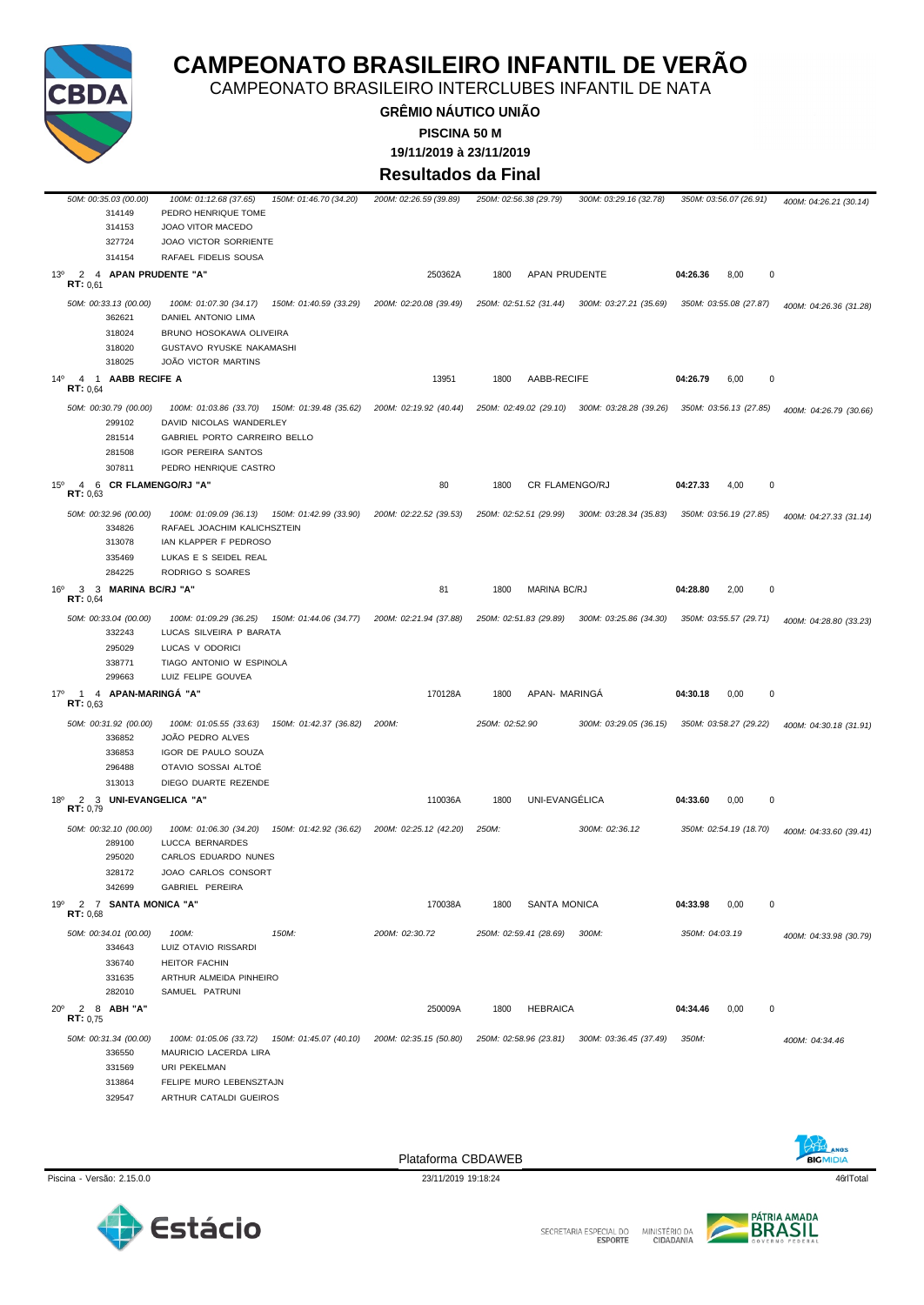

CAMPEONATO BRASILEIRO INTERCLUBES INFANTIL DE NATA

**GRÊMIO NÁUTICO UNIÃO 19/11/2019 à 23/11/2019 PISCINA 50 M**

**Resultados da Final**

| 21°<br><b>RT: 0,83</b>                     | 1 3 GUSTAVO BORGES"A                                |                                                                                                                       | 296719                                        | 1800  | <b>GUSTAVO BORGES</b>                                                | 04:37.70<br>0,00       | 0                      |
|--------------------------------------------|-----------------------------------------------------|-----------------------------------------------------------------------------------------------------------------------|-----------------------------------------------|-------|----------------------------------------------------------------------|------------------------|------------------------|
|                                            | 50M: 00:37.29 (00.00)<br>324041<br>313769<br>329251 | 150M: 01:51.94 (33.83)<br>100M: 01:18.11 (40.82)<br>THALES NICCO MOTA<br>JOÃO PEDRO OCANHA<br><b>JOÃO VICTOR CURY</b> | 200M: 02:33.33 (41.39)                        |       | 250M: 03:03.25 (29.92)<br>300M: 03:37.96 (34.71)                     | 350M: 04:06.36 (28.40) | 400M: 04:37.70 (31.34) |
|                                            |                                                     |                                                                                                                       |                                               |       |                                                                      |                        |                        |
|                                            | 352322                                              | DAVID EDUARDO FERREIRA                                                                                                |                                               |       |                                                                      |                        |                        |
| $22^{\circ}$<br>$\overline{2}$<br>RT: 0.78 | 5 OLYMPICO "A"                                      |                                                                                                                       | 120011A                                       | 1800  | OLYMPICO CLUB                                                        | 0,00<br>04:38.61       | $\pmb{0}$              |
|                                            | 50M: 00:34.68 (00.00)                               | 100M: 01:13.75 (39.70)<br>150M:                                                                                       | 200M: 02:29.19                                | 250M: | 300M:                                                                | 350M: 04:07.55         | 400M: 04:38.61 (31.60) |
|                                            | 300749                                              | PEDRO HENRIQUE PAIVA                                                                                                  |                                               |       |                                                                      |                        |                        |
|                                            | 331085                                              | RENATO RIBEIRO MARQUES                                                                                                |                                               |       |                                                                      |                        |                        |
|                                            | 343872                                              | AUGUSTO REZENDE LEVINDO                                                                                               |                                               |       |                                                                      |                        |                        |
|                                            | 314638                                              | MIGUEL OLIVEIRA MERCES                                                                                                |                                               |       |                                                                      |                        |                        |
| 23 <sup>0</sup><br>RT: 0.68                | 3 1 JUVENTUS "A"                                    |                                                                                                                       | 250045A                                       | 1800  | <b>JUVENTUS</b>                                                      | 04:40.00<br>0,00       | $\mathbf 0$            |
|                                            | 50M: 00:34.65 (00.00)                               | 100M: 01:12.51 (37.86)<br>150M: 01:48.61 (36.10)                                                                      | 200M: 02:31.44 (42.83)                        |       | 250M: 03:01.89 (30.45)<br>300M: 03:38.48 (36.59)                     | 350M: 04:07.63 (29.15) | 400M: 04:40.00 (32.37) |
|                                            | 347108                                              | GABRIEL SILVA GONSAGA                                                                                                 |                                               |       |                                                                      |                        |                        |
|                                            | 296492                                              | ANDRÉ PALMA OLIVEIRA                                                                                                  |                                               |       |                                                                      |                        |                        |
|                                            | 316438                                              | LUCAS GARCIA FERREIRA                                                                                                 |                                               |       |                                                                      |                        |                        |
|                                            | 296761                                              | <b>ENRICO NICARETTA TORRES</b>                                                                                        |                                               |       |                                                                      |                        |                        |
| 24°<br>3<br>RT: 0.66                       | 4 TIJUCA TC/RJ "A"                                  |                                                                                                                       | 13242                                         | 1800  | TIJUCA TC/RJ                                                         | 04:42.40<br>0,00       | $\mathbf 0$            |
|                                            | 50M: 00:32.63 (00.00)                               | 100M: 01:08.97 (36.34)                                                                                                | 150M: 01:45.41 (36.44) 200M: 02:26.33 (40.92) |       | 250M: 02:56.97 (30.64) 300M: 03:36.88 (39.91) 350M: 04:07.02 (30.14) |                        | 400M: 04:42.40 (35.38) |
|                                            | 343679                                              | CLAUDIO Q A LIMA                                                                                                      |                                               |       |                                                                      |                        |                        |
|                                            | 281432                                              | THYAGO HENRIQUE L ROBERTSON                                                                                           |                                               |       |                                                                      |                        |                        |
|                                            | 294675                                              | MATHEUS WILLIAM A DA COSTA                                                                                            |                                               |       |                                                                      |                        |                        |
|                                            | 358164                                              | HUGO ELIAS PEREIRA                                                                                                    |                                               |       |                                                                      |                        |                        |
| $25^{\circ}$<br>RT: 0.71                   | 2 1 TC CAMPINAS "A"                                 |                                                                                                                       | 250130A                                       | 1800  | <b>TC CAMPINAS</b>                                                   | 04:46.67<br>0,00       | $\pmb{0}$              |
|                                            | 50M: 00:32.27 (00.00)                               | 150M: 01:44.80 (36.30)<br>100M: 01:08.50 (36.23)                                                                      | 200M: 02:26.79 (41.99)                        |       | 250M: 02:59.75 (32.96)<br>300M:                                      | 350M: 04:11.32         |                        |
|                                            | 329285                                              | MATHEUS TEIXEIRA PRZEWALLA                                                                                            |                                               |       |                                                                      |                        | 400M: 04:46.67 (35.35) |
|                                            | 329278                                              | BRUNO DE CRESTA                                                                                                       |                                               |       |                                                                      |                        |                        |
|                                            | 342049                                              | EDUARDO CADORIN MOSCA                                                                                                 |                                               |       |                                                                      |                        |                        |
|                                            | 352721                                              | ENZO KUSHIHARA YAMAMOTO                                                                                               |                                               |       |                                                                      |                        |                        |
| $26^{\circ}$<br>$\overline{2}$<br>RT: 0,7  |                                                     | 2 MAMPITUBA/CRICIÚMA-SC "A"                                                                                           | 230123A                                       | 1800  | MAMPITUBA/CRICIÚMA                                                   | 04:47.87<br>0,00       | $\pmb{0}$              |
|                                            | 50M: 00:34.58 (00.00)                               | 100M: 01:12.20 (37.62)<br>150M:                                                                                       | 200M:                                         | 250M: | 300M:                                                                | 350M: 03:03.94         | 400M: 04:47.87 (43.93) |
|                                            | 303303                                              | ARTHUR OLIVEIRA SILVA                                                                                                 |                                               |       |                                                                      |                        |                        |
|                                            | 333588                                              | CEZAR DRUGOS NACIF                                                                                                    |                                               |       |                                                                      |                        |                        |
|                                            | 335545                                              | BRUNO LUIZ PAIS                                                                                                       |                                               |       |                                                                      |                        |                        |
|                                            | 303312                                              | MATHEUS ORTMEYER SILVA                                                                                                |                                               |       |                                                                      |                        |                        |
| $27^{\circ}$                               |                                                     | 2 6 C FUNCIONARIOS/RJ "A"                                                                                             | 19198                                         | 1800  | C. FUNCIONARIOS/VR                                                   | 05:03.63<br>0,00       | 0                      |
| RT: 0.96                                   |                                                     |                                                                                                                       |                                               |       |                                                                      |                        |                        |
|                                            | 50M: 00:39.97 (00.00)                               | 100M: 01:21.87 (41.90)<br>150M: 02:01.89 (40.20)                                                                      | 200M: 02:46.85 (44.96)                        | 250M: | 300M:                                                                | 350M: 04:30.31         | 400M: 05:03.63 (33.32) |
|                                            | 341986                                              | ANTONY GABRIEL S OLIVEIRA                                                                                             |                                               |       |                                                                      |                        |                        |
|                                            | 341981                                              | NATHAN R OLIVEIRA                                                                                                     |                                               |       |                                                                      |                        |                        |
|                                            | 343956                                              | ALEXANDRE NORA CERQUEIRA                                                                                              |                                               |       |                                                                      |                        |                        |
|                                            | 357460                                              | DEYVID SOUZA SILVA                                                                                                    |                                               |       |                                                                      |                        |                        |





SECRETARIA ESPECIAL DO MINISTÉRIO DA<br>CIDADANIA

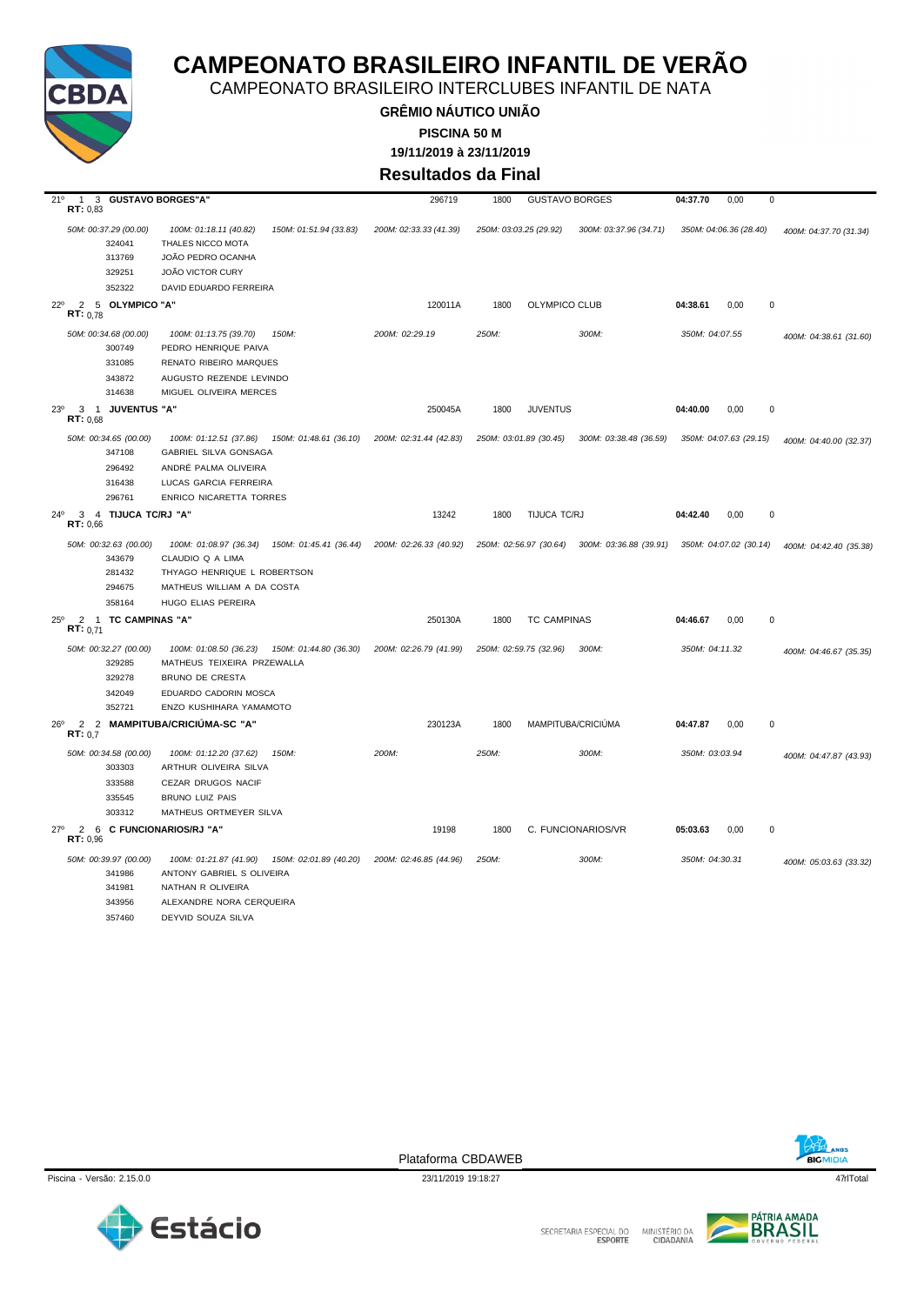

CAMPEONATO BRASILEIRO INTERCLUBES INFANTIL DE NATA

**GRÊMIO NÁUTICO UNIÃO 19/11/2019 à 23/11/2019 PISCINA 50 M**

**Resultados da Final**

#### **63 ª PROVA 100 METROS COSTAS FEMININO - INFANTIL 22/11/2019**

| <b>RBC</b> | FERNANDA GOMES CELIDÔNIO | INFANTIL 2 | ASBAC/AQUANAII | 01:02.51 | 02/11/2017 | GRÊMIO NÁUTICO UNIÃO |
|------------|--------------------------|------------|----------------|----------|------------|----------------------|
| <b>RBC</b> | FERNANDA GOMES CELIDÔNIO | INFANTIL 1 | ASBAC/AQUANAII | 01:05.29 | 08/12/2016 | ARACAJU/SE           |
| RC.        | FERNANDA GOMES CELIDÔNIO | INFANTIL 2 | ASBAC/AQUANAII | 01:02.51 | 02/11/2017 | GRÊMIO NÁUTICO UNIÃO |
| RC.        | FERNANDA GOMES CELIDÔNIO | INFANTIL 1 | ASBAC/AQUANAII | 01:05.29 | 08/12/2016 | ARACAJU/SE           |

|         |  | Col. S R Nome                      | Patrocínio               |        |      | Reg. C. Nasc. Entidade      | Tempo<br>Obtido | Pts. | IT           |   |
|---------|--|------------------------------------|--------------------------|--------|------|-----------------------------|-----------------|------|--------------|---|
| $\circ$ |  | <b>ISABELA VIANA SILVA</b>         |                          | 329505 | 2006 | SESI-SP                     |                 |      |              | E |
| $\circ$ |  | <b>VALENTINA HAJJAR ROSCHMANN</b>  |                          | 318166 | 2005 | <b>PINHEIROS</b>            |                 |      |              | E |
| $\circ$ |  | ANA RAQUEL SOUSA                   |                          | 273628 | 2005 | <b>GRÊMIO VILA PARAHYBA</b> |                 |      |              | E |
| $\circ$ |  | <b>RAFAELA SUMIDA</b>              | <b>DUDU ACQUA CENTER</b> | 296369 | 2006 | <b>CORINTHIANS</b>          | 01:08.85        |      |              |   |
| $\circ$ |  | <b>SOPHIA REIS</b>                 |                          | 335677 | 2005 | <b>CURITIBANO</b>           | 01:10.49        |      |              |   |
| $\circ$ |  | <b>RENATA NOGUEIRA DA CRUZ</b>     |                          | 330998 | 2005 | <b>GNU</b>                  | 01:11.38        |      |              |   |
| $\circ$ |  | <b>MILENA BARBOSA SANTOS</b>       |                          | 324586 | 2006 | PRAIA CLUBE                 | 01:11.91        |      |              |   |
| $\circ$ |  | <b>BEATRIZ COMINI ROMERO</b>       |                          | 288772 | 2006 | <b>MINAS TENIS CLUBE</b>    | 01:11.99        |      |              |   |
| $\circ$ |  | <b>ROBERTA DE BASTOS</b>           |                          | 333659 | 2005 | ABDA                        | 01:12.97        |      |              |   |
| $\circ$ |  | <b>MARIA LUIZA MUNIZ</b>           |                          | 292589 | 2006 | <b>MACKENZIE</b>            | 01:13.28        |      |              |   |
| $\circ$ |  | <b>SOFIA FERRAZ DOBOZY</b>         |                          | 343688 | 2006 | PAINEIRAS                   | 01:13.85        |      |              |   |
| $\circ$ |  | <b>MARIA EDUARDA SARAIVA R M P</b> |                          | 289221 | 2006 | CR FLAMENGO/RJ              | 01:14.31        |      |              |   |
| $\circ$ |  | ANA CLARA SANTIN RONCHI            |                          | 317049 | 2006 | <b>SANTA MONICA</b>         | 01:14.66        |      |              |   |
|         |  | ZOE KRÖSCHE XIMENES                |                          | 332097 | 2006 | <b>UNISANTA</b>             | 01:14.92        |      |              |   |
| $\circ$ |  | <b>MARIA ELISA SILVA</b>           | <b>ATLETA CIDADAO</b>    | 352253 | 2005 | AESJ                        | 01:16.12        |      |              |   |
| $\circ$ |  | <b>JULIA FERREIRA PEREIRA</b>      |                          | 317883 | 2006 | <b>FLUMINENSE FC/RJ</b>     | 01:16.60        |      |              |   |
| $\circ$ |  | <b>BETINA MEURER MENEGHEL</b>      |                          | 346979 | 2005 | <b>LIRA</b>                 | 01:16.69        |      |              |   |
| $\circ$ |  | <b>LUIZA LESSA</b>                 |                          | 281431 | 2005 | <b>TIJUCA TC/RJ</b>         | 01:17.74        |      |              |   |
| $\circ$ |  | <b>SOFIA DINIS MENESES</b>         |                          | 314634 | 2006 | <b>OLYMPICO CLUB</b>        | 01:18.34        |      |              |   |
| $\circ$ |  | <b>MARINA NESI MARINHO</b>         |                          | 311219 | 2006 | MARISTA - CRICIÚMA          | 01:18.46        |      |              |   |
| $\circ$ |  | <b>MARIA ALICE NEGREIROS</b>       |                          | 299619 | 2005 | AABB-RECIFE                 | 01:18.96        |      |              |   |
| $\circ$ |  | <b>JOANA M P MAGALHAES</b>         |                          | 295567 | 2006 | <b>MARINA BC/RJ</b>         | 01:23.95        |      |              |   |
|         |  |                                    |                          |        |      |                             |                 |      | . . <i>.</i> |   |

#### **64 ª PROVA 100 METROS COSTAS MASCULINO - INFANTIL 22/11/2019**

RBC ANDRE AUGUSTO DOS SANTOS **INFANTIL 2** CORINTHIANS/ABDEM 00:58.26 30/06/2012 ARACAJU RBC SAMUEL LOPES **INFANTIL 1** ACEB/BA 00:59.99 20/11/2019 GRÊMIO NÁUTICO RC VITOR GUARALDO **INFANTIL 2** TC PRUDENTE 00:58.81 14/11/2010 FORTALEZA RC SAMUEL LOPES INFANTIL 1 ACEB/BA 00:59.99 20/11/2019 GRÊMIO NÁUTICO **Col. <sup>S</sup> R Nome Patrocínio Nasc. Entidade Tempo Obtido Reg. C. Pts. IT** º **LUIZ OTAVIO RISSARDI** 334643 2005 SANTA MONICA E º **LUIGGI CUNHA GOMES** 313853 2005 SESI-SP E º **GUSTAVO HENRIQUE CORNELIUS** 283375 2005 GNU **01:02.00** º **EDUARDO PATTO CAMPOS** 317573 2005 MINAS TENIS CLUBE **01:03.63**

| $\Omega$ | <b>DAVID NICOLAS WANDERLEY</b>    | PREF.ABREU LIMA/SALE | 299102 | 2005 | AABB-RECIFE             | 01:03.86 |   |  |
|----------|-----------------------------------|----------------------|--------|------|-------------------------|----------|---|--|
| $\circ$  | VITOR LISBOA PELISSARI            |                      | 281090 | 2005 | <b>CURITIBANO</b>       | 01:04.54 |   |  |
| 0        | <b>MAURICIO LACERDA LIRA</b>      |                      | 336550 | 2005 | <b>HEBRAICA</b>         | 01:05.06 |   |  |
| 0        | <b>FELIPE BRUNO FERREIRA</b>      |                      | 319641 | 2005 | MACKENZIE               | 01:05.16 |   |  |
| 0        | <b>JOÃO PEDRO ALVES</b>           |                      | 336852 | 2006 | APAN- MARINGA           | 01:05.55 |   |  |
| 0        | <b>GIOVANNI BARBOSA RECHE</b>     |                      | 342575 | 2005 | <b>PINHEIROS</b>        | 01:05.58 | E |  |
| $\circ$  | <b>CAUET A ROCHA</b>              | <b>FISK</b>          | 282054 | 2005 | <b>FLUMINENSE FC/RJ</b> | 01:05.58 | E |  |
| $\circ$  | <b>ESTEVÃO NUNES BRITO</b>        |                      | 348990 | 2005 | <b>UNISANTA</b>         | 01:05.97 |   |  |
| 0        | <b>AUGUSTO SANTOS MACHADO</b>     |                      | 315054 | 2005 | <b>CORINTHIANS</b>      | 01:06.12 |   |  |
| $\circ$  | <b>LUCCA BERNARDES</b>            |                      | 289100 | 2005 | UNI-EVANGÉLICA          | 01:06.30 |   |  |
| 0        | <b>DANIEL ANTONIO LIMA</b>        |                      | 362621 | 2005 | APAN PRUDENTE           | 01:07.30 |   |  |
| $\circ$  | <b>GUSTAVO PACINI AZEVEDO</b>     |                      | 333649 | 2006 | ABDA                    | 01:07.35 |   |  |
| 0        | <b>MATHEUS TEIXEIRA PRZEWALLA</b> |                      | 329285 | 2005 | <b>TC CAMPINAS</b>      | 01:08.50 |   |  |
| $\circ$  | <b>NICOLAS TUDORAS</b>            |                      | 331770 | 2006 | <b>PAINEIRAS</b>        | 01:08.85 |   |  |
| 0        | <b>CLAUDIO Q A LIMA</b>           |                      | 343679 | 2006 | TIJUCA TC/RJ            | 01:08.97 |   |  |
| $\circ$  | RAFAEL JOACHIM KALICHSZTEIN       |                      | 334826 | 2006 | <b>CR FLAMENGO/RJ</b>   | 01:09.09 |   |  |
| $\circ$  | LUCAS SILVEIRA P BARATA           |                      | 332243 | 2005 | MARINA BC/RJ            | 01:09.29 |   |  |

Piscina - Versão: 2.15.0.0 23/11/2019 19:18:34 48qrlTotal





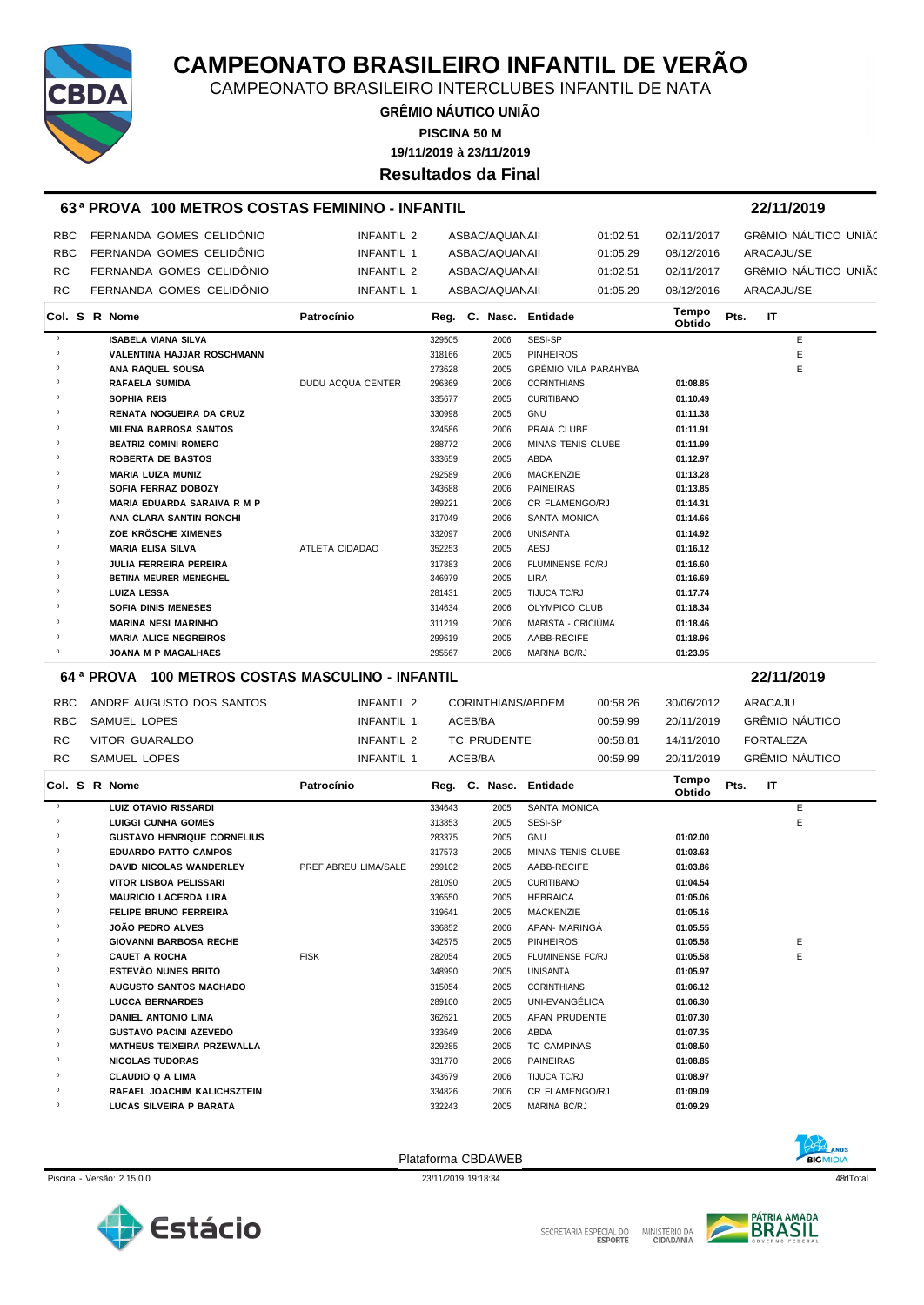

CAMPEONATO BRASILEIRO INTERCLUBES INFANTIL DE NATA

**GRÊMIO NÁUTICO UNIÃO PISCINA 50 M**

**19/11/2019 à 23/11/2019**

### **Resultados da Final**

| $^{\circ}$ | <b>ARTHUR OLIVEIRA SILVA</b>     | 303303 | 2005 | <b>MAMPITUBA/CRICIÚMA</b> | 01:12.20 |
|------------|----------------------------------|--------|------|---------------------------|----------|
| $\circ$    | <b>GABRIEL SILVA GONSAGA</b>     | 347108 | 2006 | <b>JUVENTUS</b>           | 01:12.51 |
| $\circ$    | PEDRO HENRIQUE TOME              | 314149 | 2005 | PRAIA CLUBE               | 01:12.68 |
| $\circ$    | PEDRO HENRIQUE PAIVA             | 300749 | 2005 | OLYMPICO CLUB             | 01:13.75 |
| $\circ$    | <b>THALES NICCO MOTA</b>         | 324041 | 2005 | <b>GUSTAVO BORGES</b>     | 01:18.11 |
|            | <b>ANTONY GABRIEL S OLIVEIRA</b> | 341986 | 2005 | C. FUNCIONARIOS/VR        | 01:21.87 |
|            |                                  |        |      |                           |          |





Plataforma CBDAWEB



SECRETARIA ESPECIAL DO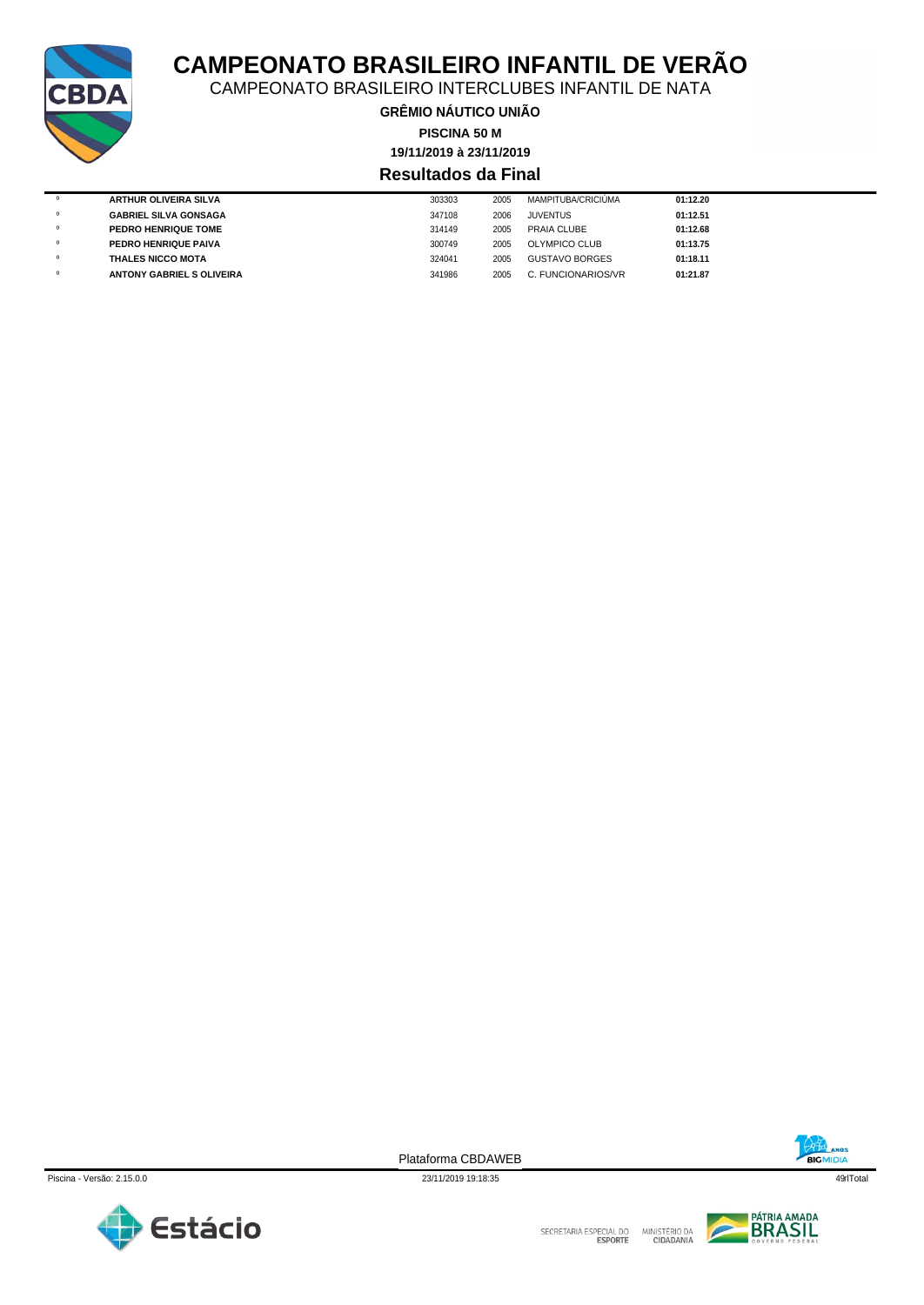

CAMPEONATO BRASILEIRO INTERCLUBES INFANTIL DE NATA

**GRÊMIO NÁUTICO UNIÃO 19/11/2019 à 23/11/2019 PISCINA 50 M Resultados da Final**

**Etapa: 5 Data: 23/11/2019**

| 46 <sup>a</sup> PROVA 50 METROS LIVRE FEMININO - INFANTIL 1 |                                                               |        |               |                                 |                 |       | 23/11/2019 |  |  |  |
|-------------------------------------------------------------|---------------------------------------------------------------|--------|---------------|---------------------------------|-----------------|-------|------------|--|--|--|
| AIME LOUISE SILVA LOURENCO<br><b>RBC</b>                    | INFANTIL 1                                                    |        | AABB BRASILIA | 00:26.65                        | 27/06/2015      |       | BELÉM      |  |  |  |
| RC.<br>BARBARA GONZAGA JESUS                                | <b>INFANTIL 1</b>                                             |        |               | SALESIANOS/M. CUNHA<br>00:26.77 | 12/12/2015      |       | SÃO PAULO  |  |  |  |
| Col. S R Nome                                               | Patrocínio                                                    |        |               | Reg. C. Nasc. Entidade          | Tempo<br>Obtido | Pts.  | IT         |  |  |  |
| 1º 1 4 BEATRIZ BEZERRA<br>RT:0                              | CBV JAQUEIRA/BOLSA A                                          | 281495 | 2006          | AABB-RECIFE                     | 00:26.90        | 35,00 | 681        |  |  |  |
| 2 <sup>0</sup> 1 5 JOANNA BEATRIZ ROSSI<br>RT:0             |                                                               | 318797 | 2006          | JOINVILLE NATAÇÃO               | 00:27.12        | 30.00 | 664        |  |  |  |
| 3º 1 3 CAROLINA LEITAO DAHER<br>RT: 0                       |                                                               | 332206 | 2006          | PRAIA CLUBE                     | 00:28.33        | 25,00 | 583        |  |  |  |
| 1 2 RAFAELA SUMIDA<br>RT:0                                  | <b>DUDU ACQUA CENTER</b>                                      | 296369 | 2006          | <b>CORINTHIANS</b>              | 00:28.43        | 20.00 | 577        |  |  |  |
| 5º 1 6 MARIANA MORAES CALDEIRA<br>RT: 0                     |                                                               | 329502 | 2006          | SESI-SP                         | 00:28.72        | 18.00 | 559        |  |  |  |
| 6 <sup>0</sup> 1 7 ANA LIA LIMA<br>RT: 0                    |                                                               | 317766 | 2006          | MARISTA - CRICIÚMA              | 00:28.93        | 16,00 | 547        |  |  |  |
| <b>MARIA ELOISY MANGUEIRA</b><br>$7^{\circ}$ 1 1<br>RT:0    |                                                               | 310577 | 2006          | <b>GRÊMIO VILA PARAHYBA</b>     | 00:29.10        | 14,00 | 538        |  |  |  |
| 8º 1 8 SARA CHAGAS C SANTOS<br>RT: 0                        |                                                               | 338561 | 2006          | <b>FME</b>                      | 00:29.96        | 12,00 | 493        |  |  |  |
|                                                             | 47ª PROVA 50 METROS LIVRE FEMININO - INFANTIL 2<br>23/11/2019 |        |               |                                 |                 |       |            |  |  |  |

| STEPHANIE BALDUCCINI<br>RBC.                           | INFANTIL 2           |        |      | 00:26.56                             |                        |       | C.N. R. ÁLVARES          |
|--------------------------------------------------------|----------------------|--------|------|--------------------------------------|------------------------|-------|--------------------------|
| STEPHANIE BALDUCCINI                                   | INFANTIL 2           |        |      | 00:26.56                             |                        |       | C.N. R. ÁLVARES          |
| Col. S R Nome                                          | Patrocínio           |        |      |                                      | Tempo<br><b>Obtido</b> | Pts.  | $\mathsf{I}$             |
| 4 CELINE SOUZA BISPO<br>$1^{\circ}$ 1<br>RT:0          |                      | 279122 | 2005 | YACHT CLUBE/CBC/BA                   | 00:26.88               | 35,00 | 682                      |
| 5 THAIANA MELISSA AMARAL<br>$2^{\circ}$ 1<br>RT: 0     |                      | 312739 | 2005 | SESI-SP                              | 00:27.17               | 30,00 | 661                      |
| 3º 1 2 SOPHIA FERREIRA COLETA<br>RT: 0                 | COLÉGIO CRIATIVO - B | 317690 | 2005 | ABDA                                 | 00:27.30               | 25,00 | 651                      |
| 4º 1 6 LAÍS GASPARINI SILVA<br>RT:0                    |                      | 290033 | 2005 | <b>CNRAC</b>                         | 00:27.49               | 20,00 | 638                      |
| 5º 1 3 PÉROLA SILVA SANTOS<br>RT: 0                    |                      | 281093 | 2005 | <b>CURITIBANO</b>                    | 00:27.52               | 18,00 | 636                      |
| <b>SABRINA M S MONTEIRO</b><br>$6^{\circ}$ 1 1<br>RT:0 | EUNADO.COM           | 282391 | 2005 | FLUMINENSE FC/RJ                     | 00:27.79               | 16,00 | 617                      |
|                                                        |                      |        |      | <b>PAINEIRAS</b><br><b>PAINEIRAS</b> | Reg. C. Nasc. Entidade |       | 28/11/2018<br>28/11/2018 |

7º 1 7 **MARIANA MARIZEIRO ALENCAR** POSTO TIGRÃO 292764 2005 CORINTHIANS **00:27.81** 14,00 616 **RT:** 0 8º 1 8 **CAROLINA BONONI HEINZ** 323807 2005 GNU **00:28.21** 12,00 590 **RT:** 0

| NOS            |  |
|----------------|--|
| <b>BIGMI</b> C |  |

Plataforma CBDAWEB



PÁTRIA AMADA MINISTÉRIO DA<br>CIDADANIA D

Piscina - Versão: 2.15.0.0 23/11/2019 19:18:39 23/11/2019 19:18:39 50rTotal

SECRETARIA ESPECIAL DO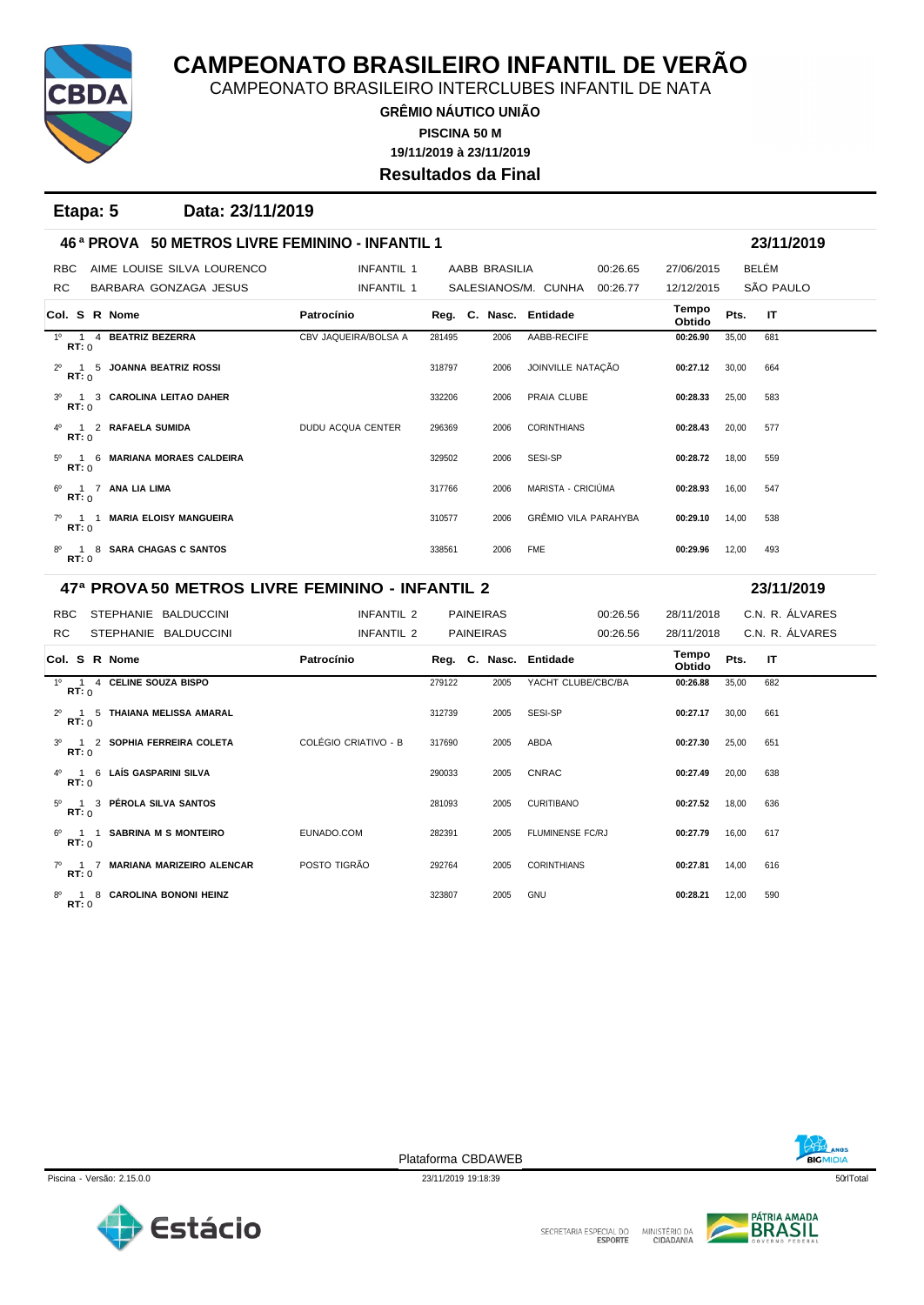

CAMPEONATO BRASILEIRO INTERCLUBES INFANTIL DE NATA

**GRÊMIO NÁUTICO UNIÃO 19/11/2019 à 23/11/2019 PISCINA 50 M Resultados da Final**

### **48 ª PROVA 50 METROS LIVRE MASCULINO - INFANTIL 1 23/11/2019**

| <b>RBC</b><br>RC.                  | LEANDRO V ODORICI<br>LEANDRO V ODORICI | INFANTIL 1<br>INFANTIL 1  |        | MARINA BC/RJ<br>MARINA BC/RJ |                     | 00:24.70<br>00:24.70 | 10/12/2016<br>10/12/2016 |       | ARACAJU/SE<br>ARACAJU/SE |
|------------------------------------|----------------------------------------|---------------------------|--------|------------------------------|---------------------|----------------------|--------------------------|-------|--------------------------|
| Col. S R Nome                      |                                        | Patrocínio                |        | Reg. C. Nasc. Entidade       |                     |                      | Tempo<br>Obtido          | Pts.  | -IT                      |
| RT: 0                              | 1º 1 4 VITOR VASCONCELOS MACEDO SA     | <b>VIPER</b>              | 296561 | 2006                         | <b>NAC</b>          |                      | 00:24.85                 | 35,00 | 595                      |
| 2º 1 5 SAMUEL LOPES<br>RT: 0       |                                        |                           | 327711 | 2006                         | ACEB/BA             |                      | 00:25.19                 | 30.00 | 571                      |
| RT: 0                              | 3º 1 7 GABRIEL HORVATH SCHWAN          |                           | 329616 | 2006                         | <b>PAINEIRAS</b>    |                      | 00:25.49                 | 25,00 | 552                      |
| 4º 1 8 GABRIEL SZKMIRKO<br>RT: 0   |                                        |                           | 350639 | 2006                         | <b>PMFC</b>         |                      | 00:25.59                 | 20,00 | 545                      |
| 5º 1 6 LUCAS DAVI ALVES<br>RT:0    |                                        | <b>FOCO FISIO PILATES</b> | 283344 | 2006                         | GNU                 |                      | 00:25.65                 | 18.00 | 541                      |
| 6º 1 1 LUCAS V ODORICI<br>RT:0     |                                        |                           | 295029 | 2006                         | <b>MARINA BC/RJ</b> |                      | 00:25.67                 | 16.00 | 540                      |
| 7º 1 2 LUIS JUNQUEIRA PARO<br>RT:0 |                                        |                           | 356371 | 2006                         | APANASC/PM SCARLOS  |                      | 00:25.69                 | 14,00 | 539                      |
| RT: 0                              | 8º 1 3 THEO GRITZBACH TUUNELIS         |                           | 297660 | 2006                         | <b>JUVENTUS</b>     |                      | 00:25.77                 | 12,00 | 534                      |

#### **49ª PROVA 50 METROS LIVRE MASCULINO - INFANTIL 2 23/11/2019**

RBC LUCAS SANTOS FERREIRA DE SOUZA INFANTIL 2 UNISANTA 100:24.09 10/12/2016 ARACAJU/SE RC LUCAS SANTOS FERREIRA DE SOUZA INFANTIL 2 UNISANTA 00:24.09 10/12/2016 ARACAJU/SE **Col. <sup>S</sup> R Nome Patrocínio Nasc. Entidade Tempo Obtido Reg. C. Pts. IT**

|                         | סוורטו וי שטווי                  | <b>1 au vuulu</b> |        |      | $neg.$ $o.$ $naso.$ $Lnuaa$ | Obtido   | .     | .     |  |
|-------------------------|----------------------------------|-------------------|--------|------|-----------------------------|----------|-------|-------|--|
| RT:0                    | 1º 1 2 JOAO P G CAMPOS           |                   | 284313 | 2005 | <b>FLUMINENSE FC/RJ</b>     | 00:24.68 | 32,50 | 608 E |  |
| RT:0                    | 1º 1 4 LEONARDO VINICIUS DIAS    |                   | 342640 | 2005 | SPATIUM/OBJ MOGI            | 00:24.68 | 32,50 | 608 E |  |
| RT:0                    | 3º 1 6 LUCAS SILVEIRA P BARATA   |                   | 332243 | 2005 | MARINA BC/RJ                | 00:25.02 | 25,00 | 583   |  |
| RT:0                    | 4º 1 5 SAMMER CAMPOS ABDALLAH    | BOLSA ATLETA MS   | 282444 | 2005 | RADIO CLUBE/MS              | 00:25.07 | 20,00 | 580   |  |
| $5^{\circ}$ 1<br>RT:0   | <b>VINICIUS MARQUES RIZZA</b>    |                   | 319656 | 2005 | ASBAC/AQUANAII              | 00:25.21 | 18,00 | 570   |  |
| RT:0                    | 6º 1 3 THALES FELIPE VALÉRIO     |                   | 356749 | 2005 | SESI-SP                     | 00:25.27 | 16,00 | 566   |  |
| $7^{\circ}$ 1 7<br>RT:0 | <b>GABRIEL HENRIQUE CATAPANO</b> |                   | 314416 | 2005 | GRAN SÃO JOÃO/ANEL          | 00:25.30 | 14,00 | 564   |  |
| RT:0                    | 8º 1 8 VINÍCIUS OLIVEIRA CRUZ    |                   | 298495 | 2005 | COMPLEXO AQUÁTICO           | 00:25.40 | 12,00 | 557   |  |

#### **50ª PROVA 200 METROS MEDLEY FEMININO - INFANTIL 1 23/11/2019**

| <b>RBC</b><br>RC.     |       |                       | FERNANDA GOMES CELIDÔNIO<br>FERNANDA GOMES CELIDÔNIO |                        | INFANTIL 1<br><b>INFANTIL 1</b> |        | ASBAC/AQUANAII<br>ASBAC/AQUANAII | 02:21.94<br>02:21.94     | 09/12/2016<br>09/12/2016 |       | ARACAJU/SE<br>ARACAJU/SE |  |
|-----------------------|-------|-----------------------|------------------------------------------------------|------------------------|---------------------------------|--------|----------------------------------|--------------------------|--------------------------|-------|--------------------------|--|
|                       |       | Col. S R Nome         |                                                      | Patrocínio             |                                 |        |                                  | Reg. C. Nasc. Entidade   | Tempo<br>Obtido          | Pts.  | -IT                      |  |
| 10<br>RT:0            |       | 4                     | <b>CAROLINA LEITAO DAHER</b>                         |                        |                                 | 332206 | 2006                             | PRAIA CLUBE              | 02:28.67                 | 35,00 | 610                      |  |
|                       |       | 50M: 00:32.51 (00.00) | 100M: 01:10.57 (38.60)                               | 150M: 01:54.10 (43.53) | 200M: 02:28.67 (34.57)          |        |                                  |                          |                          |       |                          |  |
| $2^{\circ}$ 1<br>RT:0 |       |                       | 2 BEATRIZ COMINI ROMERO                              |                        |                                 | 288772 | 2006                             | <b>MINAS TENIS CLUBE</b> | 02:28.95                 | 30,00 | 607                      |  |
|                       |       | 50M: 00:33.21 (00.00) | 100M: 01:11.04 (37.83)                               | 150M: 01:54.36 (43.32) | 200M: 02:28.95 (34.59)          |        |                                  |                          |                          |       |                          |  |
| $3^0$ 1               | RT: 0 | 6 RAFAELA SUMIDA      |                                                      | DUDU ACQUA CENTER      |                                 | 296369 | 2006                             | <b>CORINTHIANS</b>       | 02:29.19                 | 25,00 | 604                      |  |
|                       |       | 50M: 00:32.67 (00.00) | 100M: 01:10.23 (37.56)                               | 150M: 01:57.71 (47.48) | 200M: 02:29.19 (31.48)          |        |                                  |                          |                          |       |                          |  |





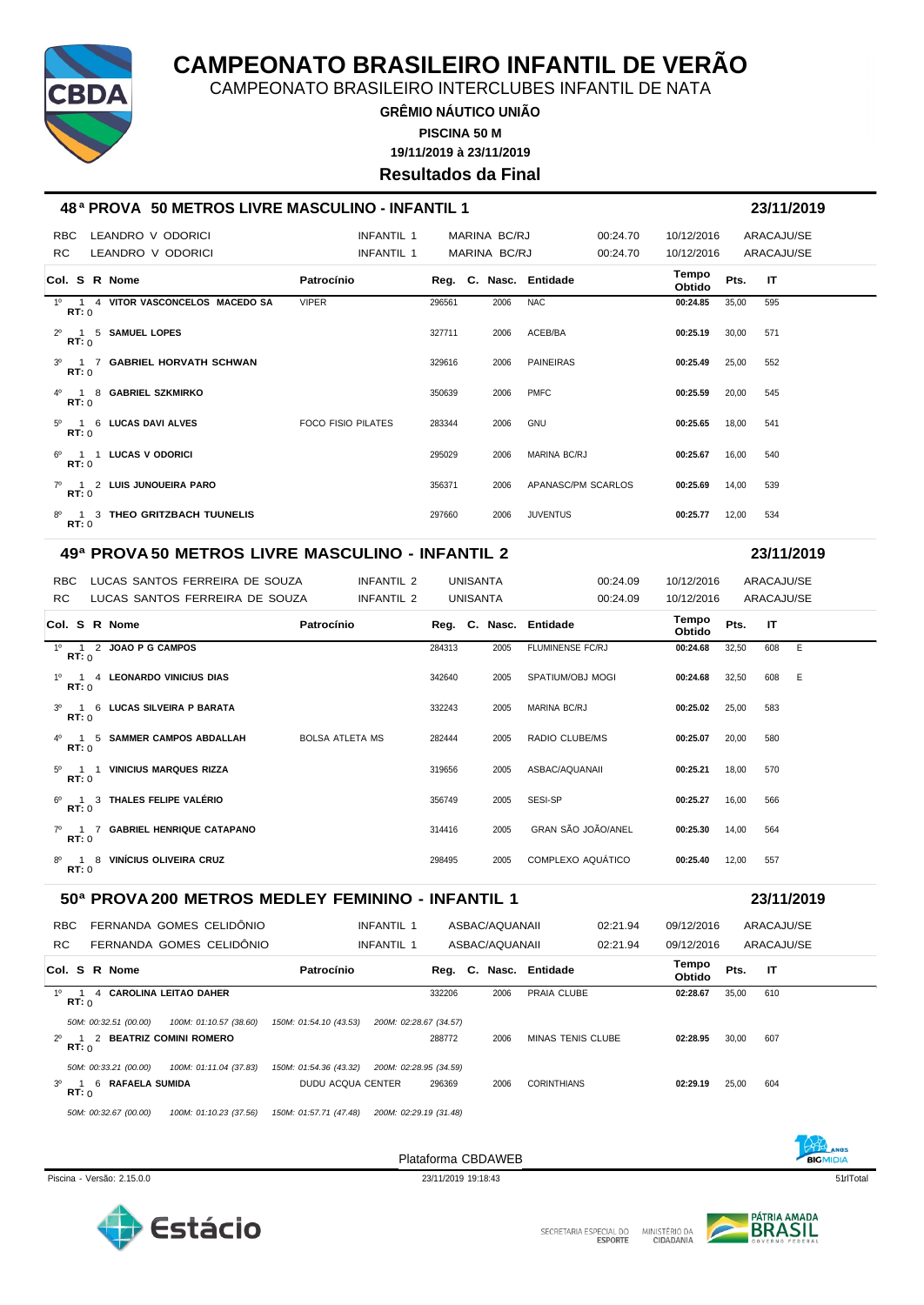

CAMPEONATO BRASILEIRO INTERCLUBES INFANTIL DE NATA

**GRÊMIO NÁUTICO UNIÃO**

**PISCINA 50 M**

**19/11/2019 à 23/11/2019**

#### **Resultados da Final**

| 40 | 5 MARIANA O SILVA COSTA<br>RT: 0.82                     |                        | 303869<br>2006         | <b>CR FLAMENGO/RJ</b>    | 02:32.26 | 20,00 | 568 |
|----|---------------------------------------------------------|------------------------|------------------------|--------------------------|----------|-------|-----|
|    | 50M: 00:33.11 (00.00)<br>100M: 01:13.47 (40.36)         | 150M: 01:58.31 (44.84) | 200M: 02:32.26 (33.95) |                          |          |       |     |
|    | <b>ANA BEATRIZ PASSAGLIA</b><br>$5^0$ 1 7<br>RT:0       |                        | 289771<br>2006         | <b>MINAS TENIS CLUBE</b> | 02:33.17 | 18,00 | 558 |
|    | 50M: 00:33.06 (00.00)<br>100M: 01:13.20 (40.14)         | 150M: 01:57.21 (44.10) | 200M: 02:33.17 (35.96) |                          |          |       |     |
|    | 6º 1 3 GABRIELA FRITSCHE CAMPOS<br>RT: 0.86             | <b>FUNDESPORTE</b>     | 270820<br>2006         | NADAR ITJ/MARC DIAS      | 02:33.26 | 16,00 | 557 |
|    | 50M: 00:33.07 (00.00)<br>100M: 01:12.57 (39.50)         | 150M: 01:58.05 (45.48) | 200M: 02:33.26 (35.21) |                          |          |       |     |
|    | LUIZA BIANCHINI BERSI<br>7 <sup>0</sup> 1 1<br>RT: 0.66 |                        | 356748<br>2006         | SESI-SP                  | 02:34.11 | 14,00 | 548 |
|    | 50M: 00:31.80 (00.00)<br>100M: 01:13.89 (42.90)         | 150M: 01:58.95 (45.60) | 200M: 02:34.11 (35.16) |                          |          |       |     |
|    | $8^{\circ}$ 1<br><b>JULIA GOMEZ CARPI</b><br>-8<br>RT:0 |                        | 329389<br>2006         | <b>MINAS TENIS CLUBE</b> | 02:37.67 | 12,00 | 511 |
|    | 50M: 00:34.19 (00.00)<br>100M: 01:14.57 (40.38)         | 150M: 01:58.40 (43.83) | 200M: 02:37.67 (39.27) |                          |          |       |     |

#### **51ª PROVA 200 METROS MEDLEY FEMININO - INFANTIL 2 23/11/2019**

|             | RBC.                      |                         | FERNANDA GOMES CELIDÔNIO                                                                   |                             | INFANTIL 2 |        | <b>DISTRITO FEDERAL</b> |                        | 02:18.78 | 13/10/2017      |       | ASS. ESP. |                      |  |
|-------------|---------------------------|-------------------------|--------------------------------------------------------------------------------------------|-----------------------------|------------|--------|-------------------------|------------------------|----------|-----------------|-------|-----------|----------------------|--|
| RC.         |                           |                         | FERNANDA GOMES CELIDÔNIO                                                                   |                             | INFANTIL 2 |        | ASBAC/AQUANAII          |                        | 02:19.44 | 03/11/2017      |       |           | GRÊMIO NÁUTICO UNIÃO |  |
|             |                           | Col. S R Nome           |                                                                                            | Patrocínio                  |            |        |                         | Reg. C. Nasc. Entidade |          | Tempo<br>Obtido | Pts.  | -IT       |                      |  |
|             | <b>RT: 0.74</b>           | 1º 1 1 LUIZA C S S LIMA |                                                                                            |                             |            | 282129 | 2005                    | MARINA BC/RJ           |          | 02:24.12        | 35,00 | 670       |                      |  |
|             |                           |                         | 50M: 00:30.46 (00.00) 100M: 01:07.88 (37.42) 150M: 01:50.32 (42.44) 200M: 02:24.12 (33.80) |                             |            |        |                         |                        |          |                 |       |           |                      |  |
| $2^{\circ}$ | RT: 0.72                  |                         | 1 4 ANNA BEATRIZ MACHADO                                                                   | URBA - BOMBAS D AGUA 316544 |            |        | 2005                    | <b>PINHEIROS</b>       |          | 02:27.45        | 30,00 | 625       |                      |  |
|             |                           |                         | 50M: 00:32.21 (00.00) 100M: 01:10.88 (38.67) 150M: 01:53.33 (42.45) 200M: 02:27.45 (34.12) |                             |            |        |                         |                        |          |                 |       |           |                      |  |
| $3^{\circ}$ | RT: 0.75                  | 1 6 ISABELA DAVID       |                                                                                            | <b>BOLSA ATLETA/DF</b>      |            | 284845 | 2005                    | IATE CLUBE DE BRASÍL   |          | 02:29.27        | 25,00 | 603       |                      |  |
|             |                           |                         | 50M: 00:32.45 (00.00) 100M: 01:09.13 (36.68) 150M: 01:55.75 (46.62) 200M: 02:29.27 (33.52) |                             |            |        |                         |                        |          |                 |       |           |                      |  |
|             | RT: 0.82                  |                         | 4º 1 3 STEFANIE SCHARDONG FONSECA                                                          |                             |            | 280534 | 2005                    | <b>GNU</b>             |          | 02:29.47        | 20.00 | 600       |                      |  |
|             |                           |                         | 50M: 00:32.85 (00.00) 100M: 01:12.13 (39.28) 150M: 01:56.97 (44.84) 200M: 02:29.47 (32.50) |                             |            |        |                         |                        |          |                 |       |           |                      |  |
|             | RT: 0                     |                         | 5º 1 2 BEATRIZ GARUTE DA SILVA                                                             |                             |            | 281877 | 2005                    | AAC-SEMEL- CASCAVEL-   |          | 02:30.79        | 18.00 | 585       |                      |  |
|             |                           |                         | 50M: 00:33.24 (00.00) 100M: 01:12.36 (39.12) 150M: 01:58.28 (45.92) 200M: 02:30.79 (32.51) |                             |            |        |                         |                        |          |                 |       |           |                      |  |
| $6^{\circ}$ | RT: 0                     |                         | 1 7 RAPHAELLA SILVA MELO                                                                   |                             |            | 314155 | 2005                    | PRAIA CLUBE            |          | 02:31.21        | 16.00 | 580       |                      |  |
|             |                           |                         | 50M: 00:32.01 (00.00) 100M: 01:11.42 (39.41) 150M: 01:58.30 (46.88) 200M: 02:31.21 (32.91) |                             |            |        |                         |                        |          |                 |       |           |                      |  |
| $7^\circ$   | $\overline{1}$<br>RT: 0.7 | 5 PÉROLA SILVA SANTOS   |                                                                                            |                             |            | 281093 | 2005                    | <b>CURITIBANO</b>      |          | 02:31.42 14.00  |       | 577       |                      |  |
|             |                           |                         | 50M: 00:33.04 (00.00) 100M: 01:13.61 (40.57) 150M: 01:57.47 (43.86) 200M: 02:31.42 (33.95) |                             |            |        |                         |                        |          |                 |       |           |                      |  |
| 80          | RT: 0                     | 1 8 SABRINA BARBOZA     |                                                                                            |                             |            | 336545 | 2005                    | SESI-SP                |          | 02:35.11        | 12.00 | 537       |                      |  |

### **52ª PROVA 200 METROS MEDLEY MASCULINO - INFANTIL 1 23/11/2019**

*50M: 00:34.06 (00.00) 100M: 01:13.89 (39.83) 150M: 01:58.26 (44.37) 200M: 02:35.11 (36.85)*

| RC. | <b>RBC</b>                     |   | LUCAS TUDORAS<br>LUCAS TUDORAS |                                |                        | INFANTIL 1<br>INFANTIL 1 |        | <b>PAINEIRAS</b><br><b>PAINEIRAS</b> |                          | 02:13.14<br>02:13.14 | 03/11/2017<br>03/11/2017 |       |     | GRÊMIO NÁUTICO UNIÃO<br>GRÊMIO NÁUTICO UNIÃ( |  |
|-----|--------------------------------|---|--------------------------------|--------------------------------|------------------------|--------------------------|--------|--------------------------------------|--------------------------|----------------------|--------------------------|-------|-----|----------------------------------------------|--|
|     |                                |   | Col. S R Nome                  |                                | Patrocínio             |                          |        |                                      | Reg. C. Nasc. Entidade   |                      | Tempo<br>Obtido          | Pts.  | -IT |                                              |  |
| 10  | $\overline{1}$<br>RT:0         | 4 |                                | <b>HENRIQUE FABRI LABRIOLA</b> |                        |                          | 313192 | 2006                                 | <b>MINAS TENIS CLUBE</b> |                      | 02:17.44                 | 35,00 | 570 |                                              |  |
|     |                                |   | 50M: 00:30.67 (00.00)          | 100M: 01:05.70 (35.30)         | 150M: 01:45.76 (40.60) | 200M: 02:17.44 (31.68)   |        |                                      |                          |                      |                          |       |     |                                              |  |
|     | $2^0$ 1<br>RT: 0.76            |   |                                | 5 GABRIEL HORVATH SCHWAN       |                        |                          | 329616 | 2006                                 | <b>PAINEIRAS</b>         |                      | 02:17.72                 | 30,00 | 567 |                                              |  |
|     |                                |   | 50M: 00:31.41 (00.00)          | 100M: 01:06.89 (35.48)         | 150M: 01:47.75 (40.86) | 200M: 02:17.72 (29.97)   |        |                                      |                          |                      |                          |       |     |                                              |  |
|     | $3^0$ 1 1<br><b>RT:</b> $0.64$ |   | NATAN PORTO SILVA              |                                |                        |                          | 331306 | 2006                                 | <b>PINHEIROS</b>         |                      | 02:21.60                 | 25,00 | 521 |                                              |  |
|     |                                |   | 50M: 00:30.19 (00.00)          | 100M: 01:08.41 (38.22)         | 150M: 01:50.13 (41.72) | 200M: 02:21.60 (31.47)   |        |                                      |                          |                      |                          |       |     |                                              |  |







Estácio

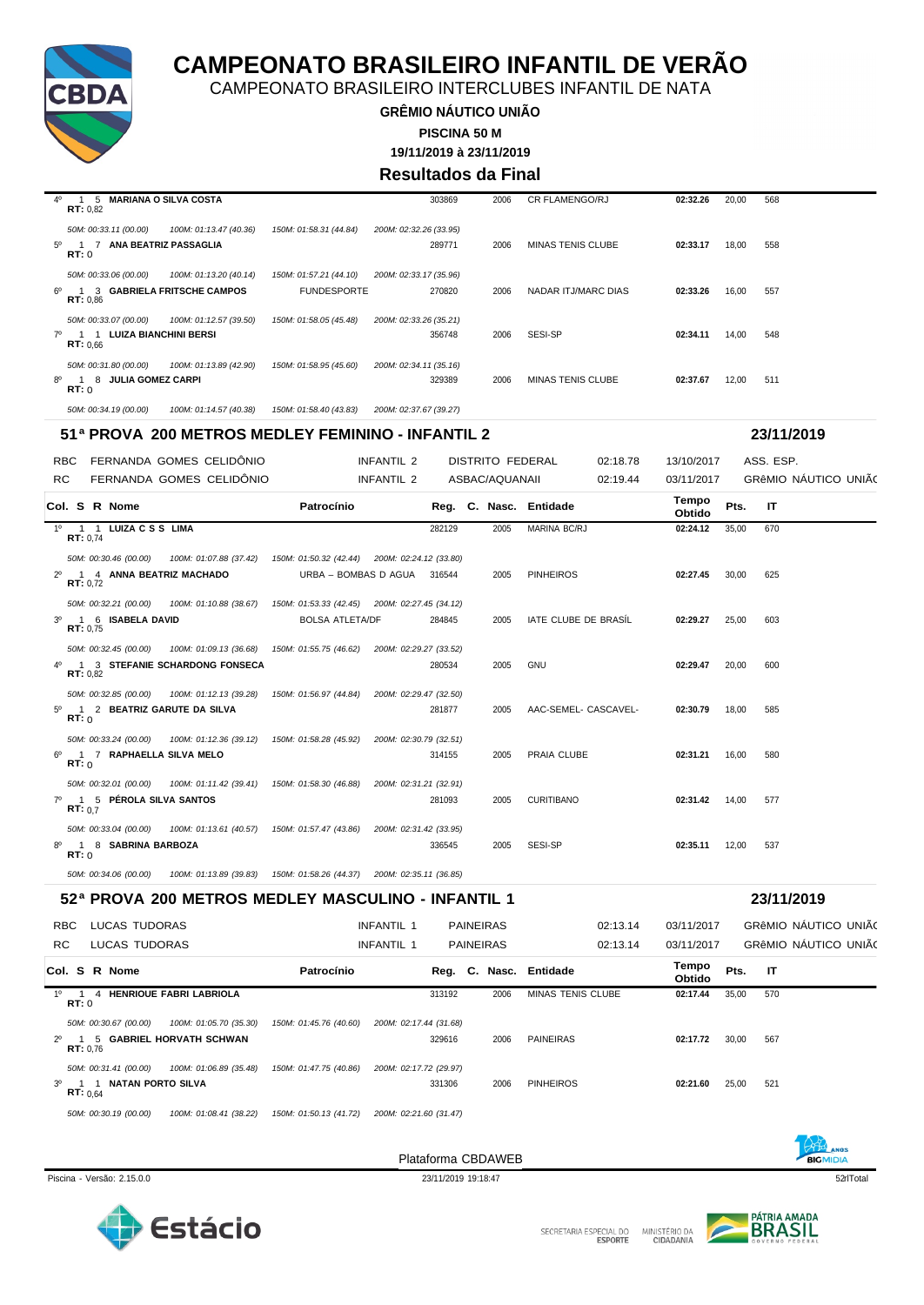

CAMPEONATO BRASILEIRO INTERCLUBES INFANTIL DE NATA

**GRÊMIO NÁUTICO UNIÃO PISCINA 50 M**

**19/11/2019 à 23/11/2019**

#### **Resultados da Final**

| $4^{\circ}$ | THEO GRITZBACH TUUNELIS<br>6<br>RT: 0.78        |                        | 297660                 | 2006 | <b>JUVENTUS</b>      | 02:21.61 | 20,00 | 521 |
|-------------|-------------------------------------------------|------------------------|------------------------|------|----------------------|----------|-------|-----|
|             | 50M: 00:31.65 (00.00)<br>100M: 01:06.58 (34.93) | 150M: 01:50.32 (43.74) | 200M: 02:21.61 (31.29) |      |                      |          |       |     |
| 50          | 3 WILLYAN HARUO MATANA<br>RT: 0.79              |                        | 341787                 | 2006 | AAC-SEMEL- CASCAVEL- | 02:21.73 | 18,00 | 520 |
|             | 100M: 01:06.70 (36.29)<br>50M: 00:30.41 (00.00) | 150M: 01:51.60 (44.90) | 200M: 02:21.73 (30.13) |      |                      |          |       |     |
| ഔ           | <b>GUSTAVO PACINI AZEVEDO</b><br>RT:0           |                        | 333649                 | 2006 | ABDA                 | 02:22.58 | 16,00 | 511 |
|             | 50M: 00:30.08 (00.00)<br>100M: 01:07.87 (37.79) | 150M: 01:50.02 (42.15) | 200M: 02:22.58 (32.56) |      |                      |          |       |     |
|             | 2 MATHEUS MENEL STAHELIN<br>7º 1<br>RT:0        |                        | 298658                 | 2006 | AJINC/URBANO/SECEL   | 02:23.59 | 14,00 | 500 |
|             | 50M: 00:31.57 (00.00)<br>100M: 01:08.74 (37.17) | 150M: 01:50.49 (41.75) | 200M: 02:23.59 (33.10) |      |                      |          |       |     |
| 8°          | <b>FELIPHE AUGUSTO FERREIRA</b><br>8<br>RT:0    |                        | 331052                 | 2006 | AESJ                 | 02:28.36 | 12,00 | 453 |
|             | 50M: 00:31.18 (00.00)<br>100M: 01:08.81 (37.63) | 150M: 01:52.89 (44.80) | 200M: 02:28.36 (35.47) |      |                      |          |       |     |

#### **53ª PROVA 200 METROS MEDLEY MASCULINO - INFANTIL 2 23/11/2019**

| <b>RBC</b><br>RC. | STEPHAN ALEXANDER STEVERINK<br>STEPHAN ALEXANDER STEVERINK                                                                                         | <b>INFANTIL 2</b><br><b>INFANTIL 2</b>        |                        | <b>CLUBE ESPERIA</b><br><b>CLUBE ESPERIA</b> | 02:08.57<br>02:08.57     | 30/11/2018<br>30/11/2018 |       | C.N. R. ÁLVARES<br>C.N. R. ÁLVARES |
|-------------------|----------------------------------------------------------------------------------------------------------------------------------------------------|-----------------------------------------------|------------------------|----------------------------------------------|--------------------------|--------------------------|-------|------------------------------------|
|                   | Col. S R Nome                                                                                                                                      | Patrocínio                                    | Reg. C. Nasc. Entidade |                                              |                          | Tempo<br>Obtido          | Pts.  | IT                                 |
| $1^{\circ}$       | 1 5 DANIEL AZEVEDO GOMES<br>RT: 0.83                                                                                                               | COL. GEO                                      | 254135                 | 2005                                         | CABO BRANCO/ACQUA R1     | 02:15.29                 | 35,00 | 598                                |
| $2^{\circ}$       | 50M: 00:30.19 (00.00)<br>100M: 01:03.93 (33.74)  150M: 01:43.86 (39.93)  200M: 02:15.29 (31.43)<br>1 4 ARTUR BECKER<br>RT: 0.81                    |                                               | 303534                 | 2005                                         | <b>MINAS TENIS CLUBE</b> | 02:15.53                 | 30,00 | 595                                |
| $3^{\circ}$       | 50M: 00:29.27 (00.00) 100M: 01:04.56 (35.29) 150M: 01:43.23 (38.67) 200M: 02:15.53 (32.30)<br>1 3 GUILHERME GUSTAVO KANZLER<br>RT: 0.79            |                                               | 282048                 | 2005                                         | AJINC/URBANO/SECEL       | 02:17.11                 | 25.00 | 574                                |
| 40                | 50M: 00:29.89 (00.00)<br>100M: 01:05.63 (35.74)<br>1 6 FERNANDO GABRIEL SANTOS<br>RT: 0.68                                                         | 150M: 01:47.11 (41.48) 200M: 02:17.11 (30.00) | 349937                 | 2005                                         | <b>CORINTHIANS</b>       | 02:19.37                 | 20,00 | 547                                |
| 50                | 50M: 00:29.50 (00.00)<br>100M: 01:05.72 (36.22)<br>2 PEDRO HENRIQUE ZACCHARIAS<br>$\overline{1}$<br>RT: 0                                          | 150M: 01:49.51 (43.79) 200M: 02:19.37 (29.86) | 315047                 | 2005                                         | <b>UNISANTA</b>          | 02:19.47                 | 18.00 | 546                                |
| 60                | 50M: 00:30.07 (00.00)<br>100M: 01:06.17 (36.10) 150M: 01:48.65 (42.48) 200M: 02:19.47 (30.82)<br>8 EDUARDO PATTO CAMPOS<br>$\blacksquare$<br>RT: 0 |                                               | 317573                 | 2005                                         | MINAS TENIS CLUBE        | 02:19.89                 | 16.00 | 541                                |
| 70                | 100M: 01:07.53 (37.21)  150M: 01:43.26 (35.73)  200M: 02:19.89 (36.63)<br>50M: 00:30.32 (00.00)<br>1 1 ARTHUR CATALDI GUEIROS<br>RT: 0.67          |                                               | 329547                 | 2005                                         | <b>HEBRAICA</b>          | 02:20.01                 | 14.00 | 539                                |
| 8°                | 100M: 01:08.90 (38.30) 150M: 01:47.72 (38.82) 200M: 02:20.01 (32.29)<br>50M: 00:30.87 (00.00)<br>1 7 LUIZ EDUARDO REIS<br>RT: 0                    |                                               | 270502                 | 2005                                         | <b>MINAS TENIS CLUBE</b> | 02:20.17                 | 12,00 | 537                                |

#### *50M: 00:30.24 (00.00) 100M: 01:05.55 (35.31) 150M: 01:49.81 (44.26) 200M: 02:20.17 (30.36)* **54ª PROVA 100 METROS BORBOLETA FEMININO - INFANTIL 1 23/11/2019**

| 34° FRUVA TW METRUS BURBULETA FEMININU - INFANTIL T                      |                      |        |             |                        |                 |       | 231 1720 19           |  |
|--------------------------------------------------------------------------|----------------------|--------|-------------|------------------------|-----------------|-------|-----------------------|--|
| BEATRIZ BEZERRA<br><b>RBC</b>                                            | <b>INFANTIL 1</b>    |        | AABB-RECIFE | 01:02.71               | 23/11/2019      |       | <b>GRÊMIO NÁUTICO</b> |  |
| RC.<br>BEATRIZ BEZERRA                                                   | INFANTIL 1           |        | AABB-RECIFE | 01:02.71               | 23/11/2019      |       | GRÊMIO NÁUTICO        |  |
| Col. S R Nome                                                            | Patrocínio           |        |             | Reg. C. Nasc. Entidade | Tempo<br>Obtido | Pts.  | ΙT                    |  |
| <b>BEATRIZ BEZERRA</b><br>10<br>$\overline{1}$<br>$\overline{a}$<br>RT:0 | CBV JAQUEIRA/BOLSA A | 281495 | 2006        | AABB-RECIFE            | 01:02.71        | 55,00 | <b>RC\RBC</b><br>692  |  |
| 100M: 01:02.71 (32.68)<br>50M: 00:30.03 (00.00)                          |                      |        |             |                        |                 |       |                       |  |
| 3 HELENA LOPES<br>$2^{\circ}$ 1<br>RT: 0.79                              |                      | 296563 | 2006        | MINAS TENIS CLUBE      | 01:06.41        | 30,00 | 583                   |  |
| 100M: 01:06.41 (35.17)<br>50M: 00:31.24 (00.00)                          |                      |        |             |                        |                 |       |                       |  |
| 3º 1 6 LUIZA SALGADO FREITAS<br>RT: 0.87                                 |                      | 335690 | 2006        | <b>INTERNACIONAL</b>   | 01:06.69        | 25,00 | 575                   |  |
| 50M: 00:31.92 (00.00)<br>100M: 01:06.69 (34.77)                          |                      |        |             |                        |                 |       |                       |  |



Plataforma CBDAWEB



**BIGMIDIA** 

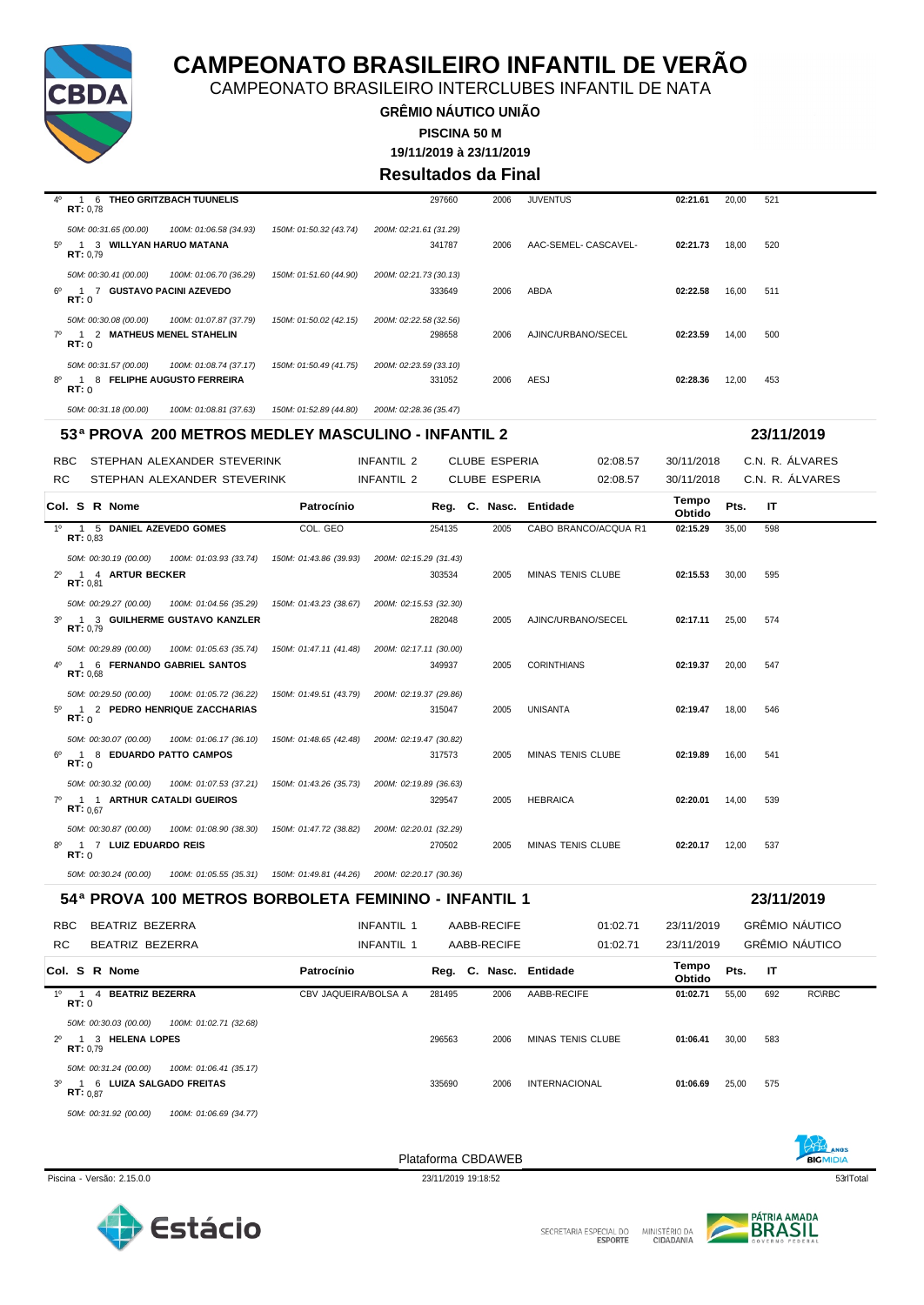

CAMPEONATO BRASILEIRO INTERCLUBES INFANTIL DE NATA

**GRÊMIO NÁUTICO UNIÃO PISCINA 50 M**

**19/11/2019 à 23/11/2019**

**Resultados da Final**

| 40          | 5 LARISSA AFONSO BORBA<br>$\overline{1}$<br>RT: 0.75                                             | ATLETA CIDADAO | 332082 | 2006 | AESJ            | 01:07.01 | 20,00 | 567 |
|-------------|--------------------------------------------------------------------------------------------------|----------------|--------|------|-----------------|----------|-------|-----|
| $5^{\circ}$ | 100M: 01:07.01 (35.43)<br>50M: 00:31.58 (00.00)<br>1 7 CAROLINA YUMI KIBATA<br>RT:0              |                | 296495 | 2006 | <b>JUVENTUS</b> | 01:07.92 | 18,00 | 545 |
| ഔ           | 50M: 00:31.26 (00.00)<br>100M: 01:07.92 (36.66)<br>1 2 LUIZA BIANCHINI BERSI<br>RT:0             |                | 356748 | 2006 | SESI-SP         | 01:08.36 | 16,00 | 534 |
|             | 50M: 00:32.44 (00.00)<br>100M: 01:08.36 (35.92)<br>7º 1 1 ISABELLA SCOPEL TRAMONTANA<br>RT: 0.95 | PROJETO ACQUA  | 306961 | 2006 | AWC             | 01:09.23 | 14,00 | 514 |
|             | 50M: 00:33.52 (00.00)<br>100M: 01:09.23 (35.71)<br>8º 1 8 LUISA CUNHA BRUNELI<br>RT: 0           |                | 329525 | 2006 | PRAIA CLUBE     | 01:09.36 | 12,00 | 511 |
|             | 50M: 00:31.58 (00.00)<br>100M: 01:09.36 (37.78)                                                  |                |        |      |                 |          |       |     |

#### **55ª PROVA 100 METROS BORBOLETA FEMININO - INFANTIL 2 23/11/2019**

| CLARISSA MARIA RODRIGUES<br>RBC.                                                                       | INFANTIL 2          |        |          | SAGRADO CORACAO/PE 01:02.71 | 24/11/2013      | MAR DEL PLATA        |  |
|--------------------------------------------------------------------------------------------------------|---------------------|--------|----------|-----------------------------|-----------------|----------------------|--|
| RC.<br>CLARISSA MARIA RODRIGUES                                                                        | INFANTIL 2          |        | SPORT/PE | 01:03.56                    | 14/11/2013      | VITÓRIA              |  |
| Col. S R Nome                                                                                          | Patrocínio          |        |          | Reg. C. Nasc. Entidade      | Tempo<br>Obtido | Pts.<br>$\mathsf{I}$ |  |
| 1º 1 4 LAURA SILVA XAVIER<br>RT:0                                                                      | <b>RUBBER PLAST</b> | 318149 | 2005     | <b>JUVENTUS</b>             | 01:05.02        | 35,00<br>621         |  |
| 50M: 00:30.33 (00.00)  100M: 01:05.02 (34.69)<br>1 6 THAIANA MELISSA AMARAL<br>$2^{\circ}$<br>RT: 0.77 |                     | 312739 | 2005     | SESI-SP                     | 01:05.93        | 30,00<br>595         |  |
| 50M: 00:32.13 (00.00) 100M: 01:05.93 (33.80)<br>3º 1 3 MARIA EDUARDA CÉSAR RAPOSO<br>RT: 0.67          |                     | 254241 | 2005     | CABO BRANCO/ACQUA R1        | 01:06.11        | 25.00<br>591         |  |
| 50M: 00:31.47 (00.00) 100M: 01:06.11 (34.64)<br>4º 1 5 GIULIA MISAEL PEREIRA<br>RT: 0.74               |                     | 313850 | 2005     | SESI-SP                     | 01:07.31        | 20.00<br>559         |  |
| 50M: 00:30.75 (00.00)  100M: 01:07.31 (36.56)<br>5º 1 2 MARIANA MARIZEIRO ALENCAR<br>RT: 0             | POSTO TIGRÃO        | 292764 | 2005     | <b>CORINTHIANS</b>          | 01:07.79        | 18,00<br>548         |  |
| 50M: 00:31.79 (00.00)  100M: 01:07.79 (36.00)<br>6º 1 7 ARIANA MARTINS GOMES<br>RT:0                   |                     | 281658 | 2005     | OLYMPICO CLUB               | 01:07.81        | 16.00<br>547         |  |
| 50M: 00:32.66 (00.00)  100M: 01:07.81 (35.15)<br>7º 1 8 LARISSA A. OLIVEIRA<br>RT:0                    |                     | 312816 | 2005     | <b>PINHEIROS</b>            | 01:09.11 14,00  | 517                  |  |
| 50M: 00:31.94 (00.00)  100M: 01:09.11 (37.17)<br>8º 1 1 LAÍS GASPARINI SILVA<br>RT: 0.72               |                     | 290033 | 2005     | <b>CNRAC</b>                | 01:09.18        | 12,00<br>515         |  |
| 50M: 00:31.03 (00.00)<br>100M: 01:09.18 (38.15)                                                        |                     |        |          |                             |                 |                      |  |

#### **56ª PROVA 100 METROS BORBOLETA MASCULINO - INFANTIL 1 23/11/2019**

|             | <b>RBC</b> | LUIZ ALTAMIR LOPES MELO                                                           | INFANTIL 1         |        | FCDA./CE |                 | 00:57.75               | 10/10/2009      |       | <b>MOCOCA</b>      |
|-------------|------------|-----------------------------------------------------------------------------------|--------------------|--------|----------|-----------------|------------------------|-----------------|-------|--------------------|
| <b>RC</b>   |            | LUIZ ALTAMIR LOPES MELO                                                           | <b>INFANTIL 1</b>  |        |          | <b>HEDLA/CE</b> | 00:58.83               | 14/11/2009      |       | <b>JOAO PESSOA</b> |
|             |            | Col. S R Nome                                                                     | Patrocínio         |        |          |                 | Reg. C. Nasc. Entidade | Tempo<br>Obtido | Pts.  | IT                 |
| 10          |            | 1 3 SAMUEL LOPES<br>RT: 0.75                                                      |                    | 327711 |          | 2006            | ACEB/BA                | 00:59.90        | 35,00 | 575                |
| $2^{\circ}$ | RT:0       | 50M: 00:28.66 (00.00)<br>100M: 00:59.90 (31.24)<br>4 LUIS JUNQUEIRA PARO          |                    | 356371 |          | 2006            | APANASC/PM SCARLOS     | 01:00.26        | 30,00 | 565                |
|             | $3^0$ 1    | 100M: 01:00.26 (32.90)<br>50M: 00:28.17 (00.00)<br>6 LUCAS DAVI ALVES<br>RT: 0.71 | FOCO FISIO PILATES | 283344 |          | 2006            | <b>GNU</b>             | 01:01.01        | 25,00 | 544                |
|             |            | 50M: 00:29.16 (00.00)<br>100M: 01:01.01 (31.85)                                   |                    |        |          |                 |                        |                 |       |                    |

Piscina - Versão: 2.15.0.0 23/11/2019 19:18:56 54qrlTotal





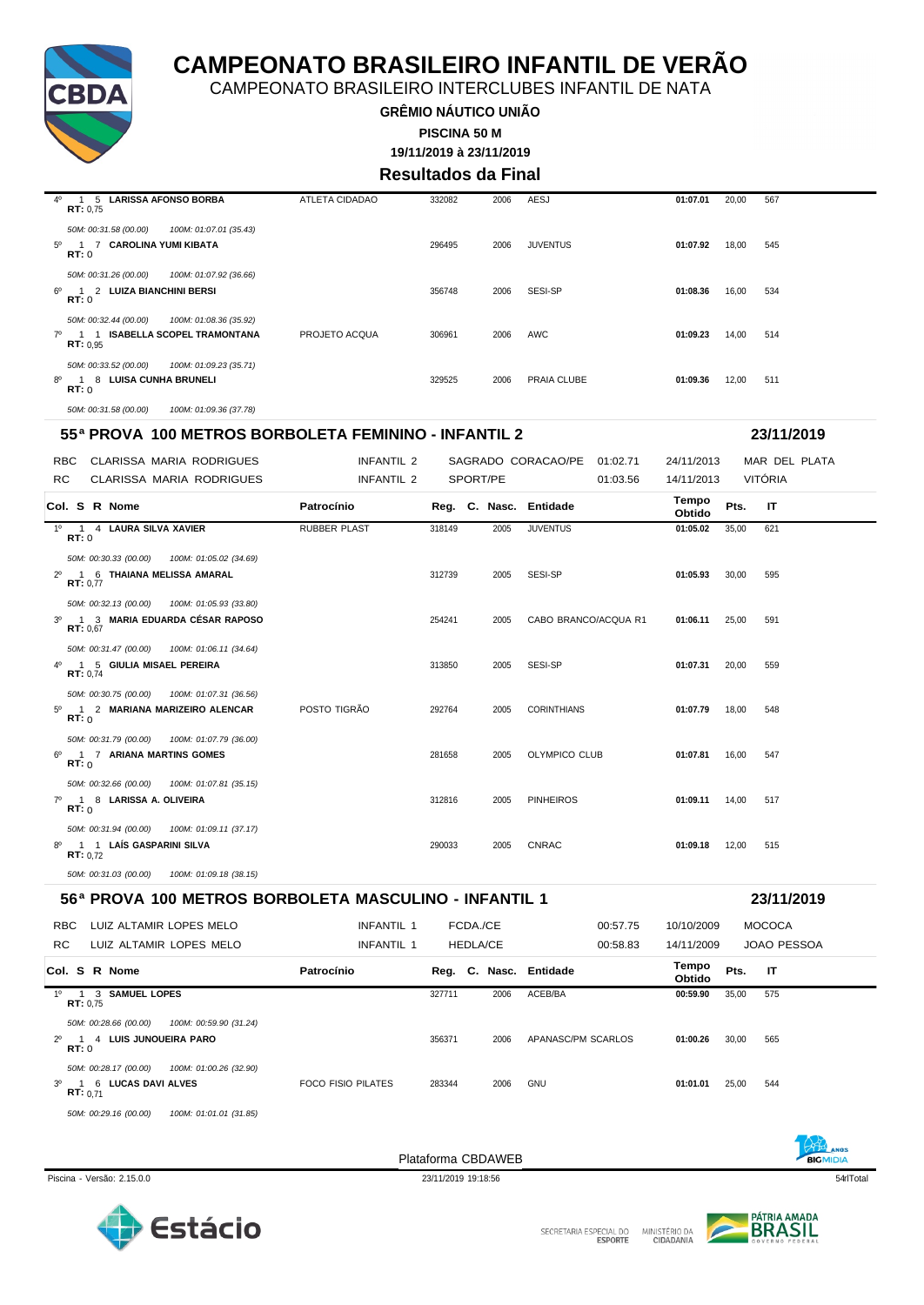

CAMPEONATO BRASILEIRO INTERCLUBES INFANTIL DE NATA

**GRÊMIO NÁUTICO UNIÃO 19/11/2019 à 23/11/2019 PISCINA 50 M**

### **Resultados da Final**

| $4^{\circ}$ | 5 HENRIQUE FABRI LABRIOLA<br>RT: 0.74                                         | 313192                                | 2006 | <b>MINAS TENIS CLUBE</b> | 01:01.43 | 20,00 | 533 |
|-------------|-------------------------------------------------------------------------------|---------------------------------------|------|--------------------------|----------|-------|-----|
|             | 50M: 00:29.26 (00.00)<br>100M: 01:01.43 (32.17)                               |                                       |      |                          |          |       |     |
| 50          | 2 BREMNER VICENTE EGUEZ<br>RT:0                                               | 304170                                | 2006 | SINPOL/RR                | 01:02.83 | 18,00 | 498 |
|             | 50M: 00:29.20 (00.00)<br>100M: 01:02.83 (33.63)                               |                                       |      |                          |          |       |     |
| െ           | 1 1 ANTENOR MOURA RAMOS NETO<br>RT: 0.73                                      | <b>KMR ADVOCACIA E ASSE</b><br>296633 | 2006 | <b>HEDLA LOPES</b>       | 01:03.24 | 16,00 | 488 |
|             | 100M: 01:03.24 (33.31)<br>50M: 00:29.93 (00.00)                               |                                       |      |                          |          |       |     |
|             | 7º 1 7 CLAUDIO Q A LIMA<br>RT:0                                               | 343679                                | 2006 | TIJUCA TC/RJ             | 01:03.88 | 14,00 | 474 |
|             | 50M: 00:29.36 (00.00)<br>100M: 01:03.88 (34.52)                               |                                       |      |                          |          |       |     |
|             | 8 VITOR VASCONCELOS MACEDO SA<br>8 <sup>0</sup> 1<br><b>VIPER</b><br>RT: 0.79 | 296561                                | 2006 | <b>NAC</b>               | 01:04.26 | 12,00 | 466 |
|             | 50M: 00:29.30 (00.00)<br>100M: 01:04.26 (34.96)                               |                                       |      |                          |          |       |     |

#### **57ª PROVA 100 METROS BORBOLETA MASCULINO - INFANTIL 2 23/11/2019**

RBC GUSTAVO FRANCISCO SALDO **INFANTIL 2 CURITIBANO 00:56.23 02/11/2017** GRêMIO NÁUTICO UNIÃO

| RC.<br><b>GUSTAVO FRANCISCO SALDO</b>                  | INFANTIL 2     |        | <b>CURITIBANO</b>      | 00:56.23             | 02/11/2017      |       | GRÊMIO NÁUTICO UNIÃO |
|--------------------------------------------------------|----------------|--------|------------------------|----------------------|-----------------|-------|----------------------|
| Col. S R Nome                                          | Patrocínio     |        | Reg. C. Nasc. Entidade |                      | Tempo<br>Obtido | Pts.  | $\mathsf{I}$         |
| 1º 1 4 JOAO P G CAMPOS<br>RT:0                         |                | 284313 | 2005                   | FLUMINENSE FC/RJ     | 00:58.16        | 35,00 | 628                  |
| 50M: 00:27.65 (00.00) 100M: 00:58.16 (30.51)           |                |        |                        |                      |                 |       |                      |
| 2º 1 6 WADAS MORAES<br>RT: 0.76                        | PRO-ATLETA     | 318707 | 2005                   | <b>SWIMMERS</b>      | 00:59.48        | 30,00 | 587                  |
| 50M: 00:28.54 (00.00)  100M: 00:59.48 (30.94)          |                |        |                        |                      |                 |       |                      |
| 3º 1 7 MATEUS AZEVEDO LOPES<br>RT:0                    |                | 281364 | 2005                   | EXPANSIVO /AEROCLUBE | 01:00.33        | 25,00 | 563                  |
| 50M: 00:28.78 (00.00)  100M: 01:00.33 (31.55)          |                |        |                        |                      |                 |       |                      |
| 4º 1 3 HEITOR NAPOLITANO REIS<br>RT: 0.71              | CF VOTUPORANGA | 344819 | 2005                   | AVONAT               | 01:00.37        | 20.00 | 562                  |
| 50M: 00:28.84 (00.00) 100M: 01:00.37 (31.53)           |                |        |                        |                      |                 |       |                      |
| 1 1 GUSTAVO XAVIER NOGUEIRA<br>$5^{\circ}$<br>RT: 0.69 |                | 325339 | 2005                   | NATAÇÃO PRAIA GRANDE | 01:00.65        | 18.00 | 554                  |
| 50M: 00:28.43 (00.00)  100M: 01:00.65 (32.22)          |                |        |                        |                      |                 |       |                      |
| 1 2 GABRIEL RODRIGUES LOPES<br>60<br>RT:0              |                | 325344 | 2005                   | <b>PINHEIROS</b>     | 01:01.05        | 16.00 | 543                  |
| 50M: 00:29.64 (00.00)  100M: 01:01.05 (31.41)          |                |        |                        |                      |                 |       |                      |
| 7º 1 8 IZAQUE QUERINO<br>RT: 0.77                      |                | 298181 | 2005                   | MINAS TENIS CLUBE    | 01:01.31 14,00  |       | 536                  |
| 50M: 00:28.32 (00.00)  100M: 01:01.31 (32.99)          |                |        |                        |                      |                 |       |                      |
| 1 5 ARTUR BECKER<br>80<br>RT: 0.78                     |                | 303534 | 2005                   | MINAS TENIS CLUBE    | 01:01.87        | 12,00 | 522                  |
| 50M: 00:28.55 (00.00)<br>100M: 01:01.87 (33.32)        |                |        |                        |                      |                 |       |                      |

#### **58ª PROVA REV. 4 X 100 METROS LIVRE FEMININO - INFANTIL 23/11/2019**

|             |                         |              | Col. S R Nome                                       |                                                                                                                  | Patrocínio             |                                   |      | Reg. C. Nasc. Entidade                   |                        | Tempo<br><b>Obtido</b> | Pts.  | IT          |                        |
|-------------|-------------------------|--------------|-----------------------------------------------------|------------------------------------------------------------------------------------------------------------------|------------------------|-----------------------------------|------|------------------------------------------|------------------------|------------------------|-------|-------------|------------------------|
| 10          | $\mathcal{R}$<br>RT:0   | $\mathbf{A}$ | <b>GNU "A"</b>                                      |                                                                                                                  |                        | 220014A                           | 1800 | GNU                                      |                        | 04:05.77               | 70,00 | $\mathbf 0$ |                        |
|             |                         |              | 50M: 00:30.58 (00.00)<br>280534<br>330998<br>299117 | 100M: 01:02.84 (32.26)<br>STEFANIE SCHARDONG FONSECA<br>RENATA NOGUEIRA DA CRUZ<br>RAFAELA VICENTINI MAKARIEWICZ | 150M: 01:32.07 (29.23) | 200M: 02:04.54 (32.47)            |      | 250M: 02:33.15 (28.61)                   | 300M: 03:05.23 (32.80) | 350M: 03:34.19 (28.96) |       |             | 400M: 04:05.77 (31.58) |
| $2^{\circ}$ | з.<br><b>RT:</b> $0.74$ | 5.           | 323807<br>SESI-SP "A"<br>50M: 00:30.80 (00.00)      | CAROLINA BONONI HEINZ                                                                                            | 150M: 01:33.81 (29.37) | 250728A<br>200M: 02:06.29 (32.48) | 1800 | <b>SESI-SP</b><br>250M: 02:35.43 (29.14) | 300M: 03:09.11 (33.68) | 04:06.84               | 60,00 | $\mathbf 0$ |                        |
|             |                         |              |                                                     | 100M: 01:04.44 (33.64)                                                                                           |                        |                                   |      |                                          |                        | 350M: 03:37.17 (28.60) |       |             | 400M: 04:06.84 (29.67) |

Piscina - Versão: 2.15.0.0 23/11/2019 19:18:59 55qrlTotal





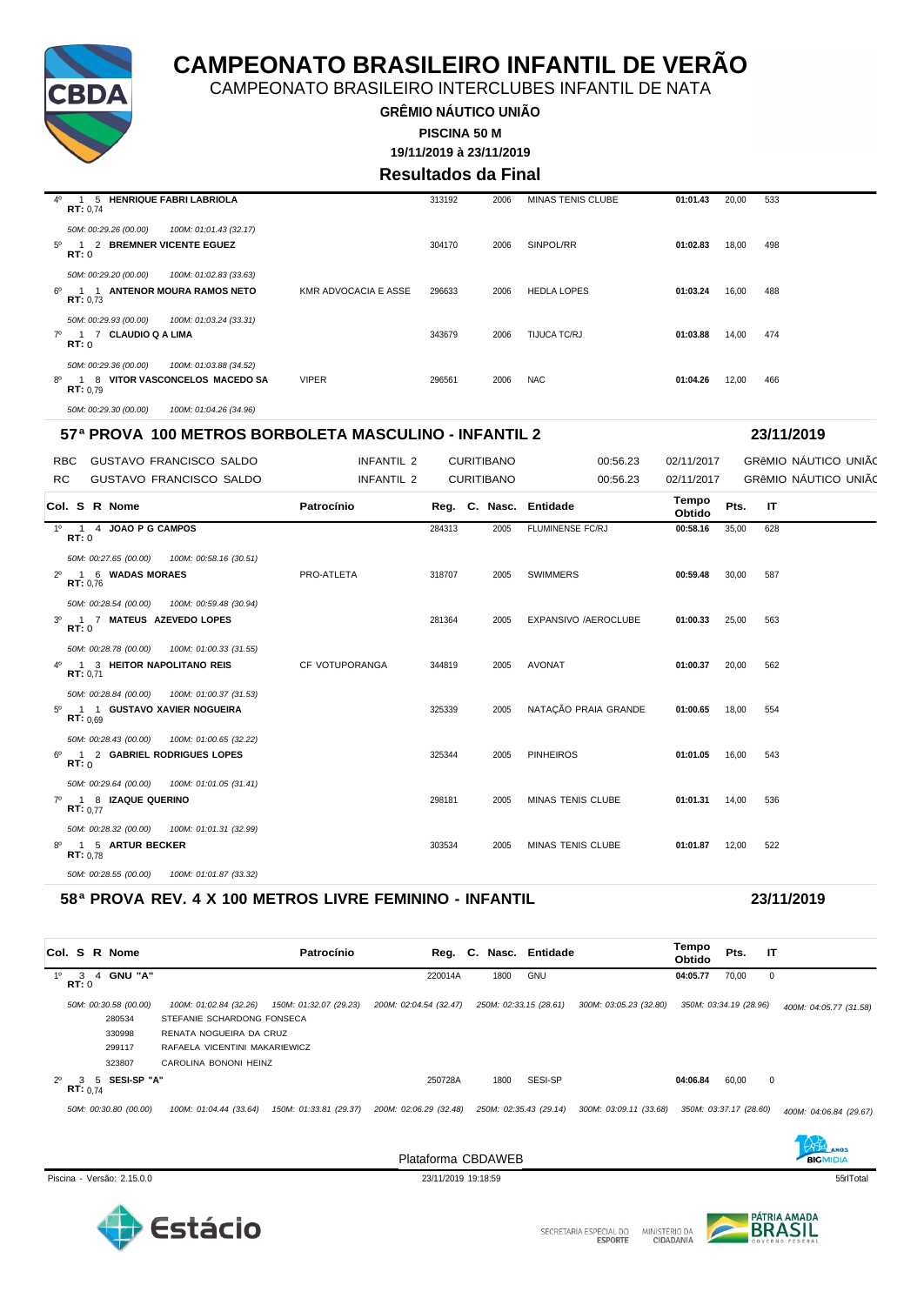

CAMPEONATO BRASILEIRO INTERCLUBES INFANTIL DE NATA

**GRÊMIO NÁUTICO UNIÃO 19/11/2019 à 23/11/2019 PISCINA 50 M Resultados da Final**

 GIOVANNA TRABALLI MARIANA MORAES CALDEIRA GIULIA MISAEL PEREIRA THAIANA MELISSA AMARAL 3º 3 6 **PINHEIROS "A"** 100 1800 PINHEIROS **04:07.32** 50,00 0 **RT:** 3,8 *50M: 00:29.53 (00.00) 100M: 01:01.33 (31.80) 150M: 01:30.99 (29.66) 200M: 02:05.49 (34.50) 250M: 300M: 03:07.35 350M: 03:35.70 (28.35) 400M: 04:07.32 (31.62)* ANNA BEATRIZ MACHADO FERNANDA YUMI TAIRA LARISSA A. OLIVEIRA FERNANDA REGINA SANTOS 4º 2 4 **PRAIA CLUBE "A"** 120025A 1800 PRAIA CLUBE **04:09.47** 40,00 0 **RT:** 0 50M: 00:30.16 (00.00) 100M: 01:02.63 (32.47) 150M: 01:33.03 (30.40) 200M: 02:05.64 (32.61) 250M: 02:35.10 (29.46) 300M: 03:06.99 (31.89) 350M: 03:37.16 (30.17) 400M: 04:09.47 (32.31) RAPHAELLA SILVA MELO MILENA BARBOSA SANTOS CAROLINA LEITAO DAHER MARIA EDUARDA CASTRO 5º 3 7 **MINAS "A"** 120010A 1800 MINAS TENIS CLUBE **04:09.90** 36,00 0 **RT:** 0 *50M: 00:29.71 (00.00) 100M: 150M: 01:32.59 200M: 02:05.18 (32.59) 250M: 02:34.24 (29.60) 300M: 03:06.37 (32.13) 350M: 03:36.36 (29.99) 400M: 04:09.90 (33.54)* BEATRIZ COMINI ROMERO SOFIA MIQUELAO PENA HELENA LOPES JULIA CUNHA COUTO 6º 3 3 **CORINTHIANS "A"** 250118A 1800 CORINTHIANS **04:10.41** 32,00 0  $R = \frac{3}{2}$ 50M: 00:30.08 (00.00) 100M: 01:01.75 (31.67) 150M: 01:33.07 (31.32) 200M: 02:05.05 (31.98) 250M: 02:35.66 (30.61) 300M: 03:09.59 (33.93) 350M: 03:38.75 (29.16) 400M: 04:10.41 (31.66)<br>292764 MARIANA MARIZEIRO ALENCAR MARIANA MARIZEIRO ALENCAR FERNANDA ANTUNES PARANHOS LUISA MOURA PEREIRA RAFAELA SUMIDA 7º 3 1 **CR FLAMENGO/RJ "A"** 80 1800 CR FLAMENGO/RJ **04:14.98** 28,00 0  $R = \frac{3}{12}$ *50M: 00:30.75 (00.00) 100M: 01:03.82 (33.70) 150M: 01:34.28 (30.46) 200M: 02:10.18 (35.90) 250M: 02:38.91 (28.73) 300M: 350M: 03:42.03 400M: 04:14.98 (32.95)* MARIA EDUARDA SARAIVA R M P GUIMARAES BEATRIZ M POMPEU MARIANA O SILVA COSTA ANA KAROLINA S PINTO 8º 3 2 **CURITIBANO "A"** 170007A 1800 CURITIBANO **04:15.82** 24,00 0 **RT:** 0,81 *50M: 00:29.97 (00.00) 100M: 150M: 01:31.54 200M: 02:03.65 (32.11) 250M: 02:34.59 (30.94) 300M: 03:08.54 (33.95) 350M: 03:40.65 (32.11) 400M: 04:15.82 (35.17)* SOPHIA REIS PÉROLA SILVA SANTOS CAROLINA PARREIRA JULIA SABER 9º 1 4 **BAURUENSE "A"** 251122A 1800 ABDA **04:20.75** 18,00 0 **RT:** 0 *50M: 00:29.14 (00.00) 100M: 01:00.01 (30.87) 150M: 01:30.60 (30.59) 200M: 02:04.76 (34.16) 250M: 02:35.83 (31.70) 300M: 03:11.01 (35.18) 350M: 400M: 04:20.75* SOPHIA FERREIRA COLETA ROBERTA DE BASTOS ANA JULIA MERGI ISIS LABORDA MENEZES 10º 2 3 **AESJ/FADENP "A"** 250017A 1800 AESJ **04:20.94** 14,00 0 **RT:** 0,7 50M: 00:31.16 (00.00) 100M: 01:05.82 (34.66) 150M: 01:38.38 (32.56) 200M: 02:12.75 (34.37) 250M: 02:43.56 (30.81) 300M: 03:17.71 (34.15) 350M: 03:47.93 (30.22) 400M: 04:20.94 (33.10) ANA FLAVIA FARIA AMANDA PEREIRA MOURA ANA FLAVIA AGUIAR AMARAL LARISSA AFONSO BORBA 11º 2 6 **PAINEIRAS "A"** 250073A 1800 PAINEIRAS **04:21.96** 12,00 0 **RT:** 0



Plataforma CBDAWEB



BICMIDIA



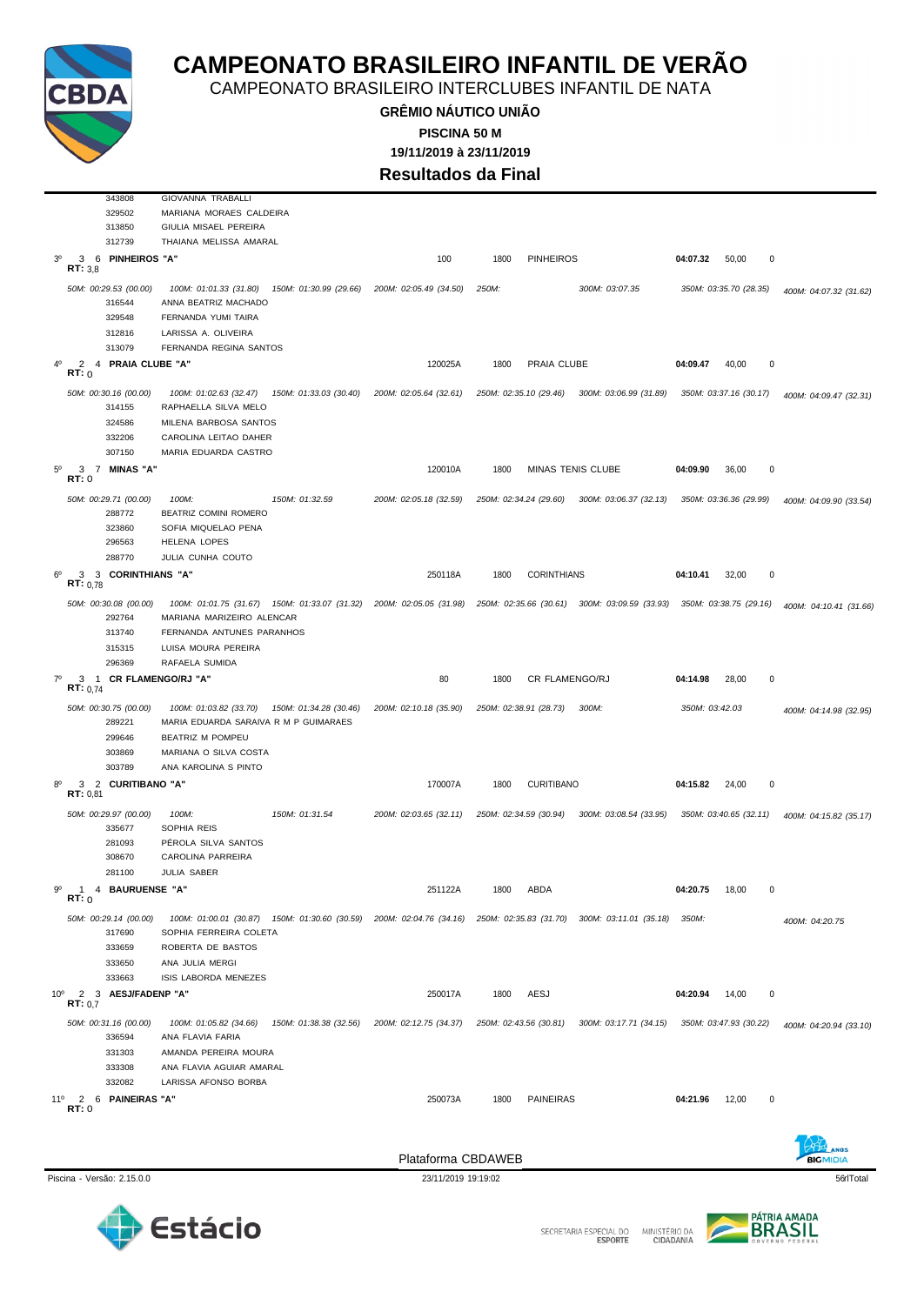

CAMPEONATO BRASILEIRO INTERCLUBES INFANTIL DE NATA

**GRÊMIO NÁUTICO UNIÃO PISCINA 50 M**

**19/11/2019 à 23/11/2019**

**Resultados da Final**

|                 |               | 50M: 00:31.82 (00.00)<br>343688<br>330362<br>313039           | 100M: 01:07.53 (35.71)<br>SOFIA FERRAZ DOBOZY<br>SOFIA DE MOTA<br>BRUNA SCHULTZ FERNANDES                                                                  | 150M: 01:36.85 (29.32) | 200M: 02:10.34 (33.49) |                | 250M: 02:40.43 (30.90) | 300M: 03:13.37 (32.94)                        |                | 350M: 03:46.07 (32.70) | 400M: 04:21.96 (35.89) |
|-----------------|---------------|---------------------------------------------------------------|------------------------------------------------------------------------------------------------------------------------------------------------------------|------------------------|------------------------|----------------|------------------------|-----------------------------------------------|----------------|------------------------|------------------------|
| $12^{\circ}$    |               | 330634<br>1 2 UNISANTA "A"                                    | SOFIA FLEXA                                                                                                                                                |                        | 250004A                | 1800           | <b>UNISANTA</b>        |                                               | 04:22.00       | 10,00<br>0             |                        |
|                 | RT: 0,8       | 50M: 00:30.71 (00.00)<br>328947                               | 100M: 01:04.29 (33.58)<br>ANA LUIZA GIACOMO<br>ZOE KRÖSCHE XIMENES                                                                                         | 150M: 01:35.78 (31.49) | 200M: 02:11.81 (36.30) |                | 250M: 02:44.59 (32.78) | 300M: 03:20.20 (35.61)                        | 350M:          |                        | 400M: 04:22.00         |
| $13^{o}$        |               | 332097<br>332098<br>315051<br>2 1 SANTA MONICA "A"            | LIVIA ELEUTÉRIO RODRIGUES<br>GIOVANNA ALVES MENEZES                                                                                                        |                        | 170038A                | 1800           | <b>SANTA MONICA</b>    |                                               | 04:22.24       | 8,00<br>0              |                        |
|                 | RT: 0.73      |                                                               |                                                                                                                                                            |                        |                        |                |                        |                                               |                |                        |                        |
|                 |               | 50M: 00:30.26 (00.00)<br>307775<br>317049                     | 100M: 01:02.66 (32.40)<br>AMANDA LARISSA CINQUE<br>ANA CLARA SANTIN RONCHI                                                                                 | 150M: 01:32.75 (30.90) | 200M: 02:06.67 (33.92) |                | 250M: 02:37.71 (31.40) | 300M: 03:12.49 (34.78)                        |                | 350M: 03:45.62 (33.13) | 400M: 04:22.24 (36.62) |
|                 |               | 327334                                                        | JULIA AKEMI KURODA                                                                                                                                         |                        |                        |                |                        |                                               |                |                        |                        |
|                 |               | 307785                                                        | CAMILA NAOMI NAGAI                                                                                                                                         |                        |                        |                |                        |                                               |                |                        |                        |
| $14^{o}$        | RT: 0,78      | 2 8 AABB RECIFE A                                             |                                                                                                                                                            |                        | 13951                  | 1800           | AABB-RECIFE            |                                               | 04:22.39       | 6,00<br>0              |                        |
|                 |               | 50M: 00:31.34 (00.00)<br>315032<br>179725<br>299619           | 100M: 01:05.30 (33.96)<br>SABRINA SANTOS LIMA<br>MARIA GABRIELLY BENJAMIM<br>MARIA ALICE NEGREIROS                                                         | 150M: 01:36.49 (31.19) | 200M: 02:10.49 (34.00) | 250M:          |                        | 300M: 03:14.75                                |                | 350M: 03:46.91 (32.16) | 400M: 04:22.39 (35.48) |
|                 |               | 281494                                                        | MARIA BEZERRA LINS PEREIRA                                                                                                                                 |                        |                        |                |                        |                                               |                |                        |                        |
| $15^{\circ}$    | RT:0          | 2 7 MACKENZIE "A"                                             |                                                                                                                                                            |                        | 120009A                | 1800           | <b>MACKENZIE</b>       |                                               | 04:22.65       | $\pmb{0}$<br>4,00      |                        |
|                 |               | 50M: 00:30.25 (00.00)<br>312753<br>314572<br>280280<br>328978 | 100M: 01:07.93 (37.68)<br>LUIZA GABRIELA DIAS<br>ISABELA SCHWINDT AZEVEDO<br>SOFIA AMBROZIO MARTINS<br>SOFIA MIRANDA SOUZA                                 | 150M: 01:34.85 (26.92) | 200M: 02:09.50 (34.65) |                | 250M: 02:41.11 (31.61) | 300M:                                         | 350M: 03:47.39 |                        | 400M: 04:22.65 (35.26) |
| 16 <sup>o</sup> | RT: 1         | 2 2 TIJUCA TC/RJ "A"                                          |                                                                                                                                                            |                        | 13242                  | 1800           | TIJUCA TC/RJ           |                                               | 04:24.81       | $\pmb{0}$<br>2,00      |                        |
|                 |               | 50M: 00:30.11 (00.00)<br>289284                               | 100M: 01:02.72 (32.61) 150M: 01:33.81 (31.90) 200M: 02:13.90 (40.90) 250M: 02:42.51 (28.61) 300M: 03:18.43 (35.92) 350M: 03:49.27 (30.84)<br>ISABELA CHAIA |                        |                        |                |                        |                                               |                |                        | 400M: 04:24.81 (35.54) |
|                 |               | 282023<br>281431                                              | RAQUEL C JUSTO<br>LUIZA LESSA                                                                                                                              |                        |                        |                |                        |                                               |                |                        |                        |
|                 |               | 282032                                                        | JULIA L M DE MAGALHAES                                                                                                                                     |                        |                        |                |                        |                                               |                |                        |                        |
| 17°             | 2<br>RT: 0,77 |                                                               | 5 FLUMINENSE FC/RJ "A"                                                                                                                                     |                        | 71                     | 1800           | FLUMINENSE FC/RJ       |                                               | 04:26.61       | 0,00<br>0              |                        |
|                 |               | 50M: 00:29.68 (00.00)<br>282391<br>317883<br>289219<br>282138 | 100M: 01:01.94 (32.26) 150M: 01:33.79 (31.85)<br>SABRINA M S MONTEIRO<br>JULIA FERREIRA PEREIRA<br>MARIA ANTONIA S P GASPAR<br>CECILIA C A P ROSA          |                        | 200M:                  | 250M: 02:40.91 |                        | 300M: 03:17.67 (36.76)                        |                | 350M: 03:50.17 (32.50) | 400M: 04:26.61 (36.44) |
| $18^{\circ}$    | RT: 0,76      | 1 5 OLYMPICO "A"                                              |                                                                                                                                                            |                        | 120011A                | 1800           | OLYMPICO CLUB          |                                               | 04:30.48       | 0,00<br>0              |                        |
|                 |               | 50M: 00:30.22 (00.00)<br>281658<br>314634                     | 100M: 01:03.05 (32.83)<br>ARIANA MARTINS GOMES<br>SOFIA DINIS MENESES                                                                                      | 150M: 01:36.71 (33.66) | 200M: 02:14.68 (37.97) |                |                        | 250M: 02:46.70 (32.20) 300M: 03:21.80 (35.10) |                | 350M: 03:54.44 (32.64) | 400M: 04:30.48 (36.40) |
|                 |               | 319617<br>300750                                              | BEATRIZ FERRAZ OLIVEIRA<br>MARIA CECILIA OLIVEIRA                                                                                                          |                        |                        |                |                        |                                               |                |                        |                        |
| 19 <sup>o</sup> | RT: 0.7       |                                                               | 1 3 REV COLEGIO MARISTA "A"                                                                                                                                |                        | 230016A                | 1800           | MARISTA - CRICIUMA     |                                               | 04:31.36       | 0,00<br>0              |                        |
|                 |               | 50M: 00:31.45 (00.00)<br>317766<br>317765                     | 100M: 01:06.27 (34.82)<br>ANA LIA LIMA<br>MARIA FERNANDA MACIEL                                                                                            | 150M: 01:38.13 (31.86) | 200M: 02:15.01 (36.88) |                | 250M: 02:47.13 (32.12) | 300M:                                         | 350M: 03:55.07 |                        | 400M: 04:31.36 (36.29) |
|                 |               | 311219<br>302512                                              | MARINA NESI MARINHO<br>MIANY WOGINSKI MARTINS                                                                                                              |                        |                        |                |                        |                                               |                |                        |                        |
|                 |               |                                                               |                                                                                                                                                            |                        |                        |                |                        |                                               |                |                        |                        |

Plataforma CBDAWEB



Piscina - Versão: 2.15.0.0 23/11/2019 19:19:05 23/11/2019 19:19:05 23/11/2019 19:19:05 57rlTotal





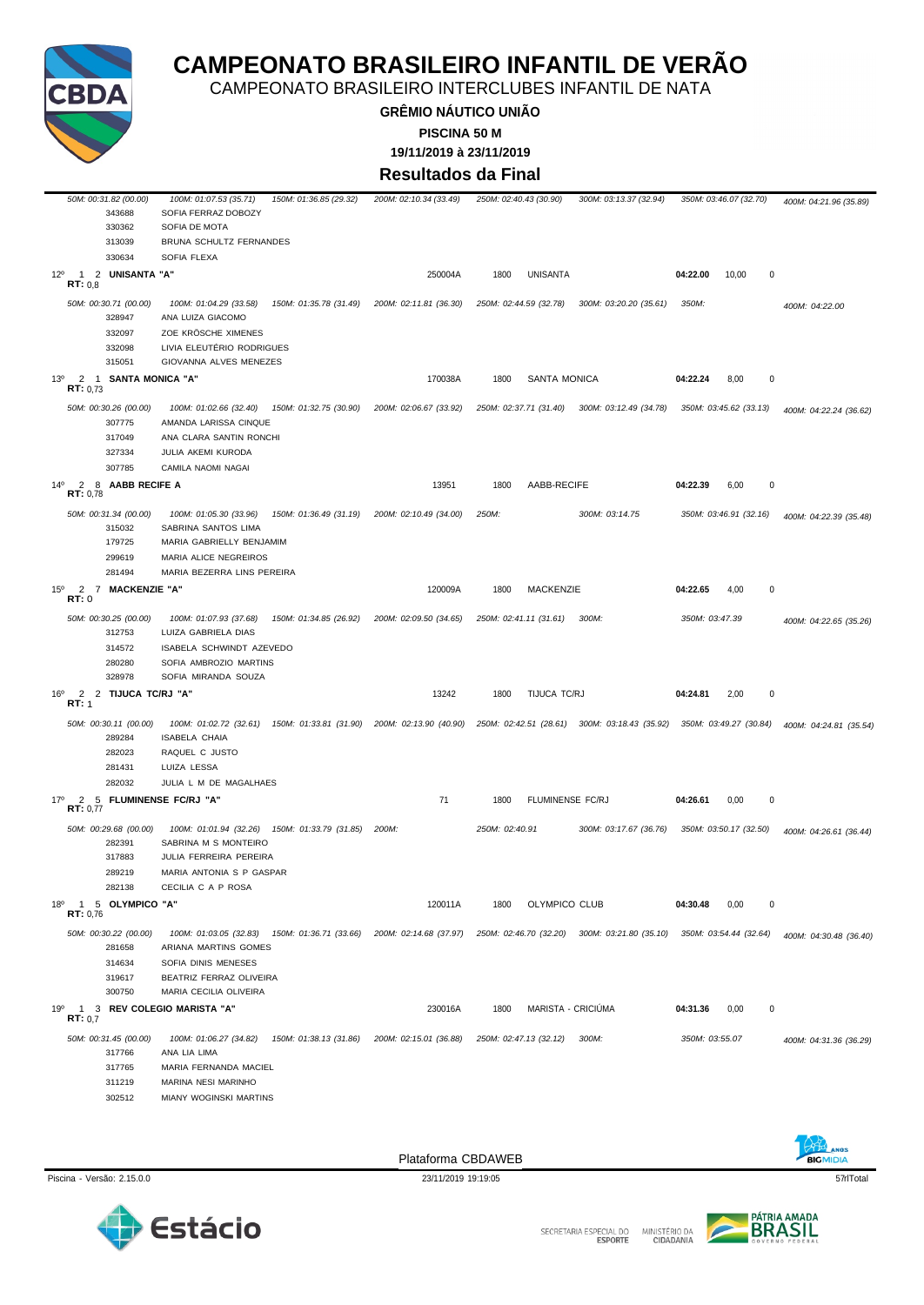

CAMPEONATO BRASILEIRO INTERCLUBES INFANTIL DE NATA

**GRÊMIO NÁUTICO UNIÃO 19/11/2019 à 23/11/2019 PISCINA 50 M**

#### **Resultados da Final**

| <b>MARINA BC/RJ "A"</b><br>$20^{\circ}$<br>3<br>8<br>RT: 0.87 |                                                  | 81                     | <b>MARINA BC/RJ</b><br>1800 |                        | 04:35.48       | 0,00                   | $\mathbf 0$ |                        |
|---------------------------------------------------------------|--------------------------------------------------|------------------------|-----------------------------|------------------------|----------------|------------------------|-------------|------------------------|
| 50M: 00:30.92 (00.00)                                         | 100M: 01:06.03 (35.11)<br>150M: 01:38.28 (32.25) | 200M: 02:15.36 (37.80) | 250M: 02:48.85 (33.49)      | 300M: 03:26.13 (37.28) |                | 350M: 03:58.94 (32.81) |             | 400M: 04:35.48 (36.54) |
| 300354                                                        | ISABELLA BERTOLA DUTRA                           |                        |                             |                        |                |                        |             |                        |
| 288115                                                        | MARIA CLARA OITICICA                             |                        |                             |                        |                |                        |             |                        |
| 295567                                                        | JOANA M P MAGALHAES                              |                        |                             |                        |                |                        |             |                        |
| 337263                                                        | BEATRIZ RANGEL MENEZES                           |                        |                             |                        |                |                        |             |                        |
| <b>REV LIRA "A"</b><br>21°<br>6<br>RT: 0                      |                                                  | 230012A                | <b>LIRA</b><br>1800         |                        | 04:39.49       | 0,00                   | $\mathbf 0$ |                        |
| 50M: 00:32.39 (00.00)                                         | 100M: 01:08.15 (35.76)<br>150M: 01:43.04 (34.89) | 200M: 02:21.71 (38.67) | 250M: 02:54.34 (32.63)      | 300M:                  | 350M: 04:03.23 |                        |             | 400M: 04:39.49 (36.26) |
| 342821                                                        | MARIA AUGUSTA METZLER                            |                        |                             |                        |                |                        |             |                        |
| 342819                                                        | ANA LUÍSA HAAG                                   |                        |                             |                        |                |                        |             |                        |
| 346979                                                        | BETINA MEURER MENEGHEL                           |                        |                             |                        |                |                        |             |                        |
| 332772                                                        | LINDA TORRES BUGMANN                             |                        |                             |                        |                |                        |             |                        |

#### **59ª PROVA REV. 4 X 100 METROS LIVRE MASCULINO - INFANTIL 23/11/2019**

|                |               | Col. S R Nome                                                 | Patrocínio                                                                                                                                                                            | Reg.                   |       | C. Nasc. Entidade                             |                        | Tempo<br>Obtido | Pts.                   | ΙT          |                        |
|----------------|---------------|---------------------------------------------------------------|---------------------------------------------------------------------------------------------------------------------------------------------------------------------------------------|------------------------|-------|-----------------------------------------------|------------------------|-----------------|------------------------|-------------|------------------------|
| $1^{\circ}$    | RT: 0         |                                                               | 4 4 FLUMINENSE FC/RJ "A"                                                                                                                                                              | 71                     | 1800  | <b>FLUMINENSE FC/RJ</b>                       |                        | 03:40.90        | 70,00                  | $\mathbf 0$ |                        |
|                |               | 50M: 00:26.44 (00.00)<br>281853<br>282803<br>300634<br>284313 | 150M: 01:21.74 (26.33)<br>100M: 00:55.41 (28.97)<br>VINICIUS A FLINTZ<br>ALAN A CAMARGO<br>LUCCA SILVA B ABREU<br>JOAO P G CAMPOS                                                     | 200M: 01:50.30 (28.56) |       | 250M: 02:18.18 (27.88)                        | 300M: 02:47.79 (29.61) |                 | 350M: 03:13.33 (25.54) |             | 400M: 03:40.90 (27.57) |
| $2^{\circ}$    | 4<br>RT: 0    | 7 PINHEIROS "A"                                               |                                                                                                                                                                                       | 100                    | 1800  | <b>PINHEIROS</b>                              |                        | 03:43.58        | 60,00                  | $\mathbf 0$ |                        |
|                |               | 50M: 00:27.39 (00.00)<br>325344<br>318154                     | 100M: 00:57.06 (29.67)<br>150M: 01:24.30 (27.24)<br><b>GABRIEL RODRIGUES LOPES</b><br>VICTOR JOSE LUEBKE                                                                              | 200M: 01:53.24 (28.94) |       | 250M: 02:19.38 (26.14)                        | 300M: 02:48.77 (29.39) |                 | 350M: 03:14.85 (26.80) |             | 400M: 03:43.58 (28.73) |
|                |               | 331306<br>318143                                              | NATAN PORTO SILVA<br>BRUNO NAJM OLIVEIRA                                                                                                                                              |                        |       |                                               |                        |                 |                        |             |                        |
| 3 <sup>o</sup> | RT: 0.71      | 4 1 CURITIBANO "A"                                            |                                                                                                                                                                                       | 170007A                | 1800  | <b>CURITIBANO</b>                             |                        | 03:46.46        | 50,00                  | $\mathbf 0$ |                        |
|                |               | 50M: 00:28.38 (00.00)<br>296595<br>296646<br>281105<br>281090 | 100M: 00:57.09 (28.71) 150M: 01:24.36 (27.27)<br>CAUE GLUCK<br>JOÃO VÍTOR MILDEMBERG<br>JOÃO GUILHERME PEREIRA<br>VITOR LISBOA PELISSARI                                              | 200M: 01:53.91 (29.55) |       | 250M: 02:21.40 (27.49) 300M: 02:51.79 (30.39) |                        |                 | 350M: 03:17.89 (26.10) |             | 400M: 03:46.46 (28.57) |
|                | 4<br>RT: 0.67 | 3 MINAS "A"                                                   |                                                                                                                                                                                       | 120010A                | 1800  | MINAS TENIS CLUBE                             |                        | 03:47.16        | 40,00                  | $\mathbf 0$ |                        |
|                |               | 50M: 00:27.69 (00.00)<br>317573<br>313192<br>303534<br>270502 | 150M: 01:25.23<br>100M:<br>EDUARDO PATTO CAMPOS<br>HENRIQUE FABRI LABRIOLA<br>ARTUR BECKER<br>LUIZ EDUARDO REIS                                                                       | 200M:                  | 250M: |                                               | 300M: 02:51.11         |                 | 350M: 03:18.05 (26.94) |             | 400M: 03:47.16 (29.11) |
| $5^{\circ}$    | 3<br>RT: 2,2  | 3 CORINTHIANS "A"                                             |                                                                                                                                                                                       | 250118A                | 1800  | <b>CORINTHIANS</b>                            |                        | 03:49.79        | 36.00                  | $\mathbf 0$ |                        |
|                |               | 50M: 00:27.13 (00.00)<br>349937<br>335460<br>313703<br>315054 | 100M: 00:56.45 (29.32)  150M: 01:24.33 (27.88)  200M: 01:54.08 (29.75)<br>FERNANDO GABRIEL SANTOS<br>VINICIUS OLIVEIRA PICCAZZIO<br>PEDRO HENRIQUE SANDTNER<br>AUGUSTO SANTOS MACHADO |                        |       | 250M: 02:21.82 (27.74) 300M: 02:52.78 (30.96) |                        |                 | 350M: 03:19.98 (27.20) |             | 400M: 03:49.79 (29.81) |
| $6^{\circ}$    | RT: 0.73      | 3 5 BAURUENSE "A"                                             |                                                                                                                                                                                       | 251122A                | 1800  | ABDA                                          |                        | 03:50.21        | 32,00                  | 0           |                        |
|                |               | 50M: 00:27.31 (00.00)<br>340839<br>353714<br>333657<br>333649 | 100M: 00:56.41 (29.10) 150M: 01:24.06 (27.65)<br>PEDRO CONTRERA DAMASCENO<br>MATHEUS MATHIAS PAULO<br>AUGUSTO BRANDINI<br>GUSTAVO PACINI AZEVEDO                                      | 200M: 01:55.65 (31.59) |       | 250M: 02:22.67 (27.20)                        | 300M: 02:53.46 (30.79) |                 | 350M: 03:20.05 (26.59) |             | 400M: 03:50.21 (30.16) |

Piscina - Versão: 2.15.0.0 23/11/2019 19:19:08 23/11/2019 19:19:08 58rlTotal 58rlTotal 58rlTotal 59rlTotal 59rlTotal 59rlTotal 59rlTotal 59rlTotal 59rlTotal 59rlTotal 59rlTotal 59rlTotal 59rlTotal 59rlTotal 59rlTotal 59rlT

Plataforma CBDAWEB





BIGMIDIA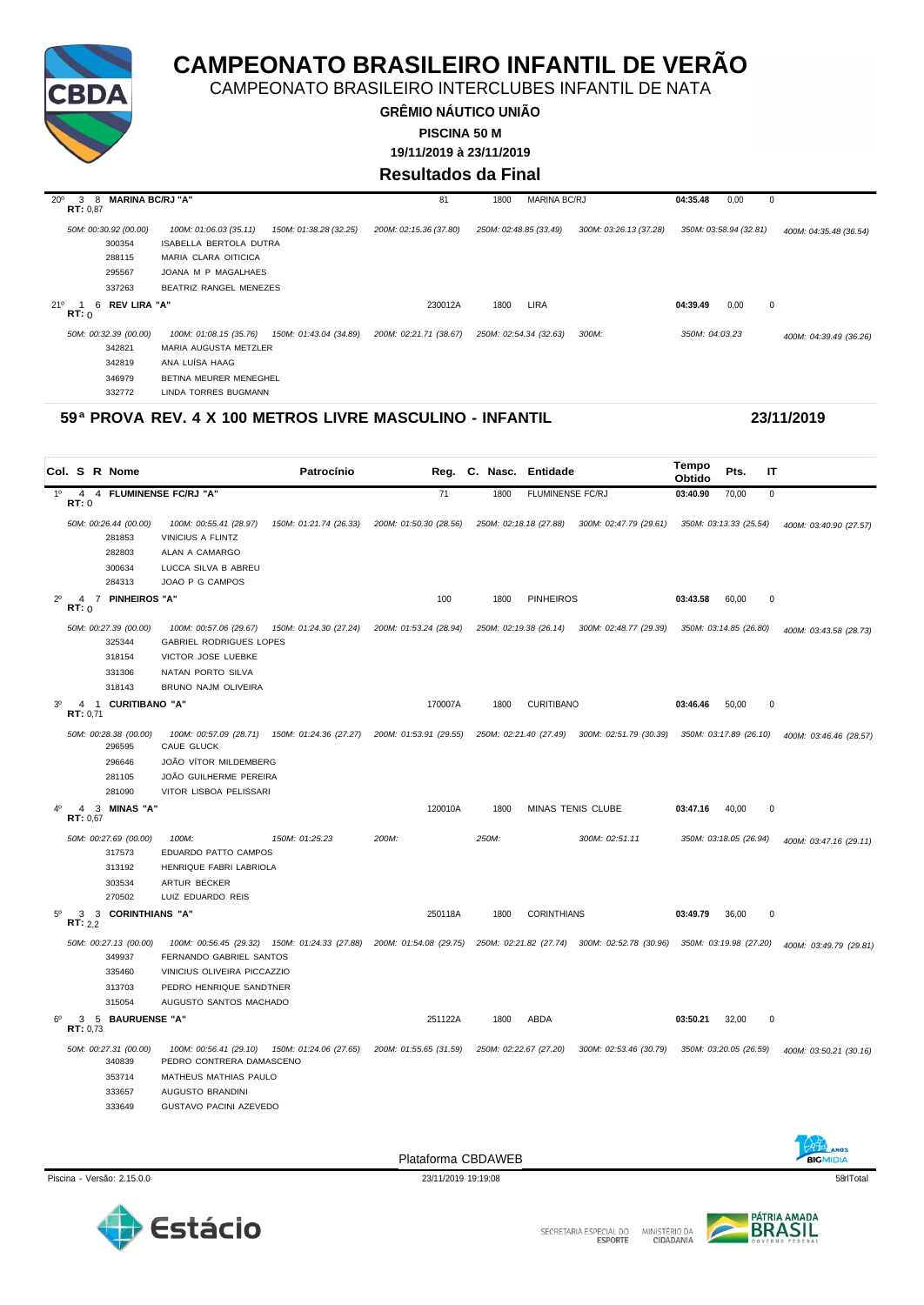

CAMPEONATO BRASILEIRO INTERCLUBES INFANTIL DE NATA

**GRÊMIO NÁUTICO UNIÃO 19/11/2019 à 23/11/2019 PISCINA 50 M**

**Resultados da Final**

| $7^\circ$       | $\overline{2}$<br>RT:0   | 4 APAN PRUDENTE "A"                       |                                                                                                                           |                        | 250362A                                                              | 1800           | APAN PRUDENTE                |                                                                      | 03:51.08       | 28,00<br>0             |                        |
|-----------------|--------------------------|-------------------------------------------|---------------------------------------------------------------------------------------------------------------------------|------------------------|----------------------------------------------------------------------|----------------|------------------------------|----------------------------------------------------------------------|----------------|------------------------|------------------------|
|                 |                          | 50M: 00:25.19 (00.00)<br>362621<br>318024 | 100M: 00:54.96 (29.77)<br><b>DANIEL ANTONIO LIMA</b><br>BRUNO HOSOKAWA OLIVEIRA                                           | 150M: 01:22.99 (28.30) | 200M: 01:54.04 (31.50)                                               |                | 250M: 02:22.53 (28.49)       | 300M: 02:53.86 (31.33)                                               |                | 350M: 03:21.27 (27.41) | 400M: 03:51.08 (29.81) |
|                 |                          | 318020                                    | GUSTAVO RYUSKE NAKAMASHI                                                                                                  |                        |                                                                      |                |                              |                                                                      |                |                        |                        |
|                 |                          | 318025                                    | JOÃO VICTOR MARTINS                                                                                                       |                        |                                                                      |                |                              |                                                                      |                |                        |                        |
| $8^{\circ}$     | $\mathbf{1}$<br>RT: 0.71 | 3 UNISANTA "A"                            |                                                                                                                           |                        | 250004A                                                              | 1800           | <b>UNISANTA</b>              |                                                                      | 03:51.27       | $\mathbf 0$<br>24,00   |                        |
|                 |                          | 50M: 00:28.40 (00.00)<br>315049           | 100M: 00:57.97 (29.57) 150M: 01:25.73 (27.76)<br>LEONARDO BARBIERI ALCANTARA                                              |                        | 200M:                                                                | 250M: 02:24.22 |                              | 300M: 02:54.67 (30.45)                                               |                | 350M: 03:21.69 (27.20) | 400M: 03:51.27 (29.58) |
|                 |                          | 348990<br>315055<br>315047                | ESTEVÃO NUNES BRITO<br>ALEXANDRE DE JESUS<br>PEDRO HENRIQUE ZACCHARIAS                                                    |                        |                                                                      |                |                              |                                                                      |                |                        |                        |
| 90              | 3<br><b>RT:</b> $0.64$   | 2 SESI-SP "A"                             |                                                                                                                           |                        | 250728A                                                              | 1800           | SESI-SP                      |                                                                      | 03:51.44       | $\mathbf 0$<br>18,00   |                        |
|                 |                          | 50M: 00:27.53 (00.00)<br>332222           | 100M: 00:58.35 (30.82)<br>KAUAN LEMOS SILVA                                                                               |                        | 150M: 01:24.72 (26.37) 200M: 01:54.03 (29.31) 250M: 02:21.41 (27.38) |                |                              | 300M: 02:52.48 (31.70) 350M: 03:20.14 (27.66)                        |                |                        | 400M: 03:51.44 (31.30) |
|                 |                          | 356749                                    | THALES FELIPE VALERIO                                                                                                     |                        |                                                                      |                |                              |                                                                      |                |                        |                        |
|                 |                          | 336546<br>329492                          | PEDRO HENRIQUE SHIGUEMATSU<br>BERNARDO SILVA GUIOTI                                                                       |                        |                                                                      |                |                              |                                                                      |                |                        |                        |
| 10 <sup>o</sup> | $\mathbf{3}$<br>RT: 0    | 4 GNU "A"                                 |                                                                                                                           |                        | 220014A                                                              | 1800           | <b>GNU</b>                   |                                                                      | 03:53.35       | 14,00<br>0             |                        |
|                 |                          | 50M: 00:27.71 (00.00)<br>283375<br>280529 | 100M: 00:57.38 (29.67) 150M: 01:25.64 (28.26) 200M: 01:56.38 (30.74)<br>GUSTAVO HENRIQUE CORNELIUS<br>MATHEUS DE MELECCHI |                        |                                                                      |                | 250M: 02:24.47 (28.90)       | 300M: 02:56.81 (32.34)                                               |                | 350M: 03:23.82 (27.10) | 400M: 03:53.35 (29.53) |
|                 |                          | 316802                                    | RICARDO BISCH DA SILVA                                                                                                    |                        |                                                                      |                |                              |                                                                      |                |                        |                        |
|                 |                          | 283344                                    | LUCAS DAVI ALVES                                                                                                          |                        |                                                                      |                |                              |                                                                      |                |                        |                        |
| 11°             | RT: 0.72                 | 1 5 JUVENTUS "A"                          |                                                                                                                           |                        | 250045A                                                              | 1800           | <b>JUVENTUS</b>              |                                                                      | 03:54.01       | 12,00<br>0             |                        |
|                 |                          | 50M: 00:27.54 (00.00)<br>283412           | 100M: 00:57.30 (29.76)<br>LUCCA BRIDI ARANTES                                                                             | 150M:                  | 200M:                                                                | 250M: 02:25.37 |                              | 300M: 02:56.82 (31.45)                                               |                | 350M: 03:23.89 (27.70) | 400M: 03:54.01 (30.12) |
|                 |                          | 316438                                    | LUCAS GARCIA FERREIRA                                                                                                     |                        |                                                                      |                |                              |                                                                      |                |                        |                        |
|                 |                          | 296761<br>297660                          | ENRICO NICARETTA TORRES<br>THEO GRITZBACH TUUNELIS                                                                        |                        |                                                                      |                |                              |                                                                      |                |                        |                        |
| $12^{\circ}$    | RT: 0                    | 3 7 PRAIA CLUBE "A"                       |                                                                                                                           |                        | 120025A                                                              | 1800           | PRAIA CLUBE                  |                                                                      | 03:54.05       | 10,00<br>0             |                        |
|                 |                          | 50M: 00:27.74 (00.00)<br>314154           | 100M: 00:57.99 (30.25)<br>RAFAEL FIDELIS SOUSA                                                                            |                        | 150M: 01:25.75 (27.76) 200M: 01:56.28 (30.53)                        |                |                              | 250M: 02:25.04 (28.76) 300M: 02:57.17 (32.13) 350M: 03:24.81 (27.64) |                |                        | 400M: 03:54.05 (29.24) |
|                 |                          | 314149                                    | PEDRO HENRIQUE TOME                                                                                                       |                        |                                                                      |                |                              |                                                                      |                |                        |                        |
|                 |                          | 314153                                    | JOAO VITOR MACEDO                                                                                                         |                        |                                                                      |                |                              |                                                                      |                |                        |                        |
|                 |                          | 327724                                    | <b>JOAO VICTOR SORRIENTE</b>                                                                                              |                        |                                                                      |                |                              |                                                                      |                |                        |                        |
| $13^{o}$        | 8<br>4<br>RT: 0,82       | AABB RECIFE A                             |                                                                                                                           |                        | 13951                                                                | 1800           | AABB-RECIFE                  |                                                                      | 03:54.59       | 8,00<br>$\mathbf 0$    |                        |
|                 | 50M:                     | 299102                                    | 100M:<br>DAVID NICOLAS WANDERLEY                                                                                          | 150M: 01:25.05         | 200M: 01:54.71 (29.66)                                               | 250M:          |                              | 300M: 02:53.85                                                       |                | 350M: 03:22.45 (28.60) | 400M: 03:54.59 (32.14) |
|                 |                          | 281508                                    | <b>IGOR PEREIRA SANTOS</b>                                                                                                |                        |                                                                      |                |                              |                                                                      |                |                        |                        |
|                 |                          | 307811<br>281514                          | PEDRO HENRIQUE CASTRO<br>GABRIEL PORTO CARREIRO BELLO                                                                     |                        |                                                                      |                |                              |                                                                      |                |                        |                        |
| $14^{\circ}$    |                          | 3 6 MARINA BC/RJ "A"                      |                                                                                                                           |                        | 81                                                                   | 1800           | MARINA BC/RJ                 |                                                                      | 03:55.24       | 6,00<br>0              |                        |
|                 | RT: 0.76                 |                                           |                                                                                                                           |                        |                                                                      |                |                              |                                                                      |                |                        |                        |
|                 | 50M:                     |                                           | 100M: 00:56.26                                                                                                            | 150M:                  | 200M: 01:53.04                                                       | 250M:          |                              | 300M: 02:53.54                                                       |                | 350M: 03:22.54 (29.00) | 400M: 03:55.24 (32.70) |
|                 |                          | 332243<br>295029                          | LUCAS SILVEIRA P BARATA<br>LUCAS V ODORICI                                                                                |                        |                                                                      |                |                              |                                                                      |                |                        |                        |
|                 |                          | 338771                                    | TIAGO ANTONIO W ESPINOLA                                                                                                  |                        |                                                                      |                |                              |                                                                      |                |                        |                        |
|                 |                          | 300360                                    | THIAGO LOBAO ARAUJO                                                                                                       |                        |                                                                      |                |                              |                                                                      |                |                        |                        |
| $15^{\circ}$    | RT: 0.73                 | 3 8 MACKENZIE "A"                         |                                                                                                                           |                        | 120009A                                                              | 1800           | MACKENZIE                    |                                                                      | 03:55.98       | 4,00<br>0              |                        |
|                 |                          | 50M: 00:26.84 (00.00)<br>319641           | 100M: 00:55.85 (29.10) 150M: 01:23.16 (27.31) 200M: 01:53.86 (30.70)<br>FELIPE BRUNO FERREIRA                             |                        |                                                                      |                | 250M: 02:23.01 (29.15) 300M: |                                                                      | 350M: 03:24.10 |                        | 400M: 03:55.98 (31.88) |
|                 |                          | 299806                                    | GABRIEL AMARAL VIDOTTI                                                                                                    |                        |                                                                      |                |                              |                                                                      |                |                        |                        |
|                 |                          | 355387                                    | VINICIUS RAMALHO OLIVEIRA                                                                                                 |                        |                                                                      |                |                              |                                                                      |                |                        |                        |









SECRETARIA ESPECIAL DO MINISTÉRIO DA<br>CIDADANIA

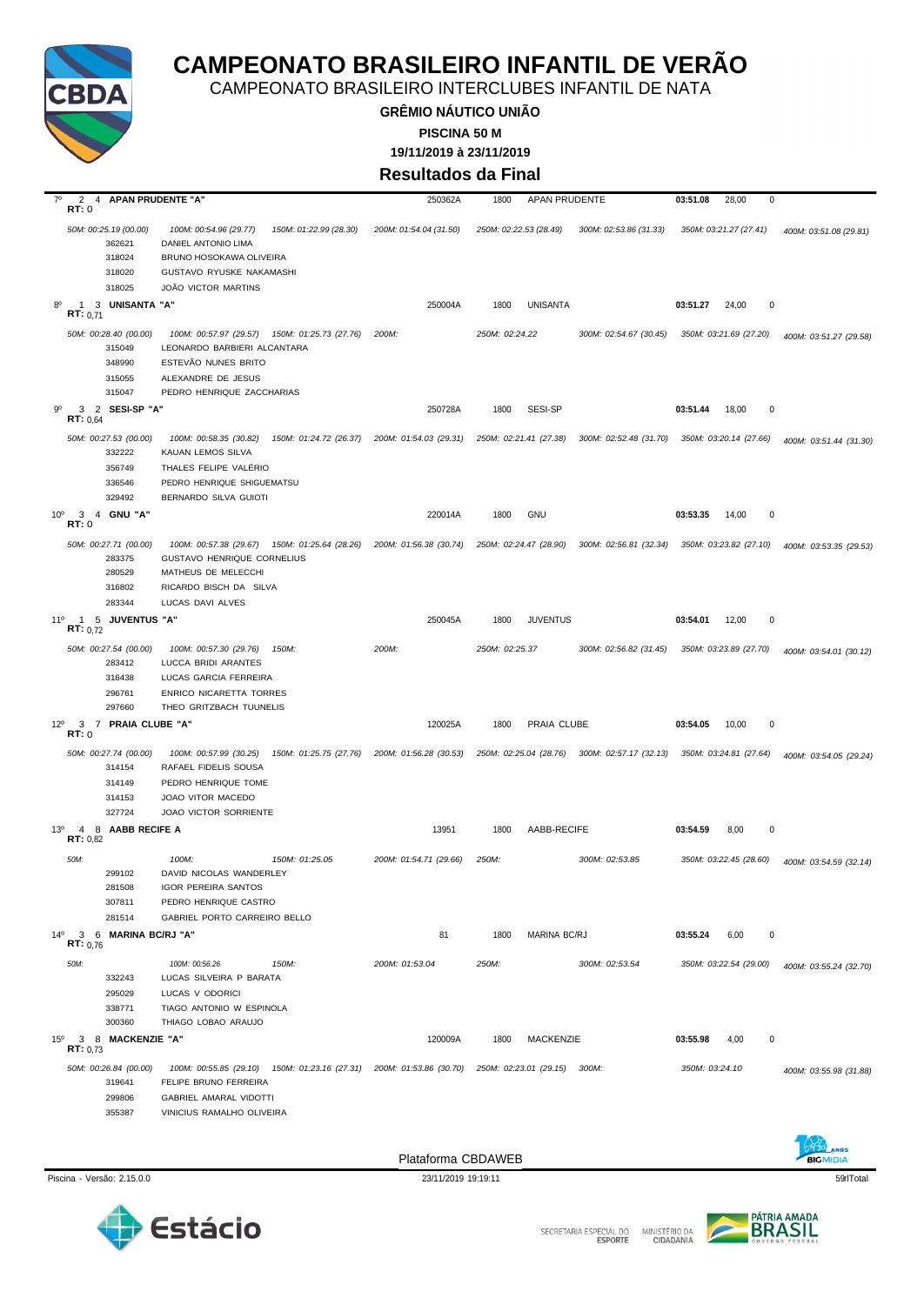

CAMPEONATO BRASILEIRO INTERCLUBES INFANTIL DE NATA

**GRÊMIO NÁUTICO UNIÃO 19/11/2019 à 23/11/2019 PISCINA 50 M Resultados da Final**

| 317937                                                                | JUAN CARLOS SILVA                                                                                                                                                           |                        |                        |                                               |                              |                        |
|-----------------------------------------------------------------------|-----------------------------------------------------------------------------------------------------------------------------------------------------------------------------|------------------------|------------------------|-----------------------------------------------|------------------------------|------------------------|
| 2 2 GUSTAVO BORGES"A"<br>16°<br>RT:0                                  |                                                                                                                                                                             | 296719                 | 1800                   | <b>GUSTAVO BORGES</b>                         | 03:57.22<br>2,00<br>$\Omega$ |                        |
| 50M: 00:25.46 (00.00)<br>352322<br>313769<br>324041<br>329251         | 150M: 01:24.71 (28.36)<br>100M: 00:56.35 (30.89)<br>DAVID EDUARDO FERREIRA<br>JOÃO PEDRO OCANHA<br>THALES NICCO MOTA<br><b>JOÃO VICTOR CURY</b>                             | 200M: 01:55.67 (30.96) | 250M: 02:23.82 (28.15) | 300M: 02:55.76 (31.94)                        | 350M: 03:24.34 (28.58)       | 400M: 03:57.22 (32.88) |
| 4 6 ASBAC/AQUANAII "A"<br>17°<br>RT: 0.65                             |                                                                                                                                                                             | 282710                 | 1800                   | ASBAC/AQUANAII                                | 03:57.87<br>0<br>0,00        |                        |
| 50M: 00:26.45 (00.00)<br>319656<br>326091<br>333204<br>332665         | 100M: 00:54.42 (27.97) 150M: 01:23.35 (28.93)<br>VINICIUS MARQUES RIZZA<br>PEDRO DE CARVALHO MARINHO<br><b>GUSTAVO ROCHA MEIRELES</b><br>LEONARDO FERNANDES COELHO DA SILVA | 200M: 01:54.72 (31.37) | 250M: 02:23.00 (28.28) | 300M: 02:55.55 (32.55)                        | 350M:                        | 400M: 03:57.87         |
| 5 PAINEIRAS "A"<br>18 <sup>o</sup><br>4<br>RT: 0.74                   |                                                                                                                                                                             | 250073A                | 1800                   | <b>PAINEIRAS</b>                              | 03:58.41<br>0<br>0,00        |                        |
| 50M:<br>313019<br>317919<br>331953<br>329616                          | 100M:<br>150M:<br>JOÃO ONOFRE EDITORE<br>JOÃO PEDRO SILVA<br>GUSTAVO DIXO SCALON<br><b>GABRIEL HORVATH SCHWAN</b>                                                           | 200M: 01:59.69         | 250M: 02:29.13 (29.44) | 300M: 03:02.15 (33.20)                        | 350M: 03:29.47 (27.32)       | 400M: 03:58.41 (28.94) |
| $\overline{2}$<br>$19^{\circ}$<br>8<br>SANTA MONICA "A"<br>RT:0       |                                                                                                                                                                             | 170038A                | 1800                   | <b>SANTA MONICA</b>                           | 03:59.13<br>0,00<br>0        |                        |
| 50M: 00:25.17 (00.00)<br>331635<br>282010<br>334643<br>331628         | 100M: 00:55.07 (29.90)<br>150M: 01:23.56 (28.49)<br>ARTHUR ALMEIDA PINHEIRO<br>SAMUEL PATRUNI<br>LUIZ OTAVIO RISSARDI<br>MATHEUS PIZZATTO SCOPEL                            | 200M: 01:54.57 (31.10) | 250M: 02:22.95 (28.38) | 300M: 02:54.11 (31.16)                        | 350M: 03:30.56 (36.45)       | 400M: 03:59.13 (28.57) |
| 2 6 APAN-MARINGÁ "A"<br>$20^{\circ}$                                  |                                                                                                                                                                             | 170128A                | 1800                   | APAN- MARINGA                                 | 03:59.46<br>0,00<br>0        |                        |
| RT:0<br>50M: 00:25.63 (00.00)<br>296488<br>336852<br>336853<br>313013 | 150M: 01:25.61 (27.12)<br>100M: 00:58.49 (32.86)<br>OTAVIO SOSSAI ALTOË<br>JOÃO PEDRO ALVES<br>IGOR DE PAULO SOUZA<br>DIEGO DUARTE REZENDE                                  | 200M: 01:56.10 (30.49) |                        | 250M: 02:25.15 (29.50) 300M: 02:57.29 (32.14) | 350M: 03:27.07 (29.78)       | 400M: 03:59.46 (32.39) |
| 4 2 CR FLAMENGO/RJ "A"<br>21°<br><b>RT:</b> $0,74$                    |                                                                                                                                                                             | 80                     | 1800                   | CR FLAMENGO/RJ                                | 04:00.45<br>0,00<br>0        |                        |
| 50M: 00:28.66 (00.00)<br>335469<br>318775<br>284225<br>300623         | 100M: 01:00.64 (31.98)<br>150M: 01:28.24 (27.60)<br>LUKAS E S SEIDEL REAL<br>DANIEL LAGUNA MENDONCA<br>RODRIGO S SOARES<br>TIAGO COUTINHO ARRUDA                            | 200M: 01:59.63 (31.39) | 250M: 02:27.44 (27.81) | 300M: 02:59.59 (32.15)                        | 350M: 03:28.01 (28.42)       | 400M: 04:00.45 (32.44) |
| $\overline{2}$<br>$22^{\circ}$<br>7 C FUNCIONARIOS/RJ "A"<br>RT:0     |                                                                                                                                                                             | 19198                  | 1800                   | C. FUNCIONARIOS/VR                            | 04:03.91<br>0<br>0,00        |                        |
| 50M: 00:27.21 (00.00)<br>299603<br>341987<br>357460<br>343956         | 100M: 00:58.86 (31.65)<br>150M: 01:26.35 (27.49)<br>VICTOR HUGO A P CURY<br>ARTHUR COLOMBIANO<br>DEYVID SOUZA SILVA<br>ALEXANDRE NORA CERQUEIRA                             | 200M: 01:57.95 (31.60) | 250M: 02:27.30 (29.35) | 300M: 03:00.61 (33.31)                        | 350M: 03:30.41 (29.80)       | 400M: 04:03.91 (33.50) |
| $\overline{2}$<br>$23^{\circ}$<br>3 OLYMPICO "A"<br>RT:0              |                                                                                                                                                                             | 120011A                | 1800                   | OLYMPICO CLUB                                 | 0<br>04:03.95<br>0,00        |                        |
| 50M: 00:25.43 (00.00)<br>314638<br>331085<br>343872<br>300749         | 100M: 00:57.15 (31.72)  150M: 01:25.78 (28.63)<br>MIGUEL OLIVEIRA MERCES<br>RENATO RIBEIRO MARQUES<br>AUGUSTO REZENDE LEVINDO<br>PEDRO HENRIQUE PAIVA                       | 200M: 01:58.47 (32.69) | 250M: 02:27.96 (29.49) | 300M: 03:00.91 (32.95)                        | 350M: 03:29.55 (28.64)       | 400M: 04:03.95 (34.40) |
| 24°<br>2 5 TC CAMPINAS "A"<br>RT:0                                    |                                                                                                                                                                             | 250130A                | 1800                   | <b>TC CAMPINAS</b>                            | 04:08.99<br>0,00<br>0        |                        |
| 50M: 00:25.10 (00.00)<br>329285<br>342049                             | 100M: 00:55.17 (30.70)  150M: 01:25.03 (29.86)<br>MATHEUS TEIXEIRA PRZEWALLA<br>EDUARDO CADORIN MOSCA                                                                       | 200M: 01:57.46 (32.43) | 250M: 02:28.01 (30.55) | 300M: 03:02.70 (34.69)                        | 350M: 03:33.89 (31.19)       | 400M: 04:08.99 (35.10) |
|                                                                       |                                                                                                                                                                             |                        |                        |                                               |                              |                        |

Piscina - Versão: 2.15.0.0 23/11/2019 19:19:14 23/11/2019 19:19:14 60riTotal





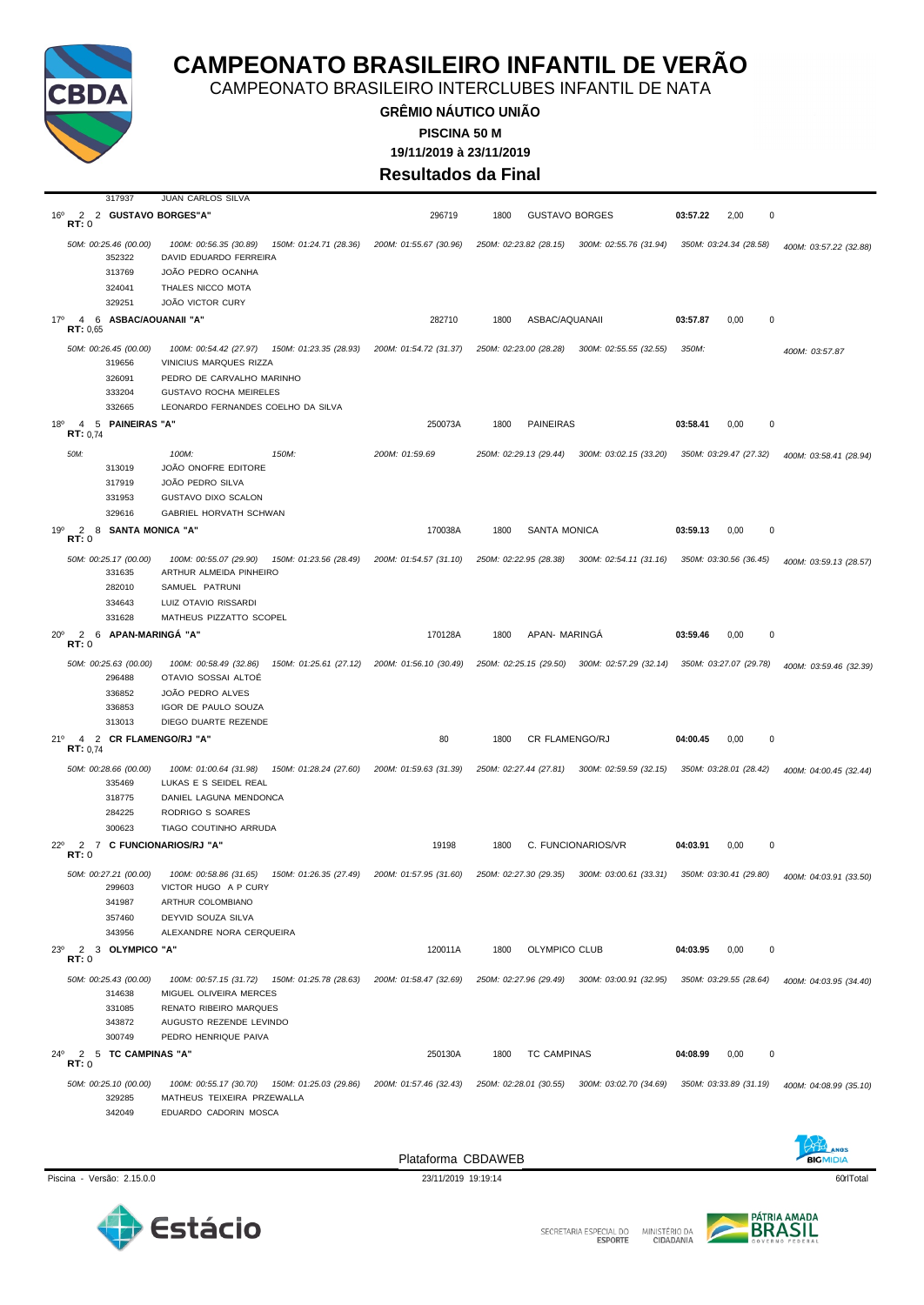

329278 BRUNO DE CRESTA

# **CAMPEONATO BRASILEIRO INFANTIL DE VERÃO**

CAMPEONATO BRASILEIRO INTERCLUBES INFANTIL DE NATA

**GRÊMIO NÁUTICO UNIÃO 19/11/2019 à 23/11/2019 PISCINA 50 M**

**Resultados da Final**

|                                                         | 352721                          | ENZO KUSHIHARA YAMAMOTO                        |                        |                        |         |                    |                                                  |                 |                        |                        |  |
|---------------------------------------------------------|---------------------------------|------------------------------------------------|------------------------|------------------------|---------|--------------------|--------------------------------------------------|-----------------|------------------------|------------------------|--|
| $25^{\circ}$<br>RT: 0.78                                | 3 1 TIJUCA TC/RJ "A"            |                                                |                        |                        | 13242   | 1800               | TIJUCA TC/RJ                                     | 04:10.39        | 0,00<br>$\Omega$       |                        |  |
|                                                         |                                 |                                                |                        | 200M:                  |         | 250M:              | 300M: 03:03.59                                   |                 |                        |                        |  |
|                                                         | 50M: 00:29.36 (00.00)<br>343679 | 100M: 01:01.10 (31.74)<br>CLAUDIO Q A LIMA     | 150M: 01:29.44 (28.34) |                        |         |                    |                                                  |                 | 350M: 03:33.82 (30.23) | 400M: 04:10.39 (36.57) |  |
|                                                         | 294675                          | MATHEUS WILLIAM A DA COSTA                     |                        |                        |         |                    |                                                  |                 |                        |                        |  |
|                                                         | 281432                          | THYAGO HENRIQUE L ROBERTSON                    |                        |                        |         |                    |                                                  |                 |                        |                        |  |
|                                                         | 358164                          | HUGO ELIAS PEREIRA                             |                        |                        |         |                    |                                                  |                 |                        |                        |  |
| $26^{\circ}$<br>-1                                      | 4 ABH "A"                       |                                                |                        |                        | 250009A | 1800               | <b>HEBRAICA</b>                                  | 04:12.95        | 0,00<br>$\pmb{0}$      |                        |  |
| RT: 0                                                   |                                 |                                                |                        |                        |         |                    |                                                  |                 |                        |                        |  |
|                                                         | 50M: 00:28.68 (00.00)           | 100M: 00:59.95 (31.27)                         | 150M: 01:28.79 (28.84) | 200M: 01:59.65 (30.86) |         |                    | 250M: 02:29.63 (29.98)<br>300M: 03:02.51 (32.88) |                 | 350M: 03:35.98 (33.47) | 400M: 04:12.95 (36.97) |  |
|                                                         | 336550                          | MAURICIO LACERDA LIRA                          |                        |                        |         |                    |                                                  |                 |                        |                        |  |
|                                                         | 329547                          | ARTHUR CATALDI GUEIROS                         |                        |                        |         |                    |                                                  |                 |                        |                        |  |
|                                                         | 313864                          | FELIPE MURO LEBENSZTAJN                        |                        |                        |         |                    |                                                  |                 |                        |                        |  |
|                                                         | 331569                          | URI PEKELMAN                                   |                        |                        |         |                    |                                                  |                 |                        |                        |  |
| $27^\circ$<br>$\overline{2}$<br>$\overline{1}$<br>RT: 0 |                                 | <b>MAMPITUBA/CRICIÚMA-SC "A"</b>               |                        |                        | 230123A | 1800               | MAMPITUBA/CRICIÚMA                               | 04:19.78        | 0,00<br>$\mathbf 0$    |                        |  |
|                                                         | 50M: 00:26.85 (00.00)           | 100M: 00:58.44 (31.59)                         | 150M: 01:28.08 (29.64) | 200M: 02:01.09 (33.10) |         |                    | 250M: 02:33.55 (32.46)<br>300M: 03:08.49 (34.94) |                 | 350M: 03:41.13 (32.64) | 400M: 04:19.78 (38.65) |  |
|                                                         | 303303                          | ARTHUR OLIVEIRA SILVA                          |                        |                        |         |                    |                                                  |                 |                        |                        |  |
|                                                         | 335545                          | BRUNO LUIZ PAIS                                |                        |                        |         |                    |                                                  |                 |                        |                        |  |
|                                                         | 333588                          | CEZAR DRUGOS NACIF                             |                        |                        |         |                    |                                                  |                 |                        |                        |  |
|                                                         | 303312                          | MATHEUS ORTMEYER SILVA                         |                        |                        |         |                    |                                                  |                 |                        |                        |  |
|                                                         |                                 | 65ª PROVA 100 METROS LIVRE FEMININO - INFANTIL |                        |                        |         |                    |                                                  |                 |                        | 23/11/2019             |  |
| <b>RBC</b>                                              |                                 | RAFAELA TREVISAN RAURICH                       |                        | INFANTIL 2             |         | <b>CURITIBANO</b>  | 00:57.00                                         | 12/12/2014      | <b>PALHOÇA</b>         |                        |  |
| <b>RBC</b>                                              |                                 | GIOVANA REIS MEDEIROS                          |                        |                        |         |                    | 00:58.04                                         | 03/11/2017      |                        | GRÊMIO NÁUTICO UNIÃO   |  |
|                                                         |                                 |                                                |                        | <b>INFANTIL 1</b>      |         | <b>CORINTHIANS</b> |                                                  |                 |                        |                        |  |
| <b>RC</b>                                               |                                 | RAFAELA TREVISAN RAURICH                       |                        | <b>INFANTIL 2</b>      |         | <b>CURITIBANO</b>  | 00:57.00                                         | 12/12/2014      | <b>PALHOÇA</b>         |                        |  |
| <b>RC</b>                                               |                                 | GIOVANA REIS MEDEIROS                          |                        | INFANTIL 1             |         | <b>CORINTHIANS</b> | 00:58.04                                         | 03/11/2017      |                        | GRÊMIO NÁUTICO UNIÃO   |  |
| Col. S R Nome                                           |                                 |                                                | Patrocínio             |                        |         |                    | Reg. C. Nasc. Entidade                           | Tempo<br>Obtido | Pts.<br>IT             |                        |  |
| $\circ$                                                 |                                 | <b>BEATRIZ COMINI ROMERO</b>                   |                        |                        | 288772  | 2006               | MINAS TENIS CLUBE                                |                 |                        | Е                      |  |
| $\circ$                                                 | <b>SOPHIA REIS</b>              |                                                |                        |                        | 335677  | 2005               | <b>CURITIBANO</b>                                |                 |                        | E                      |  |
| $\circ$                                                 |                                 | SOPHIA FERREIRA COLETA                         | COLÉGIO CRIATIVO - B   |                        | 317690  | 2005               | <b>ABDA</b>                                      | 01:00.01        |                        |                        |  |
| $\circ$                                                 |                                 | ANNA BEATRIZ MACHADO                           | URBA - BOMBAS D AGUA   |                        | 316544  | 2005               | <b>PINHEIROS</b>                                 | 01:01.33        |                        |                        |  |
| $\Omega$                                                |                                 | <b>MARIANA MARIZEIRO ALENCAR</b>               | POSTO TIGRÃO           |                        | 292764  | 2005               | <b>CORINTHIANS</b>                               | 01:01.75        |                        |                        |  |
| $\circ$                                                 |                                 | <b>SABRINA M S MONTEIRO</b>                    | EUNADO.COM             |                        | 282391  | 2005               | FLUMINENSE FC/RJ                                 | 01:01.94        |                        |                        |  |
| $\circ$                                                 |                                 | <b>RAPHAELLA SILVA MELO</b>                    |                        |                        | 314155  | 2005               | PRAIA CLUBE                                      | 01:02.63        |                        |                        |  |
| $\Omega$                                                |                                 | AMANDA LARISSA CINQUE                          |                        |                        | 307775  | 2005               | <b>SANTA MONICA</b>                              | 01:02.66        |                        |                        |  |
| $\circ$                                                 | <b>ISABELA CHAIA</b>            |                                                |                        |                        | 289284  | 2006               | TIJUCA TC/RJ                                     | 01:02.72        |                        |                        |  |
| $\circ$                                                 |                                 | <b>STEFANIE SCHARDONG FONSECA</b>              |                        |                        | 280534  | 2005               | <b>GNU</b>                                       | 01:02.84        |                        |                        |  |
| $\circ$                                                 |                                 | <b>ARIANA MARTINS GOMES</b>                    |                        |                        | 281658  | 2005               | <b>OLYMPICO CLUB</b>                             | 01:03.05        |                        |                        |  |
| $\Omega$                                                |                                 | <b>MARIA EDUARDA SARAIVA R M P</b>             |                        |                        | 289221  | 2006               | CR FLAMENGO/RJ                                   | 01:03.82        |                        |                        |  |
| $\Omega$                                                |                                 | ANA LUIZA GIACOMO                              |                        |                        | 328947  | 2005               | <b>UNISANTA</b>                                  | 01:04.29        |                        |                        |  |
| $\circ$                                                 |                                 | <b>GIOVANNA TRABALLI</b>                       |                        |                        | 343808  | 2006               | SESI-SP                                          | 01:04.44        |                        |                        |  |
| $\mathsf{o}\,$                                          |                                 | <b>SABRINA SANTOS LIMA</b>                     | <b>POLIRURAL</b>       |                        | 315032  | 2006               | AABB-RECIFE                                      | 01:05.30        |                        |                        |  |
| $\mathsf{o}\,$                                          | ANA FLAVIA FARIA                |                                                | <b>ATLETA CIDADAO</b>  |                        | 336594  | 2005               | <b>AESJ</b>                                      | 01:05.82        |                        |                        |  |
| $\circ$                                                 |                                 | <b>ISABELLA BERTOLA DUTRA</b>                  |                        |                        | 300354  | 2005               | MARINA BC/RJ                                     | 01:06.03        |                        |                        |  |
| $\circ$                                                 | ANA LIA LIMA                    |                                                |                        |                        | 317766  | 2006               | MARISTA - CRICIÚMA                               | 01:06.27        |                        |                        |  |
| $\circ$                                                 |                                 | SOFIA FERRAZ DOBOZY                            |                        |                        | 343688  | 2006               | <b>PAINEIRAS</b>                                 | 01:07.53        |                        |                        |  |
| $\Omega$                                                |                                 | <b>LUIZA GABRIELA DIAS</b>                     |                        |                        | 312753  | 2005               | <b>MACKENZIE</b>                                 | 01:07.93        |                        |                        |  |

Plataforma CBDAWEB

º **MARIA AUGUSTA METZLER** 342821 2005 LIRA **01:08.15**





SECRETARIA ESPECIAL DO